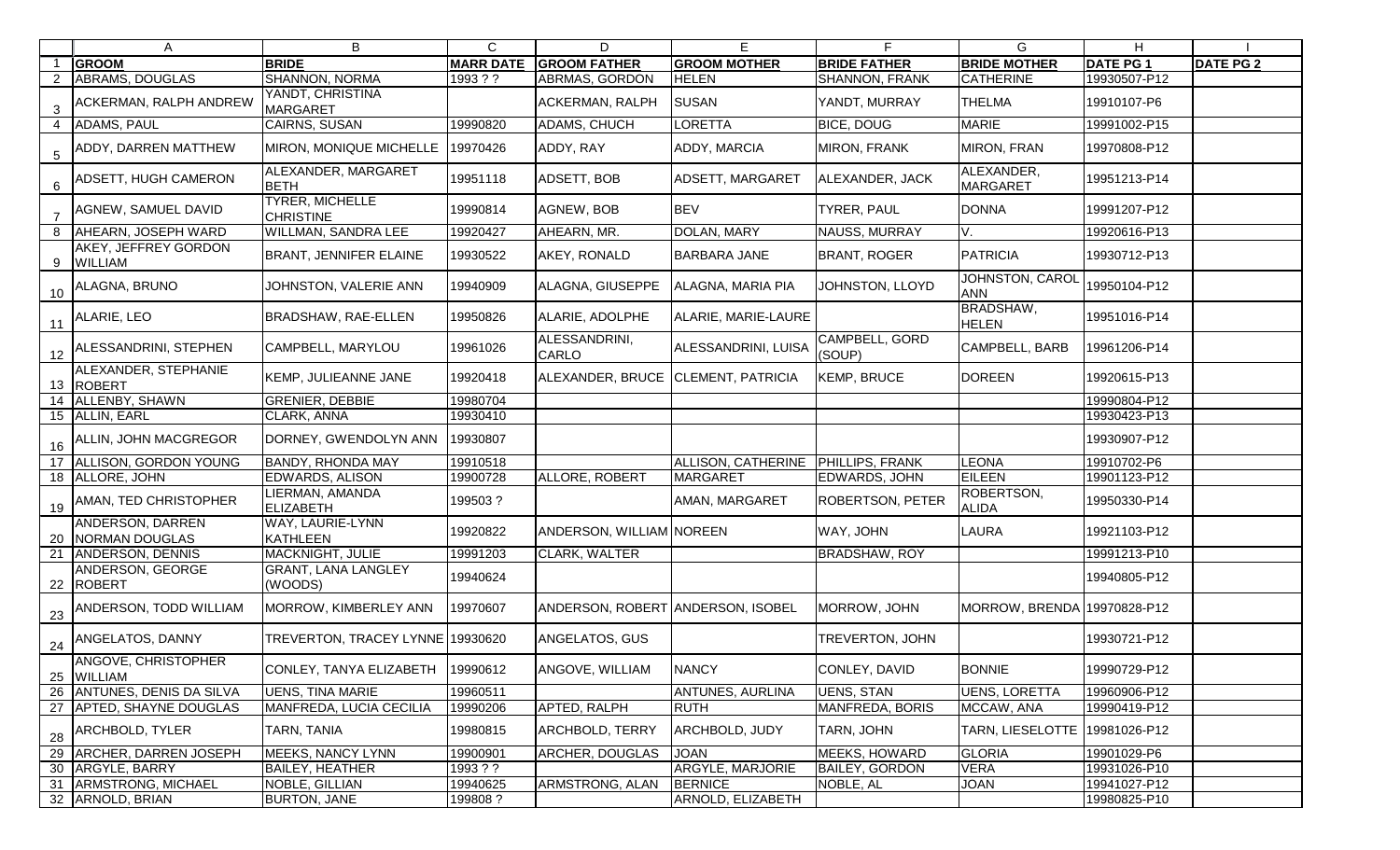|    | $\mathsf{A}$                                              | B                                            | C                | D                              | E.                                |                                       | G.                             | H.              |                  |
|----|-----------------------------------------------------------|----------------------------------------------|------------------|--------------------------------|-----------------------------------|---------------------------------------|--------------------------------|-----------------|------------------|
|    | <b>GROOM</b>                                              | <b>BRIDE</b>                                 | <b>MARR DATE</b> | <b>GROOM FATHER</b>            | <b>GROOM MOTHER</b>               | <b>BRIDE FATHER</b>                   | <b>BRIDE MOTHER</b>            | <b>DATE PG1</b> | <b>DATE PG 2</b> |
|    | 33 ASHBURY, DOUGLAS                                       | HILL, KAREN                                  | 19941230         | <b>ASHBURY, LLOYD</b>          | ASHBURY, BERNICE                  | HILL, KEITH                           | HILL, BARBARA                  | 19950123-P12    |                  |
| 34 | <b>ASSELSTINE, PATRICK</b>                                | <b>ROBERTSON, CHERYL</b>                     | 199500?          | ASSELSTINE,<br><b>CLARENCE</b> | ASSELSTINE, CLARA                 | SNIDER, ROY                           | SNIDER, VERA                   | 19951214-P13    |                  |
|    | 35 ASSELSTINE, PAUL ANTHONY EGGLETON, JOANNE (PELL)       |                                              | 19980821         | <b>ASSELSTINE, STAN</b>        | ASELSTINE, JEAN                   | PELL, DONALD<br><b>ARTHUR</b>         | WESTOVER,<br><b>AGNES</b>      | 19980923-P14    |                  |
|    | AXELSON, PAUL EDWIN<br>36   LT.CM.                        | <b>CARSCADDEN, CHERYL</b><br><b>ELAINE</b>   | 19911005         | AXELSON, LELAND                |                                   | <b>CARSCADDEN, ERIC</b>               |                                | 19920116-P6     |                  |
|    | 37 BABCOCK, GREGORY                                       | PECOSKIE, SHARON ANN                         | 19990515         | <b>BABCOCK, BILL</b>           | BETTY                             | PECOSKIE, WAYNE                       | <b>DOREEN</b>                  | 19990617-P14    |                  |
|    | 38 BAIGENT, MARK RICHARD                                  | <b>STUART, TAMARA MARIE</b>                  | 19901006         | <b>BAIGENT, ROY</b>            | <b>MOLLY</b>                      | <b>STUART, JAMES</b><br><b>ROBERT</b> |                                | 19910417-P6     |                  |
|    | <b>BAILEY, ROBERT</b><br>39 CHRISTOPHER                   | NOBLE, HOLLY RUSSELLENE 19950722             |                  |                                |                                   |                                       |                                | 19951202-P12    |                  |
|    | 40 BAILEY, SCOTT GORDON                                   | <b>FINKLE, KATHLEEN MARIE</b>                | 19941022         | <b>BAILEY, FRED</b>            | <b>BAILEY, LINDA</b>              | FINKLE, BILL                          | FINKLE, DONALEEN 19951023-P14  |                 |                  |
| 41 | <b>BAILEY, SHAWN WILLIAM</b>                              | <b>SCARLETT, ROXANNE LEE</b>                 | 19920822         | <b>BAILEY, BILL</b>            | <b>JULIE</b>                      | <b>SCARLETT, GUS</b>                  | <b>DOROTHY</b>                 | 19921119-P12    |                  |
|    | 42   BAILEY, THOMAS EDWARD                                | MCMULLEN, TANYA FAYE                         | 19920727         | <b>BAILEY, THOMAS</b>          | <b>RETA</b>                       | MCMULLEN, DONALD                      | FAYE                           | 19920915-P12    |                  |
|    | 43 BAKER, WAYNE ELDON                                     | PECK, ANGELA MARIE                           | 19940827         | <b>BAKER, BILL</b>             | <b>DIANNE</b>                     | PECK, ROBERT                          | <b>ROSEMARY</b>                | 19944027-P12    |                  |
|    | 44 BALDWIN, DEREK JEFFREY                                 | <b>RICHARDSON, CHRISTINE</b><br><b>MARIE</b> | 19940924         | <b>BALDWIN, CASEY</b>          | YORNE, JUDITH (RICK)              | <b>RICHARDSON, PERCY</b><br>(LATE)    | RICHARDSON,<br><b>JOAN</b>     | 19941020-P13    |                  |
|    | 45 BALVERT, MARK                                          | <b>REYNOLDS, ELAINE MAY</b>                  | 19960608         | <b>BALVERT, HENRY</b>          | <b>BALVERT, HANNEKE</b>           |                                       | REYNOLDS,<br><b>BOOTIE</b>     | 19960620-P15    |                  |
|    | <b>BANCROFT, STEPHEN</b><br>46 SPENCER                    | <b>BELCH, PAMELA DAWN</b>                    | 19980616         | <b>BANCROFT, ROBERT</b>        | BANCROFT, KATHRYN BELCH, STERLING |                                       | <b>BELCH, DONNA</b>            | 19980811-P10    |                  |
| 47 | BARBARO, JEFFREY RALPH                                    | HIPKIN, SUSAN ELIZABETH                      | 19910810         | <b>BARBARO, RALPH</b>          | <b>TONIA</b>                      | HIPKIN, GORDON                        | <b>ELINOR</b>                  | 19910916-P6     |                  |
|    | 48 BARCLAY, PHILLIP                                       | THOMPSON, BRENDA LEE                         | 19910420         |                                | <b>BARCLAY, VIVIAN</b>            | WILLARD, GEORGE                       |                                | 19910610-P6     |                  |
|    | 49 BARDY, PHILIP                                          | MCMILLAN, JOAN                               | 19920621         | <b>BARDY, EMMETT</b>           | <b>MADELINE</b>                   | MACMILLAN, WALTER                     |                                | 19921001-P15    |                  |
|    | 50 BARKER, BRADLEY CECIL                                  | <b>WATT, LISA MARIE</b>                      | 19930605         | <b>BARKER, ERNEST</b>          |                                   | WATT, DONALD                          |                                | 19930719-P13    |                  |
|    | 51 BARNES, MARK                                           | <b>THORNE, ANNEMIEKE</b>                     | 1992 ? ?         | <b>BARNES, TED</b>             | <b>BARBARA</b>                    | THORNE, TOM                           | <b>MIEKE</b>                   | 19920627-P10    |                  |
| 52 | BARNETT, MICHAEL EDWARD MACPHERSON, SHERI-LYNN            |                                              | 19940820         | <b>BARNETT, EDWARD</b>         | <b>FRASER, LYNN</b>               | MACPHERSON, ALLEN BRENDA              |                                | 19940923-P15    |                  |
| 53 | BARRATT, COLIN W.                                         | <b>STRATTON, CHERILYNN</b>                   | 19920912         | <b>BARRATT, TERRY</b>          |                                   | ROMBOUGH, JOHN                        | <b>STRATTON, JUDY</b>          | 19921003-P10    |                  |
| 54 | BARRETT, NEIL MICHAEL                                     | <b>DEACON, CATHERINE ANN</b>                 | 19930814         | <b>BARRETT, CONN</b>           | <b>JANET</b>                      | DEACON, FRED                          | <b>BARBARA</b>                 | 19931022-P14    |                  |
| 55 | BARRIAGE, JASON ROBERT                                    | <b>LEWIS, TAMI LYN</b>                       | 19980926         | <b>BARRIAGE, GARY</b>          | <b>BARRIAGE, MARG</b>             | LEWIS, LLOYD                          | LEWIS, JAN                     | 19981017-P8     |                  |
| 56 | BARRIAGE, MARTY THOMAS                                    | LOCHART, ANGELA FAYE                         | 19921017         | <b>BARRIAGE, WILLIAM</b>       | <b>DIANE</b>                      | <b>LOCHART, NORMAN</b>                | <b>NANCY</b>                   | 19921224-P12    |                  |
|    | 57 BATES, AL                                              | ?, MAUREEN                                   | 19940409         | <b>BATES, CHARLIE</b>          |                                   |                                       | <b>KERBY, NORMA</b>            | 19940903-P11    |                  |
|    | BAUMHOUR, KENNETH BLAIR   MACDONALD, GLENDA<br>58 STANLEY | LOUISA JEAN                                  | 19920725         | <b>BAUMHOUR, BLAIR</b>         | <b>DOROTHY</b>                    | MACDONALD,<br><b>GEORGE</b>           | <b>NORA</b>                    | 19921104-P12    |                  |
| 59 | <b>BEACH, WILLIAM STANLEY</b>                             | <b>GRIMMON, DIANE BARBARA</b>                | 19920201         | <b>BEACH, HERBERT</b>          | <b>VERA</b>                       | <b>GRIMMON, HARRY</b>                 | <b>BARTMAN, NORA</b>           | 19920520-P14    |                  |
| 60 | BEATTY, ISAAC JAMES                                       | <b>SULLIVAN, LESLIE ANNE</b><br><b>MARIE</b> | 19990904         | BEATTY, LLOYD                  | <b>GRAHAM, JEANNIE</b>            | SULLIVAN, PETER                       | <b>DONNA</b>                   | 19991122-P10    |                  |
| 61 | BEATTY, JAMES CAMERON                                     | NETHERCOTT, DIANA<br><b>ELIZABETH</b>        | 199700?          | <b>BEATTY, GEORGE</b>          | <b>BEATTY, PATRICIA</b>           | NETHERCOTT,<br><b>RONALD</b>          | NETHERCOTT,<br><b>BEVERLEY</b> | 19970807-P12    |                  |
| 62 | BEATTY, STEWART CHARLES   MOORMAN, BETH AUDRENE           |                                              | 19930501         | BEATTY, HENRY                  | <b>ALICE</b>                      | MOORMAN, RON                          | <b>AUDRENE</b>                 | 19930614-P12    |                  |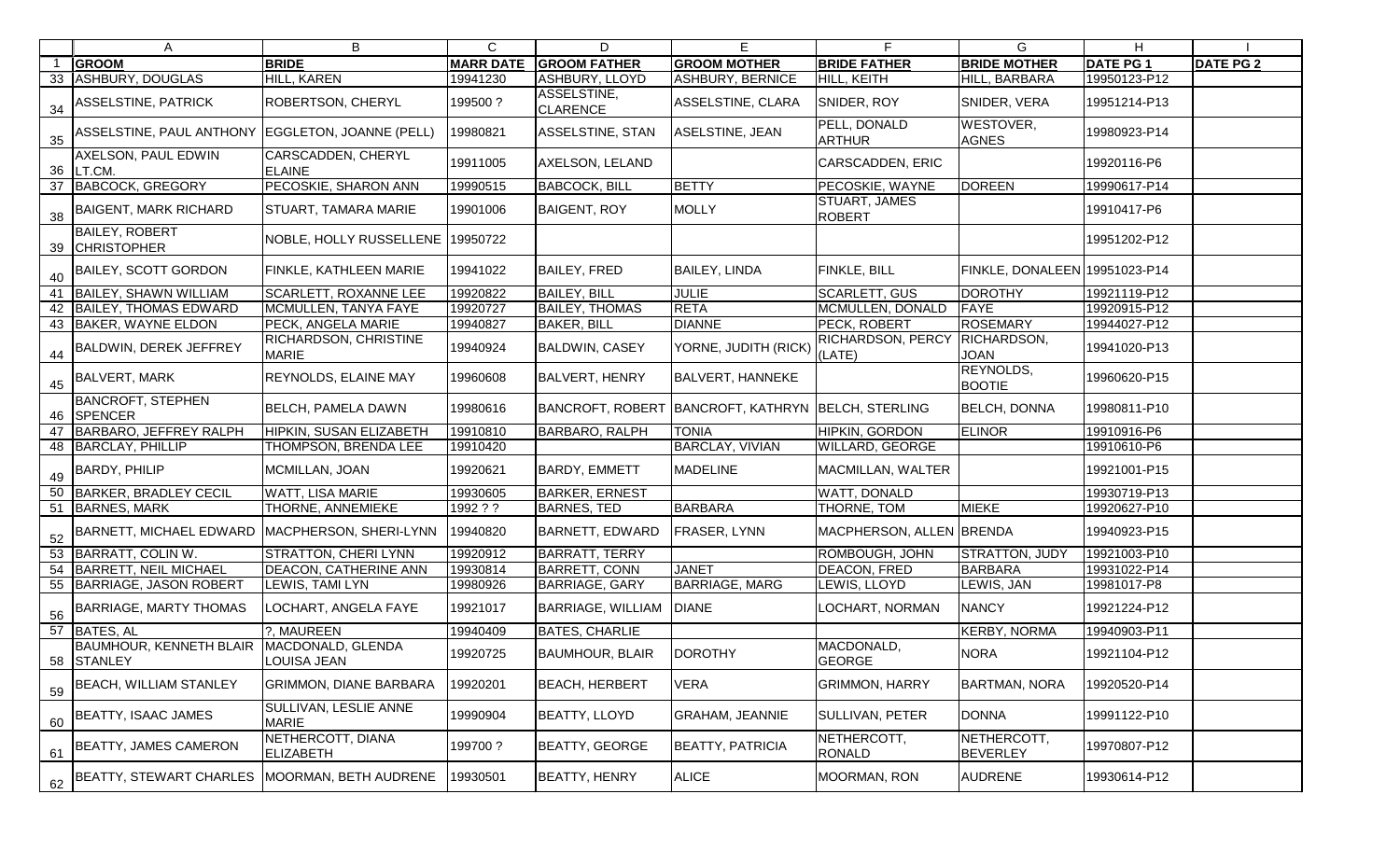|    | A                                                         | B                                     | $\mathsf{C}$ | D                             | E.                                 | F.                       | G                             | H.              |                  |
|----|-----------------------------------------------------------|---------------------------------------|--------------|-------------------------------|------------------------------------|--------------------------|-------------------------------|-----------------|------------------|
|    | <b>GROOM</b>                                              | <b>BRIDE</b>                          |              | <b>MARR DATE GROOM FATHER</b> | <b>GROOM MOTHER</b>                | <b>BRIDE FATHER</b>      | <b>BRIDE MOTHER</b>           | <b>DATE PG1</b> | <b>DATE PG 2</b> |
| 63 | <b>BEAUCHAMP, TREVOR</b>                                  | <b>BUSHELL, JACQUELINE</b>            | 19980912     |                               | BEAUCHAMP, LARRY BEAUCHAMP, GLORIA | <b>BUSHELL, BRYAN</b>    | <b>BUSHELL, SANDRA</b>        | 19990205-P12    |                  |
| 64 | <b>BEAUDOIN, JOHN MARCEL</b>                              | NOBES, SUSAN CATHARINE                | 19970810     | <b>BEAUDOIN, JEAN A.</b>      | <b>BEAUDOIN, MRS.</b>              | NOBES, ALLAN             | NOBES, MRS.                   | 19971007-P10    |                  |
| 65 | BEDDIE, DOUGLAS                                           | <b>BLAIS, BERNADETTE</b>              | 19920718     | <b>BEDDIE, BOB</b>            | <b>EDITH</b>                       | PURDON, ARNOLD           | <b>BERNICE</b>                | 19920930-P15    |                  |
| 66 | BEGBIE, BRAD                                              | <b>SNIDER, CHRISTINA</b>              | 19970207     | <b>BEGBIE, BOB</b>            | <b>BEGBIE, GAILA</b>               | SNIDER, AL               | SNIDER, JOAN                  | 19970304-P10    |                  |
| 67 | <b>BEHNKE, PAUL FLOYD</b>                                 | NORTON, LINDA MARIE                   | 19900623     | <b>BEHNKE, FLOYD</b>          | <b>PAMELA</b>                      | NORTON, BURTON           | <b>NORMA</b>                  | 19900816-P6     |                  |
| 68 | BELANGER, JOSEPH J.                                       | SWINDLES, LORRAINE                    | 19961026     | <b>BELANGER, ROLAND</b>       | BELANGER,<br><b>ROSEMARY</b>       | <b>SWINDLES, ROBERT</b>  | SWINDLES, MRS.                | 19970102-P13    |                  |
| 69 | <b>BELCH, PAUL</b>                                        | DAVENPORT, TAMMY                      | 19900929     | <b>BELCH, ROBERT</b>          | <b>CAROL</b>                       | DAVENPORT, ROBERT DOREEN |                               | 19901022-P7     |                  |
| 70 | <b>BELISLE, PETER</b>                                     | <b>BURKE, SHARON</b>                  | 199308?      |                               |                                    |                          |                               | 19931021-P17    |                  |
|    | 71 BELL, AARON                                            | SCOTT, SHELLEY                        | 19960824     | BELL, JIM                     | <b>BELL, JEAN</b>                  | SCOTT, JACK              | SCOTT, JOANNE                 | 19961025-P12    |                  |
| 72 | <b>BELL, ADAM JAMES</b>                                   | DORAN, ANGELA DAWN                    | 19990605     | BELL, JIM                     | <b>BELL, JEAN</b>                  | DORAN, JOHN              | BARNES,<br><b>JACQUELIN</b>   | 19990827-P12    |                  |
|    | 73 BELL, GRAHAM                                           | BONE, JOAN                            | 19901207     |                               |                                    |                          |                               | 19901227-P6     |                  |
| 74 | <b>BELL, MICHAEL EARL</b>                                 | READ, JENNIFER ELAINE                 | 19910606     | <b>BELL, FLOYD</b>            | <b>BARBARA</b>                     | READ, ALAN               | <b>SUSAN</b>                  | 19910720-P13    |                  |
| 75 | <b>BELL, RONALD THOMAS</b>                                | CARTER, JULIE ANN                     | 19920725     | BELL, JOHN                    | <b>DOLORES</b>                     | CARTER, LARRY            | <b>JACKIE</b>                 | 19921008-P10    |                  |
| 76 | BELNAP, RON                                               | CREASY, SUSAN                         | 19980926     | BELNAP, DAN                   | <b>ALICE</b>                       | <b>CREASY, DON</b>       | <b>WILMA</b>                  | 19991009-P10    |                  |
|    | BENGERT, BRIAN ROBERT                                     | MACLEAN, CARMEN MARIE                 | 19971220     | BENGERT, DON                  | BENGERT, MARY                      | MACLEAN, DOUG            | <b>MACLEAN, MARY</b>          | 19980928-P10    |                  |
|    | 78 BENGERT, DON                                           | VAISICA, CINDY                        | 19940827     | <b>BENGERT, DON</b>           | <b>BENGERT, MARY</b>               | <b>VAISICA, BOB</b>      | VAISICA, SUE                  | 19941121-P14    |                  |
| 79 | BENNETT, DAVID ALLAN                                      | HOHMANN, ANKE                         | 19960603     | <b>BENNETT, KEITH</b>         | <b>BENNETT, HELEN</b>              | HOHMANN, HEINRICH        | HOHMANN,<br><b>IRMGARD</b>    | 19960713-P11    |                  |
| 80 | BENNETT, MICHAEL DAVID                                    | ALEXANDER, DARLENE<br><b>MARGARET</b> | 19971003     | <b>BENNETT, PHIL</b>          | BENNETT, JOAN                      | ALEXANDER, PAT           | ALEXANDER,<br><b>JOYCE</b>    | 19971215-P10    |                  |
| 81 | BENT, CHARLES GRAHAM                                      | RYAN, CHERYL DOROTHY                  | 19901006     | <b>BENT, CHARLES</b>          | <b>ELLEN</b>                       | RYAN, AL                 | <b>HELEN</b>                  | 19910111-P6     |                  |
| 82 | BENTLEY, DANIEL VERNON                                    | SMITH, ELIZABETH ANN                  | 19920609     | <b>BENTLEY, LARRY</b>         | <b>DORIS</b>                       | SMITH, DONALD            | <b>MARTHA</b>                 | 19920626-P15    |                  |
| 83 | <b>BERGERON, JIM</b>                                      | <b>GRAVES, ANNETTE LUCILLE</b>        | 19900721     | <b>BERGERON, BILL</b>         |                                    | <b>GRAVES, ROBERT</b>    | WOCKNITZ,<br><b>LAURETTE</b>  | 19900831-P6     |                  |
| 84 | BERKERS, DAVID HENRY                                      | NICOL, ANN                            | 19980117     | <b>BERKERS, HENRY</b>         | <b>BERKERS, CAROLE</b>             | NICOL, ROBERT            | NICOL, EDITH                  | 19980311-P13    |                  |
| 85 | BERNDT, RICHARD LEE                                       | FISHER, ROBYN LEIGH<br>CAMILLE        | 19940604     | <b>BERNDT, GEORGE</b>         | JUDY                               | FISHER, LYNN             | <b>JUDY</b>                   | 19941110-P15    |                  |
| 86 | BERRY, JOHN LESLIE ROBERT BREADMAN, BARBARA LYNN 19961026 |                                       |              | <b>BERRY, KEN</b>             | <b>BERRY, MRS</b>                  | BREADMAN, DELMER         | BREADMAN, HELEN 19970228-P13  |                 |                  |
| 87 | BERRY, PAUL STEPHEN                                       | MARCHAND, MARJORIE<br><b>DAWN</b>     | 199002?      | BERRY, JACK W.                | <b>MARGARET</b>                    | MARCHAND, DON            | JEAN                          | 19900316-P7     |                  |
|    | <b>BERTRAND, PATRICK</b><br>88 VAUGHAN                    | TAYLOR, TRACY ALEAN                   | 19990529     | <b>BERTRAND, BRIAN</b>        | LINDA                              | TAYLOR, FLOYD            | <b>GAYLE</b>                  | 19990723-P12    |                  |
| 89 | BERTRAND, TROY WILLIAM                                    | MIDDLETON, KARYN LYNN                 | 19971025     | BERTRAND, LARRY               | BERTRAND, DONNA                    | MIDDLETON, FRED          | MIDDLETON,<br><b>CAROLYN</b>  | 19971223-P12    |                  |
| 90 | BETTERIDGE, TODD MICHAEL                                  | MUIR, KELLI-ANNE                      | 19930821     | <b>BETTERIDGE, KEN</b>        | <b>SHARON</b>                      | <b>GREER</b>             | MUIR, SHARON                  | 19931008-P15    |                  |
| 91 | BIAFORE, ANTHONY-JOHN                                     | <b>BAZINET, MONIQUE NICOLE</b>        | 9980801      | <b>BIAFORE, JOHN</b>          | BIAFORE, ROSEMARIE BAZINET, LUC    |                          | BAZINET, MARLENE 19980911-P15 |                 |                  |
|    | 92 BINT, RON                                              | <b>BENNETT, STARR</b>                 | 19940903     | ADAMS, RON                    | ADAMS, MRS.                        | <b>BENNETT, ROBERT</b>   | BENNETT, MRS.                 | 19941206-P13    |                  |
| 93 | <b>BIRCHARD, JOHN GREGORY</b>                             | HUSKA, LINDA ANNE                     | 19910406     | <b>BIRCHARD, JAMES</b><br>DR. |                                    | HUSKA, LAWRENCE          |                               | 19910722-P6     |                  |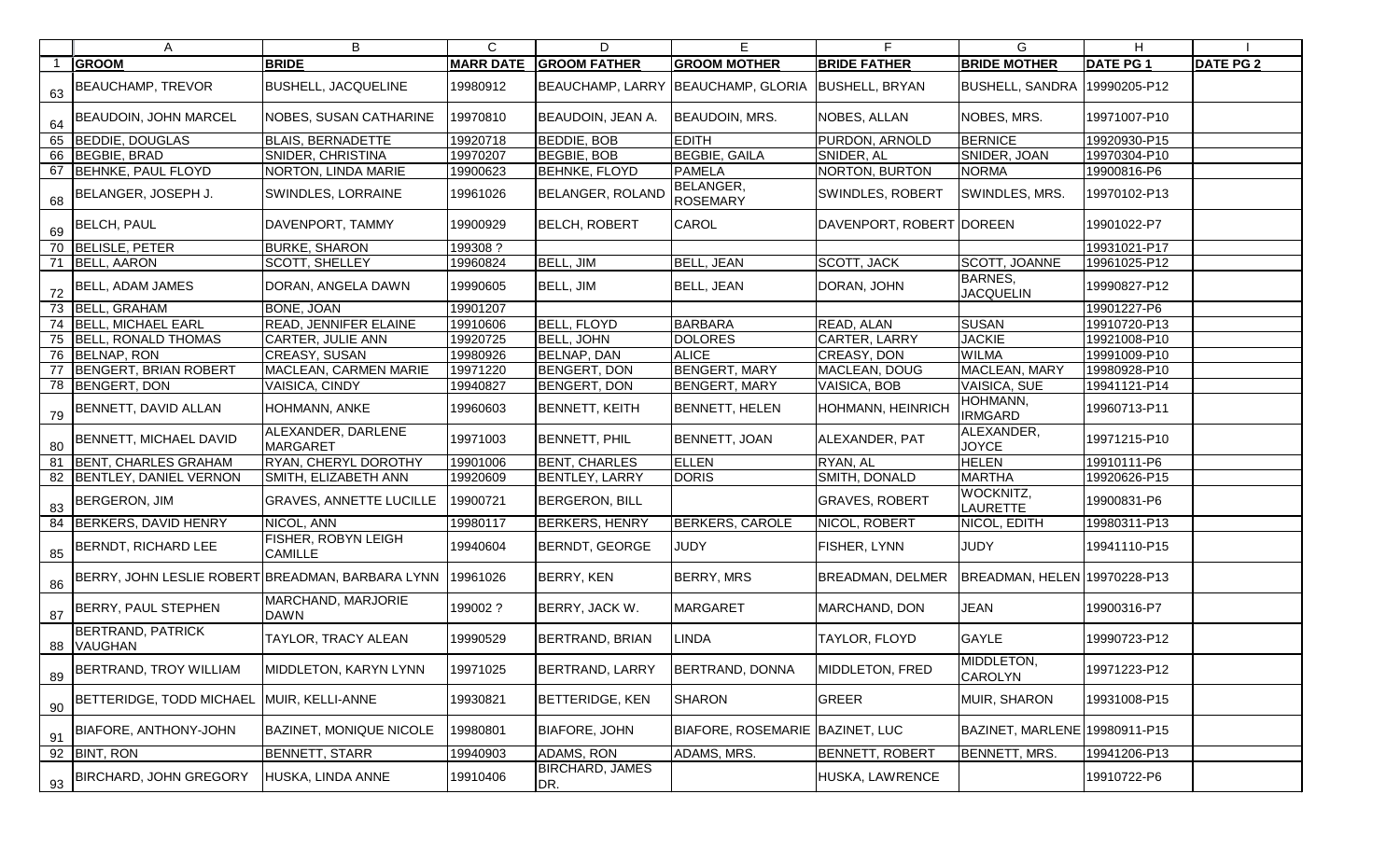|     | A                                                           | B                                          | $\mathsf{C}$     | D                                   | Е                                   | F                                     | G.                            | H.              |                  |
|-----|-------------------------------------------------------------|--------------------------------------------|------------------|-------------------------------------|-------------------------------------|---------------------------------------|-------------------------------|-----------------|------------------|
|     | <b>GROOM</b>                                                | <b>BRIDE</b>                               | <b>MARR DATE</b> | <b>GROOM FATHER</b>                 | <b>GROOM MOTHER</b>                 | <b>BRIDE FATHER</b>                   | <b>BRIDE MOTHER</b>           | <b>DATE PG1</b> | <b>DATE PG 2</b> |
| 94  | <b>BIRD, BRIAN</b>                                          | CHATTEN, CARRIE                            | 19940917         | <b>BIRD, GARNET</b>                 | <b>BIRD, MYRA</b>                   | CHATTEN, JIM                          | CHATTEN, BETTY<br><b>ANNE</b> | 19950104-P12    |                  |
|     | 95   BIRD, WILLIAM CHARLES JR.                              | TRACEY, COLLEEN<br><b>MARJORIE</b>         | 199504 ?         | BIRD, WILLIAM                       | <b>BIRD, PATRICIA</b>               | <b>TRACEY, ALAN</b>                   | <b>TRACEY, MURIEL</b>         | 19950501-P12    |                  |
|     | <b>BLACKWELL, ANDREW</b><br>96 CHARLES                      | CAMPBELL, JUDI MARIE                       | 19910803         | <b>BLACKWELL, BOB</b>               | <b>NAOMI</b>                        | <b>CAMPBELL, ROBERT</b>               | <b>CAROL</b>                  | 19911018-P6     |                  |
| 97  | <b>BLAIND, DAVID ROBERT</b>                                 | LING, LORI ANN                             | 19900818         | <b>BLAIND, BOB</b>                  | <b>BETTY</b>                        | LING, GEORGE                          | <b>BETTY</b>                  | 19901103-P9     |                  |
| 98  | BLAIR, ROBERT J.                                            | LENSEN, LAURA JANE                         | 19950721         | <b>BLAIR, RON</b>                   | <b>FINKLE, JEAN</b>                 |                                       | LENSEN, MELANIE               | 19950814-P12    |                  |
| 99  | BLAIS, CLAUDE RENE JOSEPH BROOKS, MARY CHRISTINE            |                                            | 19950715         | <b>BLAIS, ALPHONSINE</b>            | <b>BLAIS, ROSAIRE</b>               | <b>BROOKS, ROBERT</b><br><b>JAMES</b> | BROOKS, MRS.                  | 19951208-P12    |                  |
|     | 100 BLAKELY, JEFFREY GARNET                                 | <b>ENSOR, MELINDA SUE</b>                  | 19941009         | <b>BLAKELY, GARNET</b>              | <b>BLAKELY, DONNA</b>               | ENSOR, DARRELL                        | <b>ENSOR, LORETTA</b>         | 19941128-P12    |                  |
|     | 101 BLOM, GARY                                              | <b>CLARK, TRACY</b>                        | 19910907         | <b>BLOM, HANS</b>                   | <b>INEKE</b>                        | CLARK, BRIAN                          | <b>WENDA</b>                  | 19911111-P6     |                  |
|     | 102 BLOWER, CRAIG WILLIAM                                   | <b>RYAN, VICKY LORRAINE</b>                | 19960824         | <b>BLOWER, GARRY</b>                | <b>BLOWER, MARGO</b>                | RYAN, BILL                            | RYAN, BRENDA                  | 19961130-P11    |                  |
| 103 | <b>BODI, PETER JAMES</b>                                    | <b>DIROCCO, LIANNE</b><br><b>ELIZABETH</b> | 19970425         | <b>BODI, VICTOR</b>                 | <b>BODI, ANNETTE</b>                | DIROCCO, JERRY                        | DIROCCO,<br><b>SUZANNE</b>    | 19970626-P14    |                  |
|     | 104 BOEHME, ANDREW                                          | MASON, DIANE                               | 19900602         | <b>BOEHME, RICHARD</b>              | <b>JOAN</b>                         | MASON, RALPH                          | <b>IVY</b>                    | 19900609-P7     |                  |
|     | 105 BOER, HENRY EDWARD                                      | <b>HOLLAND, PATRICIA MARY</b>              | 19900505         | <b>BOER, FELIX</b>                  | <b>ELIZABETH</b>                    | HOLLAND, KEITH                        | <b>SHARON</b>                 | 19900802-P6     |                  |
|     | 106 BOND, DANIEL STEPHEN                                    | HOOD, PATRICIA ANN                         | 19920516         |                                     |                                     |                                       |                               | 19920910-P15    |                  |
| 107 | <b>BONGARD, DEREK DAVID</b>                                 | SILVA, SUSY                                | 19930925         | <b>BONGARD, GEORGE</b>              | <b>SHIRLEY</b>                      | SILVA, JOHN                           | <b>JUDY</b>                   | 19931118-P15    |                  |
|     | 108 BONHAM, MATTHEW ALLEN                                   | <b>BURGESS, ELIZABETH ANN</b>              | 19940806         |                                     | MALLEN, KATE                        | <b>BURGESS, WILLIAM</b>               | ELIZABETH                     | 19940916-P15    |                  |
| 109 | BONIFACE, NEIL DOUGLAS                                      | <b>GARLICK, DEBRA JEAN</b>                 | 19980822         | <b>BONIFACE, BRUCE</b>              | <b>BONIFACE, MELANIE</b>            | <b>GARLICK, DAN</b>                   | GARLICK, COLLEEN 19981202-P15 |                 |                  |
|     | 110 BONN, JOHN DAVID                                        | MIRON, MICHELE DR.                         | 19950602         | <b>BONN, DR. JOHN</b>               | <b>BONN, MRS.</b>                   | MIRON, BILL                           | MIRON, CAROL                  | 19950720-P11    |                  |
| 111 | BONNEAU, ROLLAND THOMAS SUANO, LOWELLA SANCHEZ              |                                            | 19940903         | BONNEAU,<br><b>ALEXANDRE</b>        | BONNEAU, MARIE-<br><b>ANNE O</b>    | SUANO, FELIPE C.                      | SUANO, MARIQUIT/<br>S.        | 19941130-P11    |                  |
|     | 112 BOOMHOWER, HAROLD                                       | <b>BAKER, MARLENE</b>                      | 19950603         |                                     |                                     |                                       |                               | 19950808-P13    |                  |
|     | <b>BOOMHOWER, ROBERT</b><br>113 DOUGLAS                     | <b>FURZE, KIM TRACY</b>                    | 19921010         | <b>BOOMHOWER,</b><br><b>DOUGLAS</b> |                                     | FURZE, DAVID                          |                               | 19921203-P12    |                  |
|     | 114 BOOMHOWER, ROBERT EARL ANDERSON, DANA KRISTINE 19920801 |                                            |                  | <b>BOOMHOWER, EARL VERNA</b>        |                                     | ANDERSON, GARY                        | <b>HELEN</b>                  | 19921106-P14    |                  |
|     | <b>BOOMHOWER, SEAN</b><br>115 TIMOTHY                       | FERGUSON, KIMBERLY ANN 19910622            |                  | BOOMHOWER,<br><b>RALPH</b>          | <b>BETTY</b>                        | <b>FERGUSON, GEORGE BARB</b>          |                               | 19911015-P6     |                  |
|     | <b>BORSCHNECK, DANIEL</b><br>116 PATRICK                    | BIRCHARD. ANNE LOUISE                      | 1993 ? ?         | PEACOCK, DAVID                      |                                     | <b>BIRCHARD, JAMES</b>                |                               | 19930311-P11    |                  |
|     | 117 BOTSFORD, MIKE                                          | JANDREW, STEPHANIE                         | 19930501         | <b>BOTDFORD, BOB</b>                | <b>LUCILLE</b>                      | JANDREW, RUSSELL                      | <b>ERHARDT, GARY</b>          | 19930819-P13    |                  |
|     | 118 BOTTING, STEVEN JOHN                                    | FITCHETT, LISA LAMOINE                     | 19910511         | <b>BOTTING, JAMES</b>               | MRS.                                | FITCHETT, WILLIAM                     | MRS.                          | 19910706-P13    |                  |
|     | 119 BOUDER, RICHARD KENNETH                                 | CADDICK, WENDY LYNN                        | 19900915         | <b>BOUNDER, KEN</b>                 | <b>MARILYN</b>                      | CADDICK, LARRY                        | <b>SUE</b>                    | 19910110-P6     |                  |
| 120 | BOUDREAU, MARK JAMES                                        | ANDERSON, SUSAN<br><b>ELIZABETH</b>        | 19940917         | <b>BOUDREAU, ROY</b>                | <b>BOUDREAU, MARIE</b>              | ANDERSON, LLOYD                       | ANDERSON,<br><b>BARBARA</b>   | 19941206-P13    |                  |
|     | 121 BOUTIN, YVES                                            | WEVER, EVELYN HILDA                        | 1993 ? ?         |                                     | <b>BOUTIN, COLOMBE</b>              | WEVER, TONY                           | <b>JEAN</b>                   | 19930609-P14    |                  |
|     | 122 BOWEN, ROBERT LYMAN                                     | RUMBOLT, PAMELA ANN                        | 19930508         | <b>BOWEN, LYMAN</b>                 | <b>GALE</b>                         | RUMBOLT, WAYNE                        | PERKINS, VEDA                 | 19930623-P14    |                  |
|     | $\frac{1}{123}$ BOWERING, BONZ (DAVID)                      | <b>REID, ALLYSON</b>                       | 19980502         | <b>BOWERING,</b><br>CLIFFORD (LATE) | <b>BOWERING,</b><br><b>MARJORIE</b> | REID, STAN                            | REID, BEV                     | 19980613-P8     |                  |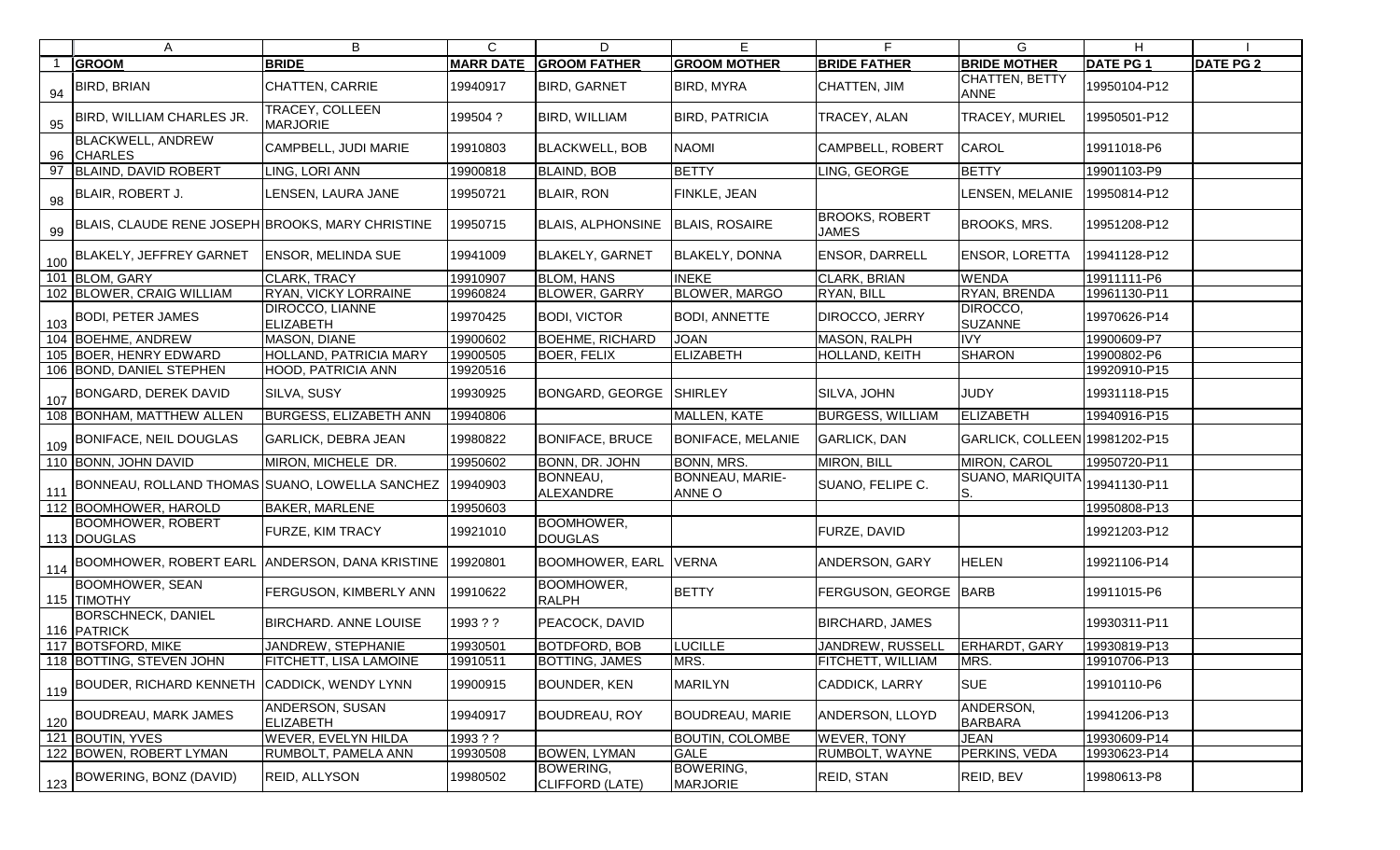| A                                        | B                                              | $\mathsf{C}$     | D                                    | E                       | F                                   | G                                  | H               |                  |
|------------------------------------------|------------------------------------------------|------------------|--------------------------------------|-------------------------|-------------------------------------|------------------------------------|-----------------|------------------|
| <b>GROOM</b>                             | <b>BRIDE</b>                                   | <b>MARR DATE</b> | <b>GROOM FATHER</b>                  | <b>GROOM MOTHER</b>     | <b>BRIDE FATHER</b>                 | <b>BRIDE MOTHER</b>                | <b>DATE PG1</b> | <b>DATE PG 2</b> |
| $124$ BOWLER, RONALD JACK                | <b>AKEY, SHERRY ELIZABETH</b><br><b>ANN</b>    | 19910907         | <b>BOWLER, RONALD</b><br><b>JACK</b> |                         | AKEY, RONALD                        |                                    | 19911027-PC2    |                  |
| 125 BOYD, ROBERT JOHN                    | <b>ALLEN, SUSEN</b>                            | 1991 ? ?         | <b>BOYD, JOHN</b>                    | <b>ANNE</b>             | ALLEN, ROBERT                       | <b>JEAN</b>                        | 19910726-P6     |                  |
| $\frac{126}{126}$ BOYLE, KEVIN LAWRENCE  | <b>CRONIN, KARIN FRANCES</b>                   | 19950930         | <b>BOYLE, LAWRENCE</b>               | <b>BOYLE, EILEEN</b>    | CRONIN, FRANK                       | CRONIN, MARY-<br>LOU               | 19951120-P14    |                  |
| $\frac{1}{27}$ BRADSHAW, STEPHEN LYLE    | MCKENZIE, WENDY LOUISE                         | 19940719         | BRADSHAW, LYLE                       | FAYE                    | MCKENZIE, G.A.                      |                                    | 19940916-P15    |                  |
| 128 BRANT, CLIFFORD JAMES                | <b>COX, CAROLYN DAWN</b>                       | 19910817         | <b>BRANT, DONALD</b>                 | SARAH                   | COX, JOSEPH                         | SHELBY                             | 19910916-P6     |                  |
| $\frac{129}{129}$ BREMNER, KIRK MICHAEL  | <b>BONIFACE, CASSANDRA</b><br><b>ELIZABETH</b> | 19971018         | <b>BREMNER, TERRY</b>                | <b>BREMNER, BARBARA</b> | <b>BONIFACE, BRUCE</b>              | <b>BONIFACE,</b><br><b>MELANIE</b> | 19980529-P12    |                  |
| 130 BRENNAN, BRIAN                       | <b>BRIAND, KIMBERLEE</b>                       | 19910817         |                                      | <b>FITCH, BRENDA</b>    | <b>BRIAND, JAMES</b>                |                                    | 19911006-PC3    |                  |
| 131 BRENNAN, BRYAN ANTHONY               | <b>BLATHERWICK, SARAH</b>                      | 19920926         | <b>BRENNAN, EARL</b>                 | <b>MARY</b>             | <b>BLATHERWICK,</b><br><b>BRUCE</b> | <b>MARLENE</b>                     | 19930201-P12    |                  |
| 132 BRENNAN, JOSEPH PATRICK              | <b>BARNES, LINDA CAROL</b>                     | 19900630         | <b>BRENNAN, GERARD</b>               |                         | <b>BARNES, DOUGLAS</b>              |                                    | 19900828-P6     |                  |
| 133 BRENNAN, MARK DONALD                 | <b>DEVINE, NANCY ELIZABETH</b>                 | 19930327         | BRENNAN, DON                         |                         | DEVINE, ROY                         |                                    | 19930518-P12    |                  |
| 134 BRENNAN, MICHAEL WILLIAM             | <b>CRONIN, DEBORAH ANNE</b>                    | 19940611         | BRENNAN, MICHAEL                     | <b>CHERYL</b>           |                                     | MERAW, JOYCE                       | 19940826-P15    |                  |
| 135 BRENNAN, WILLIAM PETER               | <b>BLACK, LESLIE THERESA</b>                   | 19910904         | BRENNAN, PAUL D.                     | <b>MADELINE</b>         | <b>BLACK, WILFORD</b>               | <b>CLAIRE E.</b>                   | 19920102-P6     |                  |
| 136 BRETT, MICHAEL JOSEPH                | DOUGLAS, DEBORAH ANN                           | 19920815         | <b>BRETT, MIKE</b>                   | SANDRA                  | <b>DOUGLAS, BRUCE</b>               | <b>SUE MOWERS</b>                  | 19921201-P12    |                  |
| 137 BRISON, LAURIER RONALD               | BASSET, STEPHANIE ALLANA 19910518              |                  | <b>BRISON, LAURIER</b>               |                         | <b>BASSET, GARY</b>                 |                                    | 19910823-P6     |                  |
| 138 BRITT, PETER GEORGE                  | <b>WALSH, CARRIE MARGARET</b>                  | 19910413         | <b>BRITT, OTTA</b>                   |                         | WALSH, EWARD                        | KATHLEEN                           | 19910603-P6     |                  |
| $\frac{139}{139}$ BROEK, ALLAN JOSEPH    | RASHOTTE, LORI ANN                             | 19900922         | <b>BROEK, MARTIN</b>                 | <b>DARLENE</b>          | RASHOTTE, KENNETH THERESA           |                                    | 19910129-P6     |                  |
| $\frac{140}{140}$ BROOKS, ANDREW SCOTT   | <b>KETCHESON, CORRINNE</b><br><b>JANE</b>      | 19901006         | <b>BROOKS, STANLEY</b>               | <b>BETTY</b>            | KETCHESON,<br>HOWARD W.             |                                    | 19901130-P20    |                  |
| 141 BROOKS, JEFFREY SCOTT                | LOTT, LISA DAWN                                | 19910914         | <b>BROOKS, ROBERT</b>                | <b>JOAN</b>             | LOTT, ALLAN                         | <b>PHYLLIS</b>                     | 19920120-P12    |                  |
| 142 BROOKS, KEITH EDWARDS                | <b>BROWNS, SONIA ANN</b>                       | 19910525         | <b>BROOKS, GLEN</b>                  | <b>MARILYN</b>          | <b>BROWNS, BUD</b>                  | <b>TERRY</b>                       | 19911020-PC3    |                  |
| 143 BROOKS, KENNETH B.                   | <b>GAUTHIER, JENNIFER</b>                      | 19950617         | <b>BROOKS, WAYNE</b>                 |                         |                                     |                                    | 19950810-P12    |                  |
| 144 BROWN, CHRISTOPHER                   | MCCREA, KELLY                                  | 19971004         | <b>BROWN, RAY</b>                    | <b>BROWN, DIANNE</b>    | MCCREA, BILL                        | MCREA, PAT                         | 19980310-P10    |                  |
| $145$ BROWN, JEFFREY DAVID               | CHAMERLAIN, TINA MARIE                         | 19900707         | BROWN, WAYNE                         | <b>IRENE</b>            | CHAMBERLAIN,<br><b>WILLIAM</b>      | <b>MARIE</b>                       | 19901107-P18    |                  |
| $\frac{1}{146}$ BROWN, MICHAEL           | MACDONALD, LORNA                               | 19930423         |                                      | <b>BROWN, INGRID</b>    |                                     | MACDONALD,<br><b>BETTY</b>         | 19930618-P15    |                  |
| $147$ BROWN, STEVEN                      | <b>FEARNLEY, LISA</b>                          | 19930925         | <b>BROWN, PATRICK</b>                | <b>RACHEL</b>           | FEARNLEY, GREGORY THEL              |                                    | 19940222-P12    |                  |
| 148 BROWN, WAYNE DOUGLAS                 | <b>MOORE, LYNN VICTORIA</b>                    | 1993 ? ?         | <b>BROWN, RICK</b>                   | <b>JENNY</b>            | MOORE, GEORGE                       | <b>MYRTLE</b>                      | 19930619-P10    |                  |
| 149 BRYANS, KEN WILLIAM                  | DAFOE, SHELLEY LOUISE                          | 19900706         | BRYANS, WILBUR                       |                         | SAFOE, DONALD                       |                                    | 19900816-P6     |                  |
| 150 BRYDEN, LARRY                        | <b>_EBLANCE, TRACY</b>                         | 19900922         | BRYDEN, ROY                          | <b>VONNIE</b>           | LEBLANC, GERRY                      | <b>SANDY</b>                       | 19901112-P6     |                  |
| <b>BUCHANAN, STEVEN</b><br>151 ALEXANDER | <b>BURKITT, JENNIFER LYNN</b>                  | 19900428         | <b>BUCHANAN, ALEX</b>                | <b>PHYLLIS</b>          | <b>BURKITT, HARRY</b>               | <b>LUCY</b>                        | 19900627-P6     |                  |
| <b>BUCKLEY, KENNETH</b><br>152 CHARLES   | <b>KEHOE, CHERYL MARIE</b>                     | 19981003         | <b>BUCKLEY, HAROLD</b>               | <b>BUCKLEY, ANNE</b>    | <b>KEHOE, ROY (LATE)</b>            | <b>BLINT, MARIE</b><br>(JOHN)      | 19981109-P10    |                  |
| 153 BUELOW, STANLEY ALBERT               | KOT, SANDRA MARGRET                            | 19920516         | <b>BUELOW, RICHARD</b>               | <b>ERNA</b>             | KOT, JOHN SR.                       |                                    | 19920619-P14    |                  |
| 154 BUFFAM, RANDY WILLIAM                | CLARKE, JENNIFER ANN                           | 19910622         | <b>BUFFAM, WARNER</b>                | <b>JUDI</b>             | <b>CLARKE, ROBERT</b>               | <b>IRENE</b>                       | 19911006-PC3    |                  |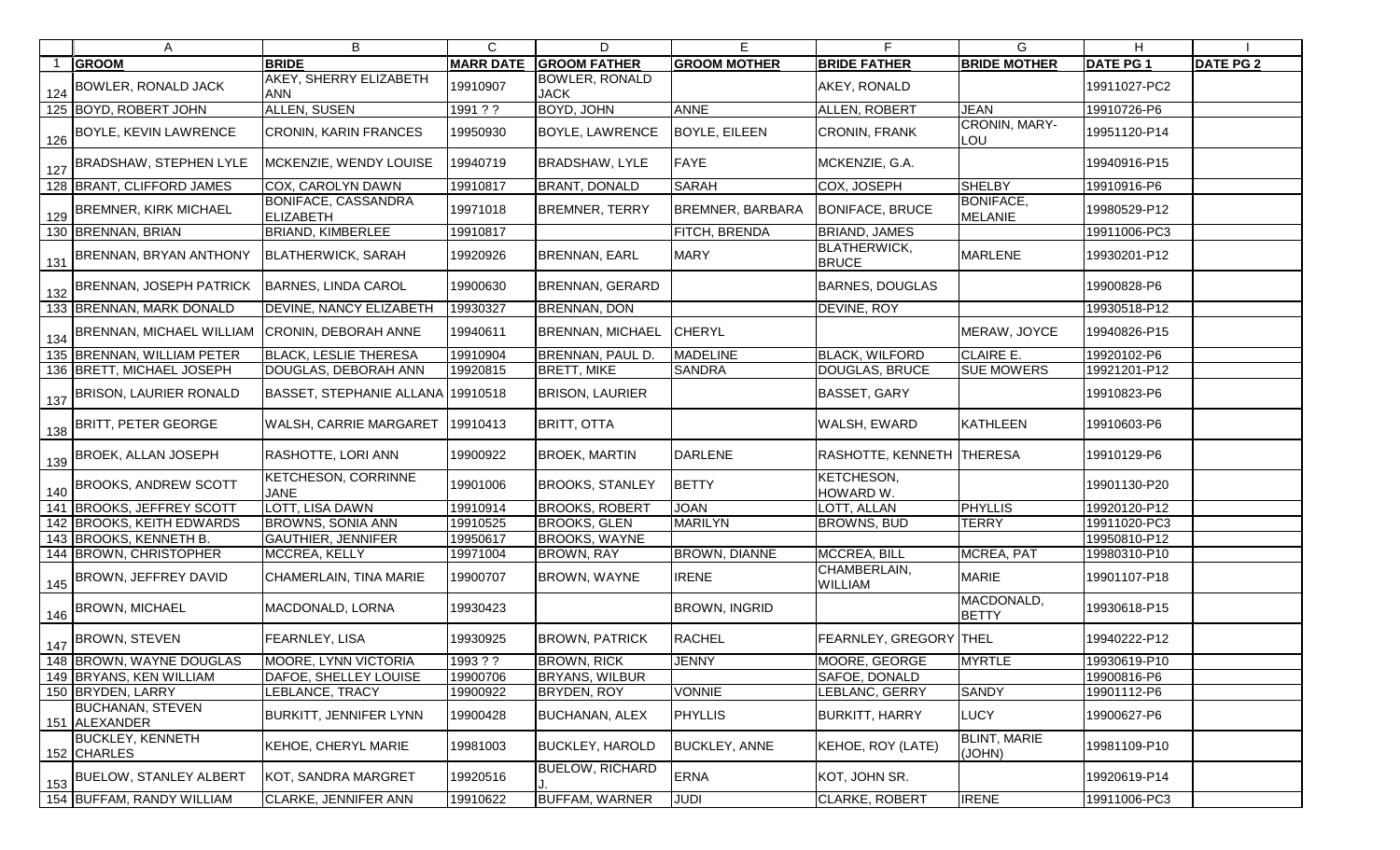|     | A                                            | B                                      | C                | D                                    | E                                        | F                            | G                                 | H               |                  |
|-----|----------------------------------------------|----------------------------------------|------------------|--------------------------------------|------------------------------------------|------------------------------|-----------------------------------|-----------------|------------------|
|     | <b>GROOM</b>                                 | <b>BRIDE</b>                           | <b>MARR DATE</b> | <b>GROOM FATHER</b>                  | <b>GROOM MOTHER</b>                      | <b>BRIDE FATHER</b>          | <b>BRIDE MOTHER</b>               | <b>DATE PG1</b> | <b>DATE PG 2</b> |
|     | 155 BUKER, JAMES STEPHEN                     | JORDAN, VERNA MAY                      | 19920808         | <b>BUKER, EARL</b>                   | <b>EILEEN</b>                            | JORDAN, WESLEY               |                                   | 19930201-P12    |                  |
| 156 | <b>BULKIEWICZ, DAVID ROBERT</b>              | JONES, LISA ELIZABETH                  | 19911025         |                                      | <b>BULKIEWICZ, LOTTA</b>                 | JONES, PETER                 | <b>GLORIA</b>                     | 19911213-P6     |                  |
| 157 | <b>BUNNETT, DAVID JAMES</b>                  | <b>GANTNER, KELLI LYNN</b>             | 19900519         | <b>BUNNETT, HAROLD</b>               | <b>ANNE</b>                              | <b>GANTNER, ED</b>           | <b>BLOOMBERG,</b><br><b>LINDA</b> | 19900705-P6     |                  |
|     | 158 BUNTON, ROBERT JOHN                      | <b>TEMPLEMAN, ANNE</b>                 | 19930703         | <b>BUNTON, ROBERT</b>                | BARBARA                                  | TEMPLEMAN, DON               | <b>MONIQUE</b>                    | 19931204-P11    |                  |
| 159 | <b>BURCHAT, PATRICK JOSEPH</b>               | BUNTON, MARY-ELIZABETH<br><b>ANNE</b>  | 19960706         | BURCHAT,<br><b>WINNIFREY</b>         | <b>BURCHAT, BARBARA</b>                  | BUNTON, ALBERT C.            | <b>BUNTON, MRS.</b>               | 19961231-P12    |                  |
|     | 160 BURDON, PAUL PATRICK                     | HERRINGTON, ALICIA JOAN                | 19930821         | <b>BURDON, WAYNE</b>                 | <b>BRENDA</b>                            | HERRINGTON, TED              | <b>DONNA</b>                      | 19931019-P13    | 19931102-P13     |
|     | <b>BURGHGRAEF, MICHAEL</b><br>161 JAMES      | KOOGER, TINA LOUISE                    | 19950422         | <b>BURGHGRAEF,</b><br><b>CHARLIE</b> | <b>BURGHGRAEF, ANNIE</b>                 | KOOGER, ADRIAN               | KOOGER, LYNDA                     | 19950613-P12    |                  |
| 162 | <b>BURKITT, PAUL DOUGLAS</b>                 | LLOYD, CHRISTINA<br><b>MICHELLE</b>    | 1992 ? ?         | <b>BURKITT, HARRY</b>                | <b>LUCY</b>                              | LOYD, MURRAY                 | <b>KEATING, DIANNE</b><br>(JAMES) | 19930113-P10    |                  |
|     | 163 BURTON, DANIEL WILLIAM                   | HOGAN, JOAN NANCY                      | 19940610         |                                      |                                          |                              |                                   | 19940627-P11    |                  |
| 164 | <b>BURWELL, GREG</b>                         | MACKINNON, SHANNON<br><b>ELIZABETH</b> | 19971202         | <b>PROULX, MARK</b>                  | PROULX, LINDA                            | MACKINNON, MICHAEL           | MACKINNON,<br>SHARLENE            | 19980227-P13    |                  |
|     | 165 BURY, HENRY JOHN                         | ALLEN, LAURIE ELIZABETH                | 19911129         | <b>BURY, MARY</b>                    | <b>WALTER</b>                            | CROFT, GORDON                | <b>LEONORA</b>                    | 19911213-P6     |                  |
| 166 | <b>BUSH, DOUGLAS WILLIAM</b>                 | MOORCROFT, JANET ELAINE                | 19901006         | <b>BUSH, JACK</b>                    | JOAN                                     | MOORCROFT, BOYD              | <b>JUNE</b>                       | 19910128-P6     |                  |
|     | 167 BUTCHER, JOHN                            | <b>GALBRAITH, BETTY</b>                | 19951011         |                                      |                                          |                              |                                   | 19960120-P10    |                  |
|     | <b>BUTCHER, STEPHEN</b><br>168 DOUGLAS       | MURRANT, CORRA LYN                     | 19931023         | <b>BUTCHER, JACK</b>                 |                                          | MURRANT, ROY                 | <b>ROBERTA</b>                    | 19931207-P12    |                  |
| 169 | BUTLAND, KENNETH STANLEY BURNESS, LINDA NONA |                                        | 1992 ? ?         | <b>BUTLAND, KENNETH</b>              |                                          | <b>BURNESS, WILLIAM</b>      |                                   | 19920624-P15    |                  |
|     | 170 BUTLER, MICHAEL TODD                     | NOLAN, GAYLA DAWN                      | 19940416         | <b>BUTLER, GEORGE</b>                | <b>BRIDGE, MARCIA</b>                    | NOLAN, GARRY                 | <b>FREDA</b>                      | 19940715-P14    |                  |
|     | CALDWELL, KEVIN JAMES                        | CANSICK, CONSTANCE LYNN 19950603       |                  | CALDWELL, WILLIAM CALDWELL, MRS.     |                                          | CANSICK, BRYAN               | CANSICK, MRS.                     | 19950720-P11    |                  |
|     | 172 CAMERON, JOHN EDWARD                     | ELIE, ARLENE ANGELA                    | 19911012         |                                      | <b>CAMERON, GRETA</b>                    |                              | ELIE, AGNES                       | 19911231-P12    |                  |
|     | 173 CAMERON, MARTIN EDWARD                   | STEPHENSON, DENISE<br><b>ELIZABETH</b> | 19910620         | CAMERON,<br><b>EDMUNDO</b>           | <b>ANGELINA</b>                          | STEPHENSON, PAUL             | <b>RITA</b>                       | 19920718-P11    |                  |
|     | CAMERON, MICHAEL<br>174 ANDREW               | CHARD, MARGARET<br><b>SUZANNE</b>      | 19950506         |                                      | <b>CAMERON, IRENE</b><br><b>THEADORA</b> |                              | CHARD, ELIZABETH<br><b>ANNE</b>   | 19950825-P12    |                  |
|     | 175 CAMILLERI, MICHAEL                       | PENSON, ANNE LOUISE                    | 19900113         | CAMILLERI, IVO                       | <b>MARY</b>                              | PENSON, PETER                | <b>MARLENE</b>                    | 19900227-P7     |                  |
|     | CAMPBELL, DUNCAN<br>176 RICHARD MORGAN       | ALLEN, ELIZABETH ANN                   | 19940813         | CAMPBELL, DUNCAN SUSAN               |                                          | ALLEN, LAWRENCE              | <b>JUDY</b>                       | 19941007-P13    |                  |
|     | CAMPBELL, WILLIAM<br>177 MALCOLM             | MCCORMICK, EILEEN<br><b>THERESA</b>    | 19900602         | CAMPEBLL, GORDON FAY                 |                                          | MCCORMICK, ARTHUR<br>(CHUCK) | <b>DOREEN</b>                     | 19900808-P6     |                  |
| 178 | CAMPS, STEPHEN LORNE                         | MCINROY, CAROLYN ANN                   | 19960706         | CAMPS, THOMAS                        | CAMPS, HAZEL                             | MCINROY, DON                 | MCINROY,<br><b>CAROLYN</b>        | 19961224-P17    |                  |
|     | 179 CANDLER, MICHAEL DUNCAN                  | <b>WAITE, HEATHER MARY</b>             | 19960615         | CANDLER, RALPH                       | CANDLER, GAIL                            | WAITE, GILBERT               | <b>WAITE, EILEEN</b>              | 19960725-P10    |                  |
|     | CANZONA, SEVERINO<br>180 ROSSANO             | <b>GALLANT, ANNETTE MARIE</b>          | 19910928         | CANZONA, AMATO                       | <b>IOLANDA</b>                           | <b>GALLANT, ADRIEN</b>       | <b>YOLANDE</b>                    | 19911111-P6?    |                  |
| 181 | <b>CARLETON, RICHARD ALLEN</b>               | MACDONALD, CHERYL LYNN                 | 19920605         | CARLETON, ALLEN                      | LYNN                                     | CROZIER, WILLIAM             | CAMPBELL,<br><b>GLORIA</b>        | 19920606-P11    | 19921130-P13     |
| 182 | CARMICHEAL, STEVEN                           | BORDER, SUSAN                          | 19920822         |                                      | <b>CARMICHAEL, MURIEL</b>                | <b>BORDER, WILLIAM</b>       |                                   | 19921106-P14    |                  |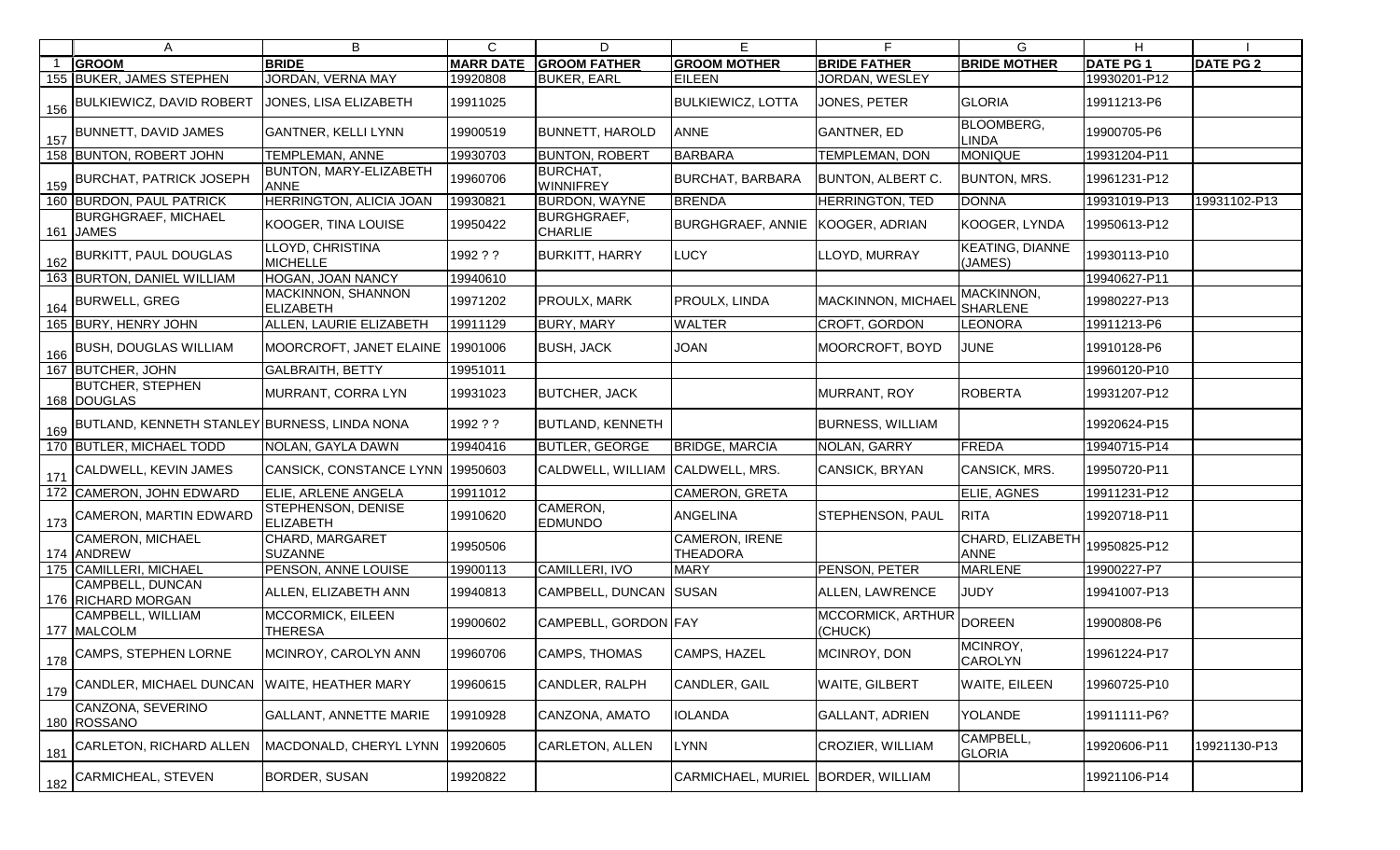| A                                                                    | В                                           | C                | D                               | Е                                |                              | G                           | H.              |                  |
|----------------------------------------------------------------------|---------------------------------------------|------------------|---------------------------------|----------------------------------|------------------------------|-----------------------------|-----------------|------------------|
| <b>GROOM</b>                                                         | <b>BRIDE</b>                                | <b>MARR DATE</b> | <b>GROOM FATHER</b>             | <b>GROOM MOTHER</b>              | <b>BRIDE FATHER</b>          | <b>BRIDE MOTHER</b>         | <b>DATE PG1</b> | <b>DATE PG 2</b> |
| 1 <sub>183</sub>   CARROLL, ROBERT DOUGLAS   ROOT, BRENDA LEA        |                                             | 19970906         | <b>CARROLL, ROBERT</b>          | CARROLL, YVONNE                  | ROOT, EARL                   | <b>ROOT, MINNIE</b>         | 19971217-P12    |                  |
| $\frac{1}{184}$ CATTERSON, JAMES WAYNE $\left $ ALMEIDA, ANITA MARIE |                                             | 19910615         |                                 | CATTERSON, JOYCE                 | ALMEIDA, MANUEL              | <b>SHIRLEY</b>              | 19911006-PC3    |                  |
| 185 CAVANAGH, PAUL SCOTT                                             | MCDONALD, HEATHER MAE                       | 19950916         | CAVANAGH, RON                   | CAVANAGH, WILLMA                 | MCDONALD, JOHN               | MCDONALD,<br>ELIZABETH      | 19951106-P14    |                  |
| 186 CHAPMAN, BRYAN ANSON                                             | <b>BRISTOW, LYNN</b>                        | 19920523         | CHAPMAN, DWIGHT                 |                                  | <b>BRISTOW, ART</b>          |                             | 19920619-P14    |                  |
| 187 CHAPPELL, WILLIAM BRADLY                                         | <b>FOLEY, VERBA SUZANNA</b>                 | 19900616         | CHAPPELL, ROBERT                | LINDA                            | FOLEY, LARRY                 |                             | 19900709-P6     |                  |
| CHARBONNEAU, CHADWICK<br>188 BRIAN                                   | MCCAW, MICHELE DENISE                       | 199500?          | CHARBONNEAU,<br><b>BRIAN</b>    | CHARBONNEAU,<br><b>MIREILLE</b>  | MCCAW, LAWRENCE              | MCCAW, PATRICIA             | 19951113-P14    |                  |
| 189 CHARD, ANTHONY WILLIAM                                           | SUTHERLAND, WENDY MARY<br><b>JEAN</b>       | 19930703         | CHARD, WILLIAM                  | <b>CAROLE</b>                    | SUTHERLAND, LYLE             | <b>MARY</b>                 | 19930724-P10    |                  |
| 190 CHARLTON, GREG                                                   | MALTAIS, MARIE                              | 19900901         | <b>CHARLTON, BILL</b>           | <b>FRANCES</b>                   | MALTAS, EUGENE               | <b>REBINA</b>               | 19901107-P18    |                  |
| 191 CHEER, ROGER SCOTT                                               | PHILLIPS, TRACI LYNNE                       | 19930710         | CHEER, DOUGLAS                  | <b>GRACE LYNN</b>                | PHILLIPS, DON                | <b>NANCY</b>                | 19931215-P17    |                  |
| 192 CHESHER, ROBERT                                                  | NEWMAN, LISA                                | 19910914         | CHESHER, BILL                   |                                  | NEWMAN, ART                  | <b>SHARON</b>               | 19920109-P6     |                  |
| 193 CHESTERTON, TERRY                                                | SMITH, DORIANNE YVONNE                      |                  | CHESTERTON, JOHN DORIS          |                                  | SMITH, GARY                  | <b>MYLA</b>                 | 19910401-P6     |                  |
| 194 CHIASSON, ROGER JOSEPH                                           | <b>CARTER, KIMBERLY ELLEN</b>               | 19930522         | CHIASSON, LEO                   | LINA                             | CARTER, MAURICE              | <b>DIANA</b>                | 19930614-P12    |                  |
| 195 CHILDS, GEOFFREY SPENCER RISTEEN, DIANE ELIZABETH                |                                             | 19930911         | CHILDS, SPENCER                 | MARGARET                         | RISTEEN, BARRY               | <b>CAROL</b>                | 19931102-P13    |                  |
| 196 CHOINARD, DARREN                                                 | <b>BENDICK, KAREN</b>                       | 19980221         | CHOINARD, RON                   | CHOINARD, JEAN                   | <b>BENDICK, ROGER</b>        | <b>BENDICK, FRAN</b>        | 19980729-P15    |                  |
| 197 CHRISTIE, RICHARD DAVID                                          | <b>ROWE, DIANE RAELENE</b>                  | 19910608         | CHRISTIE, DAVID                 | LOUISE                           | ROWE, RAYMOND                | <b>HAZEL</b>                | 19910617-P6     |                  |
| 198 CHRISTOPHER, BRIAN                                               | <b>RICHARDSON, SHARON</b>                   | 19940625         | CHRISTOPHER, ED                 | IVI.                             | RICHARDSON,<br><b>PARKYN</b> | <b>RUTH</b>                 | 19940725-P14    |                  |
| 199 CIMELLARO, ANTONIO                                               | <b>FOLEY, MICHELLE LYNNE</b>                | 19940806         | CIMELLARO,<br><b>FRANCESCO</b>  | <b>MARIA</b>                     | FOLEY, PETER                 | <b>TRUDY</b>                | 19940926-P12    |                  |
| 200 CIMELLARO, GIANFRANCO                                            | HAWES, TRACEY JOYCE                         | 19930919         | CIMELLARO,<br><b>FRANCESCO</b>  |                                  | HAWES, REGINALD              |                             | 19930913-P12    |                  |
| 201 CLAPP, BRIAN EDWARD                                              | <b>EASTON, KIMBERLEY ANN</b>                | 19940910         | CLAPP, ROD                      | <b>CLAPP, ALICE</b>              | EASTON, JAY                  |                             | 19941007-P13    |                  |
| 202 CLAPP, CLIFFORD WAYNE                                            | COLQUHOUN, JULIE MARIE                      | 19920618         | CALPP, CLIFFORD                 | <b>MARIE</b>                     | COLGUHOUN,<br><b>GEORGE</b>  | <b>JEAN</b>                 | 19920618-P15    |                  |
| 203 CLAPP, SEAN DAVID                                                | <b>CARRUTHERS, KATHARINE</b><br><b>ANNE</b> | 19941015         | CLAPP, DAVID                    | <b>CLAPP, JUDITH</b>             | <b>CARRUTHERS, JAMES</b>     | CARRUTHERS,<br><b>HELEN</b> | 19950316-P12    |                  |
| 204 CLAPP, WAYNE                                                     | COLQUHOUN, JULIE                            | 19930418         |                                 |                                  |                              |                             | 19930820-P15    |                  |
| 205 CLAREY, BRIAN EDWARD                                             | JOYNER, ANNA LISA                           | 19920926         | CLAREY, JAMES                   | <b>NANCY</b>                     | JOYNER, PATRICK              | <b>SUSAN</b>                | 19921222-P13    |                  |
| 206 CLAREY, DANIEL                                                   | <b>WILSON, STEPHANIE</b>                    | 19911012         | CLAREY, JAMES                   |                                  | WILSON, HAROLD               |                             | 19911120-P13    |                  |
| 207 CLAREY, ROBERT HEWER                                             | DIROCCO, CHRISTINA MARIE                    | 19930724         | CLAREY, JIM                     | <b>NANCY</b>                     | DIROCCO, JERRY               | <b>SUZANNE</b>              | 19930827-P11    |                  |
| 208 CLARK, VERNON THEODORE                                           | <b>VANNER, ELDENE FRANCES</b>               | 19900623         | <b>CLARK, THEODORE</b>          | JENNIE                           | SIMPSON, BRUCE               | LAURA                       | 19900726-P6     |                  |
| 209 CLARKE, DANIEL LYLE                                              | <b>KNOX, LISA MICHELE</b>                   | 19941008         | CLARKE, LYLE                    | <b>ST. PIERRE, NANCY-</b><br>LOU | KNOX, JIM                    | <b>KNOX, DONNA</b>          | 19950225-P10    |                  |
| 210 CLARKE, KEVIN                                                    | <b>YORK, RHONDA</b>                         | 19910601         | <b>CLARKE, GORDON</b>           |                                  | YORK, VICTOR                 |                             | 19910815-P6     |                  |
| 211 CLARKE, TODD ANDREW                                              | CONN, LORIS J.                              | 19920321         | <b>CLARKE, RICHARD</b>          | <b>LORRAINE</b>                  | CONN, BERT                   | ARLENE                      | 19920708-P15    |                  |
| 212 CLAUS, DANIEL FREDERICK                                          | <b>WOOD, DARLENE ADELE</b>                  | 19900915         | CLAUS, GARRY                    |                                  | WOOD, DOUG                   | <b>BERYL</b>                | 19901022-P7     |                  |
| 213 CLEAVER, CHRIS                                                   | HOSKIN, GERRILYNNE                          | 19980324         | CLEAVER, CHARLES CLEAVER, CAROL |                                  | HOSKIN, ROY                  | <b>FINNER, HEATHER</b>      | 19980702-P13    |                  |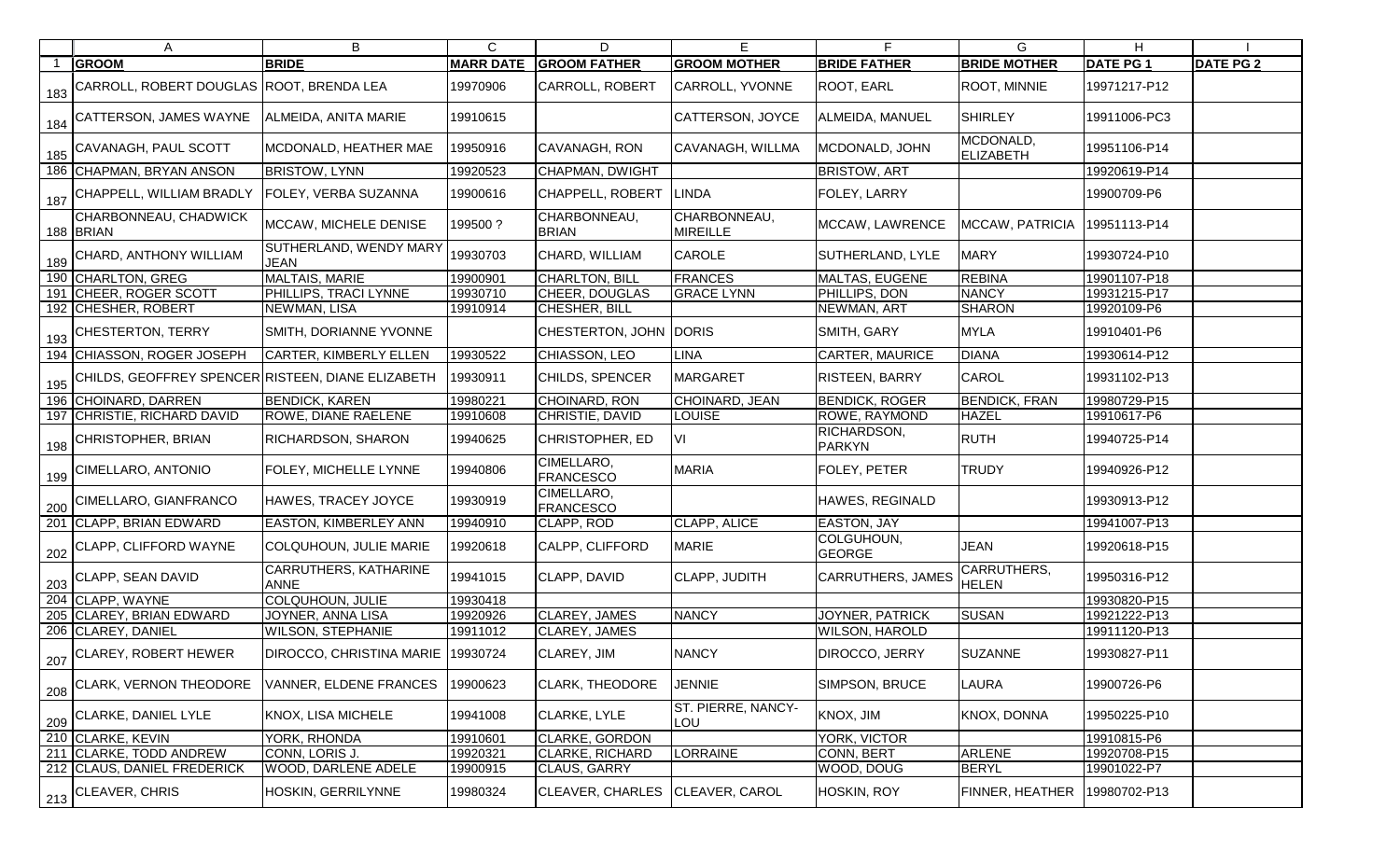| A                                                | В                                            | $\mathsf{C}$     | D                              | Е                                  | F                           | G.                                    | H.              |                  |
|--------------------------------------------------|----------------------------------------------|------------------|--------------------------------|------------------------------------|-----------------------------|---------------------------------------|-----------------|------------------|
| <b>GROOM</b>                                     | <b>BRIDE</b>                                 | <b>MARR DATE</b> | <b>GROOM FATHER</b>            | <b>GROOM MOTHER</b>                | <b>BRIDE FATHER</b>         | <b>BRIDE MOTHER</b>                   | <b>DATE PG1</b> | <b>DATE PG 2</b> |
| 214 CLEMENT, ROBERT LEE                          | <b>BOUTILIER, KIERA LYNN</b>                 | 19920704         | <b>CLEMENT, DON</b>            | <b>GRACE</b>                       | DUNCAN, BRUCE               | <b>BOUTILIER,</b><br><b>ELIZABETH</b> | 19920814-P12    |                  |
| 215 CLINE, MICHAEL DAVID                         | HUNTER, JANA LYNN                            | 19901228         | CLINE, BERNIE                  | <b>TERESA</b>                      | HUNTER, BILL                | <b>MARIAN</b>                         | 19910209-P10    |                  |
| 216 CODE, SHAWN                                  | <b>DIGENOVA, TINA MARIE</b>                  | 19910615         |                                | <b>DENSTEDT, JUDITH</b>            | DIGENOVA, JOHN              | <b>DONNA</b>                          | 19910806-P6     |                  |
| 217 COENS, STEPHEN DUANE                         | <b>BUTLER, LANA PATRICIA</b>                 | 19960727         | COENS, LEONARD                 | COENS, SHARON                      | BUTLER, JOHN<br>(WANNIETTA) | BUTLER,<br><b>BEVERLEY (LATE)</b>     | 19961206-P14    |                  |
| COLE, RICHARD HOWARD<br>$218$ EARLE              | <b>PACKMAN, ALISON ELAINE</b>                | 19911123         | COLE, HOWARD                   | <b>DORIS</b>                       | PACKMAN, SIDNEY             | <b>MARGARET</b>                       | 19920513-P15    |                  |
| 219 COLLETTE, RICHARD ROBERT PENSON, SUSAN LAURA |                                              | 19950617         | <b>COLLETTE, ROBERT</b>        | COLLETTE, AUDREY                   | PENSON, PETER               | PENSON, MARLENE 19960124-P15          |                 |                  |
| $\frac{220}{220}$ COLLINS, MICHAEL JOHN          | CATALA, ROSARIO                              | 199500?          | <b>COLLINS, JIM</b>            | COLLINS, MARY ANNE CATALA, ANTONIO |                             | CATALA, PILAR                         | 19950426-P13    |                  |
| 221 COLLINS. ROBERT JOHN                         | LEE, BRENDA MARIE ROSE                       | 19930605         | <b>COLLINS, LEON</b>           | <b>HELEN</b>                       | LEE, WILLIAM                | FERNANDE                              | 19930801-PA6    |                  |
| 222 COLP, DARRIN                                 | <b>ALLEN, TRACEY</b>                         | 19900630         | COLP, CHARLES                  | KATHLEEN                           | ALLEN, BRYAN                | <b>WANDA</b>                          | 19901011-P16    |                  |
| 223 CONLEY, ROBIN JAMES                          | <b>SHANDRAW, LISA DENISE</b>                 | 19911012         | <b>CONLEY, HUBERT</b>          | <b>DORIS</b>                       | SHANDRAW, FRANK             | <b>YVONNE</b>                         | 19920124-P6     |                  |
| 224 COOK, DAVID W.J.                             | ORR, ELLEN D.                                | 19910504         | COOK, HUDSON                   | GRACE                              | ORR, JOHN                   | <b>LILLLIAN</b>                       | 19910615-P13    |                  |
| 225 COOK, JASON NICHOLAS                         | MILLER, SHARI LYNN                           | 19950812         | COOK, RON                      | COOK, DENNI                        | MILLER, FRED                | MILLER, HELEN                         | 19950926-P12    |                  |
| 226 COOK, MELVIN HUDSON                          | POUND, JENNIFER LYNN                         | 19940924         | COOK, HUDSON                   | GRACE                              | POUND, GORDON               | <b>LYNDA</b>                          | 19941102-P15    |                  |
| $\frac{1}{227}$ COOK, TODD ROBERT                | THOMPSON, HEATHER ANN<br><b>MARIE</b>        | 19910817         | COOK, THOMAS                   | DOREEN                             | THOMPSON, MERVIN            | <b>BETTY</b>                          | 19911005-P17    |                  |
| 228 COONEY, KEVIN THOMAS                         | <b>POST, NOEL LYNDA</b>                      | 1992 ? ?         | COONEY, ROBERT                 | <b>JUDY</b>                        | POST, ERNEST                | <b>KAREN</b>                          | 19920904-P13    |                  |
| 229 COONEY, MARK ERIC                            | <b>PETERS, KAREN MARY</b><br><b>MARGARET</b> | 19900825         | COONEY, ERIC                   |                                    | PETERS, JAMES F.            |                                       | 19901129-P20    |                  |
| $\frac{1}{230}$ COONS, HOWARD JAMES              | <b>STEENBURG, TRACY LEE</b>                  | 19950415         | COONS, CARL                    | COONS, VALERIE                     | STEENBURG, TOM              | STEENBURG, JOAN 19950623-P14          |                 |                  |
| 231 COOPER, HOWARD THOMAS                        | <b>TRENCHARD, KELY LYNN</b>                  | 19900811         | COOPER, JOSEPH                 | <b>DOROTHY</b>                     | TRENCHARD, BAXTER           | <b>JOANNE</b>                         | 19901103-P9     |                  |
| 232 COOPER, JOHN ANDREW DR. RIDGWAY, LARA LOUISE |                                              | 19971011         | COOPER, DR.<br><b>ROBERT</b>   | COOPER, PAULA                      | RIDGWAY, DAVID              | RIDGWAY,<br><b>VICTORIA</b>           | 19980716-P12    |                  |
| 233 CORBETT, DAVID JOHN                          | LOTT, JANICE ORLENE                          | 19990626         | CORBETT, JACK                  |                                    | LOTT, WILLIAM               |                                       | 19990730-P12    |                  |
| $\frac{1}{234}$ CORBIN, DAVID WALTER             | PATTERSON, CAROLYN<br>ANGELA                 | 19940722         |                                |                                    |                             |                                       | 19940822-P12    |                  |
| 235 CORFIELD, RANDY                              | MILLER, DENISE                               | 19910518         | CORFILED, HAROLD               | <b>MARLENE</b>                     | MILLER, JOHN                | <b>YVONNE</b>                         | 19910624-P6     |                  |
| 236 CORNELL, DENNIS LEO                          | MOROZ, NATALIE ANN                           | 19900908         | <b>CORNELL, PAR</b>            | ARLIE                              | NOROZ, AL                   | <b>FRAN</b>                           | 19901130-P20    |                  |
| 237 COULTER, CLIFFORD                            | JERVIS-READ, GEORGINA                        | 19980530         | COULTER, BILL                  | <b>COULTER, DEBBIE</b>             | JERVIS-READ, LANCE          | JERVIS-READ,<br><b>MERCEDES</b>       | 19980723-P12    |                  |
| 238 COURNEYEA, KEVIN JOSEPH                      | LEE, JUDITH TERESA                           | 19920918         | COURNEYEA,<br><b>AUGUSTINE</b> | <b>JOYCE</b>                       | LEE, BERNARD                |                                       | 19921117-P13    |                  |
| 239 COURVETTE, J. PETER                          | DALRYMPLE, NICOLE M.                         | 19931102         | COURVETTE,<br><b>GERALD</b>    | PATRICIA                           | DALRYMPLE, DON              | <b>MAUREEN</b>                        | 19931122-P12    |                  |
| 240 COWAN, JOHN ARNOLD                           | <b>BLAIS, CYNTHIA ANDREE</b>                 | 19981024         | COWAN, WALLY                   | COWAN, LINDA                       | <b>BLAIS, JEAN-PIERRE</b>   | <b>BLAIS, RUTH</b>                    | 19981207-P10    |                  |
| 241 COWAN, SHAWN LEE                             | KELLER, KRISTA ELIZABETH                     | 19940910         | <b>COWAN, CHARLES</b>          | COWAN, RUTH                        | KELLER, TERRY               | KELLER, CAROL                         | 19941117-P15    | 19941126-P10     |
| 242 COWELL, ROBERT ALLEN                         | WANNAMAKER, KAREN JOAN 19951125              |                  | <b>COWELL, IRVINE</b>          | WOOD, ELAINE                       | WANNAMAKER, BOB             | WANNAMAKER,<br><b>BARB</b>            | 19960207-P13    |                  |
| 243 CRAIG, IAN WAKLER                            | HARRIS, PATRICIA MARIE                       | 19910713         | CRAIG, WILLIAM                 | <b>MARGARET</b>                    | HARRIS, GRAIG               | MARGARET                              | 19911006-PC3    |                  |
| CRAWFORD, MICHAEL<br>244 WILLIAM                 | KOHLMANN, CHRISTINE<br><b>DIANNE</b>         | 19950916         | <b>CRAWFORD, BILL</b>          | CRAWFORD,<br><b>FLORENCE</b>       | KOHLMANN, JASON             | KOHLMANN,<br><b>DIANNE</b>            | 19951103-P13    |                  |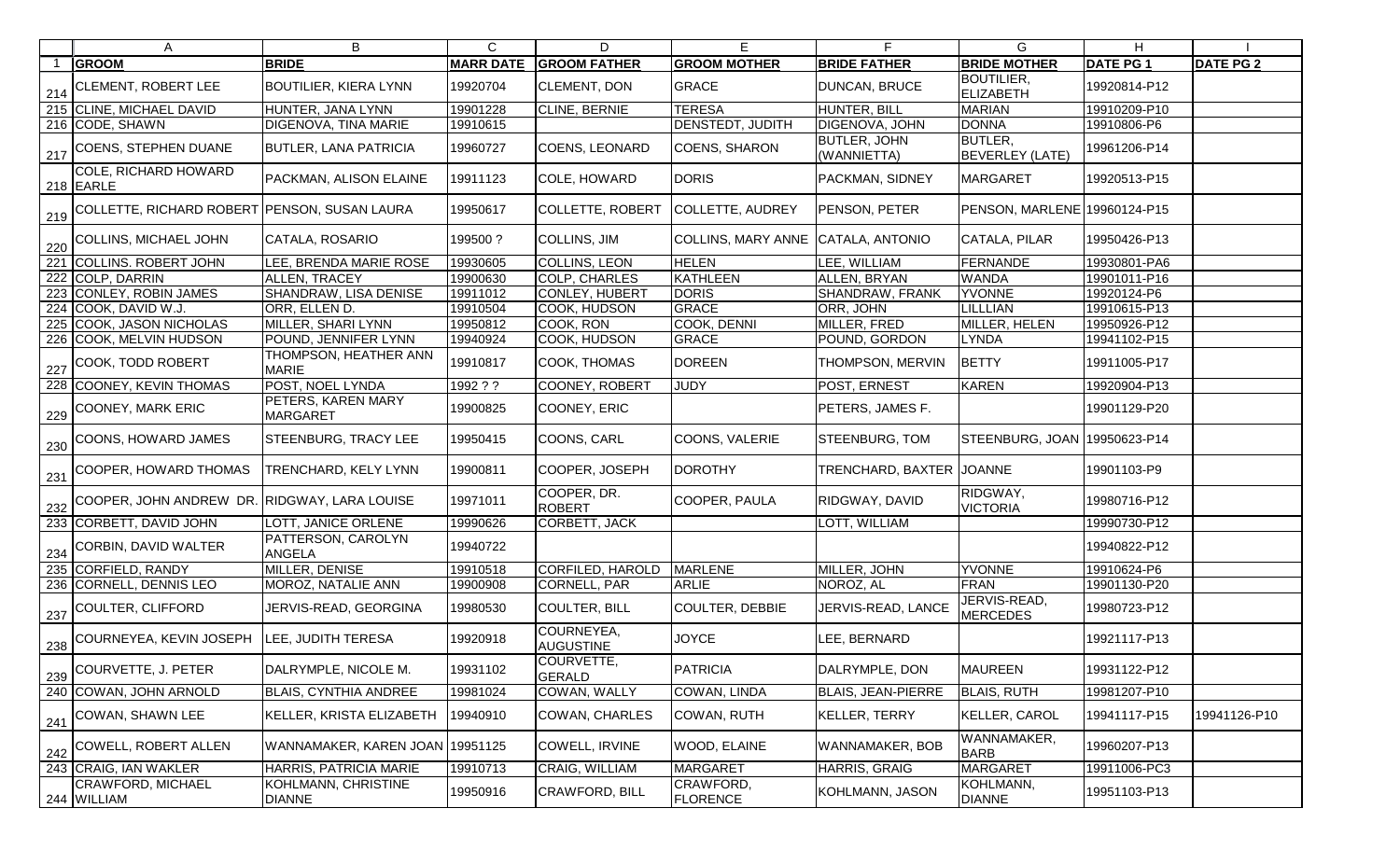|         | A                                               | B                                           | $\mathsf{C}$     | D                             | E                           | F.                           | G                             | H.              |                  |
|---------|-------------------------------------------------|---------------------------------------------|------------------|-------------------------------|-----------------------------|------------------------------|-------------------------------|-----------------|------------------|
|         | <b>GROOM</b>                                    | <b>BRIDE</b>                                | <b>MARR DATE</b> | <b>GROOM FATHER</b>           | <b>GROOM MOTHER</b>         | <b>BRIDE FATHER</b>          | <b>BRIDE MOTHER</b>           | <b>DATE PG1</b> | <b>DATE PG 2</b> |
|         | 245 CRAWLEY, DAVE                               | COWIE, SUE                                  | 19920808         | CRAWLEY, ALF                  | <b>URSULA</b>               | COWIE, BOB                   | <b>MARY</b>                   | 19921010-P10    |                  |
|         | 246 CRELLIN, RICHARD                            | <b>BROCK, LORI</b>                          | 19910713         | <b>CRELIN, CONROY</b>         | <b>NORENE</b>               | <b>BROCK, MARTIN</b>         | <b>DARLENE</b>                | 19920206-P6     |                  |
|         | 247 CRIBBETT, BRYAN                             | MACDONALD, VICKI                            | 19910928         | CRIBBETT, ALLEN               | <b>ROSE</b>                 | <b>MACDONALD, RICK</b>       | <b>RHONDA</b>                 | 19920118-P7     |                  |
|         | 248 CROSS, ANDREW                               | MOSSMAN, ROXANE                             | 19980821         | CROSS, ART                    | <b>WILLMA</b>               | <b>MOSSMAN, BOB</b>          | <b>RUTH</b>                   | 19990324-P14    |                  |
|         | 249 CROSS, BARRY                                | KOSS, KATRINA                               | 19900421         | CROSS, WAYNE                  | <b>ARVEL</b>                | <b>KOSS, GARWIN</b>          | <b>PAT</b>                    | 19900707-P8     |                  |
| 250     | <b>CROSS, THOMAS</b>                            | VANDEVEN, MELISSA                           | 19930612         | <b>CROSS, THOMAS</b>          | ARLENE                      | VANDEVEN, LAMBERT   FLORENCE |                               | 19930831-P15    |                  |
|         | $\frac{251}{251}$ CROWE, KEVIN JOHN             | REYNOLDS, KRISTIN AMY                       | 19970425         | CROWE, PAT                    | GOODCHILD, ANNE<br>(GARNET) | REYNOLDS, GLYNN              | REYNOLDS, SHEILA 19970604-P13 |                 |                  |
|         | <b>CROXFORD, CHARLES</b><br>252   THOMAS DONALD | JOHNSTON, LEANNE<br><b>ELIZABETH</b>        | 19951007         |                               | MACDONALD,<br><b>SHARON</b> | JOHNSTON, TOM                | JOHNSTON,<br><b>CHERYL</b>    | 19951123-P15    |                  |
| 253     | <b>CRUICKSHANK, KEVIN</b>                       | SPONAGLE, JANICE                            | 1993??           | CRUICKSHANK,<br><b>ROBERT</b> | <b>GAIL</b>                 | SPONAGLE, AL                 | <b>BEV</b>                    | 19930430-P15    |                  |
|         | 254 CULHANE, JOHN PATRICK                       | DONOHUE, DEBORAH JOAN                       | 19951202         |                               | <b>CULHANE, DORIS</b>       | DONOHUE, FRED                | DONOHUE, MRS.                 | 19951221-P16    |                  |
|         | 255 CURRY, BILL                                 | REID, DONNA                                 | 19950812         | CURRY, BILL                   | CURRY, SYLVIA               | <b>REID, LAVERNE</b>         | <b>REID, HELEN</b>            | 19951019-P12    |                  |
| 256     | DAFOE, BARRY RAY                                | JACKSON, DARLENE ROSA-<br>LILIAN            | 1992??           | DAFOE, CARMEN                 | <b>DONNA</b>                | JACKSON, DOUG                | <b>MARJORIE</b>               | 19921231-P12    |                  |
| 257     | DAFOE, PETER WILLIAM                            | SALLISBURY, CATHERINE<br><b>ANN</b>         | 19910803         | DAFOE, PETE                   | LINDA                       | SALISBURY, BILL              | LINDA                         | 19910828-P13    |                  |
|         | 258 DAFOE, WILLIAM E.                           | WHITE, SUZANNE B.                           | 19900908         | DAFOE, EARL                   |                             | WHITE, B.P.                  |                               | 19901115-P6     |                  |
|         | 259 DAHL, JAMES BARRY                           | <b>REID, LOIS MARIE</b>                     | 19910629         | DAHL, ALVIN                   | <b>GRACE</b>                | DAFOE, MAURICE               | <b>HELEN</b>                  | 19910808-P6     |                  |
|         | 260 DARJERLING, HENRY                           | IMPHREY, HEATHER                            |                  |                               | DARJERLING, HELGA           | LIMPHREY, VERNE              | <b>ANNE</b>                   | 19910624-P6     |                  |
|         | 261 DATH, STEVEN RONALD                         | REDNER, TRACEY LYNN                         | 19960907         | DATH, RONALD                  | DATH, DOREEN                | <b>REDNER, GORDON</b>        | <b>REDNER, LYNDA</b>          | 19970221-P12    |                  |
|         | 262 DAVENPORT, BLAKE NORMAN                     | FREDERICK, WENDY<br>MICHELLE PAULINE        | 19970801         | DAVENPORT, DANIEL             |                             | <b>FREDERICK, ROBERT</b>     | FREDERICK,<br><b>PAULINE</b>  | 19970822-P13    |                  |
|         | 263 DAVIDSON, GARY STEWART                      | GREEN, JO-ANN CHARMAINE<br><b>CHERI</b>     | 19980620         | DAVIDSON, ARCHIE              | DAVIDSON, AUDREY<br>(LATE)  | <b>THORNTON, ORVAL</b>       | THORNTON,<br><b>DOROTHY</b>   | 19980804-P10    |                  |
| 264     | <b>DAVIES, BRYAN THOMAS</b>                     | LANG, DONNA ELIZABETH<br><b>RUTH</b>        | 19951007         | DAVIES, ELFYN                 | DAVIES, DIANE               | LANG, EUGENE                 | LANG, JACQUELINE 19951128-P14 |                 |                  |
| 265     | DAVIES, TREFFOR                                 | ROSS, MICHELLE                              | 19980328         | <b>DAVIES, MICHAEL</b>        | DAVIES, MRS.                | ROSS, GARY                   | ROSS, MARLENE<br>(LATE)       | 19980406-P10    |                  |
| 266     | DAVIS, GREGORY ALLEN                            | JONES, TAMMY LYNN<br><b>CECILIA</b>         | 19920704         | DAVIS, GREG                   | <b>ELEANOR</b>              | JONES, RONALD                | <b>SHARON</b>                 | 19920822-P10    |                  |
|         | 267 DAWSON, DOUGLAS DEAN                        | HARDY, KIM YOUNG                            | 19900414         | DAWSON, SUMMERS MARY          |                             | HARDY, DELBERT               | <b>CAROL</b>                  | 19900608-P6     |                  |
|         | 268 DAY, TERRY                                  | TUE, CAROLINE                               | 19900519         | DAY, FRANK                    |                             | <b>TUE, BERNARD</b>          |                               | 19900706-P6     |                  |
|         | 269 DEACON, DONALD                              | URQUHART, KIMBERLY                          | 19940702         | <b>DEACON, DONALD</b>         | <b>BEVERLY</b>              | URQUHART, DONALD             | <b>DIANNA</b>                 | 19940813-P10    |                  |
|         | 270   DEACON, ROBERT GORDON                     | SMITH, KAREN LYNN                           | 19900630         | DEACON, DON                   | <b>BEV</b>                  | SMITH, RON                   | <b>BARB</b>                   | 19900801-P6     |                  |
|         | 271   DECLEMENTI, LUIGI                         | <b>COURTRIGHT, POLLY</b>                    | 19930731         |                               |                             |                              |                               | 19930913-P12    |                  |
| 272     | DECOSTE, BRIAN                                  | SHEFFIELD (SHORT),<br><b>JENNIFER MARIE</b> | 1992??           | DECOSTE, K.                   |                             | SHORT, AL                    |                               | 19921003-P11    |                  |
|         | 273 DEFALCO, DANTE ANDREW                       | NETHERCOTT, PATRICIA<br>LYNN                | 19910824         |                               |                             |                              |                               | 19910930-P6     |                  |
|         | DEGENOVA, RICHARD<br>274 MICHAEL                | HOGUE, CARLENE FRANCES                      | 19980613         | <b>DEGENOVA, MIKE</b>         | DEGENOVA, JOAN              | QUANCE, ROY                  | QUANCE, EVA                   | 19980928-P10    |                  |
| 275 JR. | DEHAAN, THOMAS EDWARD                           | REDKA, JOLIE EVELYN                         | 19920222         | <b>DEHAAN, THOMAS</b>         |                             | REDKA, PABLO                 | LIDIA                         | 19920316-P12    |                  |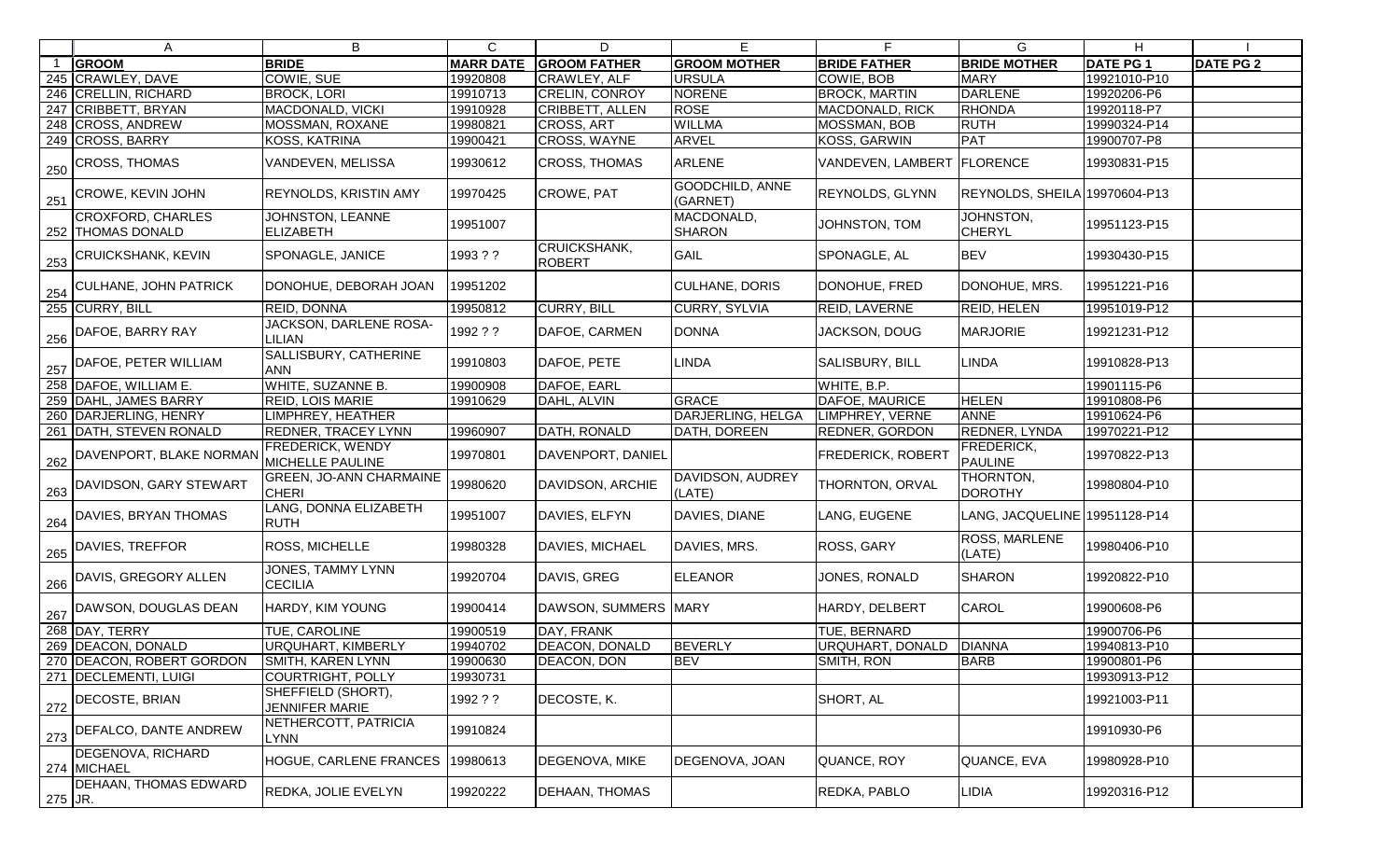| $\mathsf{A}$                                                | B                                                 | $\mathsf{C}$     | D                       | Е                                  |                                      | G                             | H               |                  |
|-------------------------------------------------------------|---------------------------------------------------|------------------|-------------------------|------------------------------------|--------------------------------------|-------------------------------|-----------------|------------------|
| <b>GROOM</b>                                                | <b>BRIDE</b>                                      | <b>MARR DATE</b> | <b>GROOM FATHER</b>     | <b>GROOM MOTHER</b>                | <b>BRIDE FATHER</b>                  | <b>BRIDE MOTHER</b>           | <b>DATE PG1</b> | <b>DATE PG 2</b> |
| 276 DELARGE, DAVID                                          | <b>ADAMS, JENNIFER</b>                            | 19920808         | DELARGE, ALEX           | <b>DIANNE</b>                      | ADAMS, WILLIAM                       | <b>DONNA</b>                  | 19921010-P10    |                  |
| 277 DELINE, TIMOTHY MICHAEL                                 | <b>FRASER, PATRICIA ANN</b>                       | 19930612         | DELINE, GLENN           | <b>ALICE</b>                       | FRASER, DONALD                       | <b>THERESA</b>                | 19930819-P13    |                  |
| DEMARSH, BERNARD<br>278 ANDREW                              | PICKERING, CONSTANCE<br><b>MARGARET MARY</b>      | 19910829         | DEMARSH, ANDREW         |                                    | PICKERING, WILLIAM                   |                               | 19911005-P8     |                  |
| <b>DEMCZYNA, STEFAN LEROY</b><br>279 JAMES                  | <b>ASSELSTINE, SUE ROSALIE</b><br><b>GEORGINA</b> | 19961005         | DEMCZYNA, CLAUS         | DEMCZYNA, LOUISE                   |                                      | ASSELSTINE,<br><b>BETTY</b>   | 19961127-P13    |                  |
| $\frac{1}{280}$ DEMERS, F.J. FREDERIC                       | SHERIDAN, CATHERINE<br><b>MARIE</b>               | 19980718         | DEMERS, GERARD          | GILLES, DAISY (LATE)               | <b>SHERIDAN, JERRY</b>               | <b>SHERIDAN, AGNES</b>        | 19981202-P15    |                  |
| 281 DEMILLE, KEVIN LYLE                                     | DUNLAY, LINDA ANNE                                | 19900825         | DEMILE, EARL            | <b>DOREEN</b>                      | <b>DUNLAY, WILLIAM</b>               | <b>RUTH</b>                   | 19901112-P6     |                  |
| 282 DEMILLE, SCOTT                                          | <b>KEMPENAAR, JANET</b>                           | 19901123         | DEMILLE, LARRY          | <b>LYNDA</b>                       | KEMPENAAR, JOHN                      | <b>ANN</b>                    | 19910102-P6     |                  |
| 283 DENARD, DANIEL JAMES                                    | HUYCKE, LORI LYNNE                                | 19960803         |                         | DENARD, LYNDA                      | HUYCKE, HAROLD                       | <b>HUYCKE, SHARON</b>         | 19970205-P13    |                  |
| <b>DENIKE, CHRISTOPHER</b><br>284 ROBERT                    | MARACLE, ANGELA DENICE                            | 19910601         | DENIKE, BOB             | <b>JUANITA</b>                     |                                      | MARACLE, JUDITH               | 19910722-P6     |                  |
| 285 DENT, PAUL MARSTIN                                      | <b>SMITH, PATRICIA ANN</b>                        | 19910608         | DENT, LAWRENCE          | <b>BETTY</b>                       | <b>SMITH, HARRY</b>                  | <b>SHIRLEY</b>                | 19910806-P6     |                  |
| $\frac{1}{286}$ DENT, PETER ANDREW                          | <b>DEVRIES, RACHEL LYNNE</b>                      | 19951006         | <b>DENT, LAWRENCE</b>   | DENT, BETTY                        | DEVRIES, ANDY                        | DEVRIES,<br><b>ELIZABETH</b>  | 19951128-P14    |                  |
| 287 DENYES, JOHN GARNET                                     | <b>BURGHGRAEF, BEVERLY</b><br><b>ANNE</b>         | 19921121         | <b>DENYES, GARNET</b>   | <b>HILDA</b>                       | <b>BURGHGRAEF,</b><br><b>CHARLEY</b> | <b>ANNIE</b>                  | 19921229-P12    |                  |
| 288 DENYES, MARTIN KENNETH                                  | <b>ARGUE, MARY ELIZABETH</b>                      | 1992 ? ?         | DENYES, RONALD          |                                    | ARGUE, WILLIAM                       |                               | 19920827-P13    |                  |
| $\frac{289}{289}$ P'EON, ROBERT PAUL                        | KETCHESON, SHANNON RAE                            | 19930529         | D'EON, PAUL             | FRAN                               | <b>KETCHESON, RAY</b>                | <b>CAROL</b>                  | 19930703-P8     |                  |
| $\frac{1}{290}$ DERKSON, KEITH MARLOW                       | BRADSHAW, JENNIFER LYNN 19930731                  |                  | DEREKSON, RUFUS         | <b>MARJ</b>                        | BRADSHAW, LYLE                       | <b>FAYE</b>                   | 19931019-P13    |                  |
| 291 DERRY, KEVIN CLIFFORD                                   | FRANKS, BARBARA ANNE                              | 19900519         | DERRY, CLIFF            | <b>DONNA</b>                       | FRANKS, ALLAN                        | <b>JANE</b>                   | 19900827-P6     |                  |
| $\frac{1}{292}$ DERUSHA, JAMES WILLIAM                      | WANNAMAKER, VICTORIA<br><b>LYN</b>                | 19950603         |                         | DERUSHA, BERNARD DERUSHA, MARJORIE | WANNAMAKER,<br><b>ARDEN</b>          | WANNAMAKER,<br><b>DOROTHY</b> | 19950629-P13    |                  |
| <b>DESMARAIS, CHRISTIAN</b><br>293 PETER                    | CATHCART, JANICE LYNN                             | 19940820         | DESMARAIS, ROGER JEANNE |                                    | CATHCART, JAMES                      | <b>FLORENCE</b>               | 19940926-P12    |                  |
| $\frac{1}{294}$ DEVEAU, PETER MICHAEL                       | <b>HENDERSON, NATALIE</b><br><b>DAWN</b>          | 19950617         | DEVEAU, FRED            | <b>DEVEAU, OLGA</b>                | HENDERSON,<br><b>ROBERT</b>          | HENDERSON,<br>PATRICIA        | 19950728-P12    |                  |
| <b>DEVRIES, TERRANCE</b><br>295 ANDREW                      | PANKOS, DEBORAH RUTH                              | 19901013         |                         |                                    |                                      |                               | 19910223-P16    |                  |
| 296 DEWAL, DAVID ANTHONY                                    | <b>BRANT, TRACY LYNN</b>                          | 19920104         | <b>DEWAL, HOTZE</b>     | <b>WILMA</b>                       | <b>BRANT, GLEN</b>                   | <b>JEAN</b>                   | 19920318-P15    |                  |
| $\frac{297}{297}$ DEY, DREW                                 | HAWLEY, NICOLE                                    | 19980627         | DEY, FRANK              | DEY, PAT                           | HAWLEY, CLAYTON                      | HAWLEY,<br><b>SHARLENE</b>    | 19980914-P10    |                  |
| 298 DIAMOND, ROBERT BRUCE                                   | PHIPPS, BARBARA MARY                              | 19901201         | <b>DIAMOND, BRUCE</b>   |                                    | PHIPPS, JOHN                         |                               | 19910403-P6     |                  |
| 299 DICK, ALLEN                                             | CHAPMAN, MONICA                                   | 19950214         | <b>DICK, HENRY</b>      | <b>SHELDON, MARION</b>             | JOYCE, HARLEY                        | <b>JOYCE</b>                  | 19950320-P12    |                  |
| $\frac{1}{300}$ DICRESCE, JOSEPH GARRETT CAIRNS, MORIA ANNE |                                                   | 19930821         | DICRESCE, JOSEPH        | <b>JOAN</b>                        | <b>CAIRNS, MALCOLM</b>               | <b>MARGARET</b>               | 19940112-P13    |                  |
| 301   DIMITROFF, WILLIAM FRANK                              | <b>WILSON, TRACY GALE</b>                         | 19921204         | <b>DIMITROFF, TED</b>   | <b>BEVERLY</b>                     | WILSON, GEORGE<br>(MARY ELL)         | HOWARD, GALE<br>(FRED)        | 19930125-P12    |                  |
| $\frac{302}{302}$ DOBBS, MARC JASON                         | HARRIS, SUSAN LIANNE                              | 19950715         | DOBBS, JOSEPH           | DOBBS, TERESA                      | HARRIS, ROBERT                       | HARRIS,<br>KATHERINE          | 19951109-P15    |                  |
| $\frac{1}{303}$ DOBSON, JOHN EVERETT                        | HILES, ANGELA LOUISE                              | 19951014         | DOBSON, CLAIR           | DOBSON, ROSA                       | HILES, RONALD                        | HILES, ANDRIENNE              | 19951107-P13    |                  |
| 304 DOHERTY, GARY WILLIAM                                   | PARLEE, SUSAN LYNNE                               | 19941008         | HICKS, CONRAD           | HICKS, DIANE                       | <b>PARLEE, VINCENT</b>               | PARLEE, MARY                  | 19941130-P11    |                  |
| 305 DOLAN, TROY RONALD                                      | AKEY, LISA MARIE                                  | 19920815         | DOLAN, ROBERT           | PATTI                              | AKEY, GARY                           | <b>LYNDA</b>                  | 19921121-P7     |                  |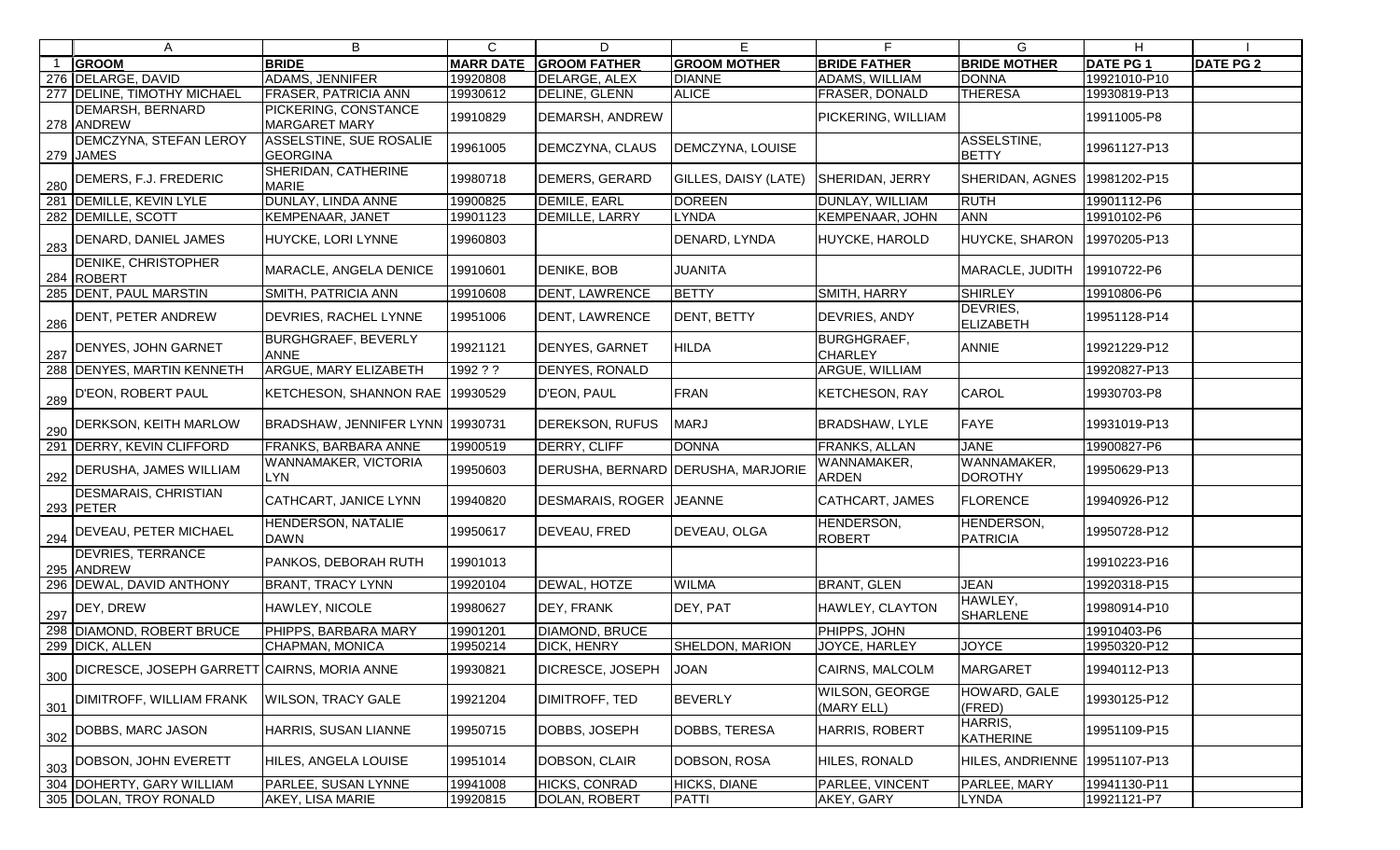|     | A                                       | B                                          | $\mathsf{C}$     | D                                         | E                                           |                              | G                                          | H               |                  |
|-----|-----------------------------------------|--------------------------------------------|------------------|-------------------------------------------|---------------------------------------------|------------------------------|--------------------------------------------|-----------------|------------------|
|     | <b>GROOM</b>                            | <b>BRIDE</b>                               | <b>MARR DATE</b> | <b>GROOM FATHER</b>                       | <b>GROOM MOTHER</b>                         | <b>BRIDE FATHER</b>          | <b>BRIDE MOTHER</b>                        | <b>DATE PG1</b> | <b>DATE PG 2</b> |
| 306 | DOLAN, TROY RONALD                      | <b>HODGINS, SHARON</b><br><b>ELIZABETH</b> | 19960629         | DOLAN, ROBERT                             | <b>DOLAN, PATTI</b>                         | HODGINS, REV.<br>DONALD E.   | HODGINS, DIANA                             | 19960822-P13    |                  |
|     | DOORNBOS, RICHARD<br>307 STEVEN         | COPELAND, CHRISTINA LEE                    | 19910518         | DOORNBOS, JOHN                            | <b>ANNA</b>                                 | EARLE, CLIFFORD              | COPELAND,<br><b>ELIZABETH MARY</b>         | 19910627-P6     |                  |
| 308 | DORAN, PATRICK                          | <b>BISHOP, VONDA</b>                       | 19981003         | DORAN, CHARLES                            | DORAN, BARBARA<br>(LATE)                    | <b>BISHOP, DON</b>           | <b>BISHOP, THELMA</b>                      | 19990215-P10    |                  |
|     | 309 DORAN, TIMOTHY JOHN                 | MURRAY, LISA MARIE                         | 19911228         | DORAN, JOHN (PAT)                         | <b>BARNES (CRAIG),</b><br><b>JACQUELINE</b> | PRITANSKI, JULIAN            | PATRICIA                                   | 19920905-P11    |                  |
|     | DOUGLAS, EARL STANLEY<br>310 (BUTCH)    | <b>SHIER, LORIE LEE</b>                    | 1994?            | <b>DOUGLAS, BRUCE</b>                     | MOWERS, SUE                                 | SHIER, SUNNY                 | <b>LOIS</b>                                | 19940720-P12    |                  |
|     | 311 DOWN, CLINTON JOHN                  | DATH, SUSAN LORRAINE                       | 19940723         | DOWN, REG                                 | <b>MAY</b>                                  | DATH, RON                    | <b>DOREEN</b>                              | 19940908-P13    |                  |
|     | 312 DOWNES, DARRIN BRADLEY              | CAPSTICK, SHEILA MARIE                     | 19960412         |                                           | DOWNES, SANDY                               | <b>CAPSTICK, KEN</b>         | CAPSTICK, JEAN                             | 19960718-P12    |                  |
|     | 313 DOXTATOR, ROBERT LESLIE             | RAMSAY, ANGELA MARLENE                     | 19950805         | DOXTATOR, LESLIE                          | DOXTATOR, IRMA                              | GORDON, KEN                  | ROEBUCK,<br><b>MARLENE</b>                 | 19951017-P13    |                  |
|     | 314 DRACUP, CLARE                       | LANG, JULIE-KAY                            | 19911012         | DRACUP, RICHARD                           | <b>ANN</b>                                  | LANG, PAT                    |                                            | 19920111-P14    |                  |
|     | 315 DRACUP, STEVEN JAMES                | <b>BOOMHOWER, LORI LYNN</b>                | 19920207         | DRACUP, RICHARD                           | <b>ANNE</b>                                 | <b>BOOMHOWER, DOUG</b>       | <b>BEV</b>                                 | 19920424-P15    |                  |
|     | 316   DRAPEAU, DALE SCOTT               | HAMILTON, HEATHER LYNN                     | 19970329         | DRAPEAU, CLIFF                            | DRAPEAU, JOYCE                              | HAMILTON, ALLAN              | HAMILTON,<br><b>PAULINE</b>                | 19970513-P10    |                  |
| 317 | DREDGE, CLARENCE<br>DELBERT             | MORTON, NORMA JEAN<br>(SHEPHERD)           | 19940924         | DREDGE, DELBERT<br><b>FRANKLIN (LATE)</b> |                                             |                              | SHEPHERD,<br><b>ALETHA EDITH</b><br>(LATE) | 19941031-P15    |                  |
|     | 318 DROWLEY, PATRICK                    | DROWLEY, MARIANNE                          |                  |                                           |                                             |                              |                                            | 19910109-P6     |                  |
| 319 | <b>DRUMM, PAUL EDWARD</b>               | GOODFELLOW, AMY<br>ELIZABETH               | 19970913         | DRUMM, TED                                | DRUMM, BRENDA                               | GOODFELLOW, BILL             | GOODFELLOW,<br><b>JOANNE</b>               | 19971118-P10    |                  |
|     | 320 DUDGEON, WILLIAM ALLAN              | LOCKE, SUSAN ELIZABETH                     | 19940924         | <b>DUDGEON, BILL</b>                      | DUDGEON, LINDA                              | <b>LOCKE, RICK</b>           | LOCKE, JOANNE                              | 19941210-P11    |                  |
|     | 321 DUFFERIN, JEFFREY JAMES             | <b>RAYMOND, ANGEL MAE</b>                  | 19980926         | DUFFERIN, JIM                             | DUFFERIN, JUDY                              | RAYMOND, BOB<br>(LATE)       | O'MEARA, MARY                              | 19990211-P10    |                  |
|     | DUFOUR, JOSEPH ROLAND<br>322 MARTIN     | <b>SHAW, BEVERLY LORRAINE</b>              | 19920516         | <b>DUFOUR, REJEANNE</b>                   | <b>YVON</b>                                 | SHAW, ROBERT C.              |                                            | 19920623-P12    |                  |
|     | 323 DUNCAN, SCOTT BRUCE                 | <b>KETCHESON, SUSAN JANE</b>               | 19930821         | DUNCAN, WILLIAM                           | <b>JOAN</b>                                 | <b>KETCHESON, GRANT</b>      | <b>GAYLE</b>                               | 19931005-P12    |                  |
|     | DUNHAM, KYLE FRANCIS<br>324 EDWARD      | <b>RUSHTON, LYNETTE RENEE</b>              | 19941008         | DUNHAM, GERALD                            | DUNHAM, DELLA                               | RUSHTON, DAVID               | <b>RUSHTON, BETH</b>                       | 19950220-P13    |                  |
|     | $325$ DUNN, T. PAUL G.                  | <b>UENS, HELEN ANN</b>                     | 19910216         | DUNN, GEORGIE                             | <b>LESLIE</b>                               | SCHADAN,<br><b>ALEXANDER</b> | <b>MIHELINA</b>                            | 19910322-P6     |                  |
|     | 326 DUPRE, MARC EDMUND                  | MCCAUGHEN, CHERYLANN                       | 19940625         | DUPRE, EDMUND                             | RYAN, LAURA                                 | MCCAUGHEN, KEN               | <b>DOROTHY</b>                             | 19940802-P13    |                  |
|     | DURHAM, WILLIAM THOMAS<br>$327$ (BILL)  | MACLEOD, ALLISON SHIRLEY 19940917          |                  |                                           | <b>DURHAM, FLORENCE</b>                     | MACLEOD, JOHN                | <b>SHIRLEY</b>                             | 19941117-P15    |                  |
|     | DURRANT, MICHAEL DAVID<br>328 ALEXANDER | MAIN, PAULA RAE                            | 19910921         | DURRANT,<br><b>ALEXANDER</b>              | <b>CATHERINE</b>                            | MAIN, WRAY                   | <b>VERNA</b>                               | 19911120-P13    |                  |
| 329 | <b>EDWARDS, GORDON</b>                  | DRAGERT, JACQUELINE                        | 19950826         | <b>EDWARDS, GEORGE</b>                    | EDWARDS,<br><b>MARGARET</b>                 | DRAGERT, JOHN                | DRAGERT, DIANA                             | 19951017-P13    |                  |
|     | EDWARDS, NORMAN<br>330 ALEXANDER        | DUNKLEY, CAROL LYNN                        | 19910511         | EDWARDS, NORMAN MARJORIE                  |                                             | DUNKLEY, LES                 | <b>MARION</b>                              | 19910720-P13    |                  |
| 331 | EGAS, JOHN                              | MIDDLEBROOK, GLENDA<br><b>CAROLINE</b>     | 19950603         | EGAS, JOHN                                | EGAS, JANE                                  | MIDDLEBROOK, AL              | MIDDLEBROOK,<br><b>BRENDA</b>              | 19950714-P12    |                  |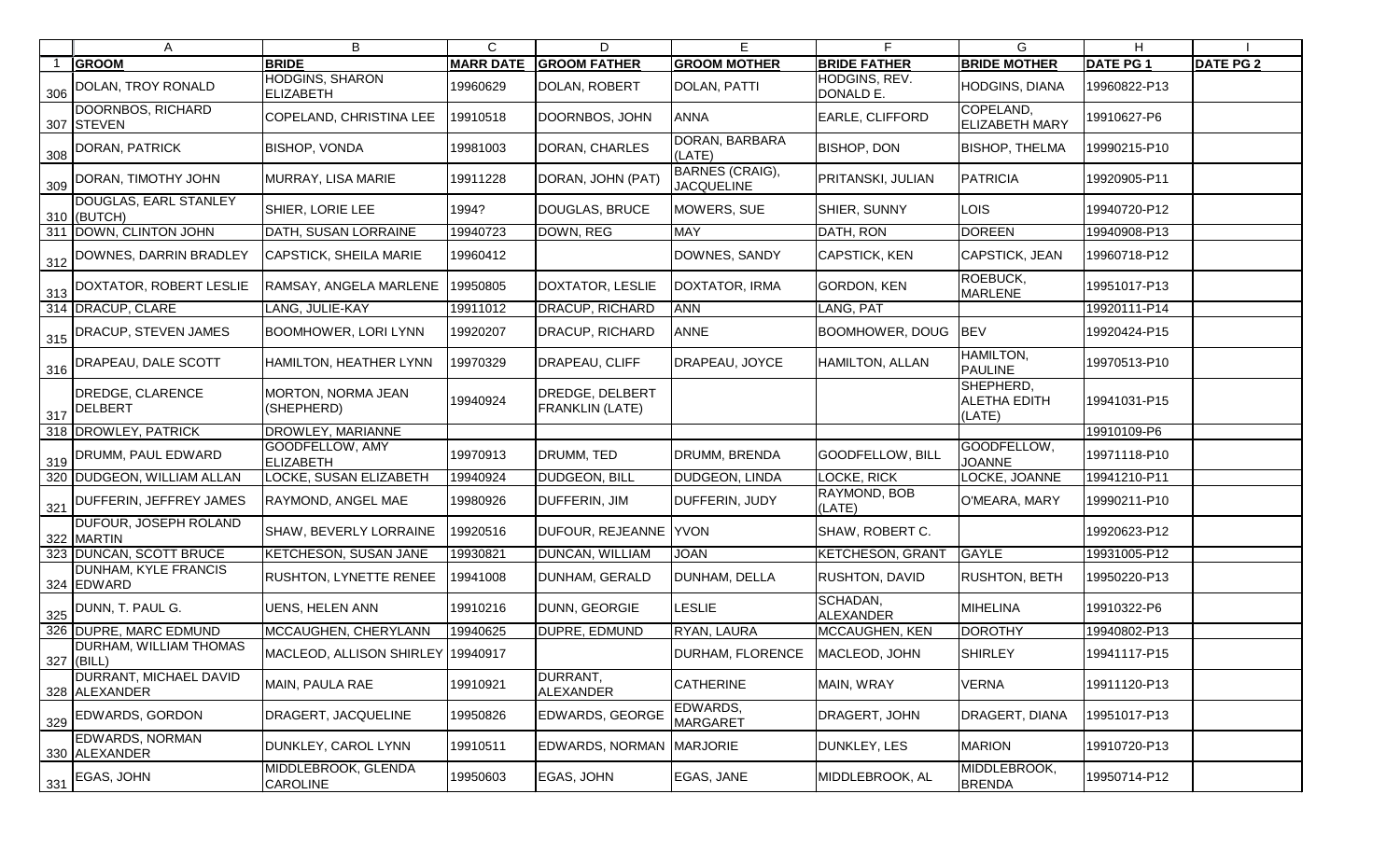| A                                        | B                                         | C                | D                                   | Е                            |                              | G                            | H.              |                  |
|------------------------------------------|-------------------------------------------|------------------|-------------------------------------|------------------------------|------------------------------|------------------------------|-----------------|------------------|
| <b>GROOM</b>                             | <b>BRIDE</b>                              | <b>MARR DATE</b> | <b>GROOM FATHER</b>                 | <b>GROOM MOTHER</b>          | <b>BRIDE FATHER</b>          | <b>BRIDE MOTHER</b>          | <b>DATE PG1</b> | <b>DATE PG 2</b> |
| $\frac{1}{332}$ ELLIS, JOHN RAYMOND      | <b>GRAVES, DIANNE LYNNE</b>               | 19900929         | <b>ELLIS, JACK</b>                  | <b>JEAN</b>                  | <b>STAN, HAROLD</b>          | <b>GRAVES, MILDRED</b>       | 19901129-P20    |                  |
| $\frac{1}{333}$ EMERSON, STEPHEN ERIC    | LANGRIDGE, BARBARA ANN                    | 1989??           | <b>EMERSON, ERIC</b>                | <b>SHARON</b>                | <b>LANGRIDGE, TONY</b>       | MARGARET                     | 19900323-P6     |                  |
| 334 EMPEY, BRIAN GLEN                    | MURPHY, CATHARINE ANN                     | 19951230         | <b>EMPEY, EMPEY</b>                 | <b>EMPEY, JOYCE</b>          | PATRICK, MICHAEL             | MURPHY, AGNES                | 19960118-P15    |                  |
| $\frac{335}{ }$ EMPEY, RICK NORRIS       | HAMBLY, LEIGH ANN                         | 19940910         | <b>EMPEY, NORRIS</b><br>(LATE)      | <b>JOYCE</b>                 | HAMBLY, PAUL                 |                              | 19940923-P15    |                  |
| $\frac{1}{336}$ ENGLISH, CHRIS D.        | <b>STEWART, ELAINE ANNE</b>               | 19950617         | <b>ENGLISH, DONALD</b>              | <b>ENGLISH, MRS.</b>         | STEWART, JOHN (&<br>MRS.)    | <b>BRYSON, MRS. JIM</b>      | 19950727-P12    |                  |
| 337 ERVINE, DARRYL                       | <b>BREATON, JANET</b>                     | 19970724         | ERVINE, RAY                         | <b>ERVINE, LOIS</b>          | <b>BREATON, CHARLES</b>      | <b>BREATON, ANNA</b>         | 19970903-P15    |                  |
| $\frac{338}{338}$ FARRELL, JUSTIN THOMAS | MENDEGUARIN, CRISTITA DE<br><b>GUZMAN</b> | 19940123         | FARRELL, THOMAS                     |                              | MENDEGUARIN,<br><b>PEDRO</b> | <b>SALVASION</b>             | 19940418-P13    |                  |
| 339 FAULDS, SCOTT                        | <b>ISHAK, ZALEENA</b>                     | 19940827         | <b>FAULDS, BRUCE</b>                | DIANA                        | <b>ISHAK, MOHAMED</b>        | <b>GULSAN</b>                | 19941003-P12    |                  |
| 340 FEASBY, STANLEY SCOTT                | HURST, MELANIE LYNN                       | 19970719         | FEASBY, STAN                        | <b>FEASBY, CHERYL</b>        | HURST, RICHARD               | <b>HURST, JUDY</b>           | 19970822-P12    |                  |
| 341 FEDIW, ANTHONY JOHN                  | MUMBY, TERESA LEE                         | 19930814         | FEDIW, MICHAEL                      |                              | MUMBY, GEORGE                |                              | 19931015-P15    |                  |
| 342 FEDORA, STEVEN EDWARD                | <b>MARTINS, HELENA MARIA</b>              | 19910615         | FEDORA, EDWARD                      | <b>IRENE</b>                 | <b>MARTINS, CARLOS</b>       | <b>LICINIA</b>               | 19911020-PC3    |                  |
| $\frac{343}{ }$ FERGUSON, PETER JOHN     | <b>KUTZNER, INGRID</b>                    | 19960901         | FERGUSON, HAROLD FERGUSON,<br>(CUB) | <b>DOROTHY</b>               | KUTZNER, ERICH               | FERGUSON,<br><b>SIGRID</b>   | 19961011-P13    |                  |
| 344 FERGUSON, SHAWN WAYNE                | MOORE, BRENDA SUZANNE                     | 19950923         | FERGUSON, WAYNE                     | FERGUSON,<br><b>BEVERLEY</b> | MOORE, LAWRENCE              | MOORE, GLADYS                | 19951106-P14    |                  |
| 345 FERGUSON, WAYNE ALLAN                | <b>AGAPAS, SANDRA LEA</b>                 | 19900915         | FERGUSON, LYLE                      |                              | AGAPAS, THOMAS               | <b>CHARLOTTE</b>             | 19901103-P9     |                  |
| $\frac{346}{ }$ FERREIRA, PETER MIGUEL   | LATON, KATHRYN ELIZABETH 19960817         |                  | FERREIRA, ALBANO                    | DOUCETTE, LINDA              | LATON, LAURENT               | <b>LATON, HELEN</b>          | 19961026-P11    |                  |
| 347 FINCH, GARRY WESLEY                  | HARRISON, DIANE HELEN                     | 19910201         | FINCH, WESLEY                       |                              | HARRISON, CARL               |                              | 19910423-P6     |                  |
| $\frac{348}{ }$ FINCHAM, JOHN ALLEN      | MITCHELL, JACQUELINE<br><b>JOANNE</b>     | 19940910         | FINCHAM, GERALD                     | <b>LOIS</b>                  |                              | WOODCOCK,<br><b>SHARON</b>   | 19940929-P15    |                  |
| 349 FINDLAY, BRUCE LAVERNE               | <b>SHERMAN, WANDA</b><br><b>ELIZABETH</b> | 1994?            | FINDLAY, MURRAY                     | <b>ROBERTA</b>               | SHERMAN, RON                 | <b>BETH</b>                  | 19940524-P14    |                  |
| $\frac{350}{350}$ FINKLE, JAMES          | LUSSIER, JENNIFER                         | 19950722         | FINKLE, RAYMOND<br>(E.)             | <b>FINKLE, ANNE</b>          | LUSSIER, ANDRE               | LUSSIER, DONNA               | 19950919-P13    |                  |
| $\frac{1}{351}$ FINKLE, JEFFREY ERNEST   | CAMPBELL, KAREN MARIE                     | 19931113         | FINKLE, ERNIE                       | <b>JOAN</b>                  | CAMPBELL, HARTSEL            | <b>JEAN</b>                  | 19940221-P14    |                  |
| $\frac{352}{ }$ FINKLE, RONALD WILLIAM   | CARROLL, HOLLY<br><b>MARGARET</b>         | 19900804         | FINKLE, ERNIE                       | <b>JOAN</b>                  | CARROLL, JOHN                | KUZYK, BONNIE                | 19900828-P6     |                  |
| 353 FINN, JOSEPH                         | MANFREDA, KATHIE                          | 19980808         | FINN, GENE                          | <b>MONICA</b>                | MANFREDA, BORIS              | MCCAW, ANA                   | 19990419-P12    |                  |
| 354 FISET, MICHAEL                       | PARK, HELEN                               | 19960608         | FISET, GASTON                       | FISET, JOY                   | PARK, WILLIAM                | PARK, PAMELA                 | 19960807-P15    |                  |
| $\frac{355}{355}$ FISHER, MICHAEL PAUL   | DOUCETTE, BRENDA DIANNE  ?                |                  | FISHER, LORNE                       | <b>PHYLLIS</b>               | DOUCETTE, MICHAEL            | <b>DIANNE</b>                | 19941110-P15    |                  |
| 356 FITCHETT, MARK EDWARD                | NEAL, MARILYN PAULINE                     | 19900609         | FITCHETT, WILLIAM                   | <b>SHIRLEY</b>               | NEAL, THOMAS                 | <b>VIOLET</b>                | 19900709-P6     |                  |
| 357 FLANDERS, DONALD ROGER               | <b>WRIGHT, TRACEY DAWN</b>                | 19940528         |                                     |                              |                              |                              | 19940915-P15    |                  |
| 358 FLEMING, DONALD WILLIAM              | DOWNEY, CRYSTAL LEE                       | 19911019         | FLEMING, DON                        | <b>LINDA</b>                 | DOWNEY, KIRK                 | <b>SHIRLEY</b>               | 19920131-P6     |                  |
| $\frac{359}{ }$ FLEMING, JAMES BRUCE     | <b>WRIGHT, KIMBERLY ANN</b>               | 19950325         | <b>FLEMING, ROGER</b><br>SR.        | <b>FLEMING, BETTY</b>        | <b>WRIGHT, ART</b>           | <b>WRIGHT, JUNE</b>          | 19950721-P13    |                  |
| <b>FLEMING, NICHOLAS</b><br>360 EDWARD   | VANDERWAL, DOROTHY<br><b>MARY</b>         | 19920829         | <b>FLEMING, EDWARD</b><br>W. (LATE) | <b>LOIS</b>                  | VANDERWAL, JOHN              |                              | 19921123-P12    |                  |
| 361 FLEMING, ROBERT                      | <b>MCGRATH, MICHELE ANN</b>               | 19960713         | FLEMING, BRUCE                      | <b>FLEMING, MARGARET</b>     | MCGRATH, DERMOT              | MCGRATH,<br><b>ELIZABETH</b> | 19961019-P10    |                  |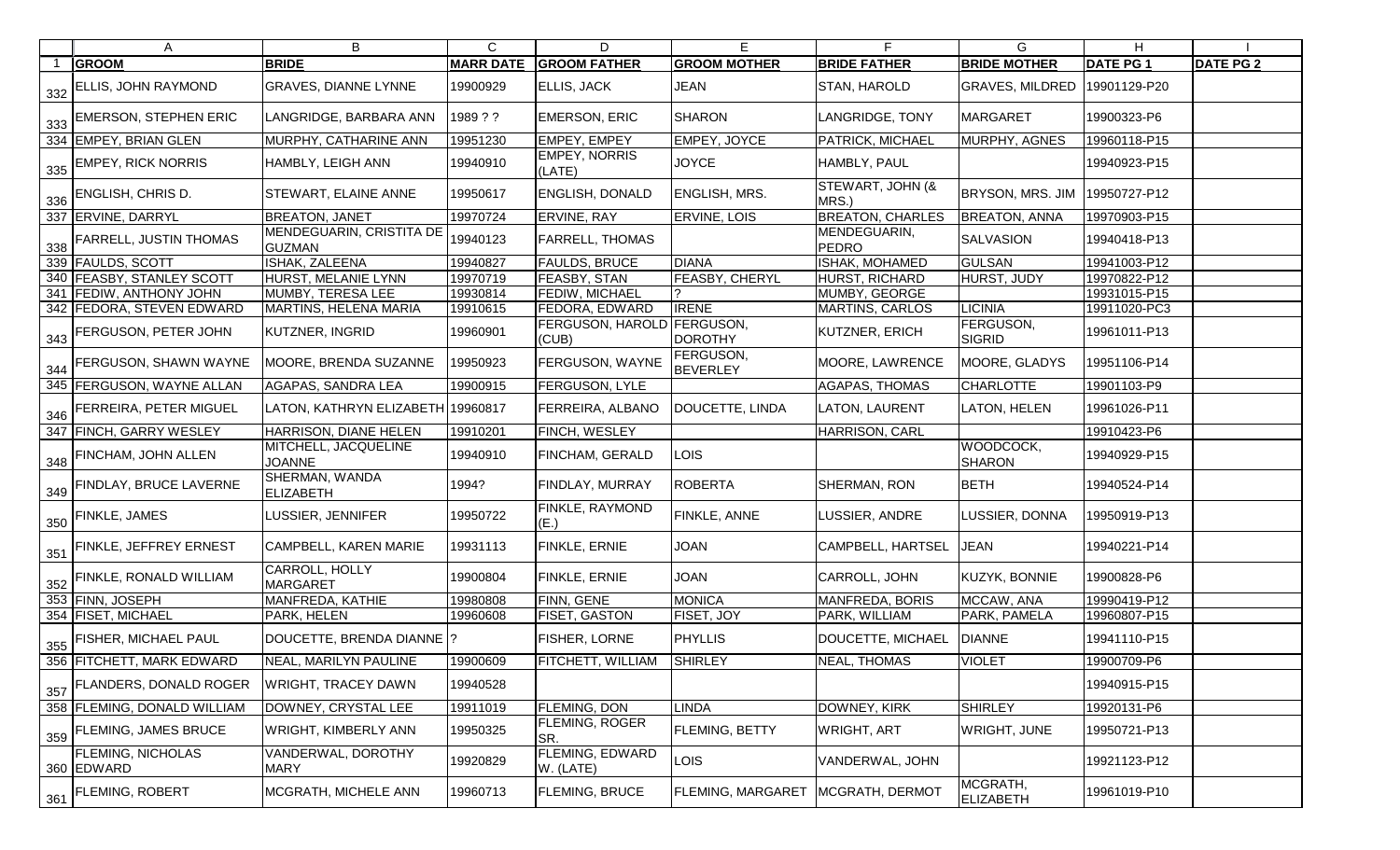|     | A                                         | B                                  | C                | D                              | Е                                | F.                                 | G                                   | H               |                  |
|-----|-------------------------------------------|------------------------------------|------------------|--------------------------------|----------------------------------|------------------------------------|-------------------------------------|-----------------|------------------|
|     | <b>GROOM</b>                              | <b>BRIDE</b>                       | <b>MARR DATE</b> | <b>GROOM FATHER</b>            | <b>GROOM MOTHER</b>              | <b>BRIDE FATHER</b>                | <b>BRIDE MOTHER</b>                 | <b>DATE PG1</b> | <b>DATE PG 2</b> |
| 362 | <b>FLETCHER, MARK KENNETH</b>             | FLEMING, STEPHANIE LYNNE 19960525  |                  | <b>FLETCHER, KEN</b>           | <b>FLETCHER, SANDRA</b>          | <b>FLEMING, DON</b>                | <b>FLEMING, JOYCE</b>               | 19960919-P13    |                  |
|     | 363 FLINT, JOHN DAVID                     | MALONEY, MARY ELIZABETH   1991 ? ? |                  | <b>FLINT, REG</b>              | <b>ANN</b>                       | MALONEY, ROBERT                    | <b>JANE</b>                         | 19911120-P13    |                  |
|     | 364 FLYNN, RANDY                          | PALENTA, MICHELLE                  | 19930717         | FLYNN, LYMAN                   | <b>CECILE</b>                    | PALENTA, JOHN                      | <b>KAY</b>                          | 19931023-P11    |                  |
|     | 365 FOLEY, STEPHAN RONAN DR.              | ROSS, CATHERINE ANN DR.            | 19910608         | FOLEY, PATRICK DR.             |                                  | <b>ROSS, JACK</b>                  | <b>BETTY</b>                        | 19910909-P6     |                  |
|     | 366 FONTYN, FRANCIS JOHN                  | HUFF, ELLEN JANINE                 | 19910608         | FONTYN, CORNELIUS TRUDY        |                                  | HUFF, LANNY                        | <b>CATHERINE</b>                    | 19911031-P6     |                  |
|     | 367 FORBES, ROBERT MICHAEL                | <b>TUTTLE, BARBARA LYNN</b>        | 19930828         | FORBES, EDWARD                 | <b>JOAN</b>                      |                                    | TUTTLE, JOAN                        | 19931021-P17    |                  |
|     | 368 FORESTELL, DAN                        | MALCOLM, LYNN                      | 19930807         | FORESTELL, JOE                 | NOONAN, PAT                      | MALCOLM, JIM                       | <b>LORNA</b>                        | 19930924-P14    |                  |
|     | 369 FORESTELL, JAMES                      | TAYLOR, DEBORAH                    | 19900224         | FORESTELL, JOE                 | <b>MARY</b>                      | <b>TAYLOR, GERALD</b>              | <b>ISABELLE</b>                     | 19900602-P8     |                  |
|     | 370 FORTIER, JAMMIE TODD                  | MATCHIM, JENNIFER MARIE            | 19910518         | FORTIER, JOSEPH                | <b>BEATRICE</b>                  | MATCHIM, CARL                      | <b>LINDA</b>                        | 19910906-P6     |                  |
|     | 371 FOWLER, RANDY                         | MCMURTER, RANA                     | 19951125         | FOWLER, WILLIAM                | <b>FOWLER, MRS</b>               | MCMURTER, WILLIAM   MCMURTER, MRS. |                                     | 19960304-P10    |                  |
|     | 372 FOXON, MICHAEL DEREK                  | LEE, KANICE ROSE                   | 19900512         | FOXON, MICHAEL                 | <b>GLORIA</b>                    | LEE, TOM                           | <b>MARGARET</b>                     | 19900816-P6     |                  |
|     | FRASER, SCOTT ALEXANDER<br>373 LLOYD      | HURST, JENNIFER ANN                | 19960722         | FRASER, KEITH                  | <b>FRASER, MAXINE</b>            | <b>HURST, RICHARD</b>              | HURST, JUDY                         | 19960830-P12    | 19960912-P15     |
|     | 374 FREEBURN, JEFFREY ALAN                | MOHAN, SHERI ANN                   | 19920530         | FREEBURN, TOM                  | PAT                              |                                    | <b>EASTERBROOK,</b><br><b>NANCY</b> | 19920709-P12    |                  |
|     | <b>FRENCH, CHRISTOPHER</b><br>375 RAYMOND | PARKS, TRACY LYNN                  | 19941015         | FRENCH, ALEX                   | MITCHELL, MARILYN<br>(GARY)      | PARKS, MICHAEL                     | PARKS, CHRISTINE                    | 19950712-P15    |                  |
|     | 376 FRENCH, TIMOTHY ANDREW                | <b>KEUNING, TINA MARIE</b>         | 19910921         | FRENCH, JOHN                   | <b>HEATHER</b>                   | <b>KEUNING, PETER</b>              | <b>EILEEN</b>                       | 19911031-P6     |                  |
|     | <b>FROST, KIRK WALTER</b><br>377 GORDON   | <b>CARTER, CATHARINE MAY</b>       | 199500?          |                                | FROST-ROBINSON,<br><b>SHELIA</b> | <b>CARTER, BILL</b>                | CARTER, MRS.                        | 19951026-P14    |                  |
|     | 378 FRY, BRUCE ARTHUR                     | <b>CONE, JENNIFER LOUISE</b>       | 19910817         | FRY, GERALD                    | <b>BETTY</b>                     | CONE, WILLIAM                      | <b>CAROLYN</b>                      | 19911218-P6     |                  |
|     | 379 FRYER, ROBERT MARK                    | POTTS, KIMBERLY DAWN               | 1992 ? ?         | FRYER, PAUL                    |                                  | POTTS, JERRY                       |                                     | 19921105-P12    |                  |
|     | 380 FURMIDGE, JERAMIE JAMES               | <b>KELSEY, LYNDSEY ANN</b>         | 19981017         | <b>FURMIDGE, ED</b>            | MILLER, KAREN                    | KELSEY, JOHN                       | KELSEY, MRS                         | 19981105-P12    |                  |
|     | 381 FURUKAWA, GARY KOJI                   | STICKLE, KAREN ELIZABETH           | 19930605         | FURUKAWA,<br><b>GEORGE</b>     |                                  | <b>STICKLE, RAY</b>                |                                     | 19930722-P10    |                  |
|     | 382 GAGNE, MARVIN ROGER                   | ANGOVE, MICHELLE<br>ELIZABETH      | 19960629         | <b>GAGNE, ROGER</b>            | <b>GAGNE, SHEILA</b>             | ANGOVE, BILL                       | ANGOVE, NANCY                       | 19961101-P12    |                  |
|     | 383 GALLOW, KEN                           | <b>KELLEHER, TRACY</b>             | 19921003         | <b>GALLOW, JOHN</b>            | GAIL                             | <b>KELLEHER, BILL</b>              | CAROL                               | 19921130-P13    |                  |
|     | 384 GANNON, JOSEPH ALBERT                 | SWAN, KELLI LYNN                   | 19930605         | GANNON, LARRY                  |                                  | SWAN, ROBERT                       | <b>BELL</b>                         | 19930728-P12    |                  |
|     | <b>GARDEN, ALEXANDER</b><br>385 STEWART   | RISTEEN, HEATHER LYNN              | 19901229         | GARDEN,<br><b>ALEXANDER</b>    | LAURA                            | RISTEEN, BARRY                     | <b>CAROL</b>                        | 19910401-P6     |                  |
|     | <b>GARDINER, ROBERT</b><br>386 CHARLES    | ALEXANDER, TRY GABRIELLE 19930730  |                  | <b>GARDINER, JOSEPH</b>        | <b>EDYTHE</b>                    | ALEXANDER,<br><b>COURTNEY</b>      | <b>SANDRA</b>                       | 19930902-P16    |                  |
|     | 387 GARDINER, ROBERT JAMES                | SANDFORD, RAMMY LEE                |                  | <b>GARDINER, ALLAN</b>         | <b>SHIRLEY</b>                   | SANDFORD, HAROLD                   | <b>GAYLE</b>                        | 19910404-P6     |                  |
|     | 388 GAREY, FRANK                          | MARACLE, TRACEY                    | 19910525         |                                | <b>BRANT, GLORIA</b>             |                                    | <b>REID, JANICE</b>                 | 19910808-P6     |                  |
|     | <b>GARRETT, MURDOCH</b><br>389 ANDREW     | WHITEMAN, RHONDA LYNN              | 19950726         | <b>GARRETT, JOHN</b>           | <b>GARRET, MARVEL</b>            | <b>WHITEMAN, BILL</b>              | <b>WHITEMAN, LINDA</b>              | 19951030-P15    |                  |
| 390 | <b>GARROW, GEORGE STEVEN</b>              | BRADFORD, BARBARA MARY             | 19900901         | <b>GARROW, GEORGE</b>          | <b>BIRD, MRS. WILLIAM</b>        | <b>BRADFORD, JOHN F.</b>           |                                     | 19901115-P6     |                  |
|     | 391 GARVIN, MARK ANDREW                   | HUNT, DENISE ANN                   | 19911102         | <b>GARVIN, JACK</b>            | <b>KAREN</b>                     | HUNT, PETER                        | MEREDITH                            | 19920423-P13    |                  |
|     | 392 GAUDET, MARK ELISEE                   | <b>CLEMENTS, SHEILA MARY</b>       | 19920725         | <b>GAUDET, ELISEE-</b><br>JEAN |                                  | <b>HEARN, ANDREW</b>               |                                     | 19920923-P12    |                  |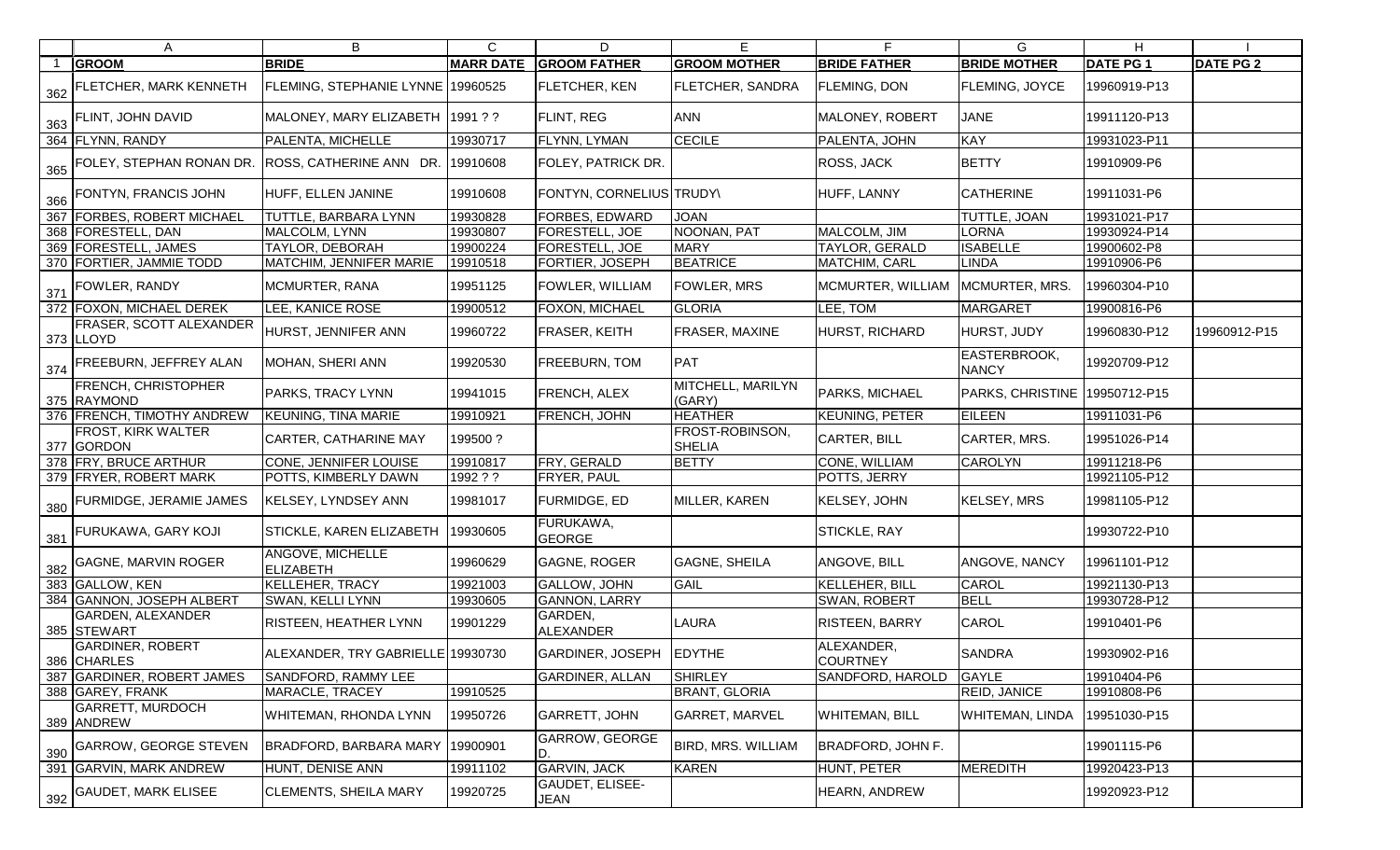|     | A                                           | B                                          | C                | D                           | Е                              |                                  | G                            | Н               |                  |
|-----|---------------------------------------------|--------------------------------------------|------------------|-----------------------------|--------------------------------|----------------------------------|------------------------------|-----------------|------------------|
|     | <b>GROOM</b>                                | <b>BRIDE</b>                               | <b>MARR DATE</b> | <b>GROOM FATHER</b>         | <b>GROOM MOTHER</b>            | <b>BRIDE FATHER</b>              | <b>BRIDE MOTHER</b>          | <b>DATE PG1</b> | <b>DATE PG 2</b> |
| 393 | <b>GAYTON, JEFFREY JAMES</b>                | <b>CORMIER, MARIE WANDA</b>                | 19980502         | <b>GAYTON, DENNIS</b>       | <b>GAYTON, KAREN</b>           | <b>CORMIER, WALTER</b>           | CORMIER,<br>ANNETTE          | 19980519-P12    |                  |
| 394 | <b>GEROW, GREGORY TODD</b>                  | DONOHOE, DEBORAH LEE<br><b>ANNE</b>        | 19930807         |                             | <b>GEROW, DONNA</b>            | DONOHOE, ROBERT                  |                              | 19930903-P12    |                  |
| 395 | GIBBS, JIM                                  | <b>BASILONE, TERESA</b>                    | 1994?            | BARTLETT, CHARLES SHARON    |                                | <b>BASILONE, MARIO</b>           | <b>MARIA</b>                 | 19940525-P14    |                  |
| 396 | <b>GIBERT, WILLIAM SCOTT</b>                | <b>BOOMHOWER, STEPHANIE</b><br><b>LYNN</b> | 19920912         | <b>GILBERT, WILLIAM</b>     | <b>JACQUELINE</b>              | <b>BOOMHOWER, CARL</b>           | LINDA                        | 19921121-P7     |                  |
|     | 397 GIBSON, BRADLEY STUART                  | MURRAY, DANA LYNN                          | 19940723         | <b>GIBSON, ROGER</b>        | <b>SHIRLEY</b>                 | MURRAY, DAVE                     | <b>DALE</b>                  | 19940823-P13    |                  |
|     | 398 GIBSON, JOHN GEOFFREY                   | MILNE, CATHERINE NANCY                     | 19900811         | <b>GIBSON, ROBERT</b>       | <b>SYLVIA</b>                  | MILNE, DAVID                     | <b>CATHERINE</b>             | 19901105-P6     |                  |
|     | 399 GIBSON, RODNEY                          | SHARPE, SUZANNE                            | 19930918         | <b>GIBSON, ROGER</b>        | <b>SHIRLEY</b>                 | <b>SHARPE, RON</b>               | <b>LEONA</b>                 | 19931104-P13    |                  |
|     | 400 GILBEY, ANTHONY WADE                    | REID, CHRISTINE MARY                       | 19901006         | <b>GILBEY, JACK</b>         | <b>ADRIENNE</b>                | REID, KENNETH                    | <b>BETTY</b>                 | 19901120-P6     |                  |
|     | <b>GILCHRIST, GEORGE</b><br>401 ANDREW      | SEELEY, CHERYL ARLENE                      | 19910914         | <b>GILCHRIST, ARDEN</b>     | <b>EDNA</b>                    | SEELEY, KEN                      | <b>GLADYS</b>                | 19920116-P6     |                  |
|     | 402 GILLIS, GORDON JOHN                     | MCELARY, KANDI JOY                         | 19910914         | <b>WOLFE, OLAF</b>          |                                | MCELARY, LAURIE                  | <b>ATKINS, BEV</b>           | 19911020-PC3    |                  |
|     | <b>GINSBERG, STEPHEN</b><br>403 NORMAN FRED | TRACEY, APRIL ANN<br><b>ELIZABETH</b>      | 19900113         | <b>GINSBERG, JOE</b>        | <b>SANDY</b>                   | TRACEY, LEON                     | <b>SHIRLEY</b>               | 19900217-P7     |                  |
|     | 404 GIRARD, RYAN EUGENE                     | <b>STALEY, NIKI SUSAN</b>                  | 19980912         | GIRARD, GENE                | <b>GIRARD, PAT</b>             | STALEY, RON                      | MORLEY, SUE                  | 19990123-P10    |                  |
|     | 405 GLEN, JOSEPH                            | DAVIS, KAREN                               | 19930814         | <b>GLEN, GRAHAM</b>         | <b>MARLENE</b>                 | DAVIS, ROCQUE                    | <b>ROSEMARY</b>              | 19931103-P14    |                  |
| 406 | <b>GODFREY, MICHAEL PHILIP</b>              | HODGES, WENDY GEORGINA 19930731            |                  | <b>GODFREY, PHILIP</b>      | <b>DARLENE</b>                 | <b>BENTLEY, BOB</b>              | <b>JEAN</b>                  | 19930901-P15    |                  |
|     | 407 GOODALL, KEVIN                          | <b>BUSHELL, LINDA</b>                      | 19981003         | MURDOCH, ANDY               | MURDOCH, ELAINE                | <b>BUSHELL, BRYAN</b>            | <b>BUSHELL, SANDRA</b>       | 19990205-P12    |                  |
| 408 | GOODFELLOW, JOHN WAYNE MASON, PAULA LYNN    |                                            | 19930605         | GOODFELLOW,<br><b>WAYNE</b> | <b>MARLENE</b>                 | <b>MASON, MICHAEL</b>            | <b>CAROL</b>                 | 19930708-P13    |                  |
| 409 | GOODING, ROBERT JAMES                       | PENNELL, LINDA ELAINE                      | 19900707         | GOODING, ROBERT<br>ISR.     | MRS.                           | PENNELL, WILLIAM                 | VAHEY, MRS. RON              | 19901005-P8     |                  |
|     | 410 GORDANIER, PHILLIP DAVID                | YOUNG, GAIL BERICE                         | 19920321         | GORDANIER, FRED             | <b>SHIRLEY</b>                 | YOUNG, FRANK                     | <b>RUBY</b>                  | 19920501-P11    |                  |
|     | GORDON, GREGG<br>411 ALEXANDER              | <b>WILLIAMS, IRENE HARDY</b>               | 19930925         | GORDON, DUNCAN              | <b>AUDREY</b>                  | <b>WILLIAMS, ROBERT</b>          |                              | 19931025-P12    |                  |
|     | GOSSON, JOHN CHARLES                        | HAGGERTY, JULIA<br><b>CHRISTINE</b>        | 19951007         | GOSSON, JOHN                | GOSSON, LEONA                  | HAGGERTY, JIM                    | HAGGERTY,<br><b>MARILYN</b>  | 19960515-P16    |                  |
|     | 413 GOUGH, CARY                             | <b>WARREN, JENNIFER</b>                    | 19900414         | GOUGH, LARRY                | <b>WILLIAMS, SHELIA</b>        | <b>WARREN, JOHN</b>              | <b>AUDREY</b>                | 19900810-P6     |                  |
|     | 414 GOZZARD, LESLIE PAUL                    | ARIAL, DEBORAH ANN                         | 19930410         | GOZZARD, LESLIE             | <b>TRUDY</b>                   | <b>ARIAL, RAYMOND</b>            | JILL                         | 19930703-P8     |                  |
|     | 415 GRACIE, BRIAN JOHN                      | <b>FLEMING, DIANNE LOIS</b>                | 19980926         | <b>GRACIE, JOHN</b>         | <b>GRACIE, MRS.</b>            | FLEMING, LARRY                   | FLEMING, MRS                 | 19981125-P15    |                  |
|     | 416 GRAHAM, JAMES ROSS                      | PICKEN, SUSAN ELIZABETH                    | 19930724         | GRAHAM, JIM                 | <b>SHARON</b>                  | PICKEN, JON                      | <b>ANNE</b>                  | 19930905-PA6    |                  |
| 417 | <b>GRAHAM, MARK ELWOOD</b>                  | DYKSTRA, TAMARA<br><b>CATHERINE</b>        | 19911005         | <b>GRAHAM, ELWOOD</b>       | DANFORD, LINDA                 | DYKSTRA, AL                      | <b>SHIRLEY</b>               | 19920124-P6     |                  |
|     | $^{\prime}$ 418 SGRAINGER, ANDREW PAUL      | <b>GRAY, JANIS BERNADETTE</b>              | 19950826         | <b>GRAINGER, DAVID</b>      | GRAINGER, MAUREEN GRAY, BERNIE |                                  | <b>GRAY, BETTY</b>           | 19950919-P13    |                  |
|     | 419 GRANT, DOUGLAS                          |                                            | 19961010         |                             |                                |                                  |                              | 19961129-P12    |                  |
|     | 420 GRANT, NEIL FRANCES                     | ANDERSON, KAREN LYNN                       | 19931009         | <b>GRANT, CHARLIE</b>       |                                | ANDERSON, ANDY                   |                              | 19931123-P12    |                  |
| 421 | <b>GRAVEL, JOSEPH GERALD</b>                | CAN0-JAUREGUI, JESSICA                     | 1992 ? ?         | <b>GRAVEL, GERALD</b>       | <b>SUSAN</b>                   | CANO-JAUREGUI,<br><b>JOAQUIN</b> | <b>ADELA</b>                 | 19921209-P16    |                  |
|     | 422 GRAY, DAVE CHARLES                      | POWER, KAREN TERESA                        | 19900915         | GRAY, DOUGLAS               |                                | POWER, HAROLD                    |                              | 19901107-P18    |                  |
|     | $\frac{423}{423}$ GRAY, JAMES PHILIP        | ASH, CARMEL LOUISE                         | 19900929         | GRAY, GEORGE                | <b>EVELYN</b>                  | ASH, MAURICE                     | MALISH, MARJORIE 19901112-P6 |                 |                  |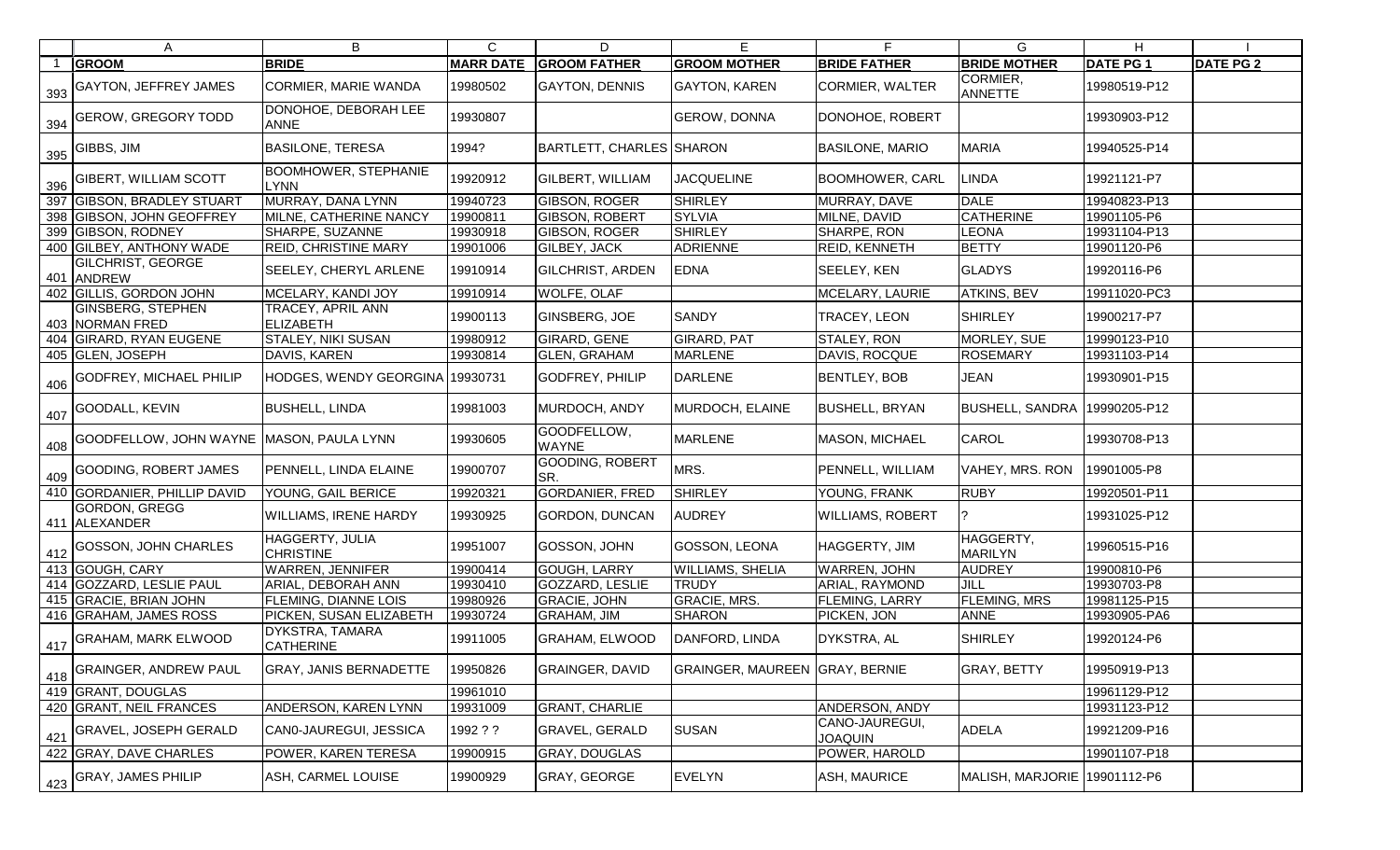|     | A                                           | B                                          | $\mathsf{C}$     | D                      | E                                     | F                        | G                               | H                |                  |
|-----|---------------------------------------------|--------------------------------------------|------------------|------------------------|---------------------------------------|--------------------------|---------------------------------|------------------|------------------|
|     | <b>GROOM</b>                                | <b>BRIDE</b>                               | <b>MARR DATE</b> | <b>GROOM FATHER</b>    | <b>GROOM MOTHER</b>                   | <b>BRIDE FATHER</b>      | <b>BRIDE MOTHER</b>             | <b>DATE PG 1</b> | <b>DATE PG 2</b> |
| 424 | <b>GRAY, PETER ANDREW</b>                   | GORDON, BARBARA NADINE                     | 19910601         | <b>GRAY, DONALD</b>    | <b>NADINE</b>                         | <b>GORDON, ROY</b>       | <b>SANDRA</b>                   | 19910725-P6      |                  |
|     | 425 GREEN, ROBERT ALLEN                     | FISHER, WENDY JOYCE                        | 19970809         | <b>GREEN, RON</b>      | <b>GREEN, JEAN</b>                    | <b>GILMOUR, MURRAY</b>   | FISHER, JOYCE                   | 19980217-P10     |                  |
|     | <b>GREENING, TIMOTHY</b><br>426 LAWRENCE    | BJORNDAHL, KRISTI DAWN                     | 19900222         | <b>GREENING, ALEX</b>  | <b>SHEILA</b>                         | <b>BJORNDAHL, DON</b>    | <b>DOROTHY</b>                  | 19900405-P6      |                  |
|     | 427 GREGOIRE, KEVIN NOBLE                   | <b>GRIMMELL, SARA LYNN</b>                 | 19940729         |                        |                                       |                          |                                 | 19940919-P12     |                  |
| 428 | <b>GRIFFIN, ANTHONY MICHAEL</b>             | <b>BONN, TAMARA LEIGH</b>                  | 19940702         | <b>GRIFFIN, BRIAN</b>  | <b>JEAN</b>                           | <b>BONN, JOHN</b>        | <b>PATTY</b>                    | 19940922-P13     |                  |
|     | 429 GROLEAU, GILLIS DENIS                   | <b>BOWERS, TAMARA LYNN</b>                 | 19940827         | <b>GROLEAU, GILLIS</b> | <b>FRANCES</b>                        | <b>BOWERS, WAYNE</b>     | <b>BROWN, SHIRLEY</b>           | 19941026-P11     |                  |
|     | 430 GUERNSEY, CHRIS                         | QUINN, PATRICIA                            | 19960511         | <b>GUERNSEY, FRED</b>  | <b>GUERNSEY, LOIS</b>                 | QUINN, FRANK             | QUINN, RITA                     | 19960820-P10     |                  |
|     | 431 GUEST, MARK FRANCIS                     | HARRIS, GLENDA LEE                         | 19930529         | <b>GUEST, DOUG</b>     | CAROL                                 | <b>HARRIS, DON</b>       | <b>MARION</b>                   | 19930716-P12     |                  |
|     | 432 GUYAN, SCOTT WILLIAM                    | <b>BELCOUR, HEATHER ANN</b>                | 19961012         | <b>GUYAN, ROBERT</b>   | <b>GUYAN, MARGARET</b>                | <b>BELCOUR, GLENN</b>    | <b>BELCOUR, JANET</b>           | 19970224-P10     |                  |
| 433 | HADDOCK, WILLIAM DAVID                      | MATTHEWS, MARY<br><b>ELIZABETH</b>         | 19900609         | HADDOCK, KENNETH MRS.  |                                       | MATTHEWS, DONALD         | MRS.                            | 19901005-P8      |                  |
|     | 434 HADLEY, DAVID                           | DAVIS, NOREEN                              | 199808?          | HADLEY, ED             | HADLEY, CHRISTINE                     | <b>BROOKS, ROY</b>       | <b>BROOKS, IVY</b>              | 19980819-P14     |                  |
| 435 | HAGERMAN, DOUGLAS CLARE GRAHAM, MARY CLAIRE |                                            | 19941015         | HAGERMAN, CLARE        | HAGERMAN, JOYCE                       | <b>GRAHAM, JOHN</b>      | CAMERON, CLAIRE<br>(JAMES)      | 19950211-P11     |                  |
|     | 436 HAJJAR, GABRIEL                         | CHILVERS, GLORIA                           | 19900526         |                        |                                       | CHILVERS, BASIL          | <b>MARILYN</b>                  | 19900714-P7      |                  |
| 437 | HALE, JOHN FRANK                            | MCLENNAN, LISA ANNE                        | 19930911         | HALE, FRANK            |                                       | <b>MCLENNAN, STEPHEN</b> |                                 | 19931215-P17     |                  |
|     | 438 HALES, JOHN ROGER                       | CONLEY, KIMBERLY ANN                       | 19910112         | HALES, ROGER           | <b>CAROLYN</b>                        | CONLEY, RON              | <b>MARUEEN</b>                  | 19910222-P6      |                  |
|     | 439 HALL, GRAHAM WALTER                     | ANDREWS, GAIL SHARON                       | 19940917         |                        |                                       |                          |                                 | 19941203-P10     |                  |
|     | 440 HALL, LAWRENCE JOHN                     | <b>BRAND, JULIE CAROLINE</b>               | 19970927         | HALL, JACK             | HALL, MARILYN                         | BRAND, ALAN              | <b>BRAND, JOYCE</b>             | 19971222-P13     |                  |
| 441 | HALL, SCOTT EDWARD                          | YOUNG, JOANNE PATRICIA                     | 19920502         | HALL, GERALD           | PROWSE (DON), MARY<br><b>MARGARET</b> | YOUNG, RICHARD           | <b>CATHY</b>                    | 19920618-P14     |                  |
|     | $\frac{442}{ }$ HALL, STEPHEN DAVID         | DONOHUE, MAUREEN<br><b>ELIZABETH</b>       | 19950811         | HALL, DAVID            | HALL, JOAN                            | DONOHUE, JOSEPH          | DONOHUE,<br><b>TERESA</b>       | 19951222-P13     |                  |
|     | 443 HALLAM, TODD DOUGLAS                    | <b>WIGGINS, VICKI MICHELLE</b>             | 19960803         | <b>HALLAM, DOUGLAS</b> | HALLAM, BARB                          | <b>WIGGINS, EARL</b>     | WIGGINS, JOAN                   | 19961031-P15     |                  |
|     | 444 HALSMA, MICHAEL JOHN                    | CIOLFE, LISA GEORGINA                      | 19910629         | HALSMA, JAKE           | <b>CAROL</b>                          | CIOLFE, WILLIAM          | <b>BEATRICE</b>                 | 19910815-P6      |                  |
| 445 | HALVORSEN, MICHAEL                          | <b>WRIGHTON, SUZANNE</b>                   | 19910504         | HALVORSEN, SHANE       | <b>DONNA</b>                          | LAWSON, WILLIAM          | COOK, ROSEMARIE 19910903-P6     |                  |                  |
|     | 446 HAMELIN, FABIAN ARTHUR                  | LAURA, SALISBURY                           | 19930405         |                        | <b>RYAN</b>                           | SALISBURY, BILL          | <b>LINDA</b>                    | 19940312-P10     |                  |
| 447 | HAMSTRA, EDUARD PAUL                        | HAWKSHAW, MARGARET-<br><b>KATHERINE</b>    | 19950829         | HAMSTRA, JACK          | HAMSTRA, MARGARET HAWKSHAW, JIM       |                          | HAWKSHAW,<br><b>NANCY</b>       | 19950915-P14     |                  |
|     | 448 HANLEY, RICHARD                         | MICHAEL, ADRIANA                           | 199104?          | HANELY, JOHN           | <b>HELEN</b>                          | MICHAEL, LOTHAR          | ROJAS, BEATRIX                  | 19910610-P6      |                  |
| 449 | HANNAH, JAMIE EARL                          | FLOWER, CHAR-LYNN<br>MICHELLE              | 19970920         | HANNAH, TERRY          | HANNAH, DEBBIE                        | <b>FLOWER, ROGER</b>     | <b>FLOWER, BETTY</b>            | 19980527-P15     |                  |
|     | HANNIMAN, GORDOND<br>450 PATRICK            | MCINROY, KELLY ANN                         | 19900929         | HANNIMAN,<br>LAWRENCE  | <b>TERESA</b>                         | MCINROY, GORDON          | PRESTON, ANN                    | 19910103-P6      |                  |
| 451 | HARDY, THOMAS C.                            | PRUD'HOMME, SUSAN A.                       | 19951104         | HARDY, ALLAN           | DAVIS, ROSALIE (ROY) PRUD'HOMME, BOB  |                          | ELLIOTT, MARLENE   19951208-P12 |                  |                  |
| 452 | HARPELL, JOHN HENRY                         | LARABEE, RITA PAMALEE                      | 19941022         | HARPELL, RONALD        | <b>GEORGESON, ILENE</b>               | <b>LARABEE, MORRIS</b>   | LARABEE, SHIRLEY  19950123-P12  |                  |                  |
|     | 453 HARRAGIN, DON                           | <b>BRIDGE, HELEN BERNICE</b>               | 19920624         |                        |                                       |                          |                                 | 19930821-P15     |                  |
|     | 454 HARRIS, CARL DOUGLAS                    | HESSEL, LORI LYNN                          | 19950826         | HARRIS, DON            | HARRIS, ADA                           | HESSEL, DENNIS           | HESSEL, BRENDA                  | 19950926-P12     |                  |
|     | 455 HARRON, FRED                            | KEMP, KRISTEN MARY ANN                     | 19960330         | HARRON, NICK           | HARRON, MRS                           | KEMP, ROB                | <b>KEMP, LINDA</b>              | 19960511-P11     |                  |
| 456 | HARRY, MARK STEWART                         | <b>COUGHLIN, KAREN</b><br><b>ELIZABETH</b> | 19930925         | HARRY, W. DOUGLAS      |                                       | COUGHLIN, LEONARD        | <b>EILEEN</b>                   | 19931204-P11     |                  |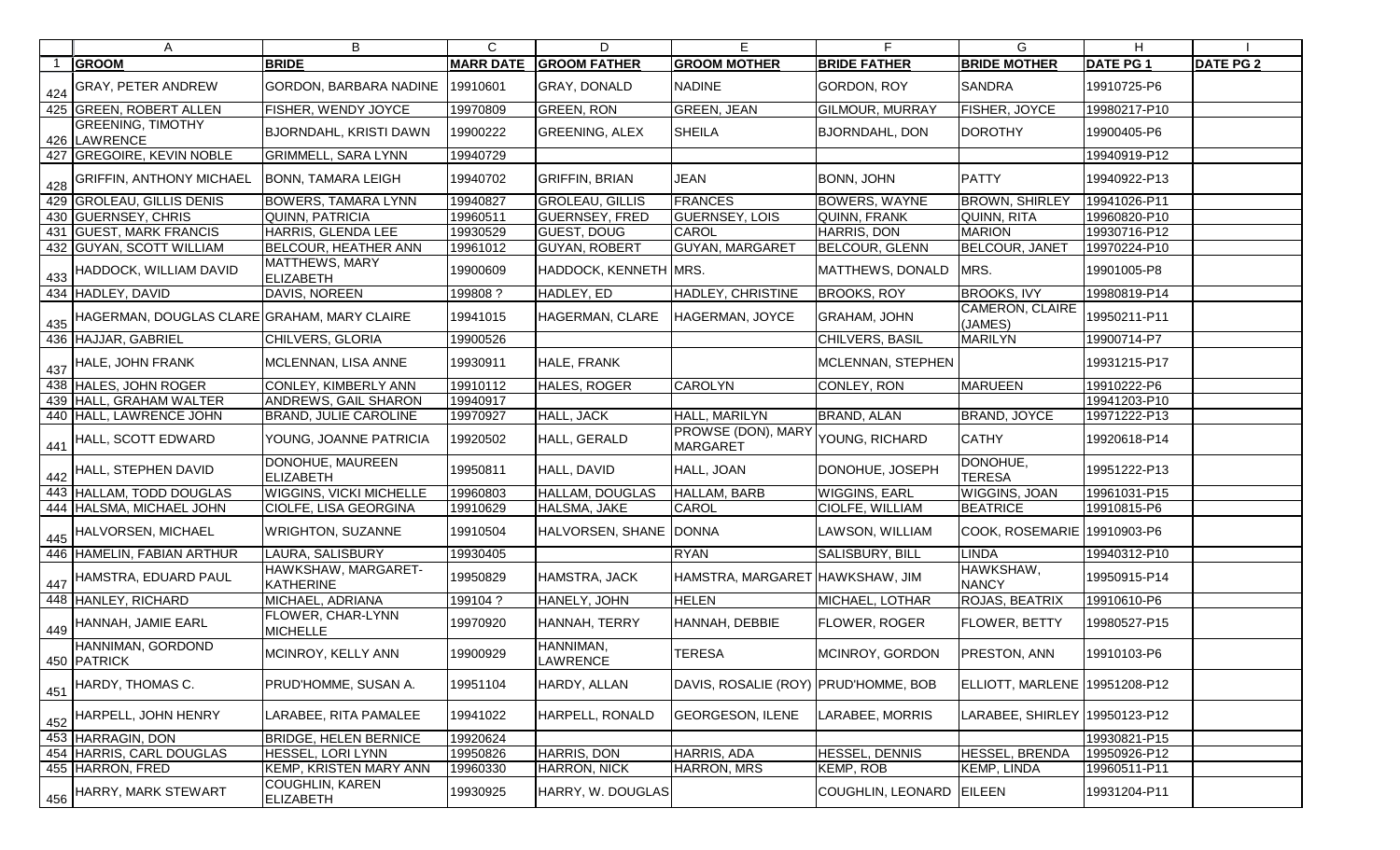|     | A                                         | B                                           | C                | D                                 | Е                                  | E                           | G                                              | H.              |                  |
|-----|-------------------------------------------|---------------------------------------------|------------------|-----------------------------------|------------------------------------|-----------------------------|------------------------------------------------|-----------------|------------------|
|     | <b>GROOM</b>                              | <b>BRIDE</b>                                | <b>MARR DATE</b> | <b>GROOM FATHER</b>               | <b>GROOM MOTHER</b>                | <b>BRIDE FATHER</b>         | <b>BRIDE MOTHER</b>                            | <b>DATE PG1</b> | <b>DATE PG 2</b> |
| 457 | HART, PAUL ROSS                           | THORNTON, TAMMY RACHEL                      | 19900707         |                                   | HARY, JEAN                         | THORNTON, ORVAL             | <b>DOROTHY</b>                                 | 19900727-P6     |                  |
| 458 | <b>HARTLING, ANDREW</b>                   | <b>JOHNSTON, MARY</b>                       | 19991016         | HARTLING, ORMAN<br>(JACK)         | HARTLING (MERRITT)<br><b>LINDA</b> | JOHNSTON, ALLAN             | <b>JOHNSTON</b><br>(KELLEHER),<br>NOREEN (PEG) | 19991206-P10    |                  |
|     | 459 HASKELL, DALE                         | <b>REYNOLDS, SHELLY</b>                     | 19910810         | <b>JASKELL, REG</b>               | <b>BLANCHE</b>                     | <b>REYNOLDS, WAYNE</b>      | <b>SHEILA</b>                                  | 19920131-P6     |                  |
|     | 460 HASKIN, RODNEY                        | <b>ENGLISH, MARGARET</b>                    | 19931009         | HASKIN, WAYNE                     | RUTH                               | ENGLISH, WILLIAM            | <b>RUTH</b>                                    | 19940217-P15    |                  |
|     | $\frac{461}{100}$ HASSELFEST, ERIC GORDON | POLERA, MARIA TERESA                        | 19931016         | HASSELFEST,<br><b>GORDON</b>      | PAT                                | POLERA, FRANK               | <b>TERESA</b>                                  | 19940223-P15    |                  |
|     | 462 HATELY, SCOTT                         | <b>REYNOLDS, DEBBIE</b>                     | 19971004         | HATELY, GORDON                    | HATELY, PATRICIA                   | REYNOLDS, JOHN              | <b>REYNOLDS, ELVA</b>                          | 19980218-P12    |                  |
|     | 463 HAULER, KENNETH GEORGE                | VOS, LAURY ANNA                             | 19930724         | HAULER, ROY                       | <b>JEAN</b>                        | VOS, PETER                  | <b>SHIRLEY</b>                                 | 19931101-P12    |                  |
|     | HAVEMAN, GARY HENRY<br>464 JOHN           | TAMMEL, (GERALDINE) JOY                     | 19990807         | HAVEMAN, MARTEN                   | <b>ALY</b>                         | TAMMEL, GERRIT              | <b>WILHELMINA</b>                              | 19991115-P10    |                  |
|     | 465 HAWLEY, DARYL                         | <b>LAWSON, THERESA</b>                      | 19930319         | <b>MCQUAID, EDWARD</b>            |                                    |                             |                                                | 19930329-P12    |                  |
|     | $\frac{1}{466}$ HAWTHORNE, ALAN ROBERT    | MAYBEE, PENNY ANNETTE                       | 19940507         | HAWTHORNE,<br><b>ROBERT</b>       | MURIEL                             | MAYBEE, GEORGE              | <b>MARJORIE</b>                                | 19940726-P12    |                  |
|     | 467 HAY, TERRY                            | <b>KLASINC, SONJA</b>                       | 19930717         | HAY, DAN                          | MCLAREN, PAM                       | <b>KLASNIC, STAN</b>        | <b>TRAUDI</b>                                  | 19930902-P16    |                  |
|     | 468 HAYES, EDWARD                         | POSTE, MELANIE                              | 19961026         |                                   |                                    |                             |                                                | 19961214-P9     |                  |
|     | 469 HAYES, MICHAEL ALLAN                  | PEARCE, ANGELA ROSE<br><b>MARIE</b>         | 19950909         | <b>HAYES, KEN</b><br>(MARYLOU)    | HAYES, BARBARA                     | PEARCE, ERNIE               | PEARCE, DONNA                                  | 19951019-P12    |                  |
|     | HAYWARD, JEFFREY<br>470 BERNARD           | <b>FLEMING, MICHELLE</b><br><b>MARJORIE</b> | 19901103         | HAYWARD, CARL                     | <b>LINDA</b>                       | <b>FLEMING, TOM</b>         | <b>ANDREE</b>                                  | 19910223-P16    |                  |
|     | 471 HEARN, WILLIAM ANDREW                 | <b>WILKINSON, KATHLEEN</b><br><b>CAROL</b>  | 19931002         | HEARN, ANDREW                     | <b>SHIRLEY</b>                     | <b>WILKINSON, ROBERT</b>    | <b>CAROLYN</b>                                 | 19931230-P14    |                  |
|     | 472 HEARNS, MICHAEL                       | <b>SMITH, NANCY</b>                         | 19960913         | HEARNS, LARRY                     | <b>HEARNS, MRS</b>                 | SMITH, ROBERT               | SMITH, MRS                                     | 19961130-P11    |                  |
|     | 473 HEARNS, RONALD MICHAEL                | FINCH, ROXANNE LENORA                       | 19920725         | <b>HEARNS, ROBERT</b>             |                                    | FINCH, WESLEY               |                                                | 19921026-P13    |                  |
|     | $\frac{1}{474}$ HEFFER, JAMES DOUGLAS     | <b>WELDON, JULIE ANN</b><br><b>MILDRED</b>  | 199111?          | HEFFER, JIM                       | <b>EDITH</b>                       |                             |                                                | 19911218-P6     |                  |
|     | $\frac{475}{475}$ HEMMING, PAUL JASON     | FERGUSON, JOANNE ELLEN                      | 1994?            | HEMMING, RAY                      |                                    | FERGUSON, JOHN              |                                                | 19940715-P14    |                  |
|     | $\frac{1}{476}$ HENNESSY, BRIAN GEORGE    | <b>SLADE, TAMMY CAROLINE</b>                | 19930904         | HENNESSY, BOB                     | FREDA                              | SEELEY, RANDY               | <b>MARGARET MAE</b>                            | 19930928-P12    |                  |
|     | $\frac{1}{477}$ HENSEL, HORST JR.         | <b>BENN, TERESA LILLIAN</b>                 | 19961019         | HENSEL, HORST SR. HENSEL, ANTONIA |                                    | <b>BENN, GEORGE</b>         | <b>BENN, DONNA</b>                             | 19961207-P8     |                  |
|     | $1478$ HERYET, GRANT LEE                  | KINGSTON, SHANNON DAWN 19900908             |                  | HERYET, PETER                     |                                    | KINGSTON, WAYNE             | <b>DESHENES, MRS.</b><br><b>MAURICE</b>        | 19901101-P6     |                  |
|     | 479 HEWGILL, MARK DOUGLAS                 | <b>BROWN, COLLEEN</b>                       | 1992 ? ?         | <b>HEWGILL, ROBERT</b>            | <b>SHIRLEY</b>                     | <b>BROWN, WILBERT</b>       | <b>BETTY</b>                                   | 19920704-P10    |                  |
|     | 480 HEWITT, MIKE                          | GIBSON, SANDY                               | 19940723         | HEWITT, DON                       | PAT                                | GIBSON, ROBERT              | <b>SYLVIA</b>                                  | 19941110-P15    |                  |
|     | $\frac{481}{481}$ HEWSTON, KEVIN WAYNE    | MCMECHAN, LISA-ELIZABETH 19950819           |                  | HEWSTON, DEL                      | <b>HEWSTON, THERESA</b>            | MCMECHAN,<br><b>KENNETH</b> | MCMECHAN, LOIS                                 | 19951109-P15    |                  |
|     | 482 HILL, GARY                            | COOK, JANET                                 | 19920522         | SHERRARD, JACK                    | HILL, LORETTA                      | COOK, HUDSON                | GRACE                                          | 19920613-P11    |                  |
|     | $\frac{483}{ }$ HILL, JAYME TODD          | <b>BODRICK, SHELLEY NICOLE</b>              | 19950527         | HILL, LEA                         | HILL, BETTY                        | <b>BODRICK, CARMON</b>      | <b>BODRICK, JOYCE</b>                          | 19950623-P14    |                  |
|     | 484 HINZE, RODNEY JAMES                   | <b>BRETT, CAROL JEAN</b>                    | 19940226         | HINZE, EDMUND                     |                                    | BRETT, HAROLD               |                                                | 19940331-P17    |                  |
|     | $^{\prime}$ 485 HIRD, STEVAN WRAY         | SAMWELL, KIMBERLY<br><b>KIERSTEN</b>        | 19980213         | HIRD, WRAY                        | HIRD, VIOLET                       |                             | SAMWELL, JANICE                                | 19980521-P15    |                  |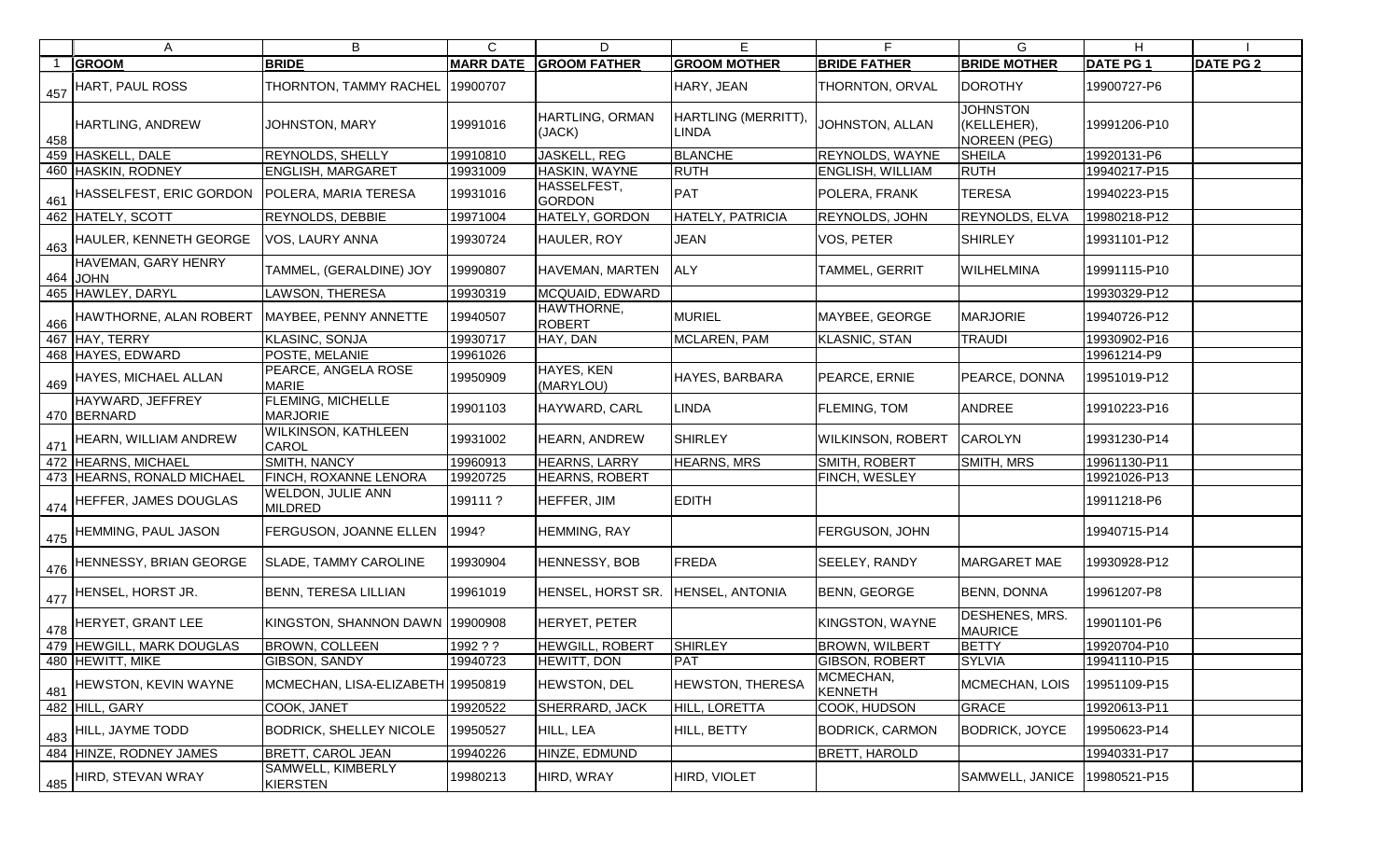|     | A                                       | B                                         | $\mathsf{C}$     | D                               | E                      | F.                           | G.                             | H               |                  |
|-----|-----------------------------------------|-------------------------------------------|------------------|---------------------------------|------------------------|------------------------------|--------------------------------|-----------------|------------------|
|     | <b>GROOM</b>                            | <b>BRIDE</b>                              | <b>MARR DATE</b> | <b>GROOM FATHER</b>             | <b>GROOM MOTHER</b>    | <b>BRIDE FATHER</b>          | <b>BRIDE MOTHER</b>            | <b>DATE PG1</b> | <b>DATE PG 2</b> |
| 486 | HITCHON, JOHN CAMERON                   | <b>BRADLEY, LYNN HELEN</b>                | 19930925         | HITCHON, CAMERON                |                        | <b>BRADLEY, DANIEL</b>       | <b>HELEN</b>                   | 19931106-P10    |                  |
|     | 487 HOBBS, BARRY JAMES                  | MACLEAN, SANDRA KIM                       | 1993 ? ?         | HOBBS, JOHN                     | <b>DOREEN</b>          | MACLEAN, MURRAY              | <b>JEAN</b>                    | 19930705-P13    |                  |
|     | 488 HODGE, PETER LAURENCE               | DAY, ELIZABETH ANN                        | 19930605         | HODGE, STAN                     | ELIZABETH              | DAY, JOHN                    | <b>DOROTHY</b>                 | 19930728-P12    |                  |
| 489 | <b>HOEKSTRA, PETER</b>                  | SMITS, JOANNE                             | 19900519         | HOEKSTRA, ROBERT  TRUDY         |                        | <b>SMITS, KAREL TEDDY</b>    | MCLEAN, MARY<br><b>BENIANS</b> | 19900619-P6     |                  |
|     | 490 HOELKE, JAMES ELDON                 | JOHNS, MELISSA RUTH                       | 19920711         | HOELKE, HARRY W.                |                        | JOHNS, JIM JR.               | <b>KAY</b>                     | 19920806-P12    |                  |
|     | 491 HOFTYZER, GERALD                    | <b>SNELTJES, JENNIFER</b>                 | 19921121         | <b>HOFTYZER, BERT</b>           | <b>MARGARET</b>        | SNELTJES, HENRY              | <b>LENA</b>                    | 19930304-P14    |                  |
|     | 492 HOGAN, CHAD                         | <b>BRADIE, LAURA-LEE</b>                  | 19980627         | HOGAN, JOHN                     | <b>HOGAN, LORRAINE</b> | <b>BRADIE, AL</b>            | <b>BRADIE, LAURIE</b>          | 19980904-P15    |                  |
| 493 | HOLLAND, PAUL DOUGLAS                   | HANSON. WENDY<br><b>CATHERINE</b>         | 19911019         | HOLLAND, LEO                    | <b>CATHERINE</b>       | HANSON, WILLY                | <b>ELIZABETH</b>               | 19920215-P8     |                  |
|     | HOLLYWOOD, JOSEPH<br>494 KENNETH ALBERT | COOKE, ROBIN LYNN LILLIAN                 | 19920523         | HOLLYWOOD,<br><b>DANIEL</b>     | <b>WALLS, MARIE</b>    | COOKE, RONALD                | <b>ROSE LAVOIE</b>             | 19921002-P12    |                  |
| 495 | <b>HOLMES, BARRY</b>                    | RISHAUR, CINDY                            | 19940122         | <b>HOLMES, MORLEY</b><br>(LATE) | MRS. (LATE)            | RISHAUR, JOE                 | <b>BARBARA</b>                 | 19940507-P10    |                  |
|     | 496 HOLTON, TIMOTHY BRUCE               | DAFOE, JODI ANNE                          | 19910706         | <b>HOLTON, BRUCE</b>            | <b>LEONA</b>           | DAFOE, EUGENE                | <b>BETTY</b>                   | 19911011-P6     |                  |
|     | HONSBERGER, RANDELL<br>497 SCOTT        | RAY, LANA KATHRYN                         | 19940528         | HONSBERGER,<br><b>ROBERT</b>    | <b>ELINOR</b>          | <b>RAY, FLOYD</b>            | <b>VIVIAN</b>                  | 19940826-P15    | 19940901-P15     |
| 498 | HOPKINS, JEFFERY VERNON                 | CRAIGHEAD, LAURIE LOIS                    | 19940219         | HOPKINS, WAYNE                  | <b>FRANCIS</b>         | <b>CRAIGHEAD, JOHN</b>       | <b>DOROTHY</b>                 | 19940711-P12    |                  |
| 499 | HOPPER, TERRY VERNON                    | <b>TURCOTTE, KATHLEEN</b><br><b>DORIS</b> | 19930612         | HOPPER, BASIL                   |                        |                              | TURCOTTE,<br><b>BEATRICE</b>   | 19930722-P10    |                  |
| 500 | HORROCKS, MICHAEL                       | HOYLE, SUZANNE                            | 19930529         | HORROCKS, WAYNE                 | <b>ANNE</b>            | <b>HOYLE, MELVILLE</b>       | <b>JOAN</b>                    | 19930915-P14    |                  |
| 501 | HOSKIN, ANDREW "DEAN"                   | KEUNING, KRISTINA LOUISE                  | 9991002          | HOSKIN, DARWIN                  | <b>DONNA</b>           | <b>KEUNING, HENRY</b>        | <b>SHARON</b>                  | 19991223-P14    |                  |
| 502 | HOVINGA, RUSSELL RAE                    | ENRIGHT, JACQUELINE ANNE 19910720         |                  | HOVINGA, RONALD                 | <b>BEVERLY</b>         | <b>ENRIGHT, EDWARD</b>       | <b>PAULINE</b>                 | 19920110-P12    |                  |
|     | 503 HOWARD, JACK ANDREW                 | <b>BARTLETT, KELLY LYNN</b>               | 19910914         | HOWARD, PAUL                    | <b>VIOLET</b>          | <b>BARTLETT, ART</b>         | LINDA                          | 19911011-P6     | 19911103-PC6     |
| 504 | HOWE, JOHN PAUL TODD                    | WHITELAW, DAPHNE ANNE                     | 19930529         | HOWE, LOUIS                     | <b>ELINOR</b>          | <b>WHITELAW, GORDON</b>      | <b>WENDY</b>                   | 19931006-P15    |                  |
| 505 | <b>HUBBS, ROBERT ALLEN</b>              | POOLE, RUTHANN<br><b>CHRISTINA</b>        | 19901214         | HUBBS, MALCOLM                  | EVELYN                 | POOLE, HILLIARD              | <b>RETA</b>                    | 19910218-P6     |                  |
|     | 506 HUDGINS, DALE                       | YORK, VICTORIA                            | 19951014         | HUDGINS, LESLIE                 | HUDGINS, DONNA         | YORK, JIM                    | YORK, SHARON                   | 19951212-P12    |                  |
| 507 | HUFFMAN, EDWIN JOHN                     | KENNEDY, PAMELA CORINNE 19920727          |                  | HUFFMAN, CARMAN                 | <b>WILMA</b>           | <b>KENNEDY, PHILIP</b>       | LENORE                         | 19920814-P12    |                  |
|     | 508 HUFFMAN, PAUL JAMES                 | <b>CALLAGHAN, MARY AGNES</b>              | 19911122         | HUFFMAN, JOHN                   | <b>MURIEL</b>          | CALLAGHAN, ADRIAN            | <b>HELEN</b>                   | 19920102-P6     |                  |
|     | 509 HUFFMAN, PETER                      | SHELLEY, BRENDA                           | 19981010         | HUFFMAN, PAUL                   | HUFFMAN, SANDRA        | SHELLEY, RICK                | <b>SHELLEY, LINDA</b>          | 19990203-P14    |                  |
|     | 510 HUGHES, BOB                         | <b>REGAN, ISABELLE</b>                    | 19920919         |                                 | <b>SEMARK, GWEN</b>    | CHAPMAN, REG                 | LILLIAN                        | 19930108-P12    |                  |
|     | 511 HULST, KENT                         | CLARK, TAMMY                              | 19910622         | HULST, ANDY                     | <b>MARY RUTH</b>       | <b>CLARK, BRIAN</b>          | <b>WENDA</b>                   | 19911111-P6     |                  |
|     | 512 HULTQUIST, SHANE                    | GOODERHAM, ELAINE                         | 19930626         | <b>HULTQUIST, BOB</b>           | <b>LYNDA</b>           | <b>GOODERHAM, ROSS</b>       | <b>JEAN</b>                    | 19930813-P15    |                  |
| 513 | <b>HUME, DAVID SCOTT</b>                | HILLIER, MOYRA SHEELAGH                   | 19950819         | HUME, DOUGLAS                   | HUME, SHIRLEY          | HILLIER, DUDLEY              | HILLIER, SHEILA                | 19951002-P14    |                  |
|     | 514 HUNT, JOHN                          | COFFEY, MIRIAM                            | 19960831         | HUNT, PATRICK                   | HUNT, MRS              | COFFEY, FRANCIS              | COFFEY, MRS.                   | 19961127-P13    |                  |
|     | 515 HUNTER, JAMES DAVID DEAN            | MEIKLEJOHN, PAMELA MAE                    | 19910907         | HUNTER, ROBERT                  | <b>EVA ANNE</b>        | MEIKLEJOHN,<br><b>GORDON</b> | <b>GLADYS</b>                  | 19911125-P6     |                  |
|     | 516 HYATT, CHARLES ROBERT               | SMITH, LORI ELIZABETH                     | 19910831         | HYATT, KENNETH                  | <b>RITA</b>            | SMITH, DENNIS                | CAROLE                         | 19920207-P13    |                  |
|     | 517 HYNDMAN, PHILLIP JOHN               | <b>BIRD, ANGELA ELIZABETH</b>             | 19950610         | HYNDMAN, DONALD                 | HYNDMAN, EVELLYN       | <b>BIRD, ALLAN TEAL</b>      | <b>BIRD, MARGARET</b>          | 19950728-P12    |                  |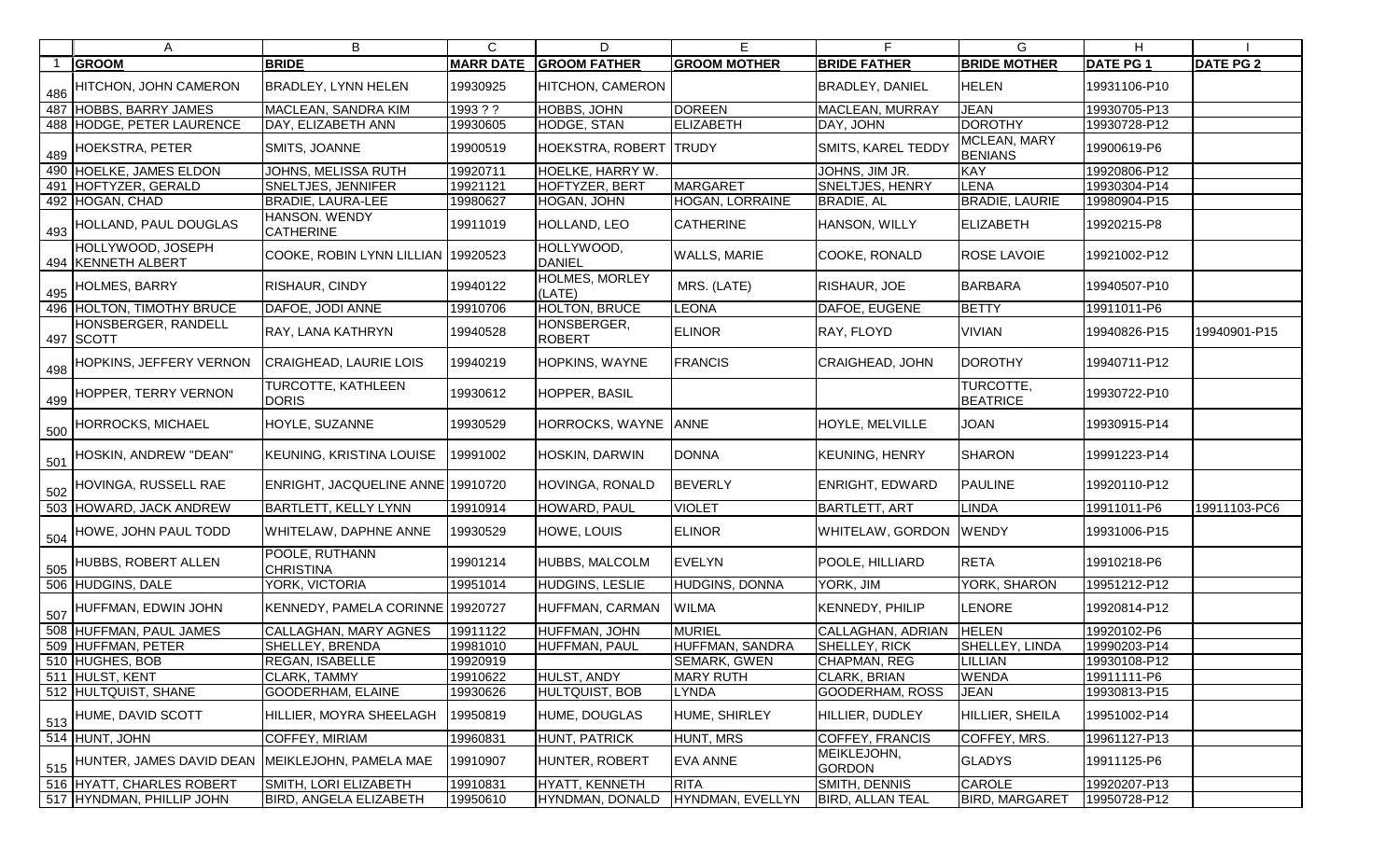| A                                                                        | B                                             | $\mathsf{C}$     | D                             | Е                                | F.                             | G                                     | H.              |                  |
|--------------------------------------------------------------------------|-----------------------------------------------|------------------|-------------------------------|----------------------------------|--------------------------------|---------------------------------------|-----------------|------------------|
| <b>GROOM</b>                                                             | <b>BRIDE</b>                                  | <b>MARR DATE</b> | <b>GROOM FATHER</b>           | <b>GROOM MOTHER</b>              | <b>BRIDE FATHER</b>            | <b>BRIDE MOTHER</b>                   | <b>DATE PG1</b> | <b>DATE PG 2</b> |
| $1_{\,518}$  IASENZA, MICHAEL ANTHONY $ $ GIBSON, NICOLE CLARISSE        |                                               | 19940611         | IASENZA, JOSEPH               | GINA                             | GIBSON, WILLIAM                | <b>CAROL</b>                          | 19940912-P12    |                  |
| $\frac{519}{519}$ IDZENGA, PETER                                         | <b>BEAULAC, SHELLY LYNN</b>                   | 19891216         | <b>IDZENDA, IRA</b>           | <b>DONNA</b>                     | <b>BEAULAC, VICTOR</b>         | <b>BREAKENRIDGE,</b><br><b>SHEILA</b> | 19900319-P7     |                  |
| $\frac{1}{220}$  IRISH, BRYON CHARLES                                    | <b>BETTES, CYNTHIA ANNE</b><br><b>MCQUAID</b> | 19960629         | IRISH, DON                    | <b>IRISH, JUNE</b>               | MCQUAID, EDWARD                | MCNEIL, SHEILA                        | 19961007-P10    |                  |
| 521 IRWIN, ROBERT MURRAY                                                 | <b>WIND, JANET FRANCES</b>                    | 19900811         | <b>IRWIN, MURRAY</b>          | <b>DOROTHY</b>                   | WIND, GEORGE                   | <b>MARY</b>                           | 19901129-P20    |                  |
| 522 JACKSON, SCOTT EDWARD                                                | <b>SHANQUE, KAREN MARIE</b>                   | 19931016         |                               | <b>HEYLAR, CHRISTINE</b>         | SHANQUE, LENARD                | <b>DIANE</b>                          | 19931119-P13    |                  |
| $\frac{1}{2}$ 523 $\left\vert \text{JACQUARD, JAMES ARTHUR} \right\vert$ | TURPIN, ANN MICHELLE                          | 19960809         | JACQUARD, ARTHUR              | JACQUARD, MRS                    | <b>TURPIN, BARRY</b>           | TURPIN, MRS.                          | 19970120-P10    |                  |
| $\frac{524}{ }$ JAMES, LEON                                              | FERGUSON, SHIRLEY                             | 19960927         | JAMES, EUGENE<br>(LATE)       | JAMES, JANIE                     | <b>_ORENZEN, EDWARD</b>        | LORENZEN,<br>KATHLEEN                 | 19961028-P10    |                  |
| 525 JEFFERSON, RICHARD I.                                                | PRINGLE, LYNNE E.                             | 19940910         | JEFFERSON, FRANK              | <b>DONNA</b>                     | PRINGLE, DON                   | <b>MARILYN</b>                        | 19941115-P12    |                  |
| 526 JEFFS, KEVIN                                                         | <b>REYNOLDS, LORRIE</b>                       | 19910504         | JEFFS, JACK                   | <b>BARB</b>                      |                                | <b>REYNOLDS, EVA</b>                  | 19910615-P13    |                  |
| <b>JENKINS, JOHN BRUCE</b><br>527 KENNETH                                | <b>FURLOTTE, PATSY MIREILLE</b>               | 19940820         | JENKINS, KEN                  | <b>LOIS</b>                      | FURLOTTE, MEL                  | <b>MARIE</b>                          | 19941018-P13    |                  |
| 528 JIANOPOULOS, THEODORE                                                | <b>FOX, KERRI LYNNE</b>                       | 19900623         | JIANOPOULOS,<br><b>GEORGE</b> | <b>HELEN</b>                     | FOX, RON                       | <b>ELAINE</b>                         | 19900802-P6     |                  |
| <b>JOHNSON, KENNETH</b><br>529 ANDREW                                    | <b>COURNEYEA, LINDA MARIE</b>                 | 19950908         | JOHNSON, DARRYL               | JOHNSON, LOIS                    | COURNEYEA,<br><b>AUGUSTINE</b> | COURNEYEA,<br><b>JOYCE</b>            | 19951003-P12    |                  |
| 530 JOHNSON, ROBERT CARL                                                 | <b>BERNARD, CAMILLE DAWN</b>                  | 19940528         | JOHNSON, DONALD               | YURKUS, JACQUELINE BERNARD, PAUL |                                | <b>BERNARD, GAIL</b>                  | 19950112-P12    |                  |
| $\frac{1}{531}$ JOHNSTON, DAVID HUDSON                                   | MARKLAND, CHERYL LYNN                         | 19910427         | JOHNSTON, WILLIAM<br>DR.      |                                  | MCFAUL, ELMER                  | <b>ALEDA</b>                          | 19910909-P6     |                  |
| JONES, GREGORY<br>532 LAWRENCE                                           | <b>CRAWFORD, DANIELLE</b><br><b>ANDREA</b>    | 19910615         | JONES, LARRY                  | <b>BONNIE</b>                    | CRAWFORD, FLOYD                | <b>PAULINE</b>                        | 19910909-P6     |                  |
| 533 JONES, RICHARD ALAN                                                  | DAVIES, CINDY DONNA                           | 19930529         | JONES, BERT                   | <b>JOAN</b>                      | DAVIES, ED                     | <b>DONNA</b>                          | 19930630-P17    |                  |
| 534 JORDISON, EDWARD                                                     | <b>FOWLER, CATHERINE</b>                      | 19930529         | JORDISON, WAYNE               |                                  | FOWLER, ALBERT                 |                                       | 19930825-P14    |                  |
| $\frac{1}{535}$ JUBY, DALE JEFFREY                                       | <b>CRUICKSHANK, TRACEY</b><br><b>LYNN</b>     | 19940521         | JUBY, GARNET                  | <b>JUNE</b>                      | CRUICKSHANK,<br><b>WAYNE</b>   | <b>CATHIE</b>                         | 19940629-P14    |                  |
| 536 KAEFER, BERNICE HUBERT                                               | <b>MARLOK, ANITA LYNN</b>                     | 19901006         | <b>KAEFER, KONRAD</b>         | <b>HILDE</b>                     | MARLOK, JOSEPH                 | ANNETTA                               | 19910107-P6     |                  |
| 537 KAISER, JUDD                                                         | <b>WITLOX, CATHRYN</b>                        | 19921003         |                               |                                  |                                |                                       | 19921117-P13    |                  |
| 538 KARNICK, HARRY GEORGE                                                | LLOYD, YVONNE CHRISTINE   19930723            |                  | <b>KARNICK, FRANK</b>         |                                  | LLOYD, GORDON                  |                                       | 19930907-P13    |                  |
| $\frac{539}{539}$ KAYE, DEREK                                            | <b>BATEMAN, DONNA</b>                         | 19961207         | KAYE, PAUL                    | KAYE, GWEN                       | CRONIN, FRANK                  | CRONIN, MARY-<br>LOU                  | 19970324-P10    |                  |
| 540 KEARNS, RICHARD ANTHONY                                              | MOODY, SUSAN JENNIFER                         | 19960921         | KEARNS, CLIFFORD              | <b>KEARNS, MRS</b>               | GAINS, WILLIAM                 | GAINS, MRS.                           | 19961119-P13    |                  |
| 541 KECK, HARRY FRANCIS                                                  | DEGAZIO, LANA MARLENE                         | 19920229         | <b>KECK, HAROLD</b>           | JOAN                             | <b>DEGAZIO DOMINIC</b>         | <b>MARGARET</b>                       | 19920624-P15    | 19921116-P12     |
| $542$ KEENE, JAMES                                                       | SOWDEN, ELIZABETH DAWN                        | 19970419         | <b>KEENE, GLENN</b>           | KEENE, VIOLA                     | SOWDEN, HOWARD                 | SOWDEN, JEAN                          | 19970515-P14    |                  |
| $\frac{1}{2}$ S43 KELLER, WILLIAM HAROLD                                 | RICHARDSON, HEATHER LYN 1993??                |                  | <b>KELLER, RUG</b>            | <b>JOYCE</b>                     | RICHARDSON, SYD                | <b>PHYLLIS</b>                        | 19930822-PA6    |                  |
| 544 KELLEY, THOMAS CHARLES                                               | SAINT, MARGARET                               | 19911228         | <b>KELLEY, BOB</b>            |                                  | SAINT, NIGEL                   | <b>JEAN</b>                           | 19920120-P12    |                  |
| 545 KELLY, BOB                                                           | HAMPSON, TRISHA                               | 19950430         | <b>KELLY, LEN</b>             | KELLY, JUNE                      |                                |                                       | 19950525-P11    |                  |
| $\frac{1}{546}$ KELLY, JEFF RUSSEL                                       | BLAKELY, KAREN ELIZABETH   19931211           |                  | <b>KELLY, BILL</b>            | <b>DONNA</b>                     | <b>BLAKELY, MAURICE</b>        | <b>HELEN</b>                          | 19940131-P12    |                  |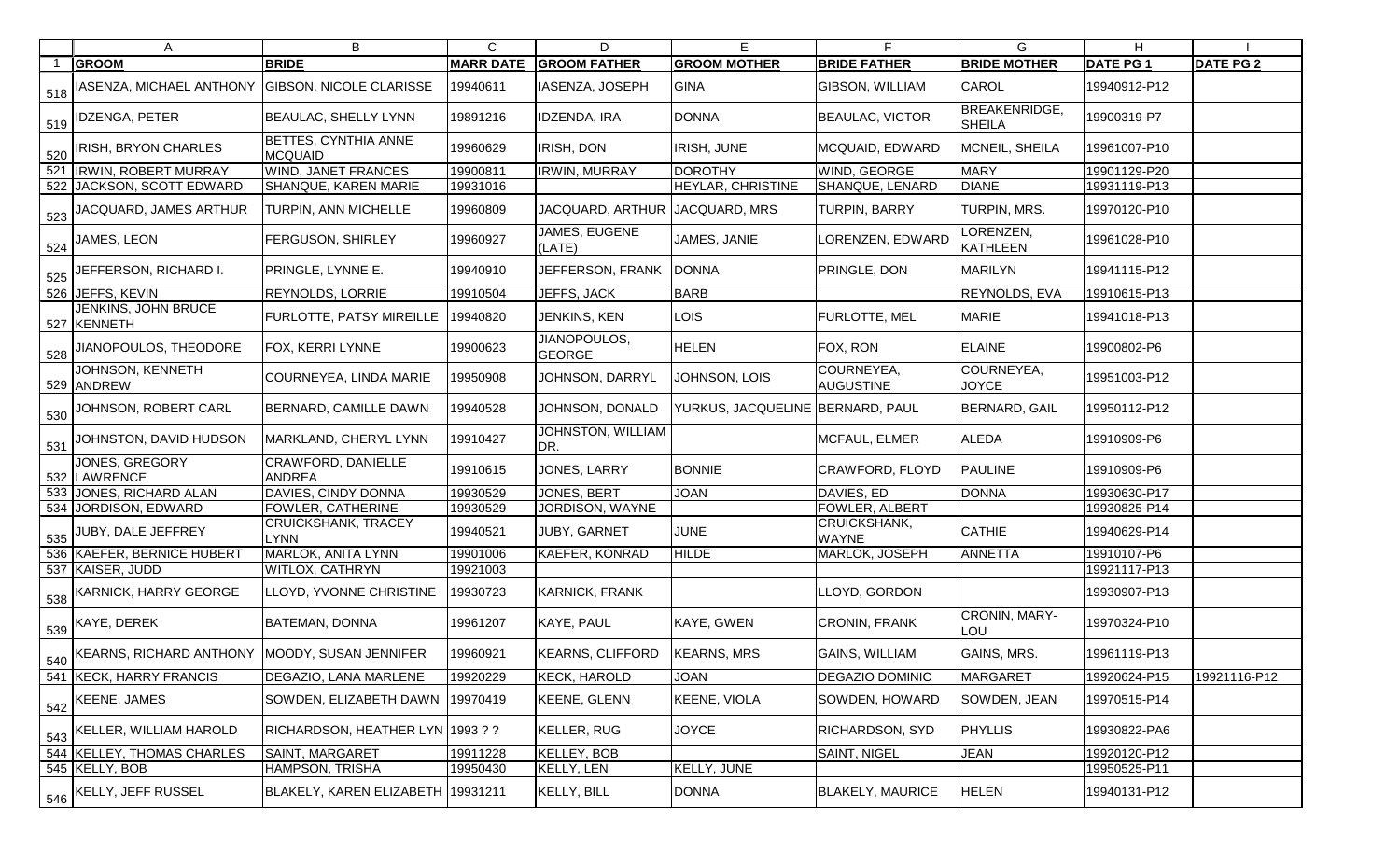|     | $\mathsf{A}$                           | B                                            | $\mathsf{C}$     | D                                 | Е                                   | F.                            | G                               | H               |                  |
|-----|----------------------------------------|----------------------------------------------|------------------|-----------------------------------|-------------------------------------|-------------------------------|---------------------------------|-----------------|------------------|
|     | <b>GROOM</b>                           | <b>BRIDE</b>                                 | <b>MARR DATE</b> | <b>GROOM FATHER</b>               | <b>GROOM MOTHER</b>                 | <b>BRIDE FATHER</b>           | <b>BRIDE MOTHER</b>             | <b>DATE PG1</b> | <b>DATE PG 2</b> |
|     | 547 KELLY, NEIL                        | O'NEIL, PEGGY                                | 19960907         | KELLY, BERT                       | <b>KELLY, GRACE</b>                 | O'NEIL, RAYMOND               | O'NEIL, EILEEN                  | 19961009-P12    |                  |
|     | 548 KELLY, TIMOTHY HAROLD              | RIPLEY, DARLENE LYNDA                        | 19931009         | KELLY, HAROLD                     |                                     | RIPLEY, FLOYD                 |                                 | 19931102-P13    |                  |
| 549 | KENNEDY, STEVEN EDWARD                 | <b>IRWIN, KENDRA JANET</b>                   | 19960921         | KENNEDY, PAUL                     | <b>KENNEDY, ANNE</b>                | <b>IRWIN, TERRY</b>           | <b>IRWIN, SALLY</b>             | 19961111-P10    |                  |
| 550 | KENT, KENNETH LEO                      | HINCH, KATHERINE<br><b>GERTRUDE</b>          | 19910817         | KENT, LEO                         | <b>MURIEL</b>                       | HINCH, PETER                  | <b>MARION</b>                   | 19911221-P14    |                  |
| 551 | KERBY, NEIL JOSEPH PAUL                | <b>VESTERFELT, KERI ANNE</b><br><b>MARIE</b> | 19950826         | KERBY, GERALD                     | <b>KERBY, MARY</b>                  | <b>VESTERFELT, BOB</b>        | VESTERFELT,<br><b>SHARON</b>    | 19951115-P16    |                  |
|     | <b>KETCHESON, ANTHONY</b><br>552 BRUCE | CATALA, JULIA                                | 19901003         | <b>KETCHESON, PARY</b>            | <b>JOSEPHINE</b>                    | CATALA, ANTONIO               | <b>ROSARIO</b>                  | 19910104-P6     |                  |
| 553 | <b>KETCHESON, IAN GRANT</b>            | LEBERT, JOANNE MICHELLE                      | 19980808         | KETCHESON, GRANT KETCHESON, GAYLE |                                     | LEBERT, DONAT                 | LEBERT, ANNETTE                 | 19981217-P14    |                  |
|     | 554 KEYES, BARRY                       | <b>GILHAM, BETH</b>                          | 19930515         | <b>KEYES, BOB</b>                 | <b>DRUMMOND, WILMA</b>              | <b>GILHAM, BOB</b>            | <b>GLORIA</b>                   | 19930809-P12    |                  |
|     | 555 KEZAR, GREGORY MICHAEL             | TAYLOR, JULIE ELIZABETH                      | 19940924         | KEZAR, EVAN                       | KEZAR, CAROLYN                      | TAYLOR, RALPH                 | TAYLOR, BRENDA                  | 19941212-P13    |                  |
| 556 | KIAZYK, JOSEPH CHARLES                 | <b>BEDFORD, STEPHANIE ANN</b>                | 19930828         | KIAZYK, BENJAMIN                  | <b>BIRCH, RITA</b>                  | <b>BEDFORD, MERV</b>          | <b>TINA</b>                     | 19931018-P12    |                  |
|     | 557 KIMBALL, DAVID WAYNE               | MARTIN, LORI DIANNE                          | 19950916         |                                   |                                     |                               |                                 | 19951113-P14    |                  |
| 558 | KIMBALL, TED ANDREW                    | JOSCELYN, CAROL<br><b>MARGARET</b>           | 19940514         | KIMBALL, WAYNE                    | MARY-JO                             | JOSCELYN, BRUCE               | <b>BARBARA</b>                  | 19940815-P12    |                  |
| 559 | KING, STEPHEN DOUGLAS                  | DONOHUE, CAROL-ANNE<br><b>MARIE</b>          | 19900512         | KING, DOUG                        | <b>MARY</b>                         | DONOHUE, JOE                  | <b>THERESA</b>                  | 19900829-P6     |                  |
| 560 | KING, WAYNE DANIEL                     | HALLETT, RUTH ELLEN                          | 19950826         |                                   | KING, MARILYN                       | <b>CALHOUN, CLAIR</b>         | CALHOUN, CHERYL 19951010-P12    |                 |                  |
| 561 | KINGSTON, JAY WILLIAM                  | MCRAE, TRACY LYNNE                           | 19901020         | KINGSTON, WAYNE                   | DESCHENES,<br><b>MAURICE (MRS.)</b> | MCRAE, FRANK                  |                                 | 19901227-P6     |                  |
| 562 | KIOFOS, DEMETRE CHRISTOS               | TSIALAMATAS, CHRISTINA<br><b>MARIA</b>       | 19910927         | KIOFOS, CHRISTOS                  | <b>ELENI</b>                        | TSIALAMATAS, JERRY            | <b>HELEN</b>                    | 19911007-P6     |                  |
|     | 563 KIRBY, GARTH JAY                   | MCNULTY, ANGELA MARY                         | 19900505         |                                   | KIRBY, JACQUELINE                   | MCNULTY, HUGH                 | <b>MARY</b>                     | 19900808-P6     |                  |
|     | 564 KISSICK, PETER                     | RYAN, PAULINE                                | 19921024         | <b>KISSICK, NORM</b>              | <b>LOIS</b>                         | RYAN, PAT                     | <b>DOREEN</b>                   | 19930112-P13    |                  |
| 565 | KITCHEN, ROBERT E.                     | TRENHOLME, LORILEI D.                        | 19911207         | KITCEHN, JOHN<br>ROBERT           | <b>BARBARA</b>                      | TRENHOLME, PAUL               | CAROL-ANN                       | 19920116-P6     |                  |
| 566 | <b>KITCHENER, CRAIG</b>                | TILLEY, MICHELLE                             | 19951011         | KITCHENER,<br><b>WALTER</b>       | KITCHENER, JOAN                     | <b>TILLEY, BRIAN</b>          | <b>TILLEY, MARLENE</b>          | 19951129-P14    |                  |
|     | 567 KLOMPMAKER, WILLIAM                | <b>VREUGDENHIL, MARISA</b>                   | 19911005         | KLOPMAKER,<br>EDWARD              | <b>JENNY</b>                        | VREUGDENHIL,<br><b>ADRIAN</b> | <b>TRUDIE</b>                   | 19911223-P6     |                  |
|     | 568 KNIGHTS, DAVID                     | KNOX, LYNN                                   | 1991 ? ?         | KNIGHTS, DOUG                     | <b>DONNA</b>                        | KNOX, JIM                     | <b>DONNA</b>                    | 19911129-P6     |                  |
|     | 569 KNUUDE, MICHAEL JAY                | TRUDEAU, MARY ELIZABETH   19900512           |                  | KNUUDE, RALPH                     |                                     | TRUDEAU, JOHN B.              |                                 | 19900911-P6     |                  |
|     | 570 KOENES, HERMAN                     | SNEDDEN, JOANNE                              | 19940716         | KOENES, KLAAS                     | <b>JOANNE</b>                       | SNEDDEN, DAVID                | <b>KAY</b>                      | 19940901-P15    |                  |
|     | 571 KOUDSI, HAZZEM                     | COLDEN, JULIE ANN                            | 19920814         | KOUDSI, AL                        | <b>FOTONE</b>                       | COLDEN, MAX                   | <b>MARGARET ANN</b>             | 19921103-P12    |                  |
|     | 572 KUIPERS, LARRY HANK                | BROWN, JULIANNE<br><b>CHRISTINE</b>          | 19900721         | KUIPERS, HARRY                    | <b>DIANE</b>                        | <b>BROWN, DAVID</b>           | <b>JEANNE</b>                   | 19900921-P6     |                  |
|     | 573 KUJADT, PAUL STEVEN                | DEMCZYNA, NATALIE JUNE                       | 19901020         | KUJADT, OSCAR                     | CHISHOLM, PATRICIA                  | DEMCZYNA, CLAUS               | <b>LOUISE</b>                   | 19901213-P6     |                  |
| 574 | KUNKEL, TIMOTHY PAUL                   | EVERAERT, MELINDA ANN                        | 199600?          | KUNKEL, JAMES                     | KUNKEL, JUDY                        | <b>EVERAERT, MAURICE</b>      | EVERAERT, ROSE-<br><b>MARIE</b> | 19961105-P11    |                  |
|     | 575 LABARGE, MICHAEL JOSEPH            | BAYLEY, KAREN DIANE                          | 19940415         | LABARGE, LEON                     | <b>CATHY</b>                        | BAYLEY, OWEN                  | <b>BETTY</b>                    | 19940510-P12    |                  |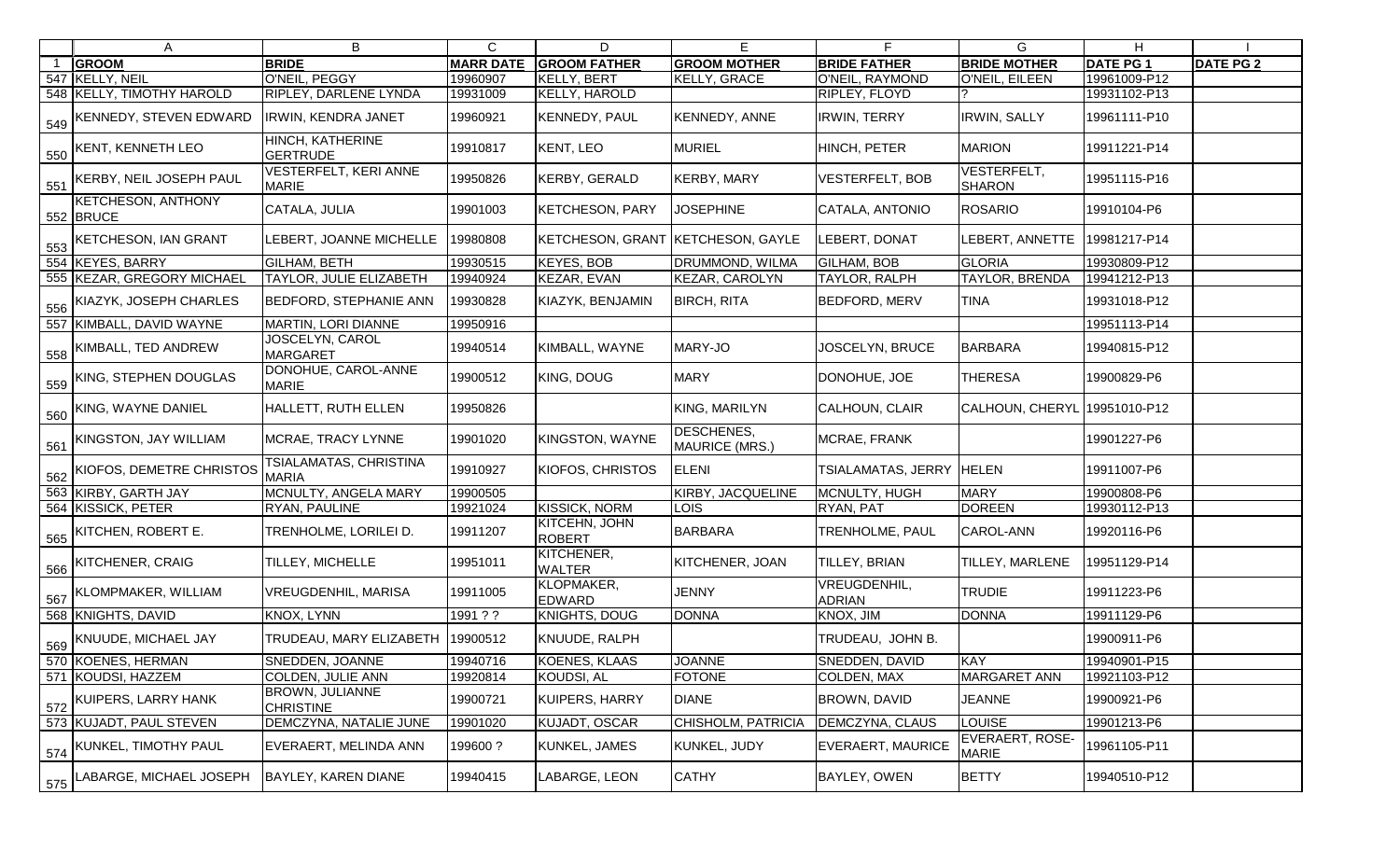| $\mathsf{A}$                            | B                                            | $\mathsf{C}$     | D                               | E                   | E.                                   | G                                  | H               |                  |
|-----------------------------------------|----------------------------------------------|------------------|---------------------------------|---------------------|--------------------------------------|------------------------------------|-----------------|------------------|
| <b>GROOM</b>                            | <b>BRIDE</b>                                 | <b>MARR DATE</b> | <b>GROOM FATHER</b>             | <b>GROOM MOTHER</b> | <b>BRIDE FATHER</b>                  | <b>BRIDE MOTHER</b>                | <b>DATE PG1</b> | <b>DATE PG 2</b> |
| LALONDE, BRADLEY                        | <b>IBBOTSON, CANDACE</b>                     | 19930710         | LALONDE,                        | NAULT, MRS RAY      | BEDARD, FRED                         | <b>WILSON, BARB</b>                | 19930825-P14    |                  |
| 576 LAWRENCE                            | <b>MICHELLE</b>                              |                  | LAWRENCE                        |                     |                                      |                                    |                 |                  |
| LALONDE, JEFFREY THOMAS<br>577 JOHN     | <b>BABCOCK, LISA SHARLEEN</b>                | 19900512         | LALONDE, RON                    | PAT                 | <b>BABCOCK, HAROLD</b>               | <b>ROSE MARIE</b>                  | 19900802-P6     |                  |
| 578 LAMB, GERALD R.                     | DAYNARD, PENNY R.                            | 19980627         | LAMB, WALTER                    | LAMB, VERA (LATE)   |                                      | DAYNARD, LUELLA                    | 19980729-P15    |                  |
| 579 LAMBERT, DUANE LEONARD              | GRAHAM, ELIZABETH<br><b>LORRAINE</b>         | 19920801         | LAMBERT, MICHAEL                | <b>SANDRA</b>       | <b>GRAHAM, JIM</b>                   | <b>SANDRA</b>                      | 19921109-P13    |                  |
| 580 LANGMAN, LARRY                      | <b>HAINES, HEATHER</b>                       | 19940528         | LANGMAN, JACK                   | <b>TWILA</b>        | <b>HAINES, SAM</b>                   | <b>GEREAN</b>                      | 19940927-P12    |                  |
| 581 LANGSTAFF, SCOTT                    | <b>KUYPERS, LISA ANN</b>                     | 19920711         | LANGSTAFF, RAY                  |                     | <b>KUYPERS, FRED</b>                 | <b>JOANNE</b>                      | 19920921-P13?   |                  |
| 582 LARUE, RANDALL SAMMUEL              | <b>BRICKMAN, SHERI LEE</b>                   | 19950729         | LARUE, DAVID                    | LARUE, MRS          | <b>BRICKMAN, DAVID</b>               | <b>BRICKMAN, MRS.</b>              | 19950825-P12    |                  |
| $\frac{1}{583}$ LASHER, BRUCE KELLY     | MAYBEE, KAREN ELIZABETH<br><b>ROXANN</b>     | 19920718         | LASHER, KEITH                   | <b>GAIL</b>         | MAYBEE, BUD                          | <b>MARY</b>                        | 19920921-P13    |                  |
| $\frac{1}{584}$ LATCHFORD, ALLAN THOMAS | MINION, SHIRLEY<br><b>JACQUELINE</b>         | 19970823         | LATCHFORD, JIM                  | LATCHFORD, JEAN     |                                      |                                    | 19970918-P14    |                  |
| LAWRENCE, BRIAN<br>585 FREDERICK        | <b>BURGHGRAEF, JANET</b><br><b>AUDREY</b>    | 19960106         | AWRENCE, HUBERT LAWRENCE, ANNIE |                     | <b>BURGHGRAEF,</b><br><b>CHARLES</b> | <b>BURGHGRAEF,</b><br><b>ANNIE</b> | 19960318-P10    |                  |
| LAWSON, JOHN<br>586 CHRISTOPHER         | ORD, SUSAN ELIZABETH                         | 19920725         | LAWSON, PETER                   |                     | ORD, ROBERT                          |                                    | 19921027-P12    |                  |
| 587 LAZIER, FRED                        | KEEL, HIDA                                   | 19910615         |                                 |                     |                                      |                                    | 19910725-P6     |                  |
| 588 LAZIER, RODGER                      | LEITCH, LORI                                 | 19910525         | LAZIER, SHERMAN                 | <b>RUTH</b>         | LEITCH, JOHN                         | <b>DONNA</b>                       | 19910909-P6     |                  |
| $\frac{1}{589}$ LEACY, MICHAEL ANTHONY  | <b>ROBINSON, SHANNON</b><br><b>ELIZABETH</b> | 19951021         | LEACY, PAUL                     | LEACY, DONNA        | ROBINSON, DOUG<br>(TONI)             | JOHNSTON,<br>RHONDA (DARYL)        | 19960223-P12    |                  |
| $\frac{1}{590}$ LEIGH, MARK JEFFREY     | <b>BRENNEN, CHRISTINE ANNE</b>               | 19940430         | LEIGH, DAVID                    | <b>FRANCOISE</b>    | <b>BRENNEN, ROBERT</b><br>(LATE)     | <b>JEAN</b>                        | 19940815-P12    |                  |
| LEMBO, MICHAEL JEFFREY<br>591 JOHN      | PLOEGMAN, PATRICIA-ANN                       | 19930501         | LEMBO, MICHAEL                  | <b>BARBARA</b>      | PLOEGMAN, FRED                       | <b>HILDA</b>                       | 19930706-P12    |                  |
| $592$ LENTINI, ANGELO                   | TRACEY, JULIA MARION                         | 19900915         | LENTINI, NICOLA                 |                     |                                      | TRACEY,<br><b>FLORENCE</b>         | 19901123-P12    |                  |
| LENTINI, BRADLEY<br>593 CHRISTOPHER     | JONES, JULIA LEE                             | 19920905         | LENTINI, ALBERT                 | <b>VALERIE</b>      | JONES, GERRY                         | <b>JUDY</b>                        | 19921120-P14    |                  |
| 594 LENTZ, RON                          | STEARS, BERYL (BEE)                          | 19950930         | LENTZ, MR. R.                   | LENTZ, MRS.         | STEARS, MR. B                        | <b>STEARS, MRS.</b>                | 19951113-P14    |                  |
| 595 LEOTAUD, BERTRAND                   | <b>RING, ANDREA</b>                          | 19910309         |                                 |                     |                                      |                                    | 19910403-P6     |                  |
| 596 LESSELS, RONALD DAVID               | KELSEY, NATALIE JANE                         | 19990618         |                                 |                     | KELSEY, JOHN                         |                                    | 19990826-P14    |                  |
| 597 LEVEQUE, MICHAEL                    | DONALDSON, CAROLYN                           | 19930220         | LEVEQUE, LARRY                  | <b>CAROL</b>        | DONALDSON,<br><b>GEORGE</b>          | <b>JEAN</b>                        | 19930420-P13    |                  |
| 598 LEWIS, JAMES CRAWFORD               | <b>CRABB, WENDY ANN</b>                      | 19970719         | LEWIS, TONY                     | LEWIS, MARY         | CRABB, GEORGE                        | CRABB, ANN                         | 19970911-P16    |                  |
| 599 LEWIS, MARK                         | DAFOE, DEANNE                                | 19970510         | LEWIS, RON                      | LEWIS, CAROL        | DAFOE, BARRY                         | DAFOE, CATHY                       | 19970905-P12    |                  |
| $\frac{1}{600}$ LIGHTFOOT, SHAUNE BRENT | <b>EMERSON, LESLIE ANN</b>                   | 19980912         | LIGHTFOOT,<br>LAWRENCE          | LYNNE               | EMERSON, RAYMOND EDNA                |                                    | 19990810-P10    |                  |
| 601 LIMO, JACK AUGUST CAPT.             | <b>BALDWIN, CHERYL LEE</b><br><b>MAJOR</b>   | 19970830         |                                 |                     | <b>BALDWIN, PAUL</b>                 | <b>BALDWIN, LOIS</b>               | 19980123-P12    |                  |
| 602 LITTLE, DERRICK ALLAN               | COONEY, KAREN MICHELLE                       | 19940723         | LITTLE, PETER                   | <b>GLORIA</b>       | COONEY, RON                          | <b>BRENDA</b>                      | 19941110-P15    |                  |
| 603 LITTLE, PETER WILLIAM               | RAMSAY, CAROL ANNE                           | 19900421         | LITTLE, RICK                    | <b>MADINE</b>       | RAMSAY, JACK                         | <b>BETTY</b>                       | 19900619-P6     |                  |
| 604 LITTLE, RICK                        | LEBLANC, SHELLY                              | 19900310         | <b>ITTLE, RICK</b>              | <b>MARILYN</b>      | LEBLANC, GERRY                       | <b>SANDY</b>                       | 19900515-P6     |                  |
| 605 LIU, VICTOR WAI                     | <b>GIBSON, LOUISE ANNE</b>                   | 19920711         | LIU, SIU SIN                    | YI OI               | GIBSON, WILFRED                      |                                    | 19920718-P11    |                  |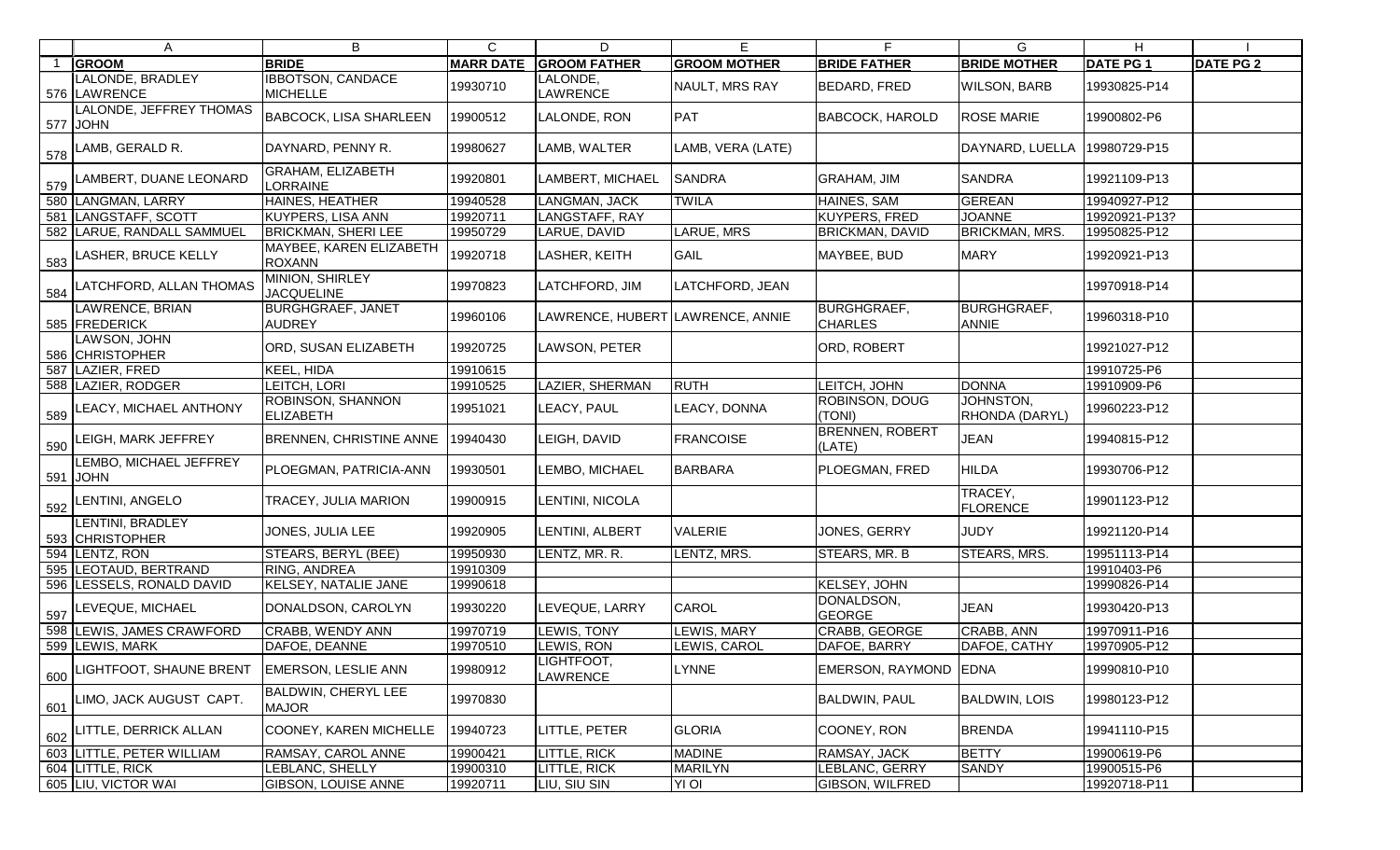|     | A                                     | B                                       | $\mathsf{C}$     | D                                | Е                   | F.                            | G                             | H                |                  |
|-----|---------------------------------------|-----------------------------------------|------------------|----------------------------------|---------------------|-------------------------------|-------------------------------|------------------|------------------|
|     | <b>GROOM</b>                          | <b>BRIDE</b>                            | <b>MARR DATE</b> | <b>GROOM FATHER</b>              | <b>GROOM MOTHER</b> | <b>BRIDE FATHER</b>           | <b>BRIDE MOTHER</b>           | <b>DATE PG 1</b> | <b>DATE PG 2</b> |
| 606 | LOFT, LORNE                           | <b>BRICKMAN, DIANE</b>                  | 19971018         | LOFT, LORNE                      | LOFT, RUBY          | <b>BRICKMAN, CHARLES</b>      | PORTER, KATIE                 | 19971121-P15     |                  |
| 607 | LOGAN, CRAIG THOMAS                   | MACDONALD, SANDRA<br><b>DAWN</b>        | 19941119         | LOGAN, TOM                       | LOGAN, GERALDINE    | MACDONALD, TOM                | MACDONALD,<br><b>JANET</b>    | 19950106-P12     |                  |
|     | 608 LOKOFF, PAUL                      | <b>WILSON, BRIDGID ANN</b>              | 19920627         | LOKOFF, CHRIS                    | <b>CORRIE</b>       | <b>WILSON, GEORGE</b>         | <b>JEAN</b>                   | 19920829-P11     |                  |
|     | LONGWORTH, STEVEN<br>609 DEREK ARTHUR | FOX, LISA ALISON                        | 19970906         | LONGWORTH,<br><b>DEREK</b>       | LONGWORTH, JANET    | FOX, BRUCE                    | FOX, CAROLE                   | 19980605-P14     |                  |
|     | 610 LOTT, DARREL ANTHONLY             | MCEACHERN, ANNE-MARIE                   | 19930508         | LOTT, ALLAN                      | <b>SHIRLEY</b>      | <b>MCEACHERN, RON</b>         | <b>ROSE</b>                   | 19930822-PA6     |                  |
|     | 611 LOUCKS, GRANT                     | <b>GILL, HEATHER</b>                    | 19910608         | LOUCKS, RENDAL                   |                     | GILL, B.A.                    |                               | 19910722-P6      |                  |
|     | 612 LOUGH, BRIAN ROSS                 | LOTT, JANICE ORLENE                     | 19900505         | LOUGH, RON                       | <b>EVA</b>          | LOTT, BILL                    | ORLENE                        | 19900921-P6      |                  |
| 613 | LOWERY, DWAYNE LESLIE                 | CHARD, NICOLE DOROTHY                   | 19990227         | LOWERY, LESLIE                   | <b>MARY</b>         |                               | CHARD, ELIZABETH 19990325-P14 |                  |                  |
| 614 | LOYST, GLENN                          | LAWDAY, DEBBIE                          | 19960921         | LOYST, BILL                      | LOYST, MRS          | LAWDAY, DEREK                 | LAWDAY, BARBARA 19961011-P13  |                  |                  |
| 615 | LUMLEY, DOUGLAS ROSS                  | THOMPSON, KATHALEEN<br><b>ELIZABETH</b> | 19910914         | LUMLEY, ROSS                     |                     | THOMPSON,<br>WALLACE          |                               | 19911106-P6      |                  |
| 616 | LUND, DARREN ANDREW                   | GROENEWEGEN, LISA-<br><b>JANEEN</b>     | 19940813         | LUND, ROLF                       | <b>BONNIE</b>       | GROENEWEGEN,<br><b>ARNOLD</b> | <b>LESLIE</b>                 | 19940912-P12     |                  |
|     | 617 LUSK, ANDREW WARREN               | MANCHESTER, SHARON                      | 19930515         | LUSK, BRYAN                      | <b>JOYCE</b>        | MANCHESTER, GLEN              | <b>ELIZABETH</b>              | 19930916-P10     |                  |
|     | 618 LYNCH, DOUGLAS                    | <b>GRILLS, CAROLE</b>                   | 19980613         | LYNCH, BERNIE                    | SHOREY, VIOLET      | <b>GRILLS, CLARE</b>          | <b>GRILLS, IRENE</b>          | 19980724-P6      |                  |
|     | 619 LYNCH, GLEN DAVID                 | LEONE, MARY PATRICIA                    | 19910831         | LYNCH, WINSTON                   |                     |                               | <b>BRYSON, MARY</b>           | 19911006-PC3     |                  |
|     | 620 LYNCH, JAMES FITZGERALD           | VANCE, SHARRIE LYNN                     | 1993 ? ?         | LYNCH, BRUCE                     |                     | VANCE, LORNE                  | AYLING, MRS.                  | 19940120-P13     |                  |
| 621 | LYNCH, WILLIAM EDSON                  | NICHOLLS, LAUREL<br><b>ELIZABETH</b>    | 1993 ? ?         | LYNCH, BRUCE                     |                     | NICHOLLS, GEORGE              |                               | 19940120-P13     |                  |
|     | 622 LYNG, PETER BRENDAN               | WHITLEY, JENNIFER LYNN                  | 19910921         |                                  | LYNG, SHEILA        | WHITLEY, GARY                 | <b>CHRISTINA</b>              | 19911120-P13     |                  |
|     | 623 LYON, ANDREW NEIL                 | TRACY, MONICA LYNN                      | 19901020         | LYON, DONALD                     | <b>AGNES</b>        | <b>TRACY, PAT</b>             | <b>MARIE</b>                  | 19901231-P6      |                  |
|     | 624 LYON, JAMES LEBRUN                | MARKWELL, TAMMY LEE                     | 19900818         | LYONS, JOHN                      | <b>IRENE</b>        | MARKWELL, LEO                 | <b>DIANE</b>                  | 19901018-P6      |                  |
| 625 | LYONS, CARL ALLEN                     | HOLLAND, ANGELA LYNN                    | 19960907         | LYONS, DOUGLAS                   | LYONS, SANDRA       | HOLLAND, BILL SR.             | HOLLAND,<br><b>CHRISTINE</b>  | 19970102-P13     |                  |
| 626 | LYONS, PAUL SAMUEL                    | <b>BOULTER, JANET MARLENE</b>           | 19910921         | LYONS, HUGH                      |                     | <b>BOULTER, NORMAN</b>        |                               | 19911118-P6      |                  |
| 627 | MABIE, EDWARD JOHN                    | <b>VADER, CARRIE NORINE</b>             | 19940820         | MABIE, PAUL (LATE)               | THIRD, EUGENIA      | VADER, NATHEN<br>(LATE)       | VADER, JOYCE                  | 19941008-P11     |                  |
|     | MACDONALD, JAMES<br>628 NICHOLAS      | SMITH, LISA CRYSTAL                     | 19920125         | MACDONALD,<br><b>GEORGE</b>      | <b>NORA</b>         | SMITH, JIM                    | <b>EVELYN</b>                 | 19920615-P12     |                  |
|     | MACDONALD, JEFFREY<br>629 CHARLES     | KELLY, LINDA MARIE                      | 19920606         | MACDONALD,<br><b>HAROLD</b>      | <b>JEAN</b>         | <b>KELLY, TONY</b>            | <b>CLAUDETTE</b>              | 19920822-P10     |                  |
|     | MACDONALD, JEFFREY<br>630 RICHARD     | <b>GALPIN, TAMMY ANN</b>                | 19940604         | MACDONALD,<br><b>RICHARD</b>     |                     | <b>GALPIN, RONALD</b>         | MOROUGHAN,<br><b>SANDRA</b>   | 19940708-P12     |                  |
|     | MACDONALD, THOMAS<br>631 LESLIE       | TODD, JENNIFER LEANNE                   | 19960622         | MACDONALD,<br>WAYNE              | MACDONALD, NANCY    | TODD, DONALD                  | TODD, ARLENE                  | 19960827-P12     |                  |
| 632 | MACINTOSH, ROSS                       | PRSKALO, KEMELI                         | 19960727         | MACINTOSH, DR.<br><b>DOUGLAS</b> | MACINTOSH, MRS      | PRSKALO, MATE                 | PRSKALO, MRS                  | 19961121-P14     |                  |
| 633 | MACKINTOSH, BLAIR                     | <b>HAYES, TRISH</b>                     | 19980612         | MACKINTOSH, DAVID MCCANN, CAROLE |                     | HAYES, GORDON                 | PHILLIPS, JANET               | 19980822-P10     |                  |
| 634 | MACLEAN, JEFFERY HAROLD               | <b>THOMPSON, DANA ANNE</b>              | 19950826         | MACLEAN, JORDAN                  | MACLEAN, DONNA      | THOMPSON, DAN                 | THOMPSON,<br><b>BONNIE</b>    | 19950923-P13     |                  |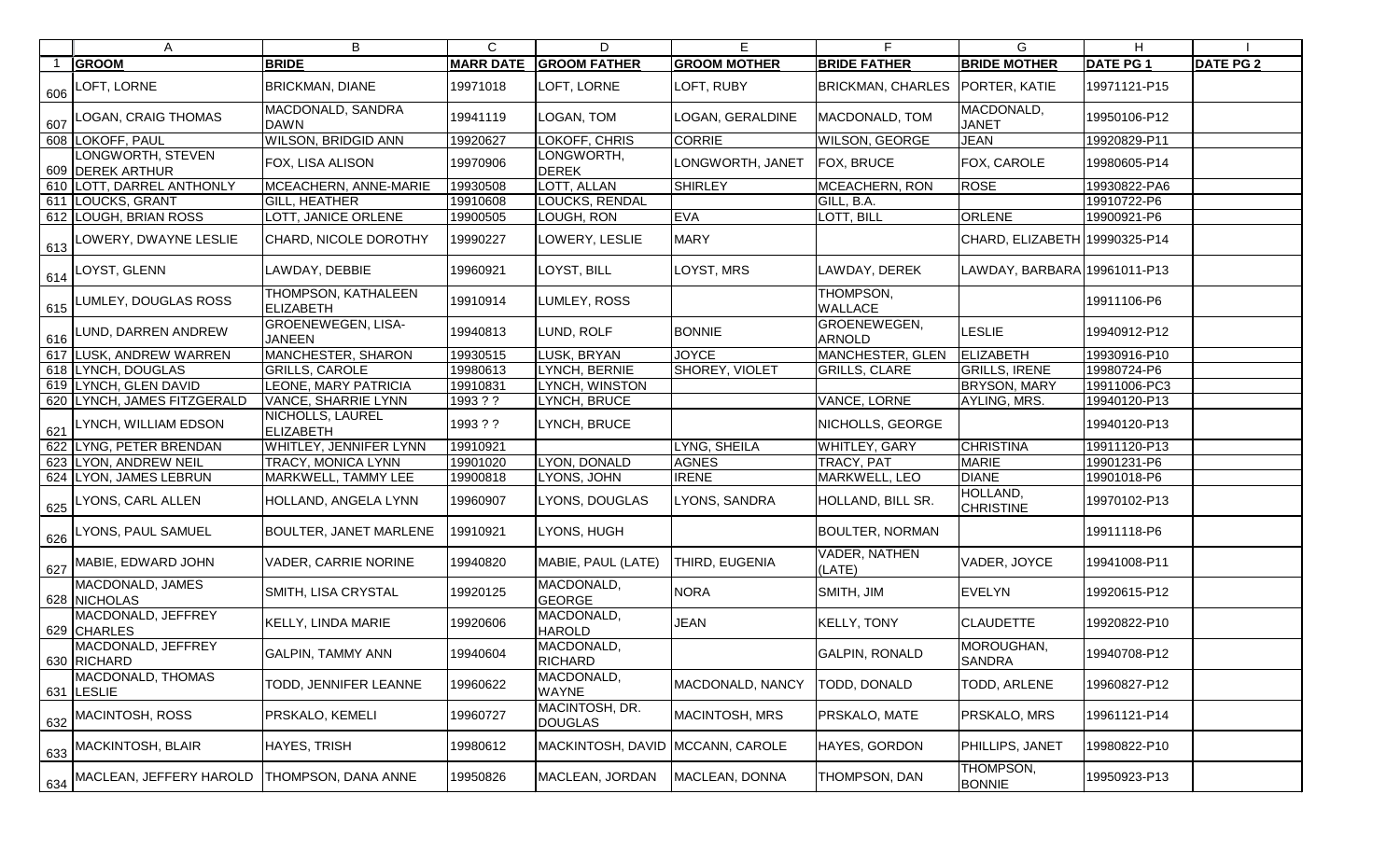| A                                                              | B                             | C                | D                                  | Е                               |                                     | G                                   | H.              |                  |
|----------------------------------------------------------------|-------------------------------|------------------|------------------------------------|---------------------------------|-------------------------------------|-------------------------------------|-----------------|------------------|
| <b>GROOM</b>                                                   | <b>BRIDE</b>                  | <b>MARR DATE</b> | <b>GROOM FATHER</b>                | <b>GROOM MOTHER</b>             | <b>BRIDE FATHER</b>                 | <b>BRIDE MOTHER</b>                 | <b>DATE PG1</b> | <b>DATE PG 2</b> |
| MACLENNAN, THOMAS<br>635 ANDREW                                | CROFT, DEBORAH LYNN           | 19950805         | MACLENNAN, RAY                     | MACLENNAN,<br><b>MARYANNE</b>   | CROFT, ROBERT                       | <b>BRUMMELL, VIKI</b>               | 19950901-P12    |                  |
| 636 MACMILLAN, RANDY                                           | <b>REGAN, CHEYENNE</b>        | 19980606         | MACMILLAN, RAY                     | <b>MACMILLAN, DORIS</b>         | <b>HUGHES, BOB</b>                  | HUGHES, ISABELLE 19980904-P15       |                 |                  |
| MACMULLEN, JOHN<br>637 RAYMOND                                 | <b>IBAY, MARIA FATIMA</b>     | 19960830         | MACMULLEN, DAVE                    | MACMULLEN, RISE<br><b>MARIE</b> | <b>IBAY, FELIX</b>                  | <b>IBAY, LUCITA</b>                 | 19970115-P13    |                  |
| 638 MAHAR, JAMES STEWART                                       | JEROY, SARAH JEAN             | 19920410         | MAHAR, JAMES                       | MARION                          | JEROY, WILLIAM                      | <b>GLENDA</b>                       | 19920525-P12    |                  |
| $\frac{639}{639}$ MAHER, LLOYD JAMES                           | CASEY, JOANNE ELIZABETH       | 19910907         | FREEMAN, CARL                      | <b>CONNIE</b>                   | CASEY, BRIAN                        | <b>BERNICE</b>                      | 19920314-P11    |                  |
| 640 MAHONEY, DANIEL JOHN                                       | <b>WASHBURN, SARA JANINE</b>  | 19950909         | MAHONEY, ROWAN                     | MAHONEY, MARY                   | WASHBURN,<br><b>AWRENCE</b>         | DUBBER,<br><b>BEVERLEY</b>          | 19951116-P15    |                  |
| 641 MALCOLM, JASON DWIGHT                                      | PRICE, ANGELA MARIE           | 19980523         | MALCOLM, DWIGHT                    | MALCOLM, CHERYL                 | PRICE, LEE                          | PRICE, EVELYN                       | 19980805-P14    |                  |
| 642 MALONEY, JIM                                               | DERRY, TAMMY                  | 19990507         |                                    |                                 |                                     |                                     | 19990601-P12    |                  |
| $\frac{1}{643}$ MALTMAN, CRAIG JAMES DR.                       | <b>FARRELL, LOUISE ANNE</b>   | 19950609         | MALTMAN, JIM                       | MALTMAN, MARGARET FARRELL, TOM  |                                     | <b>FARRELL,</b><br><b>CATHERINE</b> | 19950803-P13    |                  |
| 644 MANCUSO, JOSEPH FRANCIS PYSKLYWEC, ANDREA JILL             |                               | 19961004         | MANCUSO,<br><b>VALENTINO</b>       | MANCUSO, PATRICIA               | PYSKLYWEC, DONALD PYSKLYWEC, JEAN   |                                     | 19970108-P12    |                  |
| MANDERVILLE, KENNETH<br>645 JOHN                               | SMITH, STEPHANIE LEE          | 19970802         | MANDERVILLE, GENE MANDERVILLE, KAY |                                 | SMITH, GORDON                       | SMITH, PENELOPE                     | 19980110-P10    |                  |
| $\frac{1}{646}$ MANN, KEVIN JAMES                              | <b>SALISBURY, TAMMY LYNNE</b> | 19930925         | MANN, MURRAY                       | <b>LINDA</b>                    | SALISBURY, ROGER                    | <b>EILEEN</b>                       | 19931101-P12    |                  |
| 647 MARACLE, DARRYL                                            | <b>HEITBOHMER, JANICE</b>     | 19960224         | MARACLE, LARRY                     | MARACLE, PAT                    | <b>HEITBOHMER,</b><br><b>GEORGE</b> | <b>HEITBOHMER,</b><br>SHIRLEY       | 19960409-P12    |                  |
| $\frac{1}{648}$ MARACLE, JOHN LAREN                            | JONES, ALANA LOUISE           | 19900602         | MARACLE, CLIFFORD GLYNIS           |                                 | JONES, ROGER                        | <b>SHIRELY</b>                      | 19900801-P6     |                  |
| 649 MARACLE, RANDY                                             | PARRINGTON, LEANNE            | 19931002         | MARACLE, COLLINS                   | <b>PHYLLIS</b>                  | PARRINGTON, MYLES                   | <b>IPAT</b>                         | 19940106-P12    |                  |
| MARACLE, WILLIAM EDWARD<br>650 AARON                           | <b>BARNES, CHERIE LYNN</b>    | 19950701         | MARACLE, MURRAY                    | MARACLE, SHARON                 | <b>BARNES, RON</b>                  | <b>BARNES, JUDY</b>                 | 19950805-P12    |                  |
| 651 MARCH, JOHN PAUL                                           | <b>GRAY, PAULINE ANNE</b>     | 19900915         | MARCH, BILL                        | <b>VICKI</b>                    | <b>GRAY, BERNIE</b>                 | <b>ELIZABETH</b>                    | 19901129-P20    |                  |
| $^{\prime}$ 652 MARCOV, RONALD ELIE                            | HAMILTON, JENNIFER JANE       | 19920215         | MARCOV, NICHOLAS                   | DAISY                           | MORRIS, LLOYD                       | <b>MILDRED</b>                      | 19920327-P16    |                  |
| $\frac{1}{1}$ 653 MARDEN, KENNETH MORDEN $\,$ KRAFT, LISA DYAN |                               | 19910720         | MARDEN, KENNETH                    | <b>CAROLYN</b>                  | KRAFT, DAVID                        | SULLIVAN,<br><b>SHIRLEY</b>         | 19911107-P6     |                  |
| 654 MARLOK, GLEN JOSEPH                                        | HENRY, DYANNE IRENE           | 19950408         | MARLOK, JOSEPH                     | MARLOK, ANNETTA                 | <b>HENRY, ROBERT</b>                | <b>HENRY, NORMA</b>                 | 19950714-P12    |                  |
| 655 MARSH, ANTHONY JOSEPH                                      | <b>HEGADORN, TANIA JOYCE</b>  | 19990612         | MARSH, RAYMOND                     | <b>HAZEL</b>                    | HEGADORN, LANNY                     | <b>CAROLYNNE</b>                    | 19991021-P14    |                  |
| MARSHALL, DOUG WAYNE<br>656 LEWIS                              | MARSH, SHERRY MAE             | 19910511         | MARSHALL, WILLIAM                  | <b>JOYCE</b>                    | MARSH, RAY                          | <b>HAZEL</b>                        | 19910725-P6     |                  |
| $\frac{1}{657}$ MARTIN, DARRYL PHILIP                          | <b>HEBBOURN, SHELLEY LYNN</b> | 19900623         | <b>MARTIN, LYLE</b>                | <b>IRMA</b>                     | <b>HEBBOURN, HARRY</b>              | <b>EMILY</b>                        | 19900921-P6     |                  |
| 658 MARTIN, JASON EDWARD                                       | <b>CANNING, JULIE ANN</b>     | 19900512         | MARTIN, EDWARD                     | <b>SHIRLEY</b>                  | CANNING, JACK                       | <b>DEANNA</b>                       | 19900622-P7     |                  |
| 659 MARTIN, STEVE                                              | LOGUE, DIANE                  | 19930814         | MARTIN, AL                         | <b>JOAN</b>                     | LOGUE, LEO                          | <b>SYLVIA</b>                       | 19931015-P15    |                  |
| MASSIE, CHRISTOPHER<br>660 SCOTT                               | <b>SLOAN, SHANNON MARY</b>    | 1993??           | MASSIE, REG                        | <b>SHIRLEY</b>                  | SLOAN, DAN                          | <b>MARY LOU</b>                     | 19930311-P11    |                  |
| $\mid$ $_{661}$ MASTERSON, BRIAN VINCENT PRICE, CAROL LYNN     |                               | 19921107         | MASTERSON, GERRY                   |                                 | PRICE, BUD (LATE)                   | <b>PRICE, STELLA</b>                | 19921226-P10    |                  |
| 662 MATTHEWS, GEOFREY JOHN WIGGINS, DAWN MARIE                 |                               | 19900721         | MATTHEWS, JOHN                     | <b>BETTY</b>                    | WIGGINS, EARL                       | <b>JOAN</b>                         | 19900827-P6     |                  |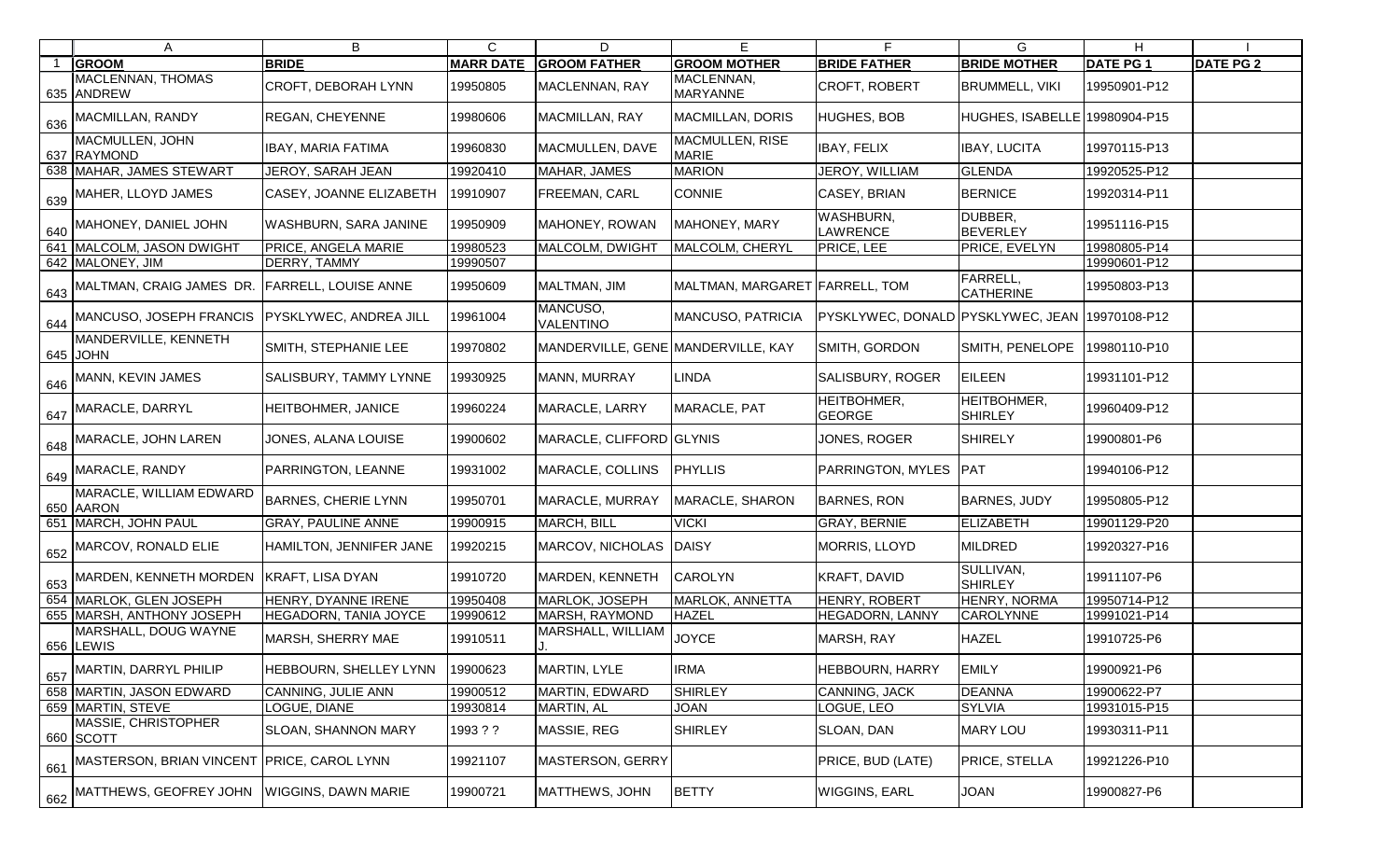|     | A                                                         | B                                                | C                | D                                   | Е                             | F.                                       | G                            | H               |                  |
|-----|-----------------------------------------------------------|--------------------------------------------------|------------------|-------------------------------------|-------------------------------|------------------------------------------|------------------------------|-----------------|------------------|
|     | <b>GROOM</b>                                              | <b>BRIDE</b>                                     | <b>MARR DATE</b> | <b>GROOM FATHER</b>                 | <b>GROOM MOTHER</b>           | <b>BRIDE FATHER</b>                      | <b>BRIDE MOTHER</b>          | <b>DATE PG1</b> | <b>DATE PG 2</b> |
| 663 | MATTHEWS, RICHARD JAMES                                   | PIKAART, VICTORIA ANN                            | 19990717         | <b>MATTHEWS, JACK</b>               | <b>MCMAHON, PATRICIA</b>      | <b>PIKAART, FRED</b>                     | ELIZABETH                    | 19991129-P10    |                  |
|     | 664 MAUGERI, PETER ANTHONY                                | <b>RIVERS, ANN MARGARET</b>                      | 19930710         | MAUGERI, GEORGE                     | <b>NORA</b>                   | <b>RIVERS, JOSEPH</b>                    |                              | 19940330-P14    |                  |
|     | 665 MAURER, LES J.                                        | MCQUAID, MARY ANNETTE                            | 19970628         | <b>MAURER, LES</b>                  | MAURER, HELEN                 | <b>MCQUAID, FRANCIS</b>                  | MCQUAID, MARY                | 19971002-P13    |                  |
| 666 | MAXIN, DAVID JOHN JOYCE                                   | ARMSTRONG, MELANIE MAE                           | 9970712          | MAXIN, DAVID                        | MAXIN, JOYCE                  | ARMSTRONG, ALAN                          | ARMSTRONG,<br><b>BERNICE</b> | 19971119-P15    |                  |
| 667 | MAY, JEFFREY KYLE                                         | <b>CRAIGHEAD, CAROL ANNE</b>                     | 1997             | MAY, LARRY                          | MAY, GEORGINA                 | <b>CRAIGHEAD, JOHN</b>                   | CRAIGHEAD,<br><b>DOROTHY</b> | 19980131-P11    |                  |
| 668 | MAY, NORMAN JOHN                                          | SHEPPARD, JOHANNA MARIE 19910727                 |                  | MAY, FRANK                          | PHEOBE                        |                                          | MACPHERSON,<br><b>GLENDA</b> | 19910906-P6     |                  |
|     | MCARTHUR, CHRISTOPHER<br>669 BRUCE                        | <b>LEAVEY, CHRISTINE</b><br><b>ELIZABETH</b>     | 19920613         | MCARTHUR, BRUCE                     | <b>BARB</b>                   | LEAVEY, WAYNE                            | PEGGY                        | 19921003-P11    |                  |
| 670 | MCAULEY, NORMAN CHARLES PATERSON, SUSAN PATRICIA 19950916 |                                                  |                  | MCAULEY, HARLOW                     | MCAULEY,<br><b>JACQUELINE</b> | PATERSON, DAVID C.                       | PRENDERGAST,<br><b>BETTY</b> | 19951030-P15    |                  |
|     | 671 MCCALLUM, MICHAEL A.                                  | TAYLOR, SHANNA J.                                | 19920530         | MCCALLUM, ALEX                      |                               | <b>TAYLOR, JOHN</b>                      |                              | 19920710-P13    | 19920713-P18     |
|     | MCCAMON, CHRISTOPHER<br>672 GLENN                         | <b>WALTON, CATHY DARLENE</b>                     | 19950715         |                                     | MCCAMON, JOYCE                | <b>BALDWIN, EVERETT</b>                  | <b>BALDWIN, MRS.</b>         | 19950802-P10    |                  |
| 673 | MCCARTY, DARREN DOUGLAS RICHARDS, CHERYL ANNE             |                                                  | 19940122         | MCCARTY, CRAIG                      |                               | <b>RICHARDS, NORM</b>                    |                              | 19940208-P12    |                  |
|     | MCCOLL, PETER ROSS<br>674 WILLIAM                         | <b>CARMAN, CARRIE SUE</b>                        | 199500?          | MCCOLL, IAN                         | MCCOLL, LYNDA                 | CARMAN, RAY                              | CARMAN, JUDY                 | 19950915-P14    |                  |
| 675 | MCCOMB, BRIAN                                             | HACKE, GWEN                                      | 19920822         | MCCOMB, DELBERT                     | <b>JEAN</b>                   | HACKE, GERHARD<br>(JANEY)                | LEESON, JUDITH<br>(WILLIAM)  | 19930111-P12    |                  |
|     | 676   MCCONNELL, BOB                                      | ELLIS, JOANNE                                    | 19910608         | <b>RICHARDS, DOUG</b>               |                               | <b>ELLIS, GORD</b>                       |                              | 19910916-P6     |                  |
|     | MCCORMACK, DAVID<br>677 CHARLES                           | WHALEN, VICTORIA ANN                             | 19950603         | MCCORMACK,<br><b>FRANK</b>          | MCCORMACK,<br>ANNABELLE       |                                          | <b>WHALEN, HELEN</b>         | 19950721-P13    |                  |
|     | MCCORMICK, DANIEL<br>678 PATRICK                          | <b>GRYLLS, DOROTHY JOY</b>                       | 1992 ? ?         | <b>MCCORMICK, PAT</b>               | KAY                           | <b>GRYLLS, BILL</b>                      | <b>DOROTHY</b>               | 19921123-P12    |                  |
| 679 | MCCULLOUGH, MICHAEL                                       | <b>NOBLES, LEANE</b>                             | 19980822         | MCCULLOUGH,<br><b>MORLEY</b>        | MCCULLOUGH,<br><b>MARILYN</b> | NOBLES, TOM                              | NOBLES, BARBARA 19981109-P10 |                 |                  |
| 680 | MCCULLOUGH, RANDY BRETT FERGUSON, CAMMIE LYNN             |                                                  | 19901229         | MCCULLOUGH,<br><b>WAYNE (BUTCH)</b> | PAT                           | <b>FERGUSON, ROBERT</b>                  | <b>JO-ANN</b>                | 19910213-P6     |                  |
|     | 681 MCDONALD, IAN MEIKLE                                  | <b>MICKEY, TANYA LEIGH</b>                       | 19990814         | MCDONALD, JOHN                      | ELIZABETH                     |                                          | MICKEY, CAROL                | 19991119-P12    |                  |
|     | 682 MCDONELL, KEITH ARTHUR                                | <b>FARRELL, ELIZABETH SARA</b>                   | 19910601         | MCDONELL, ARTHUR MRS                |                               | <b>FARRELL, PATRICK</b><br><b>JOSEPH</b> | MRS.                         | 19910715-P6     |                  |
|     | 683 MCELARY, LANCE                                        | <b>PAULETTE</b>                                  | 19960720         |                                     |                               |                                          |                              | 19960909-P10    |                  |
| 684 | MCFARLANE, DON                                            | <b>CALLAGHAN, LORI</b>                           | 19911109         | MCFARLANE,<br><b>DONALD</b>         | <b>MARJORIE</b>               | CALLAGHAN, FRANK                         | <b>ROSEMARY</b>              | 19920413-P13    |                  |
|     | MCFARLANE, ROBERT<br>685 VERNON                           | <b>MELDRUM, THERESA MARY</b><br><b>ELIZABETH</b> | 19910803         | MCFARLANE,<br><b>DONALD</b>         | <b>MARJORIE</b>               | <b>BUCKLEY, JACK</b>                     | <b>BETTY</b>                 | 19911019-P13    |                  |
| 686 | MCGARVEY, ANTHONY JOHN                                    | CALLAHAN, ELIZABETH<br><b>LUCILLE</b>            | 19911207         | MCGARVEY,<br><b>ANTHONY</b>         | <b>MARIE</b>                  | <b>CALLAGHAN, KENT</b>                   | <b>MARGARET</b>              | 19920323-P13    |                  |
| 687 | MCGRATH, BARRY                                            | <b>COURNEYA, ROCHELLE</b><br><b>MARIE</b>        | 19900526         | MCGRATH, VINCENT                    | <b>MARY</b>                   | COURNEYA, C.J.                           |                              | 19900727-P6     |                  |
| 688 | MCGRATH, BLAIR BENNETT                                    | BERNARD, NATALIE DAWN                            | 19951223         | MCGRATH, GENE                       | MCGRATH, ELAINE               | <b>GEORGATOS, TED</b>                    | <b>BERNARD, DONNA</b>        | 19960329-P11    |                  |
|     | MCGUINNESS, EDWARD<br>689 MICHAEL                         | KARNIK, ANITA MARIE                              | 19930821         | MCGUINNESS, LEON 1?                 |                               | KARNIK, FRANK                            |                              | 19931006-P15    |                  |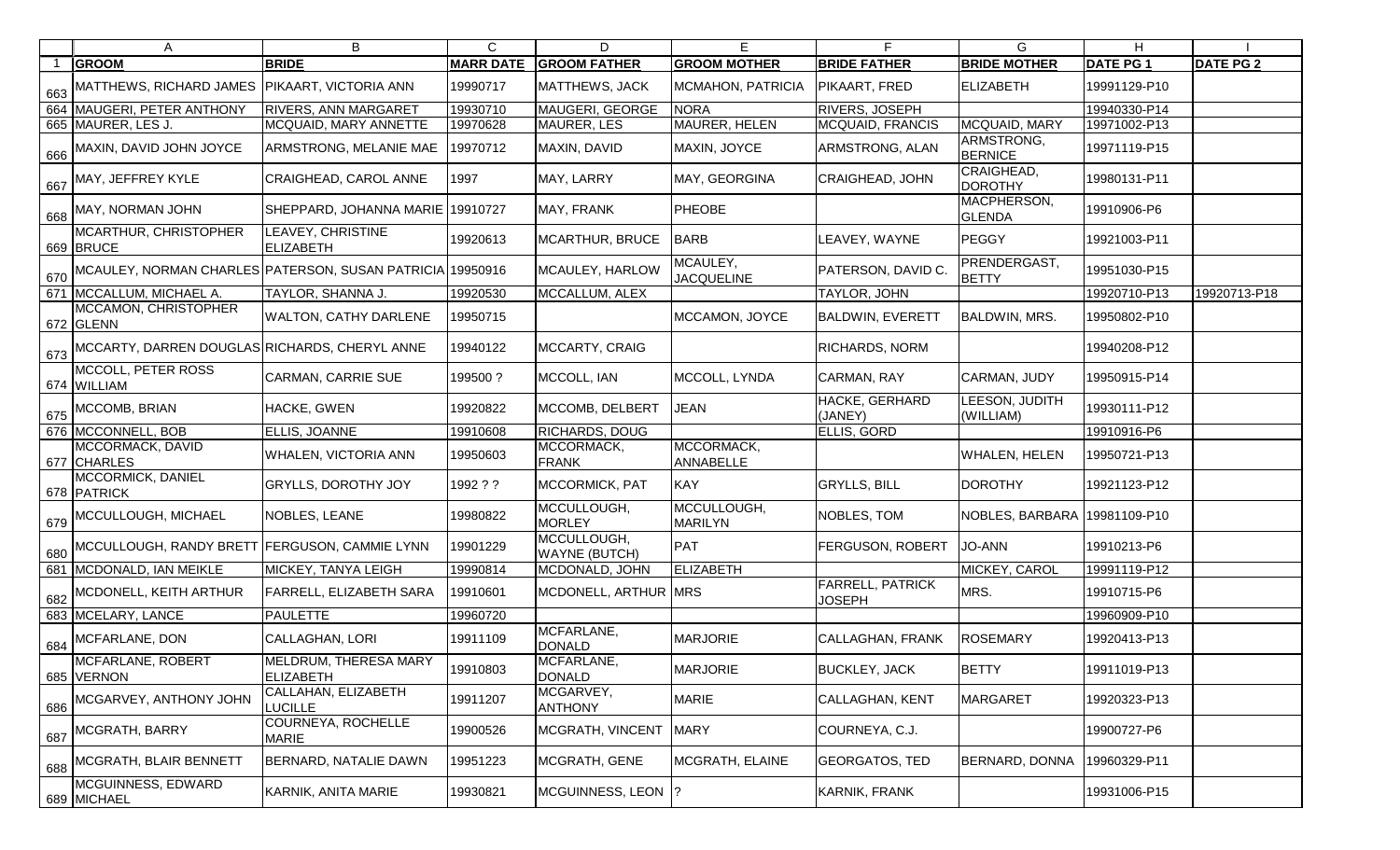| A                                                                            | B                                      | $\mathsf{C}$     | D                               | Е                   | F                                   | G                             | H               |                  |
|------------------------------------------------------------------------------|----------------------------------------|------------------|---------------------------------|---------------------|-------------------------------------|-------------------------------|-----------------|------------------|
| <b>GROOM</b>                                                                 | <b>BRIDE</b>                           | <b>MARR DATE</b> | <b>GROOM FATHER</b>             | <b>GROOM MOTHER</b> | <b>BRIDE FATHER</b>                 | <b>BRIDE MOTHER</b>           | <b>DATE PG1</b> | <b>DATE PG 2</b> |
| 690 MCINTOSH, IAN FRANKLIN                                                   | LANIGAN, SHARLEENA<br><b>BEATRICE</b>  | 19930925         | MCINTOSH, GLEN                  | <b>ANN</b>          | LANIGAN, ROBERT                     | WANNAMAKER,<br><b>CAROLYN</b> | 19940208-P12    |                  |
| 691 MCINTOSH, MARTIN GLEN                                                    | LEGER, KAREN CHRISTINE                 | 19900505         | MCINTOSH, GLEN                  |                     | LEGER, MAURICE                      |                               | 19900519-P8     |                  |
| 692 MCKAY, BRUCE ROBERT                                                      | DONOVAN, CHARLENE APRIL                | 19930612         | MCKAY, HARVEY                   | <b>CHRISTINA</b>    | DONOVAN, ARTHUR                     | <b>ETHEL</b>                  | 19930928-P12    |                  |
| 693 MCKEE, RICHARD CHARLES                                                   | <b>FERGUSON, TRACY ELLEN</b>           | 19941029         | MCKEE, WILLIAM                  | MCKEE, ALFREDA      | FERGUSON, JOHN                      | <b>FERGUSON, GAIL</b>         | 19941212-P13    |                  |
| $\frac{694}{694}$ MCKENNA, CHAD                                              | POPE, ANNE                             | 19941008         | MCKENNA, BERNARD MCKENNA, LINDA |                     | POPE, CLYDE                         | POPE, DOROTHY                 | 19941128-P12    |                  |
| $\frac{1}{695}$ MCKINLEY, DAVID ERNEST                                       | WANNAMAKER, KAREN<br><b>MARIE</b>      | 19910803         | MCKINLEY, JOHN                  | <b>GLENNA</b>       | WANNAMAKER, LYLE                    | <b>DOLORES</b>                | 19911129-P6     |                  |
| MCKNIGHT, DAVID LEONARD<br>696 STANLEY                                       | GAZLEY, ANGELINA PATRICIA 19910629     |                  | MCKNIGHT, ROBERT                | JULIE               | GAZLEY, GORD                        | <b>PAT</b>                    | 19910903-P6     |                  |
| 697 MCLAREN, STEVEN DEAN                                                     | <b>MORASSUT, NANCY ELISA</b>           | 19900804         | MCLAREN, JOHN                   | <b>BEVERLY</b>      | <b>MORASSUT, ROMEO</b>              | <b>MARIA</b>                  | 19901011-P16    |                  |
| 698 MCLEAN, DAVID HAROLD                                                     | <b>SCOTT, JENNIFER JANE</b>            | 19990821         | MCLEAN, HAROLD                  | <b>LISA</b>         | SCOTT, IAN                          | <b>GLORIA</b>                 | 19991220-P10    |                  |
| 699 MCLEAN, ROBERT LAUGHLIN                                                  | <b>SEWARD, JENNIFER ANNE</b>           | 199504?          | MCLEAN, ROBERT                  | MCLEAN, CATHERINE   | <b>SEWARD, BILL</b>                 | SEWARD, JUNE                  | 19950629-P13    |                  |
| 700 MCLELLAN, IAN LOUISE                                                     | GALLETTA, ELIZABETH<br><b>ROSEMARY</b> | 19920905         | MCLELLAN, ROBERT                | <b>TERRY</b>        | FOBERT, ALBERT                      | <b>NANCY</b>                  | 19930208-P12    |                  |
| MCMECHAN, WILLIAM<br>701 THOMAS                                              | POWER, LISA ROSE                       | 19910126         | MCMECHAN,<br><b>HAROLD</b>      | <b>ANNA</b>         | POWER, KEN                          | <b>CARM</b>                   | 19910412-P6     |                  |
| 702 MCMULLEN, GARY JAMES                                                     | <b>STEWART, JILL ELLEN</b>             | 19920829         | MCMULLEN, STAN                  | <b>MARY</b>         | STEWART, DON                        | <b>LOIS</b>                   | 19921203-P12    |                  |
| 703 MCNAMARA, HARLEY                                                         | SOPHA, SHERRY                          | 19940716         |                                 | MCNAMARA, LILLIAS   | SOPHA, JIM                          | ELDA                          | 19941031-P14    |                  |
| 704 MCNEIL, BRADLEY JOHN                                                     | MONTGOMERY, CAROLYN<br><b>ANN</b>      | 19900908         | MCNEIL, JACK                    |                     | MONTGOMERY,<br><b>HARMON</b>        |                               | 19901011-P16    |                  |
| 705 MCNULTY, BERNARD                                                         | ASSELSTINE, YVONNE                     | 19941001         | MCNULTY, HUGH                   | MCNULTY, MARY       | <b>ASSELSTINE, PATRICK</b>          |                               | 19950530-P12    |                  |
| 706 MCSHERRY, PETER ANDREW HALL, KELLY LEANNE                                |                                        | 19950617         | MCSHERRY, DR.<br>JAMES A.       | MCSHERRY, MRS.      | HALL, JACK                          | HALL, MARILYN                 | 19950719-P10    |                  |
| 707 MCTAGGART, DALE JOSEPH                                                   | <b>BURCEHLL, LISA ANN</b>              | 19900929         | MCTAGGART, JOE                  |                     | <b>BURCEHLL,</b><br><b>LAWRENCE</b> |                               | 19910110-P6     |                  |
| 708 MEEKS, CRAIG ANTHONY                                                     | MARTIN, SHERI LYNN                     | 199500?          | <b>MEEKS, GLENN</b>             | MEEKS, MURIEL       | MARTIN, CLARK                       | <b>MARTIN, LORI</b>           | 19951024-P13    |                  |
| $_{\rm 709}$ MELLUISH, IAN THOMAS JOHN LAWLOR, KAREN CHRISTINE $\,$ 19910712 |                                        |                  | MELLIUSH, JOHN                  | PAT                 | LAWLOR, GEORGE                      | <b>AVALON</b>                 | 19910725-P6     |                  |
| 710 MENNINGA, RICHARD                                                        | <b>BEVERIDGE, MOIRA JEAN</b>           | 19930828         | MENNINGA, WILFRED RITA          |                     | BEVERIDGE, GEORGE  ?                |                               | 19931108-P12    |                  |
| 711 MIDDLETON, GLENN G.                                                      | CRAWFORD, TINA M.                      | 19911007         | MIDDLETON, BRUCE                |                     | CRAWFORD, GLEN                      |                               | 19911103-PC6    |                  |
| 712 MILES, RON J.                                                            | LOTT, ANGELA M.                        | 19911018         | MILES, MARVIN                   | MCRITCHIE, CAROL    | <b>LOTT, WILLIAM JOHN</b>           | <b>THERESA</b>                | 19911204-P6     |                  |
| 713 MILLAR, GUY DOUGLAS                                                      | HUME, DEBRA LYNN                       | 19970809         | MILLAR, ROBERT                  | MILLAR, JOANNE      | HUME, DOUGLAS                       | HUME, SHIRLEY                 | 19970930-P14    |                  |
| 714 MILLER, GREIG ALLAN                                                      | MEAD, SHELLY                           | 19900721         | MILLER, ROSS                    | <b>MARIE</b>        | MEAD, WALTER                        | <b>MARLENE</b>                | 19901203-P6     |                  |
| $\frac{1}{715}$ MILLER, JAMES JOSEPH                                         | BRESNAHAN, DARLENE ANN                 | 19921024         | MILLER, BOB                     | <b>JOANNE</b>       | BRESNAHAN, DAN                      | <b>SHIRLEY</b>                | 19930111-P12    |                  |
| 716 MILLER, SCOTT                                                            | <b>REID, SUSAN MICHELE</b>             | 19900609         | MILLER, GLEN                    | <b>JEANE</b>        | REID, WAYNE                         | LOIS                          | 19900712-P6     |                  |
| 717 MILLER, STEVEN MICHAEL                                                   | LUSSIER, RACHELLE<br><b>SUZANNE</b>    | 19930626         | MILLER, BILL                    | <b>BERT</b>         | LUSSIER, ANDRE                      | <b>DONNA</b>                  | 19931018-P12    |                  |
| $718$ MILLER, TERRY LEE                                                      | <b>BROHM, ANDREA JAYNE</b>             | 19990312         | MILLER, JAY                     | <b>BETTY</b>        | <b>BROHM, LARRY</b>                 | <b>SHARON, SHARON</b>         | 19990415-P15    |                  |
| 719 MILLIGAN, BRIAN CARMEN                                                   | MURPHY, KAREN ELIZABETH                | 19911005         | MILLIGAN, PERCY                 | <b>SHIRLEY</b>      | MURPHY, HAROLD                      | <b>EILEEN</b>                 | 19911107-P7     |                  |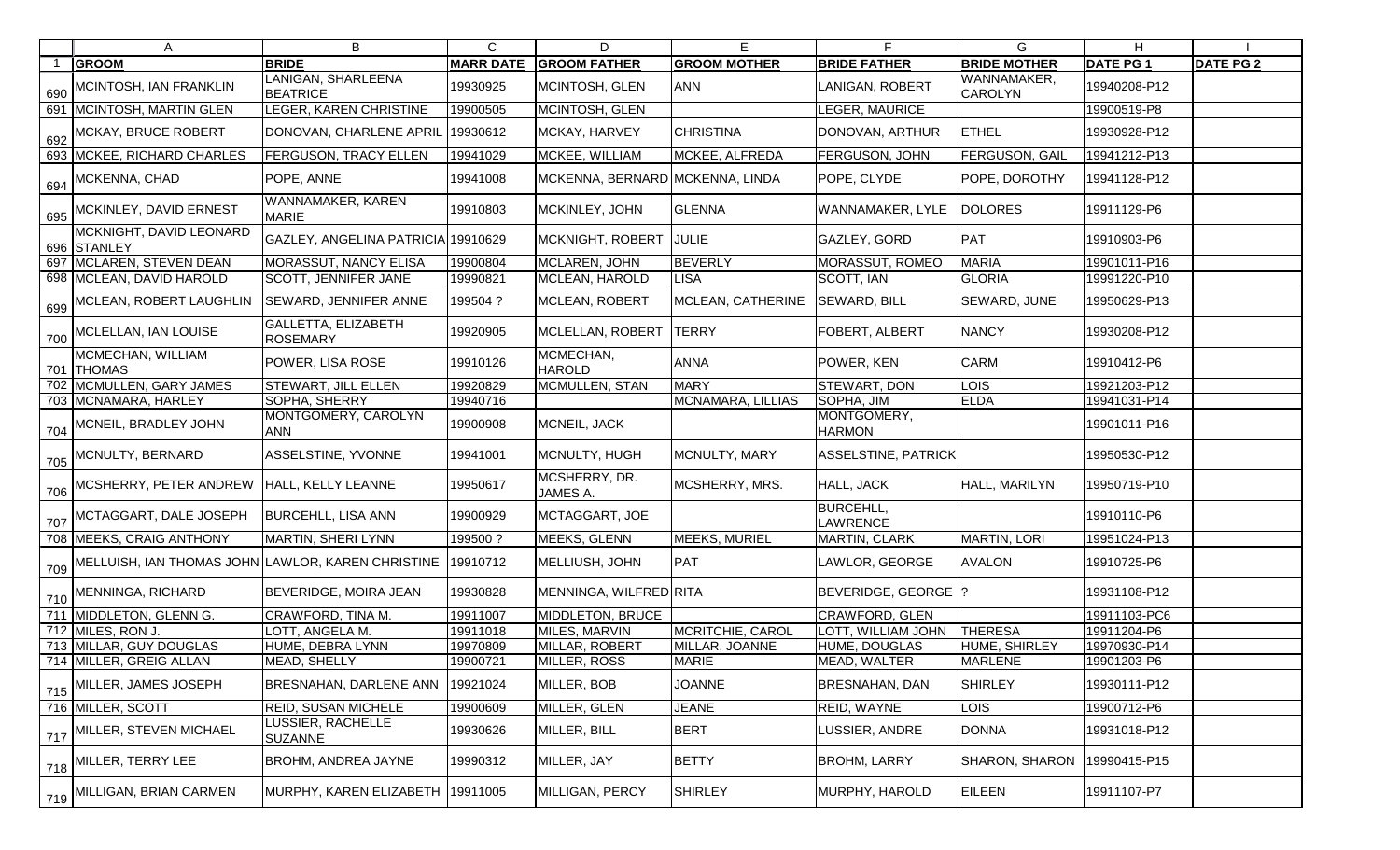|                | A                                      | B                                           | $\mathsf{C}$     | D                                | E                                 |                                      | G.                            | H                |                  |
|----------------|----------------------------------------|---------------------------------------------|------------------|----------------------------------|-----------------------------------|--------------------------------------|-------------------------------|------------------|------------------|
| $\overline{1}$ | <b>GROOM</b>                           | <b>BRIDE</b>                                | <b>MARR DATE</b> | <b>GROOM FATHER</b>              | <b>GROOM MOTHER</b>               | <b>BRIDE FATHER</b>                  | <b>BRIDE MOTHER</b>           | <b>DATE PG 1</b> | <b>DATE PG 2</b> |
|                | 720 MILLS, JEFF                        | MAY, SHANNON                                | 19950520         | MILLS, DAVID                     | MILLS, JUDY                       | MAY, WES                             | MAY, HOLLIE                   | 19950728-P12     |                  |
|                | 721 MILLY, PASCAL GEORGES              | JOHNSTON, DONDYA LYNNE                      | 1992??           | MILLY, SALANGE<br><b>BOIZARD</b> | <b>JEAN</b>                       | JOHNSTON, RONALD                     | <b>RUTH</b>                   | 19920828-P13     |                  |
|                | 722 MIRON, MARK EDWARD                 | RESKALLAH, DINA ROSE                        | 19910831         | MIRON, WILLIAM                   | <b>CAROL</b>                      | RESKALLAH,<br><b>YOUSSEF</b>         | <b>MARIE</b>                  | 19910923-P6      |                  |
|                | $\frac{1}{123}$ MITCHELL, BRIAN JOSEPH | LATCHFORD, PATRICIA<br><b>ELAINE</b>        | 19940618         | MITCHELL, JACK                   | <b>CATHY</b>                      | LATCHFORD, EARL                      | <b>MARIAN</b>                 | 19940906-P12     | 19940914-P13     |
|                | 724 MITCHELL, CAMERON                  | <b>RUPERT, CHRISTINE</b>                    | 19990619         |                                  | MITCHELL, JUDY                    | <b>RUPERT, ARTHUR</b>                | <b>ALFREDA</b>                | 19990809-P10     |                  |
|                | $\frac{725}{122}$ MITTS, GARY          | <b>DESROCHES, MONIQUE</b>                   | 19920815         | MITTS, GRANT                     | <b>MARILEE</b>                    | DESROCHES, MARCEL YOLLANDE           |                               | 19921205-P10     |                  |
|                | 726 MOHER, J. DANIEL                   | MUZZATTI, DONNA FRANCES 19910504            |                  | MOHER, JERRY                     | <b>BUTTON, BONNIE</b><br>(LAURIE) | MUZZATTI, AGOSTINO  ELIO             |                               | 19910705-P6      |                  |
|                | 727 MOLLOY, PAUL DOUGLAS               | HUGHES, VALERIE EVA                         | 19901117         | <b>CLAXTON, ARNOLD</b>           | <b>DORIS</b>                      | <b>HUGHES, JOHN</b>                  | <b>MARJ</b>                   | 19901227-P6      |                  |
|                | 728 MOLONEY, NEIL                      | <b>SHONIKER, PAULA</b>                      | 19951007         | MOLONEY, JOSEPH                  | MOLONEY, ANNA                     | SHONIKER,<br><b>CLARENCE (SUSKY)</b> | SHONIKER,<br>MARGARET         | 19960308-P12     |                  |
|                | MOORE EDE, WILLIAM<br>729 ROBERT       | MACKENZIE, JULIE MARY                       | 19930717         | MOORE EDE,<br>WILLIAM            | <b>CAROL ANNE</b>                 | MACKENZIE, KELLY                     | <b>ANNE</b>                   | 19940117-P12     |                  |
|                | 730 MOORE, PAUL G. A.                  | SOMMER, LIANA                               | 19940709         | MOORE, NORMAN A.                 |                                   | SOMMER, RAYMOND                      | <b>JO</b>                     | 19940903-P11     |                  |
|                | 731 MOORE, ROBIN MICHAEL               | CAMELFORD, INGRID SYLVIA 19910817           |                  | MOORE, PETER                     | <b>MARY</b>                       | CAMELFORD, AL                        | <b>INGE</b>                   | 19911007-P6      |                  |
|                | 732 MORAN, ANDY CECIL                  | RICHARDSON, CAROLYN<br><b>MARLENE</b>       | 19910622         |                                  | MORAN, BUELAH                     | RICHARDSON, ED                       | <b>SHIRLEY</b>                | 19911020-PC3     |                  |
|                | 733 MOREY, DAVID GARNET                | <b>RIZZO, SARAH LOUISE</b>                  | 19940430         | MOREY, GARNET                    | <b>WEISE, BARBARA</b>             | RIZZO, JACK                          |                               | 19940603-P14     |                  |
|                | 734 MORGAN, MICHAEL ALLAN              | LEBOW, SELENA LOUISE                        | 19930918         | MORGAN, RON                      | <b>MARY</b>                       | LEBOW, ELWOOD                        | JUDY-ANNE                     | 19931005-P12     |                  |
|                | 735 MORGAN, ROBERT WILSON              | HULL, WENDY SHARON                          | 19910504         | MORGAN, ROBERT                   | <b>RUTH</b>                       | MOORE, BILL                          | <b>SHIRLEY</b>                | 19910617-P6      |                  |
|                | MORTIMORE, JOSEPH<br>736 FITZGERALD    | MAYBEE, AMY MARIE                           | 19990925         | MORTIMORE, JIM                   | <b>SHARON</b>                     | MAYBEE, DAVE                         | LEONA                         | 19991125-P13     |                  |
|                | 737 MORTON, BRENT                      | NELSON, CHERYL                              | 1992 ? ?         | MORTON, GLEN                     | <b>MARION</b>                     | NELSON, LESLIE                       | <b>BETTY</b>                  | 19921228-P-15    | 19921229-P12     |
|                | MORTON, WILLIAM<br>738 ALEXANDER       | LANDRY, DEBORAH ANN                         | 19930612         | <b>MORTON, MYLES</b>             | <b>ROLLINS</b>                    | <b>MAURICE</b>                       |                               | 19930804-P12     |                  |
|                | MOTYLENSKI, JAMES<br>739 RICHARD       | <b>EMANUEL, CLAUDIO ALYN</b>                | 19920801         | MOTYLENSKI,<br><b>WILLIAM</b>    | <b>ANNE</b>                       | EMANUEL,<br>CONSTANTINOS             | MARACLE, ALMA<br><b>GRACE</b> | 19920827-P12     |                  |
|                | 740 MOULTON, GREGORY DAVID             | <b>STORMS, KIMBERLY</b><br><b>ELIZABETH</b> | 19950506         | <b>MOULTON, DAVID</b>            | MOULTON, BARBARA                  | <b>STORMS, DOUGLAS</b>               | STORMS,<br><b>CATHERINE</b>   | 19950713-P13     |                  |
|                | 741 MOURA, JOE VICTOR                  | CAPSTICK, SHARON<br><b>THERESA</b>          | 1992 ? ?         | MOURA, JOHN                      | <b>ZITA</b>                       | CAPSTICK, KEN                        | <b>JEAN</b>                   | 19920627-P11     |                  |
|                | 742 MULLINS, STEPHEN                   | <b>HARRISON, JACKIE</b>                     | 19930828         | <b>MULLINS, WILLIAM</b>          | <b>ELINOR</b>                     | <b>HARRISON, GRANT</b>               | <b>VERNA</b>                  | 19931030-P9      |                  |
|                | 743 MULVILLE, DAVID MICHAEL            | <b>GEIKIE, JOANNE LYNN</b>                  | 19940917         | MULVILLE, JOHN                   | <b>MARY</b>                       | <b>GEIKIE, HAROLD</b>                | <b>PATRICIA</b>               | 19941020-P13     |                  |
|                | 744   MURPHY, DANIEL THOMAS            | <b>COLDEN, HEATHER JANE</b>                 | 19910510         | MURPHY, CHARLIE                  | <b>BETTY</b>                      | COLDEN, HAROLD                       | <b>MARGARET</b>               | 19910621-P6      |                  |
|                | 745 MURPHY, GERALD                     | <b>BARRIAGE, SHIRLEY</b>                    | 19971129         |                                  |                                   | <b>MATTHEWS</b>                      |                               | 19980203-P10     |                  |
|                | 746 MURRANT, MELVIN                    | <b>PERCY, SHARON</b>                        | 19900811         | GAMBLE, DOUGLAS                  |                                   | PERCY, TREVOR                        |                               | 19901109-P6      |                  |
|                | 747 MURRAY, BRIAN ANDREW               | <b>GOLDEN, JANET MICHELLE</b>               | 19990717         | MURRAY, ROBERT                   | <b>NANCY</b>                      | <b>GOLDEN, EDWARD</b>                | <b>SANDRA</b>                 | 19990923-P11     |                  |
|                | 748 MURRAY, PAUL JAMES                 | WATERSON, CHRISTINE<br>LORETTA              | 19940917         |                                  |                                   |                                      |                               | 19950204-P10     |                  |
|                | 749 MURRAY, RICHARD G.                 | MCSHERRY, MARGARET E.                       | 19911228         | MURRAY, ALFRED G.                | <b>MARY</b>                       | MCSHERRY, V.B.                       |                               | 19920328-P11     |                  |
|                | 750 MURRELL, DANIEL THOMAS             | <b>BRITTO, ANTHEA IRIA</b>                  | 19900929         | MURRELL, KEN                     | <b>HERBERT, BETTY</b>             | <b>BRITTO, MICHAEL</b>               | <b>ALICE</b>                  | 19901213-P7      |                  |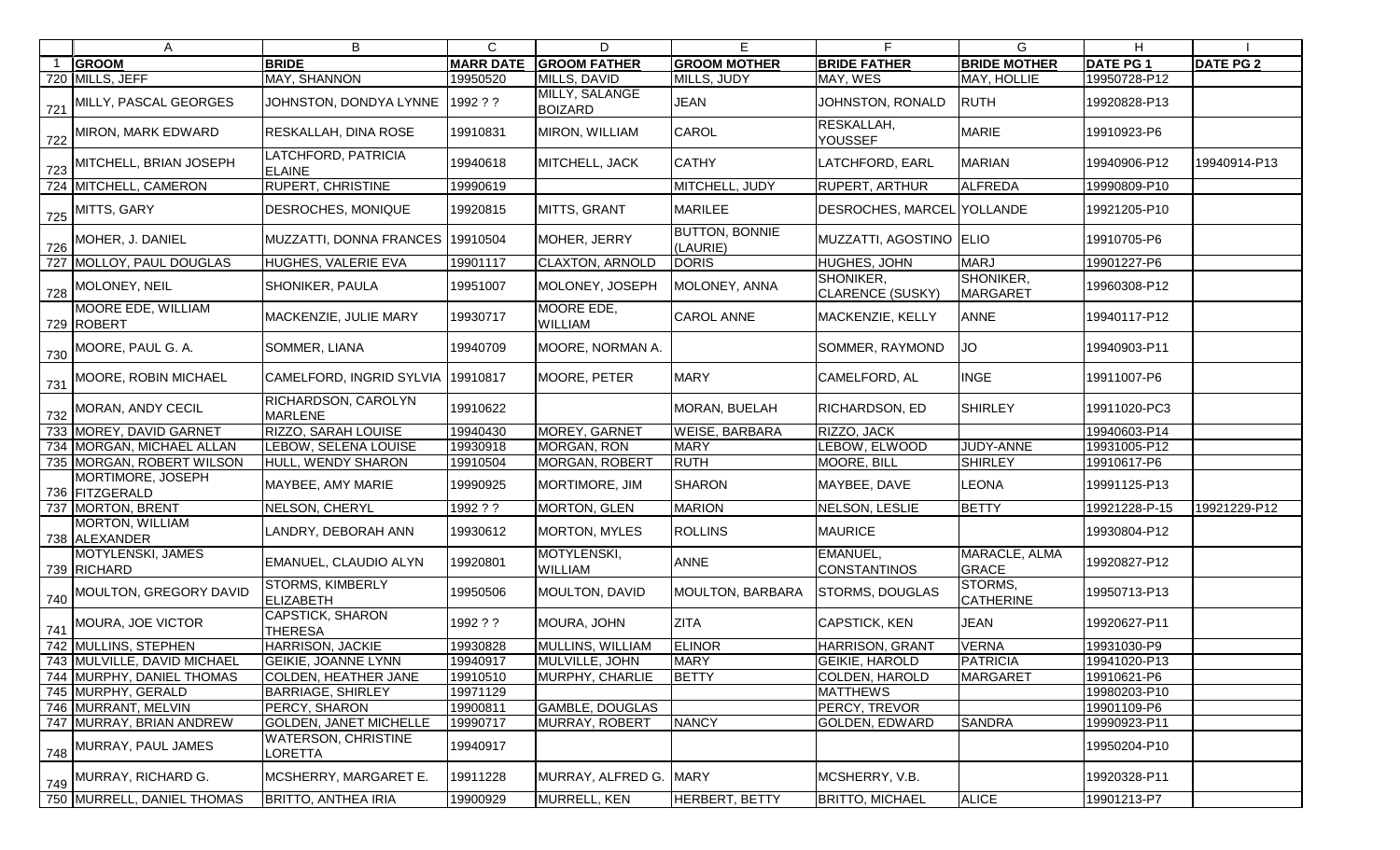|     | A                                    | B                                          | $\mathsf{C}$     | D                             | E                   |                           | G                           | H               |                  |
|-----|--------------------------------------|--------------------------------------------|------------------|-------------------------------|---------------------|---------------------------|-----------------------------|-----------------|------------------|
|     | <b>GROOM</b>                         | <b>BRIDE</b>                               | <b>MARR DATE</b> | <b>GROOM FATHER</b>           | <b>GROOM MOTHER</b> | <b>BRIDE FATHER</b>       | <b>BRIDE MOTHER</b>         | <b>DATE PG1</b> | <b>DATE PG 2</b> |
|     | MUSCAT, CHRISTOPHER<br>751 ROBERT    | <b>COLE, ELIZABETH ELLEN</b>               | 19950624         | MUSCAT, GREG                  | MUSCAT, MRS.        |                           | COLE, DONNA                 | 19950721-P13    |                  |
|     | 752 NALDRETT, DANA DR.               | MURRAY, EVELYN (LYN)                       | 19910609         | NALDRETT, STANLEY MRS.        |                     | MURRAY, BRUCE             | <b>EDITH</b>                | 19910715-P6     |                  |
|     | 753 NAPHAN, MICHAEL EDWARD           | <b>CLEMENT, DARLENE</b>                    | 19970712         |                               | NAPHAN, LORRAINE    | <b>RUSHNELL, DOUG</b>     | <b>RUSHNELL, MARY</b>       | 19970730-P13    |                  |
|     | 754 NASH, RICHARD DALE               | KILPATRICK, DIANE<br><b>ELIZABETH</b>      | 19911012         | NASH, DAVE                    | <b>EILEEN</b>       | <b>KILPATRICK, CECIL</b>  | <b>KAY</b>                  | 19911102-P7     |                  |
|     | 755 NEILL, DONALD SHAWN              | <b>BROWNING, KELLY</b><br><b>CHRISTINE</b> | 19940618         | NEILL, WALTER<br>(BUD) (LATE) | <b>WILDA</b>        | <b>BROWNING, EDWARD</b>   | <b>JANICE</b>               | 19940923-P15    |                  |
|     | $756$ NELSON, TONY                   | <b>SCHILLINGS, KAREN</b>                   | 19900804         | NELSON, IVAN                  | <b>GLORIA</b>       | <b>SCHILLINGS, HUBERT</b> | <b>ELSE</b>                 | 19900926-P20    |                  |
|     | 757 NICHOLAS, JOHN                   | UDDENBERG, KRISTEL                         | 19960601         | NICHOLAS, PETER               | NICHOLAS, DOT       | <b>UDDENBERG, HERB</b>    | UDDENBERG, SUE              | 19960918-P15    |                  |
|     | NICHOLISHEN, MICHAEL<br>758 ADAM     | LEE, CHERIE LYN                            | 19940303         |                               |                     |                           |                             | 19940521-P10    |                  |
|     | 759 NICHOLLS, GORD                   | <b>GROLEAU, SOPHIE</b>                     | 19991016         | NICHOLLS, ROBERT              | SMITH, HELEN        | <b>GROLEAU, GILLES</b>    | FRANCE                      | 19991113-P15    |                  |
|     | NICHOLSON, STEVEN<br>760 WILLIAM     | HOVEN, CATHY LORRAINE                      | 19990619         | NICHOLSON,<br><b>ERNEST</b>   | <b>PAULETTE</b>     | HOVEN, FRED               | <b>ANN</b>                  | 19991101-P10    |                  |
|     | $761$ NIELSEN, RICK                  | <b>CRAWFORD, JENNIFER</b>                  | 19990724         | NIELSEN, OLE                  | <b>DORTHE</b>       | CRAWFORD, NORMAN DARLENE  |                             | 19991112-P12    |                  |
| 762 | NOBES, CRAIG DOUGLAS                 | TAYLOR, CONNIE SUZANNE                     | 19940820         | NOBES, DOUG                   | <b>BETTY</b>        | <b>TAYLOR, BILL</b>       | TAYLOR, ANNETTE             | 19941006-P17    |                  |
|     | 763 NOBES, GARY ALLEN                | <b>GORDON, JESSIE LEONA</b>                | 19900825         | <b>NOBES, RAY</b>             |                     | <b>GORDON, ALBERT</b>     |                             | 19910213-P6     |                  |
|     | 764 NOLAN, BRIAN KENNETH             | JONES, SHELLY LYNN                         | 19911213         | NOLAN, KEN                    | <b>CONNIE</b>       | JONES, TERRY              | <b>DOREEN</b>               | 19920311-P14    |                  |
|     | 765 NONTELL, BRENT                   | <b>FARRELL, VICTORIA TRACEY</b>            | 19961011         | NONTELL, GORDON               | HOWES, CONNIE       | TRACEY, WAYNE             | <b>KELLAR, DIANE</b>        | 19961115-P14    |                  |
|     | NORMAN, BENJAMIN<br>766 DOUGLAS      | <b>COOPER, KATHLEEN MARY</b>               | 19921024         | NORMAN, DOUGLAS               | <b>GERALDINE</b>    | <b>COOPER, ROBERT</b>     | <b>MAUREEN</b>              | 19921201-P12    |                  |
|     | 767 NOSEWORTHY, DAVID                | <b>DENISON, CHRISTINA</b>                  | 19940331         | NOSEWORTHY,<br>ELIOL (SAM)    |                     | DENISON, WILLIAM          |                             | 19940425-P12    |                  |
|     | 768 NUTTALL, TIMOTHY WILLIAM         | HEIDER, DAGMAR MARIANNE 19920321           |                  | NUTTALL, JIM                  | MABEL               | <b>HEIDER, DIETMAR</b>    | <b>IRMA</b>                 | 19920617-P15    |                  |
|     | 769 O'COIN, PETER MURRAY             | LAZIER, SYLVIA JEAN                        | 19910816         |                               |                     |                           |                             | 19911016-P6     |                  |
|     | 770 O'CONNOR, PAT                    | <b>HOLLIS. ANGIE</b>                       | 19910601         | O'CONNOR, ELMER NORMA         |                     | <b>HOLLIS, REG</b>        | PENNY                       | 19911020-PC3    |                  |
|     | $\frac{1}{771}$ O'HEARN, PATRICK LEO | <b>WILLS, SHELLEY LYNNE</b>                | 19950520         | O'HEARN, GERALD               | O'HEARN, NANCY      | <b>WILLS, ALBERT</b>      | WILLS,<br><b>JACQUELINE</b> | 19950605-P14    |                  |
|     | 772 OICKLE, RICK                     | <b>BOWKER, MURIEL</b>                      | 19931009         | <b>OICKLE, MURRAY</b>         | EVELYN              | <b>BOWLER, WESLEY</b>     | <b>HOPE</b>                 | 19931109-P12    |                  |
|     | 773 OLESEN, MARK JOHN                | <b>FARMER, HILARY JANE</b>                 | 19900908         | OLESEN, JOHN                  | MRS.                | <b>FARMER, DAVID</b>      | MRS.                        | 19901005-P8     |                  |
|     | 774 OLIVER, JAMES EARL               | RUMNEY, CAROL MARIE                        | 19920711         | <b>OLIVER, EARL</b>           | <b>MARY</b>         | RUMNEY, RAY               | <b>LOIS</b>                 | 19920910-P15    |                  |
|     | OLSON, GARY JOSEPH<br>775 ANTON      | <b>WALT, GWENDOLYN DENISE</b>              | 19940709         | <b>OLSON, BRUCE</b><br>(LATE) | <b>VERONICA</b>     | <b>WALT, ROBERT</b>       | LINDA                       | 19940822-P12    |                  |
|     | 776 OLSON, ROBERT EDWARD             | <b>LANDON, CRYSTAL DIANE</b>               | 19940924         | OLSON, JOHN                   | <b>ANNE</b>         | LANDON, JAMES             | SHARON                      | 19941117-P15    |                  |
|     | 777 ORD, JOHN DAVID                  | AMEY, KELLY ANN OLIV                       | 19930501         | ORD, ROBERT J.                |                     | AMEY, CHARLES R.          |                             | 19930709-P12    |                  |
|     | 778 ORD, ROBERT JOSEPH               | <b>ENGLISH, SARAH ALBERTA</b>              | 19950729         | ORD, ROBERT                   | ORD, ARDELLE        | ENGLISH, WILLIAM          | <b>ENGLISH, RUTH</b>        | 19950919-P13    |                  |
|     | 779 ORR, DAVID CALE                  | <b>BISHOP, CATHERINE ANN</b>               | 19950527         | ORR, JOHN                     | ORR, KARIN          | BISHOP, JIM               | <b>BISHOP, PAM</b>          | 19950822-P12    |                  |
|     | 780 ORR, JAMES TODD                  | HALL, TAMMY LEE                            | 19950617         | ORR, JIM                      | ORR, GAIL           |                           |                             | 19950713-P13    |                  |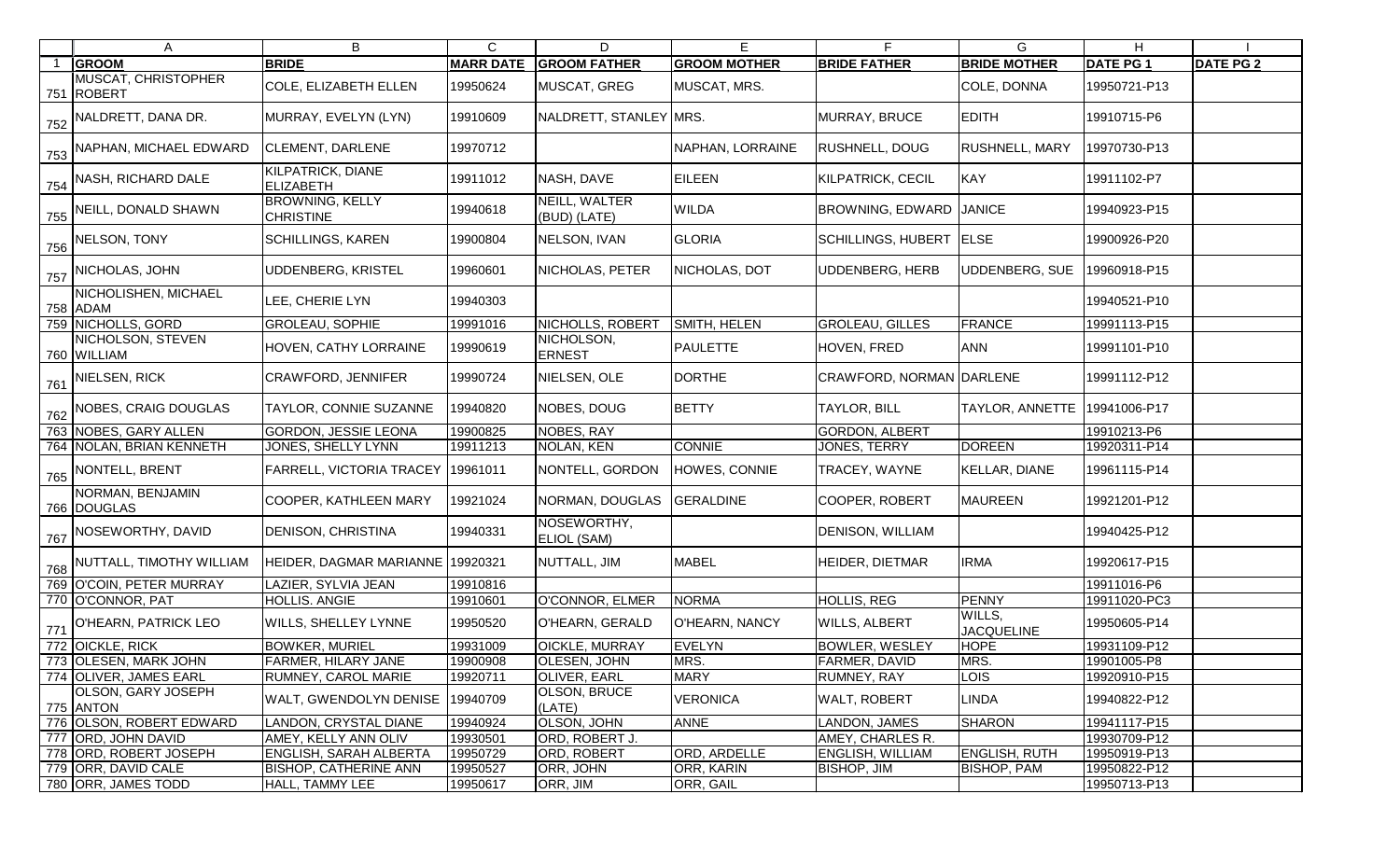|     | A                                           | B                                          | $\mathsf{C}$     | D                               | Е                                | F                            | G                             | H.               |                  |
|-----|---------------------------------------------|--------------------------------------------|------------------|---------------------------------|----------------------------------|------------------------------|-------------------------------|------------------|------------------|
|     | <b>GROOM</b>                                | <b>BRIDE</b>                               | <b>MARR DATE</b> | <b>GROOM FATHER</b>             | <b>GROOM MOTHER</b>              | <b>BRIDE FATHER</b>          | <b>BRIDE MOTHER</b>           | <b>DATE PG 1</b> | <b>DATE PG 2</b> |
| 781 | <b>OSBORNE, ROBERT</b>                      | DONALDSON, CHRISTINE                       | 19900804         | OSBORNE, CHARLIE                | <b>ERMA</b>                      | DONALDSON, JOE               | <b>ROSEMARIE</b>              | 19901217-P6      |                  |
|     | 782 OSMOND, JEFFREY WAYNE                   | <b>DEHANN, KAREN ANN</b>                   | 19910622         | OSMOND, JERRY                   | <b>MRS</b>                       | DEHANN, THOMAS               | MRS.                          | 19910715-P6      |                  |
|     | 783 OVERBERG, ROBERT JAMES                  | QUIBELL, KRISTA LYNN                       | 19940723         | <b>OVERBERG, JOHN</b>           | <b>MURIEL</b>                    | QUIBELL, DONALD              | <b>ROSEMARY</b>               | 19940823-P13     |                  |
|     | 784 PACK, LLOYD ALAN                        | <b>BAIRD, PAMELA JOAN</b>                  | 19910914         | PACK, DANIEL                    | <b>WILKINSON, ELAINE</b>         | <b>BAIRD, THOMAS M.</b>      | ROBERTS,<br><b>BARBARA A.</b> | 19911221-P14     |                  |
|     | PANIANGUA, GERMAN<br>785 GEOVANNI           | AYLESWORTH, LINDA ANNE                     | 19910809         | PANIANGUA,<br><b>ALBERTO</b>    |                                  | AYLESWORTH,<br><b>GARNET</b> |                               | 19911020-PC3     |                  |
|     | 786 PAQUIN, RAYNALD                         | COYEA, MARIE RENEE                         | 19920801         | PAQUIN, JACQUES                 | <b>ALINE</b>                     | COYEA, RENE                  | <b>JOAN</b>                   | 19921001-P14     |                  |
|     | $\frac{787}{287}$ PARE, MARC                | SANSOM, MARGARET ELLEN   19970726          |                  |                                 |                                  | SANSOM, W.G.                 | SANSOM, JANE                  | 19970825-P10     |                  |
|     | 788 PARKER, MICHAEL ERIC                    | <b>GEEN, SHERYL ANN</b>                    | 19900512         | PARKER, DAVID                   | <b>JEAN</b>                      | <b>GEEN, DALE</b>            | <b>BARBARA</b>                | 19900709-P6      |                  |
|     | 789 PARLIAMENT, BRAD                        | ROMANO, LISA                               | 19960803         | PARLIAMENT, ART                 | PARLIAMENT, LIZ                  | ROMANO, LEO                  | ROMANO, ERICA                 | 19970123-P12     |                  |
|     | 790 PARR, JOHN GORDON                       | <b>STUBBS, MARY ELIZABETH</b>              | 19900303         |                                 | PARR, DOROTHY                    |                              | STUBBS, JEAN                  | 19900523-P6      |                  |
|     | 791   PATEY, GERALD ROGER                   | MARSHALL, LINDA SUE                        | 19900901         | PATEY, ROGER                    | <b>RUTH</b>                      | MARSHALL, ARTHUR             | <b>ELDA</b>                   | 19901005-P8      |                  |
|     | 792 PATRICK, CHARLES JOSEPH                 | MATTHEWS, JUDY ANNE                        | 19920912         | <b>PATRICK, CHARLES</b>         |                                  | MATTHEWS, MICHAEL            |                               | 19930112-P13     |                  |
|     | <b>PATTERSON, JAMES</b><br>793 CLIFFORD     | NOLAN, SHEILA RITA                         | 19920815         | PATTERSON, LORNE                |                                  | NOLAN, KENNETH<br>(LATE)     | LILLIAN                       | 19921120-P14     |                  |
|     | PATTERSON, TERENCE<br>794 JOSEPH            | <b>ADAMS, SHARON GAIL</b>                  | 19931009         |                                 | PATTERSON, ROSE-<br><b>MARIE</b> | ADAMS, DAVID                 | <b>LATTIMER</b>               | 19940318-P14     |                  |
|     | <b>PATTERSON, TRAVIS</b><br>795 MICHAEL     | <b>SHERMAN, JULIE ANN</b>                  | 19930717         | PATTERSON, SIDNEY MRS.          |                                  | SHERMAN, DOUGLAS             | MRS.                          | 19930830-P12     |                  |
|     | 796 PATTON, SHANE MATTHEW                   | <b>GERVIS, HEATHER LYNNE</b>               | 19960615         | <b>PATTON, GEORGE</b>           | <b>PATTON, SHEILA</b>            | GERVIS, GARY                 | <b>GERVIS, PATRICIA</b>       | 19961120-P12     |                  |
|     | 797 PAULS, DANIEL JOHN                      | <b>STARK, TREENA MARIE</b>                 | 19950610         | PAULS, JOHN                     | PAULS, IRENE                     | <b>STARK, GARY</b>           | STARK, CATHY                  | 19950901-P12     |                  |
|     | 798   PAYETTE, DAVID ANTHONY                | SEDDON, JAYNE                              | 19900728         | PAYETTE, JIM                    | <b>MARION</b>                    | SEDDON, JOHN                 | <b>BARBARA</b>                | 19910213-P6      |                  |
|     | 799 PEARCE, STEPHEN MICHAEL                 | GIDDINGS, CHRISTINE ANNE                   | 19960928         | PEARCE, BILL                    | <b>PEARCE, SHIRLEY</b>           | <b>GIDDINGS, HARRY</b>       | GIDDINGS,<br><b>CHARLOTTE</b> | 19961219-P12     |                  |
|     | 800 PECK, HAROLD                            | <b>HEATON, JULIE</b>                       | 19910216         | PECK, NEIL                      |                                  | MUNRO, IRA                   | JONES, CHRISTINE 19910621-P6  |                  |                  |
|     | 801 PEDDIE, RALPH                           | RAYMOND, ANNIE                             | 19981019         | PEDDIE, WESLEY<br>(LATE)        | PEDDIE, ELIZABETH<br>(LATE)      | RAYMOND, GEORGE<br>(LATE)    | RAYMOND, KEITHA<br>(LATE)     | 19981216-P14     |                  |
|     | <b>PENNY, ROBERT ANTHONY</b><br>802 DOUGLAS | MCCURDY, PAMELA DAWN                       | 19990724         | DOUGLAS-PENNY,<br><b>ALFRED</b> | PENNY, HEATHER                   | MCCURDY, REG                 | STOLIKER, PEARL               | 19991021-P14     |                  |
|     | <b>PETERS, SHANE HERBERT</b><br>803 CHARLES | LAYZELL, KELLY APRIL                       | 19900512         | PETERS, CHARLES                 |                                  | LAYZELL, KENNETH             |                               | 19900709-P6      |                  |
|     | 804 PETTER, ROBERT SCOTT                    | STAPLE, TAMARA LYNN                        | 19941008         | PETTER, BOB                     | PETTER, CAROL                    | STAPLE, RON                  | STAPLE, MARY LOU 19941126-P10 |                  |                  |
|     | 805 PETTO, PETER STEWART                    | <b>BURKE, KATHLEEN ANN</b>                 | 19950819         | PETTO, ADAM                     | PETTO, NANCY                     | <b>BURKE, ROBERT</b>         | <b>BURKE, MARY</b>            | 19951006-P13     |                  |
|     | 806 PHILLIPS, DAVID BRYAN                   | MOSSMAN, RHONDA LYNN                       | 19921024         | <b>PHILLIPS, RONALD</b>         | <b>MARIE</b>                     | MOSSMAN, ROBERT              | <b>RUTH</b>                   | 19921201-P12     |                  |
|     | 807 PHILLIPS, GELNN ELMER                   | SMITH, MAUREEN GEORGINA<br><b>FLORENCE</b> | 19900615         | PHILLIPS, ELMER                 | <b>EDNA</b>                      | NEAL, GEORGE                 | <b>PHYLLIS</b>                | 19900707-P8      |                  |
|     | 808 PHILLIPS, JAMES ALLEN                   | BELL, DAWN JOANNE                          | 19900728         | PHILLIPS, DOUG                  | <b>BEV</b>                       | BELL, JIM                    | <b>JEAN</b>                   | 19901016-P6      |                  |
|     | 809 PHILLIPS, JEFFREY WILLIAM               | URCH, JANET ELIZABETH                      | 19970426         | PHILLIPS, REV.<br><b>GEORGE</b> | PHILLIPS, OLIVE                  | URCH, LORNE                  | <b>URCH, DORIS</b>            | 19970502-P12     |                  |
|     | 810 PHILLIPS, TREVOR HUGH                   | <b>MORRISON, TARA</b><br><b>MARGARET</b>   | 19930904         | <b>PHILLIPS, DOUGLAS</b>        | <b>CHERYL</b>                    | <b>MORRISON, DAVID</b>       | <b>SANDRA</b>                 | 19931123-P12     |                  |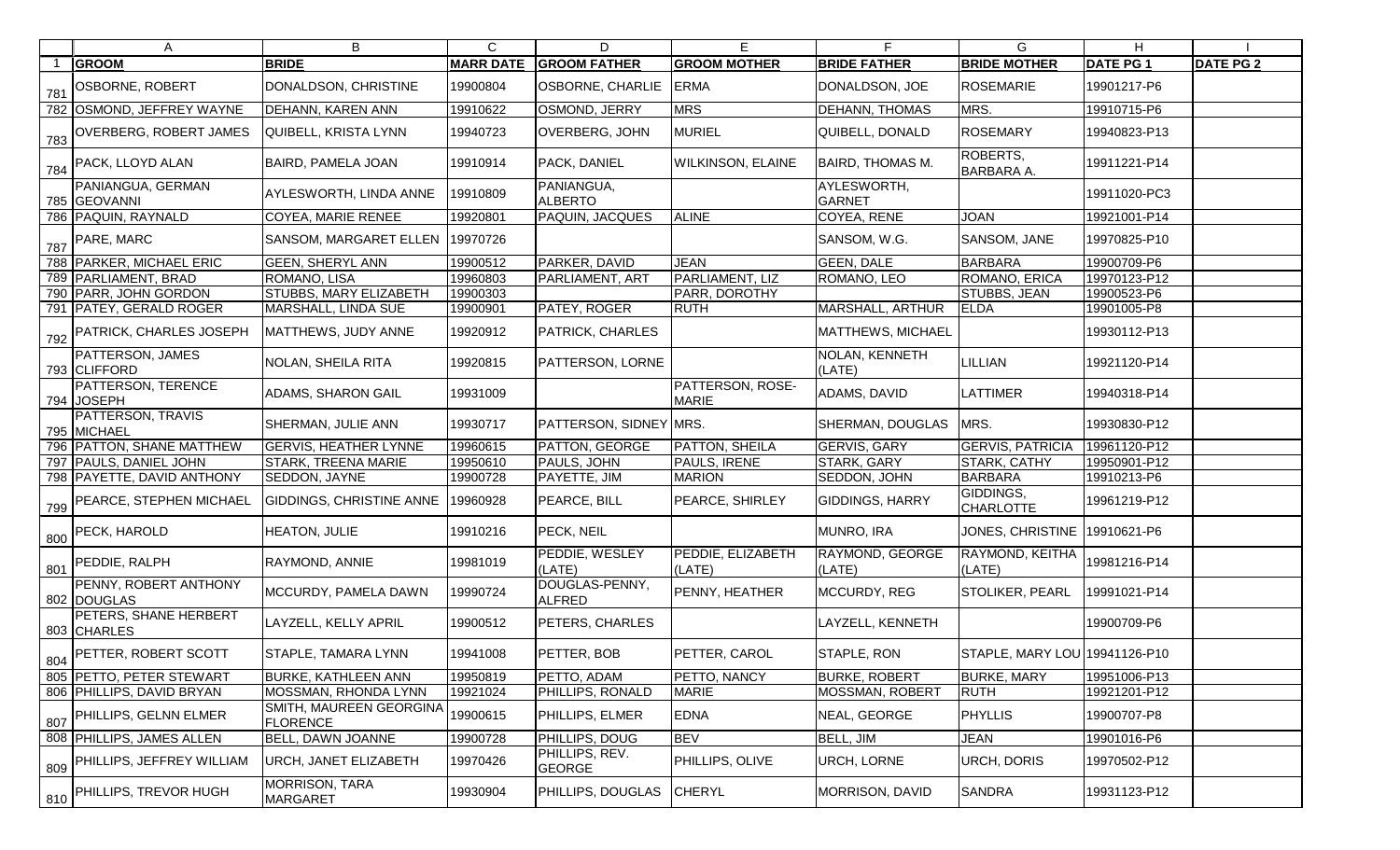|     | Α                                           | B                                         | C                | D                             | E                            | F.                              | G                                 | H               |                  |
|-----|---------------------------------------------|-------------------------------------------|------------------|-------------------------------|------------------------------|---------------------------------|-----------------------------------|-----------------|------------------|
|     | <b>GROOM</b>                                | <b>BRIDE</b>                              | <b>MARR DATE</b> | <b>GROOM FATHER</b>           | <b>GROOM MOTHER</b>          | <b>BRIDE FATHER</b>             | <b>BRIDE MOTHER</b>               | <b>DATE PG1</b> | <b>DATE PG 2</b> |
|     | 811 PINDER, MICHAEL                         | <b>GILMOUR, SUSAN</b>                     | 19970628         | <b>PINDER, LEONARD</b>        | PINDER, THERESA              | <b>GILMOUR, GILBERT</b>         | GILMOUR, JOAN                     | 19970723-P15    |                  |
|     | 812 PIOTTO, DINO                            | THAIN, MARIE                              | 19970614         | PIOTTO, DINO                  | PIOTTO, MIRELLA              | COONEY, MARVIN                  | COONEY, CLARA                     | 19970825-P10    |                  |
| 813 | <b>PIPERNI, JEFF</b>                        | FRANZEN, ERICA                            | 19970621         | <b>PIPERNI, DAN</b>           | PIPERNI, JANICE              | FRANZEN, FRANK                  | FRANZEN, PAULINE 19970806-P10     |                 |                  |
|     | 814 PLANTE, STEVEN                          | LAIDLEY, SUSAN                            | 19900908         | PLANTE, ED                    | <b>KAY</b>                   | LAIDLEY, TED                    | PHLLIS                            | 19901105-P6     |                  |
| 815 | POMFRET, ROB                                | <b>BOWERS, HOLLY</b>                      | 19970926         | POMFRET, BILL                 | POMFRET,<br><b>WINNEFRED</b> | <b>BOWERS, ART</b>              | <b>BOWERS, JOYCE</b>              | 19971021-P10    |                  |
|     | 816 POND, CRAIG                             | MOULD, LAURA                              | 19950804         | POND, DEAN                    | POND, JOYCE                  | <b>MOULD, STEWART</b>           | MOULD, ELLEN                      | 19951124-P13    |                  |
|     | 817 POND, IAN E.                            | TAMMEL, MARIANNE W.                       | 19930918         | POND, ROBERT                  | <b>ANNE</b>                  | TAMMEL, GERRIT                  | <b>WILHELMINA</b>                 | 19931109-P12    |                  |
|     | 818 POND, NEIL FREDERICK                    | <b>BABCOCK, LORI ANN</b>                  | 19950805         | POND, WENDELL                 | POND, MRS.                   | <b>BABCOCK, IRWIN</b>           | <b>BABCOCK, MRS</b>               | 19950914-P15    |                  |
|     | 819 POND, TERRY WENDELL                     | <b>VANCE, JANETTE SHARON</b>              | 19900623         | POND, WENDELL                 |                              | VANCE, RAYMOND                  |                                   | 19900810-P6     |                  |
| 820 | POPE, MICHAEL JAMES                         | ARCHER, SHERRY<br><b>KATHLEEN</b>         | 19970830         |                               |                              |                                 |                                   | 19971021-P10    |                  |
|     | POPOVICH, GREGORY<br>821 JOSEPH             | <b>WATSON, NANCY ELLEN</b>                | 19961012         | <b>POPOVICH, LOUIS</b>        | POPOVICH, NORMA              | <b>WATSON, MILTON</b>           | <b>WATSON, CAROL</b>              | 19961129-P12    |                  |
| 822 | PORDHAM, DONALD SCOTT                       | PILGRIM, ANITA JUNE                       | 19960713         | PORDHAM, DON                  | PORDHAM, MARSHA              | PILGRIM, MAJOR<br><b>HARVEY</b> | PILGRIM, MRS.                     | 19960919-P13    |                  |
| 823 | PORDHAM, JOHN CULLEN                        | HUTCHENS, LINDA JANE                      | 19960622         | PORDHAM, DON                  | PORDHAM, MARSHA              | HUTCHENS, JOHN                  | <b>HUTCHENS,</b><br><b>SHEENA</b> | 19960812-P10    |                  |
|     | 824 PORTER, GRODON ROBERT                   | <b>BRIDGE, HEATHER LOUISE</b>             | 19960629         |                               |                              | BRIDGE, ALAN D.                 | <b>BRIDGE, MRS.</b>               | 19961219-P12    |                  |
|     | 825 PORTER, KENT JAMES                      | FOSTER, KAREN ANNE                        | 19930619         | PORTER, DOUGLAS               |                              | FOSTER, GORDON                  |                                   | 19931117-P13    |                  |
| 826 | POTTRUFF, KENT ERNEST                       | OWEN, ELIZABETH GRACE<br><b>ELURA</b>     | 19900908         | POTTRUFF, RONALD              | MARY JEAN                    | <b>OWEN, ROBERT</b>             | <b>RUTH</b>                       | 19901107-P18    |                  |
|     | 827 POWELL, DAVID                           | <b>HALSEY, MICHELLE</b>                   | 19940827         |                               |                              |                                 |                                   | 19941118-P15    |                  |
|     | 828 POWELL, GARY                            | MOUNTAIN, LYNNE ANNE                      | 19900908         | POWELL, S.                    |                              | <b>MOUNTAIN</b>                 |                                   | 19901217-P6     |                  |
|     | 829 POWER, KEVIN JOSEPH                     | RUNCIMAN, ELLEN MARIE                     | 19921010         | POWER, HAROLD                 | <b>MARY</b>                  | RUNCIMAN, DONALD                | <b>MARION</b>                     | 19930109-P9     |                  |
|     | <b>PRESCOTT, CHRISTOPHER</b><br>830 WILLIAM | <b>WINKLER, RUBY LEOA</b>                 | 19900428         | <b>PRECOTT, BILL</b>          | <b>MARILYN</b>               | WINKLER, GEORGE                 | <b>MURIEL</b>                     | 19900608-P6     |                  |
|     | 831   PRESTON, KEN                          | LOTT, KELLY                               | 19900929         | <b>PRESTON, GORDON</b>        | <b>VIOLET</b>                | LOTT, ALLAN                     | PHYLLIS                           | 19910110-P6     |                  |
| 832 | <b>PRINCE, GLENN EDWARD</b>                 | DANFORD, SONY MARIE                       | 19950520         | PRINCE, GARY &<br><b>JOAN</b> | ANDERSON, LINDA<br>(LLOYD)   | DANFORD, SAM                    | DANFORD, JUDY                     | 19950805-P12    |                  |
|     | 833 PRINGLE, JAMIE ROBERT                   | YOUNG, KAREN ANN                          | 19980822         | PRINGLE, JIM                  | PRINGLE, MARY LOU            | YOUNG, BLAINE                   | YOUNG, ANN                        | 19981119-P15    |                  |
|     | 834 PRINGLE, RANDY NELSON                   | SPRAKER, AMY DIANE                        | 19950819         | <b>PRINGLE, RAY</b>           | PRINGLE, MRS.                | SPRAKER, GARY                   | SPRAKER, MRS.                     | 19951018-P17    |                  |
|     | 835 PROTEAU, RANDY DENIS                    | NEWLANDS, SUSAN JOANNE 19901020           |                  |                               | <b>PROTEAU, VI</b>           | NEWLANDS, KENNETH<br>R.         | JUNE D.                           | 19910404-P6     |                  |
| 836 | <b>PROULX, MARC RONALD</b>                  | BEDFORD, MARJORIE EILEEN 19930605         |                  | <b>PROULX, RONALD</b>         | <b>MAUREEN</b>               | BEDFORD, LEONARD                | <b>MARJORIE</b>                   | 19930719-P13    |                  |
|     | 837 PRYER, SHANE ELLIS                      | LAING, LISA JEAN                          | 19940527         |                               | <b>JOHNS, LINDA</b>          | LAING, RAYMOND                  |                                   | 19940712-P12    |                  |
|     | 838 PUFFER, KEITH LARRY                     | LATON, LORI ELLEN                         | 19980217         | <b>PUFFER, LARRY</b>          | PUFFER, CINDY                | LATON, LARRY                    | LATON, HELEN                      | 19980403-P13    |                  |
|     | PUNCHARD, STEPHEN<br>839 ALBERT FRANK       | KORNER, KAREN ANDREA                      | 19940806         | <b>CSEREPY, FRANK</b>         | <b>PUNCHARD, CAROLE</b>      | KORNER, MANFRED                 | <b>THERESA</b>                    | 19940923-P15    |                  |
|     | 840 PURCELL, JOHN                           | HARVIE, KATHY                             | 19990716         | <b>PURCELL, JOSEPH</b>        | <b>DAPHNE</b>                | HARVIE, NORM                    | <b>FRAN</b>                       | 19990730-P12    |                  |
| 841 | PURTELLE, STEVEN JOHN                       | VANDERVOORT, JENNIFER<br><b>ANN MARIE</b> | 19940820         | <b>PURTELLE, JACK</b>         | BARBARA (LATE)               | VANDERVOORT,<br><b>WILLIAM</b>  | <b>CATHERYN</b>                   | 19941028-P13    |                  |
|     | 842 PUTMAN, CHRISTOPHER                     | HUTCHINGS, HEATHER                        | 19940827         | PUTMAN, DAVID                 | HILLIER, MARY LOU            | HUTCHINGS, KEVIN                | <b>PAT</b>                        | 19941122-P13    |                  |
|     | $\frac{1843}{1000}$ PUTMAN, MIKE            | MACLEOD, JENNIFER                         | 19990626         | <b>PUTMAN, DAVID</b>          | HILLIER, MARYLOU             | MACLEOD, ROBERT                 | GINGRICH,<br><b>YVONNE</b>        | 19990823-P10    |                  |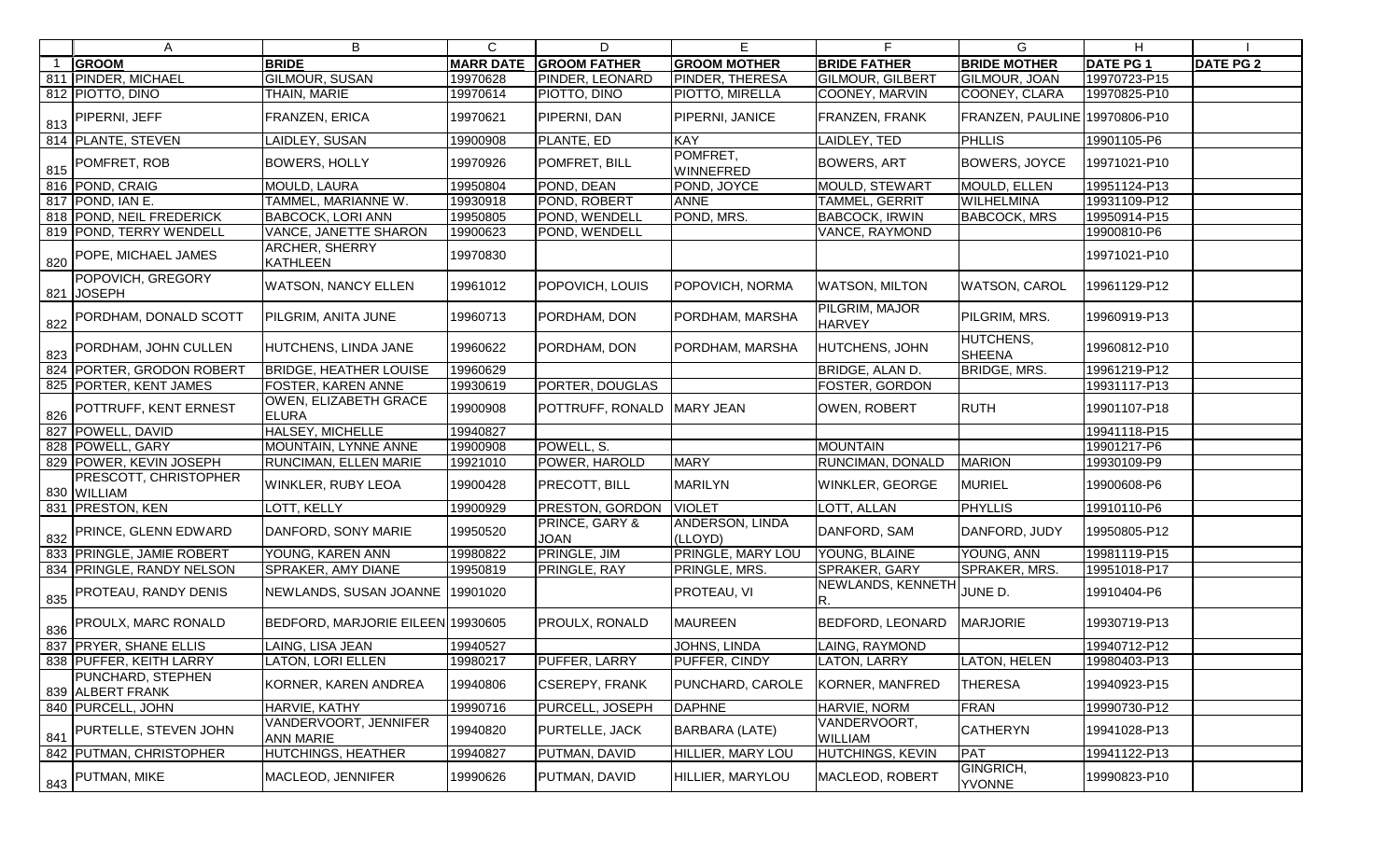| A                                          | B                                             | $\mathsf{C}$     | D                           | Е                        |                                       | G.                                 | H               |                  |
|--------------------------------------------|-----------------------------------------------|------------------|-----------------------------|--------------------------|---------------------------------------|------------------------------------|-----------------|------------------|
| <b>GROOM</b>                               | <b>BRIDE</b>                                  | <b>MARR DATE</b> | <b>GROOM FATHER</b>         | <b>GROOM MOTHER</b>      | <b>BRIDE FATHER</b>                   | <b>BRIDE MOTHER</b>                | <b>DATE PG1</b> | <b>DATE PG 2</b> |
| 844 QUANCE, JOSEPH STEPHEN                 | <b>GREEN, MARIANNE</b><br><b>ELIZABETH</b>    | 19950826         | QUANCE, GUY                 | QUANCE, SHARON           | <b>GREEN, RONALD</b>                  | <b>GREEN, SANDRA</b>               | 19951017-P13    |                  |
| 845 QUANCE, TIMOTHY THOMAS                 | ZYLSTRA, ANGELA ELAINE                        | 19921003         | QUANCE, GUY                 | <b>SHARON</b>            | <b>ZYLSTRA, HARM</b>                  | ELAINE                             | 19921107-P11    |                  |
| 846 QUICKERT, STEPHEN                      | <b>SKINNER, ANGELA</b>                        | 19900707         | QUICKERT, ARMIN             | <b>MARILYN</b>           | SKINNER, DONALD                       | <b>CATHERINE</b>                   | 19901005-P8     |                  |
| 847 QUINN, THOMAS                          | MACINNES, TRACI LYNN                          | 19910824         | QUINN, THOMAS               | <b>PATRICIA</b>          | MACINNES, ROBERT                      | <b>SUSAN</b>                       | 19911129-P6     |                  |
| <b>QUIRT, CHRISTOPHER</b><br>848 CHARLES   | <b>CURRAN, JENNIFER</b><br><b>PATRICIA</b>    | 19900922         | QUIRT, BARRY                | <b>KAY</b>               | <b>CURRAN, CHARLES</b>                | <b>MARION</b>                      | 19901123-P12    |                  |
| RADCLIFFE, BRYAN JAMES<br>849 WILLIAM      | <b>BEARISTO, KIMBERLY ANN</b>                 | 19920727         | RADCLIFFE, JAMES            |                          | <b>BEARISTO, JACK</b>                 |                                    | 19920919-P10    |                  |
| 850 RADFORD, TERRY BRUCE                   | <b>DETLOR, PATRICIA MARIE</b>                 | 19941029         | RADFORD, MAX                | EVELYN                   | DETLOR, PATRICK                       | <b>VICTORIA</b>                    | 19941119-P10    |                  |
| 851 RAMIER, WAYNE GAVIN                    | RYM, HELEN MARIE                              | 19910831         | RAMIER, ELLIS               | <b>PATRICIA</b>          | RYM, ARTHUR                           | <b>MARY</b>                        | 19920110-P12    |                  |
| $\frac{852}{180}$ RANKIN, JOHN             | YEAGER, CATHERINE                             | 19960622         | RANKIN, JOHN                | RANKIN, EARLENE          | YEAGER, HERB                          | YEAGER, SANDRA                     | 19960914-P11    |                  |
| $\frac{853}{853}$ RAPINO, DOMENICO         | DELL'AQUILA, ELISABETTA                       | 19930522         | RAPINO, CARMINE             | <b>RINA</b>              | DELL'AQUILA,<br><b>GIUSEPPE</b>       | LEONE, MARIE-<br><b>ANTOINETTE</b> | 19930725-PA6    |                  |
| 854 RASHOTTE, MICHAEL                      | MATTIS, PENNY                                 | 19900602         | <b>RASHOTTE, CLARE</b>      | <b>TEMPLE, LORNA</b>     | <b>MATTIS, GERALD</b>                 |                                    | 19900801-P6     |                  |
| $\frac{1}{855}$ RATCHFORD, PATRICK         | MCCONNELL, CANCICE                            | 19950325         | RATCHFORD,<br><b>MURRAY</b> | RATCHFORD,<br>DONALDA    | MCCONNELL, GRANT                      | MCCONNELL,<br><b>SUSAN</b>         | 19950525-P11    |                  |
| 856 RAY, FRANKLIN                          | HICKMOTT, JACQUELINE                          | 19921127         | RAY, PERCY (LATE)           | <b>HELEN</b>             | FLUM, JACK (LATE)                     | <b>THELMA</b>                      | 19921209-P16    |                  |
| $857$ RAY, JOHN GORDON                     | THOMPSON, STEPHANIE<br>LOUISE                 | 19961026         | RAY, GORDON                 | RAY, ILA                 | THOMPSON, GARNET                      | THOMPSON, JOAN                     | 19970224-P10    |                  |
| 858 RAY, RICK                              | <b>BRENAY, KELLY</b>                          | 19980822         | RAY, GLENN                  | <b>CRUMMY, SHEILA</b>    | BREWER, HARVEY                        | <b>BREWER, JUNE</b>                | 19980925-P14    |                  |
| <b>REDNER, GORDON JAMES</b><br>859 BERNARD | <b>OSBORNE, SANDRA</b><br><b>EMMELINE</b>     | 19960706         | <b>REDNER, GORDON</b>       | <b>REDNER, LYNDA</b>     | OSBORNE, DOUGLAS                      | OSBORNE,<br><b>CYNTHIA</b>         | 19960816-P13    |                  |
| 860 REDNER, MARK JAMES                     | FRITZ, KIWANDA ANNE                           | 19900825         | <b>REDNER, JAMES</b>        |                          | FRITZ, ARTHUR                         | SHIRLEY                            | 19910103-P6     |                  |
| 861 REED, DAVID                            | <b>THORNE, KATRIEN</b>                        | 19981010         | REED, DWAYNE                | <b>REED, NORA</b>        | THORNE, TOM                           | THORNE, MIEKE                      | 19981214-P10    |                  |
| 862 REED, KEVIN D.                         | <b>MEYERS, LEANN</b>                          | 19920926         | <b>REED, ROY</b>            | DORIS                    | <b>MEYERS, CHARLES</b>                | <b>LUCY</b>                        | 19921120-P14    |                  |
| 863 REICKER, GEORGE                        | LUDOLPH, VELVA                                | 19950719         |                             |                          |                                       |                                    | 19950803-P13    |                  |
| 864 REID, ADAM                             | VIDITO, TARA LEIGH                            | 19950902         | <b>REID, HARVEY</b>         | <b>REID, LYNN</b>        | <b>VIDITO, BRIAN</b>                  | VIDITO, JOAN                       | 19951019-P12    |                  |
| 865 REID, BRIAN                            | TRUMBLE, DIANE                                | 19930108         |                             |                          |                                       |                                    | 19930210-P15    |                  |
| 866 REID, JAMES NEIL                       | STRICKLAND, KIM                               | 1992 ? ?         | REID, DR. NEIL              | CAROL                    | MACLEOD, GEORGE                       | <b>NORA</b>                        | 19921201-P12    | 19921204-P14     |
| $\frac{1}{867}$ REID, JEFFREY KENNETH      | <b>DROUILLARD, ANNETTE</b><br><b>JEANNINE</b> | 19910615         | REID, GARY                  | PAT                      | DROUILLARD,<br><b>CLAYTON (CAROL)</b> | <b>THORNLEY, KATHY</b><br>(EDWARD) | 19910617-P6?    |                  |
| 868 REID, JOHN ANTHONY                     | PUTMAN, VICTORIA LYNN                         | 19940723         | REID, KEN                   | <b>VIOLA</b>             | PUTMAN, RICHARD                       | <b>BARBARA</b>                     | 19940926-P12    |                  |
| $\frac{869}{869}$ REID, SCOTT              | MCDERMOTT, LORI ANN                           | 19950805         | <b>REID, HARVEY</b>         | REID, LYNN               | MCDERMOTT,<br><b>MICHAEL</b>          | MCDERMOTT, ANN                     | 19950914-P15    |                  |
| 870 REILLY, KEVIN SCOTT                    | BELNAP, LISSA MARGARET                        | 19940611         | REILLY, DANIEL              | LOUISE                   | <b>BELNAP, WILLIAM</b>                | <b>JUDY</b>                        | 19940712-P12    |                  |
| 871 RENSHAW, GORDON                        | <b>WEINDORF, SHARON</b>                       | 19920523         |                             |                          |                                       |                                    | 19921103-P12    |                  |
| 872 RESTON, MATTHEW                        | CHOBAN, NICOLE                                | 19990731         | <b>RESTON, STAN</b>         | <b>FRASER, DIANNE</b>    | CHOBAN, DAVE                          | <b>JULIE</b>                       | 19991002-P15    |                  |
| 873 RHEBERGEN, RICHARD JOHN                | <b>KOOMANS, ROSANNE</b><br><b>ELIZABETH</b>   | 19910720         | RHEBERGEN, JOHN<br>C.       | <b>MARY</b>              | KOOMANS, JOHN                         | <b>BETTY</b>                       | 19910821-P6     |                  |
| 874 RICARD, DAVID JOSEPH                   | CHAPMAN, MARY ANNE                            | 19950701         | RICARD, DON                 | <b>RICARD, NANCY</b>     | CHAPMAN, FRANK                        | CHAPMAN,<br><b>CATHERINE</b>       | 19950803-P13    |                  |
| 875 RICHARDS, EDWARD WILLIAM               | GOODFELLOW, CHERYL<br><b>LYNNE</b>            | 19980530         | RICHARDS, DOUG              | <b>RICHARDS, DONNA</b>   | GOODFELLOW,<br>WAYNE                  | GOODFELLOW,<br><b>MARLENE</b>      | 19980721-P10    |                  |
| $^{\prime}$ 876 RICKER, DWIGHT ANDREW      | SOUTHIN, CHERYL ANN                           | 199500?          | RICKER, GUY                 | <b>RICKER, MADELINE</b>  | MCKNIGHT, MURRAY                      | MCKNIGHT,<br><b>DARLENE</b>        | 19950915-P14    |                  |
| 877 RIDOUT, STEVEN BARRY                   | DANIELS, ANNA KRISTIN                         | 19961005         | <b>RIDOUT, BARRY</b>        | <b>RIDOUT, CHRISTINE</b> | DANIELS, BRENT                        | DANIELS, JANICE                    | 19970815-P12    |                  |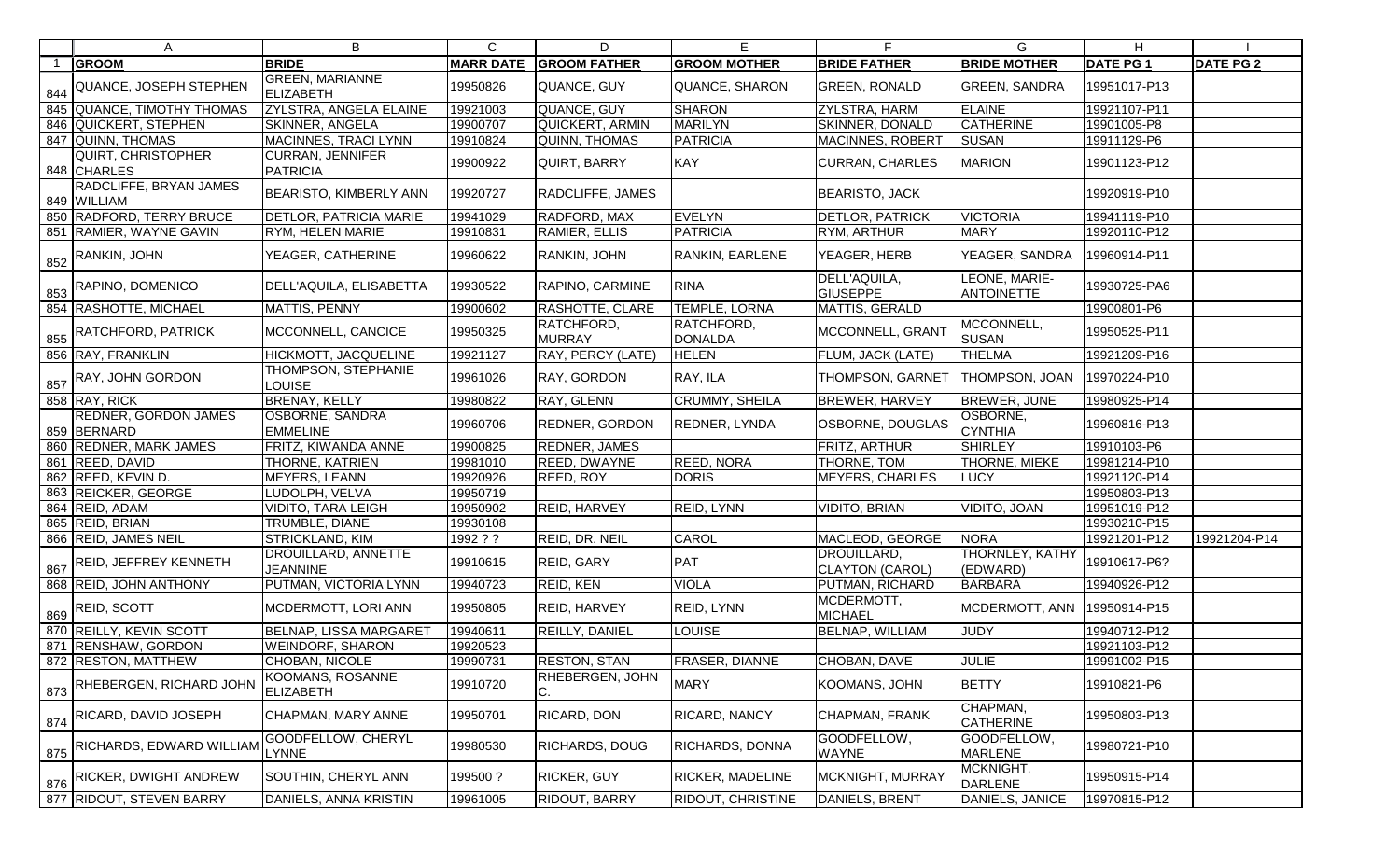| A                                        | В                                            | C                | D                                 | Е                              | F                             | G                             | H.              |                  |
|------------------------------------------|----------------------------------------------|------------------|-----------------------------------|--------------------------------|-------------------------------|-------------------------------|-----------------|------------------|
| <b>GROOM</b>                             | <b>BRIDE</b>                                 | <b>MARR DATE</b> | <b>GROOM FATHER</b>               | <b>GROOM MOTHER</b>            | <b>BRIDE FATHER</b>           | <b>BRIDE MOTHER</b>           | <b>DATE PG1</b> | <b>DATE PG 2</b> |
| RIEMERSMA, DVORJAC<br>878 KRISTIAN       | PETERS, SARAH MARIE                          | 19950708         | RIEMERSMA, FRED                   | <b>RIEMERSMA, MARG</b>         | PETERS, DORVAL                | PETERS, VALERIE               | 19950814-P12    |                  |
| 879 RIGANELLI, FRANK                     | MULVIHILL, ANNE                              | 19900203         | RIGANELLI, MARIO                  | <b>SAVINA</b>                  | MULVIHILL, FRANCIS            | <b>JEAN</b>                   | 19900418-P6     |                  |
| 880 RIGBY, ALAN CAVEL                    | OUTRAM, MEGAN CHERYL                         | 19910607         | RIGBY, TOM                        |                                |                               | SIMPSON, CHERYL<br><b>ANN</b> | 19910617-P6     |                  |
| 881 RIKLEY, TREVOR GEORGE                | PENNELL, TAMMY ELIZABETH 19950916            |                  | RIKLEY, FRED                      | RIKLEY, CLARA                  | VAHEY, RON                    | <b>VAHEY, BARBARA</b>         | 19951103-P13    |                  |
| 882 RINGLEMANN, PETER BRIAN              | <b>STEVENS, LISA IRENE</b><br><b>MELISSA</b> | 19910518         | RINGLEMANN, HANS                  | <b>MARGARET</b>                | STEVEN, JOSEPH                | <b>WENDY</b>                  | 19910627-P6     |                  |
| $\frac{883}{100}$ RIVERS, PAT            | <b>FONSECA, NANCY</b>                        | 19950909         | RIVERS, JOE                       | <b>RIVERS, MARGARET</b>        | FONSECA, GENARO               | FONSECA,<br>ANGELICA          | 19960318-P10    |                  |
| 884 ROACH, JOSEPH BERNARD                | THOMSON, ANGELA DAWN                         | 19971018         | ROACH, JOHN                       | ROACH, PATRICIA                | THOMSON, HARRY<br>(SCOTTY)    | <b>THOMSON, MAE</b>           | 19980112-P10    |                  |
| 885 ROBBINS, JEFFREY TAGE                | MITTS, PAMELA ANNE                           | 19930911         | ROBBINS, DOUG                     |                                | MITTS, PAUL                   |                               | 19931102-P13    |                  |
| 886 ROBERTS, MICHAEL EARL                | <b>BEDDIE, LESLIE ALISON</b>                 | 19940711         | ROBERTS, RICHARD                  | SHIRLEY                        | <b>BEDDIE, BOB</b>            | <b>EDITH</b>                  | 19940729-P12    |                  |
| $\frac{1}{887}$ ROBERTSON, WILLIAM KEITH | <b>DENYES, LISA DIANE</b>                    | 19901013         | ROBERTSON, KEITH                  | <b>MARG</b>                    | DENYES, RONALD                | <b>DIANE</b>                  | 19910128-P6     |                  |
| ROBINSON, CHRISTOPHER<br>888 DEAN        | LAIRIR, SHELLY LYNN                          | 19920801         | ROBINSON, DEAN                    | <b>SHARON</b>                  | LAIRIR BILL                   | <b>LYNDA</b>                  | 19920910-P14    |                  |
| $\frac{1}{889}$ ROBINSON, GILES WILLIAM  | <b>GILL, HEATHER CATHERINE</b>               | 19941111         | <b>ROBINSON</b>                   | PRICE, JUDITH<br>(KERIOUS)     | GILL, NELSON                  | <b>GILL, SHIRLEY</b>          | 19951111-P10    |                  |
| 890 ROBINSON, STEVE                      | <b>STEELE, JOANNA</b>                        | 19910831         |                                   | ROBINSON, EVELYN               | <b>STEELE, PAT</b>            |                               | 19910923-P6     |                  |
| 891 ROGERS, KEVIN ROBERT                 | <b>CRETNEY, LORIE ANNE</b>                   | 19990807         | ROGERS, BOB                       | <b>BARB</b>                    | <b>CRETNEY, CHARLES</b>       | <b>JUDY</b>                   | 19991209-P15    |                  |
| 892 ROSE, MICHAEL ROBERT                 | LEVBOURNE, BRENDA ANN                        | 1992??           | ROSE, ROBERT                      | DOUGLAS, JOAN                  | LEVBOURNE,<br><b>CLIFFORD</b> |                               | 19921119-P12    |                  |
| $\frac{1}{893}$ ROSE, PAUL DAVID WALTER  | ANGELO, LAURA ANN                            | 19930703         | ROSE, WILLIAM                     | <b>JEAN</b>                    | ANGELO, RICK                  | <b>LOIS</b>                   | 19930819-P13    |                  |
| 894 ROSSIT, ANDY                         | DAGENAIS, DEBBIE                             | 19940107         | ROSSIT, JOHN                      |                                | DAGENAIS, KEN                 |                               | 19940623-P12    |                  |
| $\frac{895}{895}$ ROWE, CRAIG            | LONG, KELLY                                  | 199500?          | ROWE, DAVID                       | ROWE, MRS.                     |                               | BAMBER,<br><b>MICHELLE</b>    | 19950825-P12    |                  |
| <b>ROYLE, TERRANCE</b><br>896 FREDERICK  | <b>WILLIAM S, DEBORAH KIM</b>                | 19920502         | ROYLE, FRED                       |                                | <b>WILLIAMS, LES</b>          | <b>EVELYN</b>                 | 19920528-P16    |                  |
| 897 RUPNOW, GREG                         | LONG, STEPHANIE                              | 19900825         | RUPNOW, CLAIR                     | <b>MAVIS</b>                   | <b>BROOKS, ART</b>            | <b>KAREN</b>                  | 19900921-P6     |                  |
| 898 RUSHNELL, RICK                       | <b>BRANIGAN, DONNA</b>                       |                  | RUSHNELL, HAROLD MARILYN          |                                | <b>BRANIGAN, NEIL</b>         | LIL                           | 19910604-P6     |                  |
| 899 RUSSELL, JEFFREY ALLEN               | ORR, TAMMY ELIZABETH ANN 19951021            |                  | PAAJANEN, ROBERT                  | <b>PAAJANEN, LINDA</b>         | ORR, GARY                     | ORR, CHRISTINE                | 19960209-P10    |                  |
| 900 RUTLEDGE, GREGORY                    | <b>FISHER, JANE</b>                          | 19960824         | RUTLEDGE, DOUG                    | <b>RUTLEDGE, KATIE</b>         | FISHER, AIRD                  | <b>FISHER, DOREEN</b>         | 19970109-P13    |                  |
| 901 RUTTAN, MARK MORRIS                  | DONOVAN, TINA LOUISE                         | 19950916         | <b>RUTTAN, MORRIS</b>             | <b>RUTTAN, MRS.</b>            | DONOVAN, WILLIAM              | DONOVAN, MRS.                 | 19951129-P14    |                  |
| 902 RUTTLE, JEREMY JAMES                 | DAVIS, BOBBI-JOE TARA                        | 19970906         | RUTTLE, DENNIS                    | <b>RUTTLE, KATHY</b>           | DAVIS, JAMES                  | DAVIS, KAREN                  | 19971210-P16    |                  |
| $\frac{903}{903}$ RUX, MARK              | <b>PARKINSON, RONDA</b>                      | 19951014         | RUX, ALFRED                       | <b>RUX, RENATE</b>             | PARKINSON, JIM<br>(LINDA)     | <b>BAKER, IALEAN</b><br>(TED) | 19951121-P12    |                  |
| 904 RYAN, MICHAEL                        | <b>BARRATT, PATRICIA</b>                     | 19980620         | RYAN, GERALD                      | RYAN, NANCY                    | <b>BARRATT, JOHN</b>          | <b>BARRATT, FREDA</b>         | 19980714-P10    |                  |
| 905 SABERT-SHARGHI, RIAZ                 | <b>GRAY, ANGELA</b>                          | 19960803         | SABET-SHARGHIM,<br><b>HESHMAT</b> | SABET-SHARGHI,<br><b>MINOU</b> | GRAYA, GARRY                  | <b>GRAY, LINDA</b>            | 19960925-P13    |                  |
| 906 SAGER, MATTHEW WAYNE                 | DAFOE, PATRICIA LYN                          | 19920905         | SAGER, WAYNE                      | PAM                            | DAFOE, PETER                  | <b>LINDA</b>                  | 19921105-P12    |                  |
| 907 SAGER, SCOTT BRUCE                   | KEATING, PAMELA ANNE                         | 19950930         | SAGER, ROQUE                      | SAGER, NADINE                  | <b>KEATING, DOUG</b>          | KEATING,<br><b>DARLENE</b>    | 19951110-P12    |                  |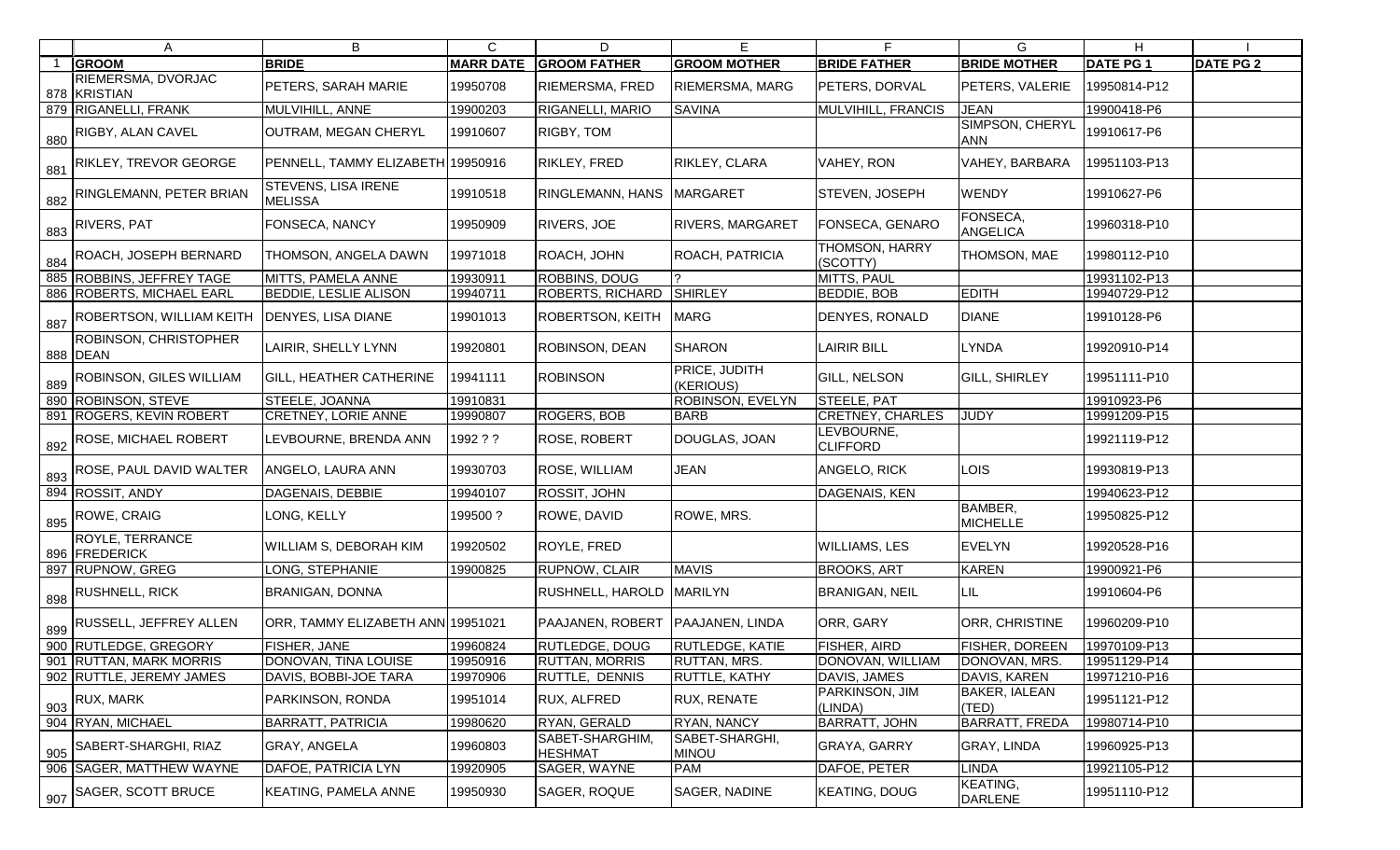| A                                               | B                                           | $\mathsf{C}$     | D                             | E                            |                                 | G                            | H                |                  |
|-------------------------------------------------|---------------------------------------------|------------------|-------------------------------|------------------------------|---------------------------------|------------------------------|------------------|------------------|
| <b>GROOM</b>                                    | <b>BRIDE</b>                                | <b>MARR DATE</b> | <b>GROOM FATHER</b>           | <b>GROOM MOTHER</b>          | <b>BRIDE FATHER</b>             | <b>BRIDE MOTHER</b>          | <b>DATE PG 1</b> | <b>DATE PG 2</b> |
| 908 SAGRIFF, BRIAN MICHAEL                      | <b>MITCHELL, PATRICIA</b><br><b>THYANNE</b> | 19900825         | SAGRIFF, LEONARD              | <b>ANNA CLAIRE</b>           | MITCHELL, DOUGLAS               |                              | 19900911-P6      |                  |
| 909 SAGRIFF, JOSEPH VINCENT                     | CHALMERS, HEATHER ANNE                      | 19920703         | <b>SAGRIFF, FIRMEN</b>        | <b>LAURA</b>                 | CHALMERS, ADAM                  | <b>EDIE</b>                  | 19921007-P14     |                  |
| 910 SAIKALEY, DANIEL GEORGE                     | <b>REYNOLDS, HEATHER</b><br><b>LOUISE</b>   | 19940513         | SAIKALEY, GEORGE<br>S. (LATE) | <b>TOEFEIDA</b>              | <b>REYNOLDS, WELLIE</b>         | <b>JOYCE</b>                 | 19940623-P12     |                  |
| $\frac{1}{911}$ SAMPSON, MICHAEL C.             | <b>FORSHAW, SHONA</b><br><b>MARGARET</b>    | 19941217         | SAMPSON, SAM                  | SAMPSON, GERRY               | FORSHAW, JAMES                  | <b>FORSHAW, FIONA</b>        | 19950109-P13     |                  |
| $^{\prime}$ 912 SANSOM, WILLIAM THOMAS          | LIETAER, LAURA ELIZABETH                    | 19920711         | <b>SANSOM, BILL</b>           | <b>JANE</b>                  | LIETAER, DAN                    | <b>ANN</b>                   | 19920903-P12     |                  |
| 913 SANTHA, DARREN JAMES                        | WHITELEY, AMANDA JANE                       | 19910921         |                               | SANTHA, DIANA                | <b>WHITELEY, GERALD</b>         | <b>SANDRA</b>                | 19911102-P7      |                  |
| 914 SAUER, ROBERT CHARLES                       | MATTHEWS, PATRICIA ANNE                     | 19920425         | SAUER, H.                     |                              | MATTHEWS, J.A.                  |                              | 19920617-P14     |                  |
| $^{\prime}$ 915 SAVILLE, JOHN BARRY             | PALMER, JENNIFER ANNE                       | 1992 ? ?         | SAVILLE, BRIAN                | <b>CAROL</b>                 |                                 | PALMER, BARBARA 19930108-P12 |                  |                  |
| <b>SCHAMERHORN, ROBERT</b><br>916 JAMES         | <b>KEUNING, TINA MAE</b>                    | 199500?          | SCHAMERHORN,<br><b>BOB</b>    | SCHAMERHORN,<br><b>EDITH</b> | KEUNING, PETER                  | <b>KEUNING, EILEEN</b>       | 19951002-P14     |                  |
| <b>SCHARLEY, DOUGLAS</b><br>917 RICARD          | <b>BAXTER, TINA ELIZABETH</b>               | 19901027         | <b>SCHARLEY, CLAUSE</b>       | BARBARA                      | <b>BAXTER, JOSEPH</b>           | <b>JOAN</b>                  | 19901213-P6      |                  |
| <b>SCHATZMANN, GREGORY</b><br>918 JOSEPH        | <b>BELL, MELISSA DIANNE</b>                 | 19990807         | SCHATZMANN,<br><b>WILLIAM</b> | <b>FRANCES</b>               | <b>BELL, JACK</b>               | <b>CAROLYN</b>               | 19991207-P12     |                  |
| 919 SCHLEGER, ANDREW                            | <b>CAREY, WENDY</b>                         | 19950617         | <b>SCHLEGER, DAVID</b>        | SCHLEGER, SHARON             | <b>CAREY, ROBERT</b>            | CAREY, IRENE                 | 19950728-P12     |                  |
| <b>SCHROTER, DOUGLAS</b><br>920 KENNETH         | <b>KLEINSTEUBER, ROBERTA</b><br><b>FAYE</b> | 19910706         | <b>SCHROTER, CAROL</b>        | SHEILA                       | KLEINSTEUBER,<br><b>KEITH</b>   | KLEINSTEUBER,<br><b>BARB</b> | 19910823-P6      |                  |
| 921 SCHWAGER, MARK                              | DOWNEY, SUSAN                               | 1992 ? ?         | SCHWAGER,<br><b>GILBERT</b>   |                              | HUNT, WALTER                    | <b>WISE, BEATRICE</b>        | 19920915-P13     |                  |
| 922 SCHWAGER, MICHAEL J.                        | ALEXANDER, SHEILA                           | 1993 ? ?         | <b>SCHWAGER, JOHN</b>         | <b>JONES, BETTY</b>          | ALEXANDER, PAT                  | <b>JOYCE</b>                 | 19940217-P15     |                  |
| <b>SCOTT, AARON DAVID</b><br>923 ARTHUR         | MURRAY, DARCY MARIE                         | 19950922         | SCOTT, DAVID                  | SCOTT, BARBARA               | MURRAY, FRANK                   | MURRAY,<br>ANNABELLE         | 19951214-P13     |                  |
| $\frac{924}{924}$ SCOTT, KENNY DONALD           | <b>CHAMBERS, KAREN SHEILA</b>               | 19920919         | <b>SCOTT, DONALD</b>          | <b>MARJORIE</b>              | CHAMBERS, JOHN                  | <b>SHEILA</b>                | 19921121-P7      |                  |
| $\frac{1}{925}$ SCOTT, PETER ANDREW             | FITZGERALD, LISA DARLENE                    | 19920516         | <b>SCOTT, RONALD</b>          | PATRICIA                     | FITZGERALD,<br><b>TREUSDALE</b> | <b>ANN</b>                   | 19920714-P13     |                  |
| 926 SCRUBY, RICHARD                             | WHITEHEAD, WENDY                            | 19950603         |                               |                              |                                 |                              | 19950808-P13     |                  |
| 927 SEABROOK, STEVEN GEORGE EMERSON, KERRY LYNN |                                             | 19910720         | SEABROOK, ELDON               | <b>JOAN</b>                  | <b>EMERSON, JOHN</b>            | <b>CAROLYN</b>               | 19911020-PC3     |                  |
| $\frac{1}{928}$ SEDORE, JOHN STEVEN             | KERR, ELEANOR LOUISE                        | 19900526         | SEDORE, SHERMAN               |                              | <b>KERR, HUBERT</b>             |                              | 19900830-P6      |                  |
| 929 SEDORE, KEVIN HAROLD                        | SILVESTER, WENDY MARIE                      | 19910914         | SEDORE, LLOYD                 |                              | <b>SILVESTER, DAVID</b>         |                              | 19911223-P6      |                  |
| $\frac{1}{930}$ SEELEY, RANDY JOSEPH            | POLMANTER, MARGARET<br><b>MAE</b>           | 19910615         | <b>SEELEY, GRAHAM</b>         |                              | CUNNINGHAM,<br><b>ARCHES</b>    | YATEMAN, STELLA              | 19911002-P6      |                  |
| SEEMUNGAL, FRANK<br>931 GREGORY                 | RASHOTTE, CATHERINE<br><b>JANINE</b>        | 19900915         | SEEMUNGAL, FRANK BEVERLY      |                              | RASHOTTE, DONALD                | <b>MARGRET</b>               | 19910211-P6      |                  |
| 932 SEKINE, CHRIS YOSHIO                        | SNIDER, ANDREA DAWN                         | 19901013         | SEKINE, TED                   | <b>ETS</b>                   | SNIDER, GARY                    | <b>SHIRLEY</b>               | 19910222-P10     |                  |
| 933 SEMARK, ROB DOUGLAS                         | LLOYST, ANNA MARIE                          | 19990501         | SEMARK, JOE                   | <b>BURLEY, KATHY</b>         |                                 | LLOYST,<br><b>ELIZABETH</b>  | 19990719-P10     |                  |
| 934 SEMENUK, TIM JAMES                          | SIMPSON, DENISE MARIE                       | 19910914         | SEMENUK, JOHN                 | <b>VIRGINIA</b>              | SIMPSON, CARL                   | CONNIE                       | 19920102-P6      |                  |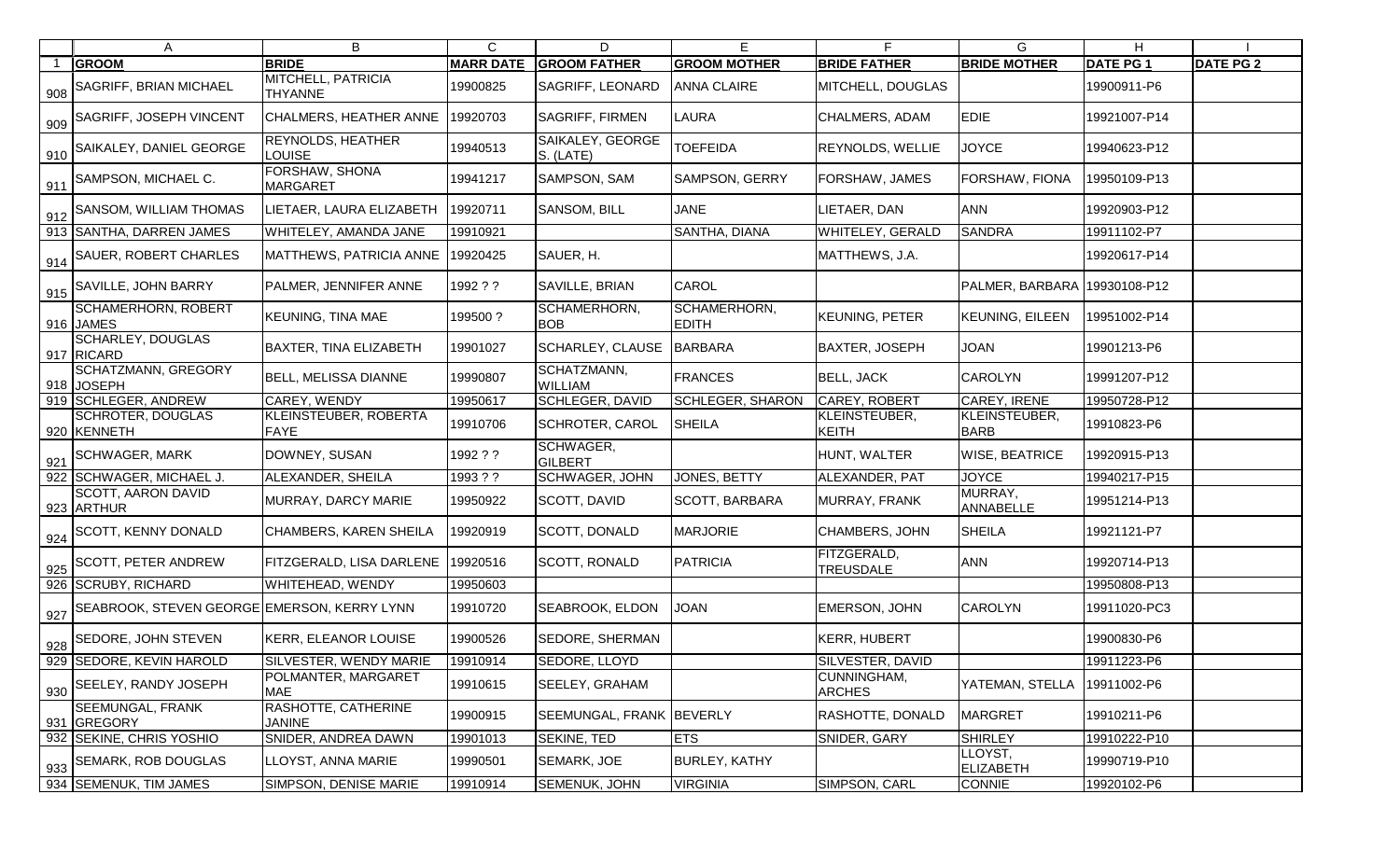|     | A                                                            | B                                          | C                | D                            | Е                                |                               | G                            | H               |                  |
|-----|--------------------------------------------------------------|--------------------------------------------|------------------|------------------------------|----------------------------------|-------------------------------|------------------------------|-----------------|------------------|
|     | <b>GROOM</b>                                                 | <b>BRIDE</b>                               | <b>MARR DATE</b> | <b>GROOM FATHER</b>          | <b>GROOM MOTHER</b>              | <b>BRIDE FATHER</b>           | <b>BRIDE MOTHER</b>          | <b>DATE PG1</b> | <b>DATE PG 2</b> |
| 935 | <b>SERO, NICHOLAS MICHAEL</b>                                | MCCONNELL, MIA<br><b>MARGARET</b>          | 19951014         | <b>SERO, GARY</b>            | <b>SERO, CHERYL</b>              | MCCONNELL, JOHN               | <b>DEVOLIN, VIVIAN</b>       | 19951121-P12    |                  |
|     | SEXSMITH, JOHN JOSEPH<br>936 GERARD                          | COMEAU, YVONNE MICHELLE 19920613           |                  | <b>SEXSMITH, JOHN</b>        | <b>CAROLYN</b>                   | COMEAU, LEONARD               | <b>LOIS</b>                  | 19921104-P12    |                  |
|     | 937 SHANNON, KEVIN JOSEPH                                    | DEGENOVA, TRUDY JOAN                       | 19900526         | SHANNON, CLARE               | EVELYN                           | <b>DEGENOVA, MIKE</b>         | <b>JOAN</b>                  | 19901001-P6     |                  |
| 938 | SHANQUE, STEVEN MICHAEL                                      | NELSON, CINDY LOUISE                       | 19900929         | <b>SHANQUE, LENARD</b>       | <b>DIANE</b>                     | NELSON, JACK                  | <b>DELORES</b>               | 19910301-P6     |                  |
|     | 939 SHARPE, BRADLEY                                          | ELLEMENT, ANITA                            | 19940709         | SHARPE, PAUL                 | LANA                             | <b>ELLEMENT, ROSS</b>         | <b>JEAN</b>                  | 19940819-P12    |                  |
|     | SHARPE, SCOTT EDWARD<br>940 ANTHONY                          | COONEY, AMY ROSE                           | 199700?          | SHARPE, LARRY                | <b>LAGUFF, NANCY</b>             | COONEY, PAUL                  | COONEY,<br><b>CHEYANNE</b>   | 19971126-P15    |                  |
|     | 941 SHAW, WILLIAM                                            | SHAW, BEVERLY                              | 199500 ?         |                              |                                  |                               |                              | 19950919-P12    |                  |
|     | 942 SHIPMAN, JOHN LORNE                                      | FOLEY, NORMA HELEN LYNN 19950826           |                  | SHIPMAN, BORDON<br>(BUD)     | <b>SHIPMAN, SHIRLEY</b>          | <b>FOLEY, LARRY</b>           | <b>FOLEY, SUE</b>            | 19951103-P13    |                  |
|     | 943 SHORTT, DOUGLAS MICHAEL                                  | <b>GELSTHORPE, LEANNE</b><br><b>RENEE</b>  | 19970802         | SHORTT, MICHAEL<br>(LATE)    | <b>SHORTT, LINDA</b>             | <b>GELSTHORPE, BRUCE</b>      | GELSTHORPE,<br><b>GLADYS</b> | 19980122-P13    |                  |
|     | 944 SIEGNER, NEIL EDWARD                                     | <b>SHARPE, MELANIE ANNE</b>                | 19960907         | SIEGNER, WAYNE               | SIEGNER, DELORES                 | SHARPE, PAUL                  | SHARPE, LANA                 | 19961118-P10    |                  |
|     | 945 SILLS, KEVIN ROY                                         | <b>VOELKER, KIM JANET</b>                  | 19900804         | SILLS, DON                   | <b>JEAN</b>                      | <b>VOELKER, KARL</b>          | <b>REGINA</b>                | 19901016-P6     |                  |
|     | 946 SILLS, RON                                               | THOMPSON, VALERIE                          | 19930626         | SILLS, DOUGLAS               | <b>BETTY</b>                     | THOMPSON, JIM                 | <b>HELEN</b>                 | 19931012-P15    |                  |
| 947 | SIMARD, ERIC                                                 | <b>GOWTHORPE, JULIE LEE</b>                | 19970809         | SIMARD, MICHEL               | SIMARD, MADELEINE                | GOWTHORPE,<br><b>GEOFFREY</b> | GOWTHORPE,<br><b>DONNA</b>   | 19980420-P10    |                  |
|     | 948 SIMMONDS, ROBERT JAMES                                   | <b>BARNES, ANGELIA</b><br>KATHLEEN BERNICE | 19980530         | SIMMONDS, ROBERT             | SIMMONDS, BARBARA BARNES, ROBERT |                               | <b>BARNES, SHARON</b>        | 19980724-P6     |                  |
| 949 | SIMONDS, DONALD MALCOLM                                      | CALLAGHAN, GWEN<br><b>CATHERINE</b>        | 19900519         | SIMONDS, VICTOR              | <b>MARY</b>                      | CALLAGHAN, HAROLD RITA        |                              | 19900913-P8     |                  |
| 950 | SIMPSON, AARON RAYMOND                                       | <b>SHAW, DIANE MARIE</b>                   | 19930424         | SIMPSON, RAYMOND BRENDA      |                                  | SHAW, WAYNE                   | <b>HELEN</b>                 | 19930712-P13    |                  |
|     | 951 SIMPSON, GREGORY JAMES                                   | CANNON, ANGELA LOUISE                      | 19921128         | SIMPSON, DEAN                | <b>ELEANOR</b>                   | <b>CANNON, MIKE</b>           | <b>BRENDA</b>                | 19930304-P14    |                  |
|     | 952 SINCLAIR, IAN DAVID                                      | <b>REID, LORENCE ROSE</b>                  | 19900811         | SINCLAIR, DAVID              | <b>BARBARA</b>                   | <b>REID, CARL</b>             | <b>JUNE</b>                  | 19901029-P6     |                  |
|     | 953 SINE, STEVEN JAMES                                       | HANNAFIN, AMBER LYNNE                      | 19960810         | SINE, RALPH                  | SINE, MRS                        | HANNAFIN, ED                  | HANNAFIN, MRS.               | 19961217-P13    |                  |
|     | 954 SKIDMORE, PAUL                                           | WILLIAMS, SAMANTHA                         | 19921106         | <b>SKIDMORE, ARTHUR</b>      |                                  | <b>WILLIAMS, GRANWAY</b>      | <b>MARY</b>                  | 19930329-P12    |                  |
|     | 955 SLATER, GREGORY FRANKLIN FERGUSON, PAMELA LYNNE 19950908 |                                            |                  | <b>SLATER, PETER</b>         | <b>SLATER, NANCY</b>             | <b>FERGUSON, STAN</b>         | <b>FERGUSON, PAT</b>         | 19951027-P15    |                  |
|     | 956 SLAUGHTER, DAVID                                         | <b>VICAIRE, ANGELA</b>                     | 19910817         | SLAUGHTER,<br><b>DOUGLAS</b> | <b>INEZ</b>                      | <b>VICAIRE, ALEX</b>          | MERIDITH                     | 19920206-P6     |                  |
|     | 957 SLIWA, JOSEPH S.                                         | <b>BOWDEN, CHRISTINE MAE</b>               | 19910511         |                              | <b>SLIWA, SHIRLEY</b>            | <b>BOWDEN, PHILIP</b>         |                              | 19910604-P6     |                  |
|     | 958 SLOAN, DAVID                                             | <b>WOOD, RACHEL</b>                        | 19950422         | SLOAN, DELBERT               | <b>SLOAN, RUTH</b>               | <b>WOOD, ROBERT</b>           | <b>WOOD, SANDRA</b>          | 19950613-P12    |                  |
|     | 959 SLY, DAVID CLAY                                          | WILCOX, KATHERINE ANN                      | 19931002         | SLY, WILLIAM                 | LORRAINE                         | <b>WILCOX, ERNEST</b>         | <b>JEANETTE</b>              | 19940131-P12    |                  |
|     | 960 SMART, JOHN WILLIAM                                      | NILES, SUZANNE ELIZABETH<br><b>HELENA</b>  | 19961026         | <b>SMART, ERNEST</b>         | SMART, MAY                       | NILES, RICHARD                | NILES, MAUREEN               | 19961216-P10    |                  |
|     | 961 SMITH, ALAN JAMES                                        | FORTIER, CAROLYN<br><b>ELIZABETH</b>       | 19900512         | SMITH, RON                   | <b>BARB</b>                      | <b>FORTIER, JAKE</b>          | BERT?                        | 19900524-P6     |                  |
|     | 962 SMITH, ANDREW JOHN                                       | <b>WRIGHT, KATHLEEN</b>                    | 19920808         | SMITH, JOHN                  | <b>SUZANNE</b>                   | <b>WRIGHT, DON</b>            | <b>BETTY</b>                 | 19921001-P14    |                  |
|     | 963 SMITH, ANDREW ROBERT                                     | SMITH, ALANA MARIE                         | 19900623         | SMITH, JIM                   | <b>ANN</b>                       | SMITH, ALLAN                  | <b>BETTY</b>                 | 19900926-P20    |                  |
|     | 964 SMITH, BLAIR ANTHONY                                     | RYAN, TAMMY ELAINE                         | 19911102         | SMITH, DONALD                | <b>MARTHA</b>                    | RYAN, WILLIAM                 | <b>BRENDA</b>                | 19920207-P13    |                  |
|     | 965 SMITH, JOHN G.                                           | BARKLEY, ALANNA JANE                       | 19961005         | <b>SMITH, HOWARD</b>         | SMITH, HAZEL                     | <b>BARKLEY, DONOVAN</b>       | <b>BARKLEY, WILLA</b>        | 19970227-P13    |                  |
|     | 966 SMITH, MARTIN JOSEPH                                     | WALKER, ANNETTE MARIE                      | 1993 ? ?         | SMITH, WILFRED               | <b>AUDREY</b>                    | <b>WALKER, RALPH</b>          | <b>MAXINE</b>                | 19930706-P12    |                  |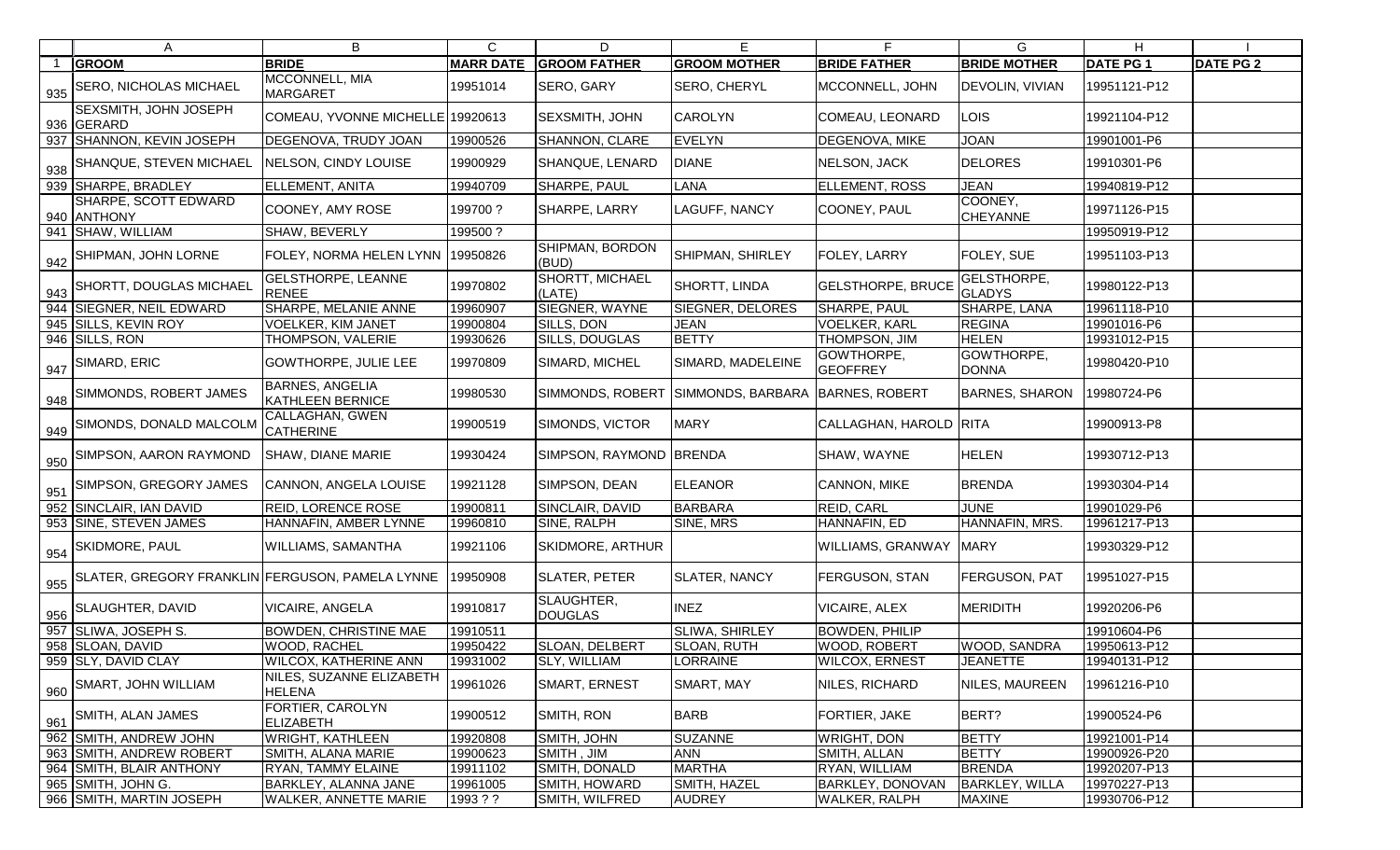|     | A                                        | B                                             | $\mathsf{C}$     | D                           | Е                             | F.                                 | G                                   | H               |                  |
|-----|------------------------------------------|-----------------------------------------------|------------------|-----------------------------|-------------------------------|------------------------------------|-------------------------------------|-----------------|------------------|
|     | <b>GROOM</b>                             | <b>BRIDE</b>                                  | <b>MARR DATE</b> | <b>GROOM FATHER</b>         | <b>GROOM MOTHER</b>           | <b>BRIDE FATHER</b>                | <b>BRIDE MOTHER</b>                 | <b>DATE PG1</b> | <b>DATE PG 2</b> |
| 967 | SMITH, MATTHEW REGINALD                  | <b>CORRE, ANDREA LYNN</b>                     | 19980919         | SMITH, REG                  | SMITH, SHARON                 | CORRE, ALAN                        | CORRE, DONNA                        | 19981112-P15    |                  |
|     | 968 SMITH, PERRY                         | <b>CARRIE LYNN</b>                            | 19980718         | SMITH, DAVID                | SMITH, BIRGIT                 |                                    |                                     | 19980831-P10    |                  |
| 969 | SMITH, PHILIP LIDDELL                    | MULVIHILL, PATRICIA LYNNE                     | 19900915         | SMITH, WAYNE                | <b>MARG</b>                   | MULVIHILL, THOMAS                  | <b>LYNNE</b>                        | 19901114-P8     |                  |
|     | 970 SMITH, RICHARD BRUCE                 | <b>WARDLE, DEBORAH LYNN</b>                   | 19900922         | SMITH, ROBERT               | <b>SHARON</b>                 | <b>WARDLE, ALLAN</b>               | <b>VALERIE</b>                      | 19901109-P6     |                  |
|     | 971 SMITH, RONALD WILLIAM                | <b>RYAN, BETTY LOUISE</b>                     | 19910817         | SMITH, WILLIAM              | <b>IRENE</b>                  | RYAN, KENNETH                      | <b>BERNICE</b>                      | 19911011-P6     |                  |
|     | 972 SMITH, SHAIN                         | <b>GAGNON, KAREN</b>                          | 19990710         | SMITH, ELTON                | <b>GLADYS</b>                 | <b>GAGNON, WILMER</b>              | <b>ELIZABETH</b>                    | 19990827-P12    |                  |
|     | $\frac{973}{973}$ SMITH, STEVEN DALE     | KORNBLUM, THERESA<br><b>EBONY DAWN</b>        | 19910810         | SMITH, RON                  | <b>BARB</b>                   | KORNBLUM, TED                      | <b>BEV</b>                          | 19911018-P6     |                  |
|     | 974 SMITH, WARREN                        | <b>KAWZENUK, KELLY</b>                        | 19940924         | SMITH, RONALD               | SMITH, DOREEN                 | <b>KAWZENUK, PAUL</b>              | KAWZENUK,<br><b>MURIEL</b>          | 19950109-P13    |                  |
|     | 975 SMITH, WILLIAM JOSEPH                | POPE, HEIDI LINDA                             | 19911026         | WMITH, BILL                 | <b>JUNE</b>                   | POPE, GLENDON                      | <b>JANET</b>                        | 19911204-P6     |                  |
|     | 976 SMITHRIM, BRYAN DOUGLAS              | NICOL, ANN                                    | 19900609         | SMITHRIM, GARY              | <b>ELAINE</b>                 | NICOL, ROBERT                      | <b>EDITH</b>                        | 19900727-P6     |                  |
|     | 977 SNIDER, MICHAEL JAMES                | MCCOMB, SHARON ANNE                           | 19950805         | SNIDER, STUART              | SNIDER, GWEN                  | <b>KETCHESON,</b><br><b>HOWARD</b> | <b>KETCHESON, MRS</b>               | 19950912-P12    |                  |
|     | 978 SNOW, KEVIN ANDREW                   | <b>SLINN, KIMBERLY</b>                        | 19940910         |                             | <b>SNOW, BEVERLY</b>          | <b>SLINN, ARNOLD</b>               | <b>SLINN, CAROL</b>                 | 19941124-P12    |                  |
|     | 979 SONLEY, DON                          | COHEN, CYNTHIA                                | 19970810         | SONLEY, BRUCE               | SONLEY, MARJORIE              | COHEN, JACK                        | COHEN, MONICA                       | 19970911-P16    |                  |
| 980 | SORGE, MARK JEREMY                       | <b>BROCHU, JACINTHE MARIE</b><br><b>PAULE</b> | 19951223         | <b>GEIGER, STANTON</b>      | <b>GEIGER, MAXINE</b>         | BROCHU, LOUIS-<br><b>GILLES</b>    | BROCHU,<br><b>GHISLAINE</b>         | 19960217-P10    |                  |
|     | 981 SOULE, ROBERT                        | <b>GRIMES, JULIE</b>                          | 19941015         | SOULE, TED                  | LILLIE, ROSEMARIE             | <b>GRIMES, LARRY</b>               | <b>DOLORES</b>                      | 19941115-P12    |                  |
|     | SOULE. BRADLEY<br>982 CHRISTOPHER        | CARMICHAEL, LORI DENISE                       | 19920703         | <b>SOULE, PERRY</b>         | DEJONG, DIANE                 | CARMICHAEL, DENNIS PATRICIA        |                                     | 19921121-P7     |                  |
|     | 983 SOWDEN, TIMOTHY                      | GONZALEZ, DIANA                               | 19980725         | SOWDEN, HOWARD              | SOWDEN, JEAN                  | SOLIZ, RUBAN                       | <b>SOLIZ, CRISTINA</b>              | 19980925-P14    |                  |
|     | 984 SPENCER, MICHAEL                     | PETRO, TERI                                   | 19990508         |                             |                               |                                    |                                     | 19990612-P11    |                  |
|     | 985 SPIRO, NICK                          | <b>HUDGINS, SANDY</b>                         | 19981003         | SPIRO, TED                  | <b>TINA</b>                   | <b>HUDGINS, LES</b>                | <b>DONNA</b>                        | 19990415-P15    |                  |
| 986 | <b>SPRATT, WAYNE GORDON</b>              | VALCAMP, LYNNE DIANNE                         | 19910817         | SPRATT, GORDON              | PAULINE                       | VALCAMP, DAVID                     | <b>FINKLE,</b><br><b>EVANGELINE</b> | 19910921-P8     |                  |
|     | $987$ ST. PIERRE, DENNIS P.              | BELL, WENDY J.                                | 19910419         | ST. PIERRE, PAUL<br>LEO     | MARGARET                      | BELL, FLOYD C.                     | <b>BARBARA</b>                      | 19910503-P6     |                  |
|     | <b>ST. PIERRE, ROBERT</b><br>988 DOUGLAS | <b>BEHNKE, LISA LYNN</b>                      | 199600 ?         | ST. PIERRE, WAYNE           | ST. PIERRE<br><b>MARGARET</b> | <b>BEHNKE, HOWARD</b>              | <b>BEHNKE, DONNA</b>                | 19961123-P10    |                  |
|     | <b>ST. PIERRE, STEVEN</b><br>989 DOUGLAS | <b>BURNS, KIMBERLY LOUISE</b>                 | 19930925         | ST. PIERRE, DENNIS MAUREEN  |                               | <b>BURNS, JOHN</b>                 | <b>SHARON</b>                       | 19940117-P12    |                  |
|     | 990 STAFFORD, PERRY CARL                 | FINKLE, DONI-LU                               | 19901020         | <b>STAFFORD, HARRY</b>      | <b>JOANNE</b>                 | FINKLE, RAYMOND                    | <b>ANNE</b>                         | 19901220-P6     |                  |
| 991 | STAPLEY, ROSS HOWARD                     | SMITH, DONALDA MAE                            | 19960810         | STAPLEY, CLAYTON            | <b>STAPLEY, MRS</b>           | SMITH, WALTER                      | SMITH, MRS                          | 19960920-P13    | 19960925-P13     |
| 992 | <b>STARK, REGINALD THOMAS</b>            | MCQUAID, YVONNE<br><b>MARGARET</b>            | 19950812         | <b>STARK, MELVIN</b>        | EBY, WENDY                    | MCQUAID, FRANCIS                   | MCQUAID, MRS.                       | 19951103-P13    |                  |
|     | STEDMAN, CHRISTOPHER<br>993 KEITH        | JOHNSTON, MICHELLE<br><b>DENISE</b>           | 19920720         | STEDMAN,<br><b>THEODORE</b> |                               | JOHNSTON, PAUL G.                  |                                     | 19920718-P10    |                  |
| 994 | <b>STEELE, RICHARD DUANE</b>             | LANGABEER, LINDA GAIL<br><b>PAULINE</b>       | 19900825         | STEELE, DUANE               | MARGARET                      | LANGABEER, RAY                     | <b>DOREEN</b>                       | 19901122-P8     |                  |
| 995 | <b>STEEVES, BLAINE DOUGLAS</b>           | WHITMARSH, LESLIE KAREN                       | 9940910          | <b>STEEVES, DOUG</b>        | STEEVES, VIOLET               | <b>WHITMARSH, SKIP</b>             | WHITMARSH,<br><b>NANCY</b>          | 19941206-P13    |                  |
|     | STEINBERG, HOWARD<br>996 ANTONY          | LOCKWOOD, CHARLENE<br><b>MARGARET</b>         | 19900701         | STEINBERG, JACK             | <b>GAIL</b>                   | LOCKWOOD,<br><b>STANLEY</b>        | <b>MARGARET</b>                     | 19900926-P20    |                  |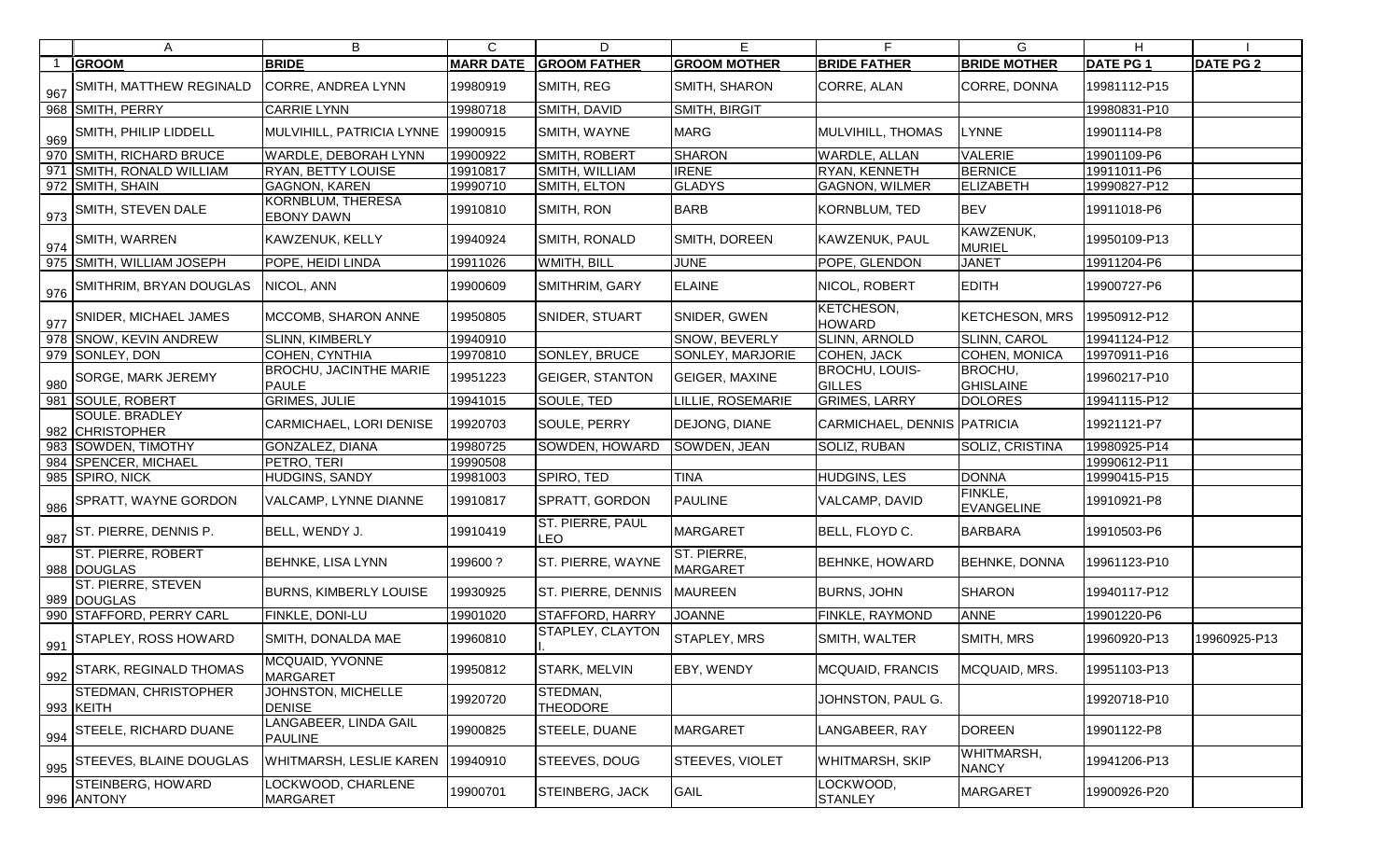|         | A                                                       | B                                       | $\mathsf{C}$     | D                            | Е                               | F.                                       | G                               | H.              |                  |
|---------|---------------------------------------------------------|-----------------------------------------|------------------|------------------------------|---------------------------------|------------------------------------------|---------------------------------|-----------------|------------------|
|         | <b>GROOM</b>                                            | <b>BRIDE</b>                            | <b>MARR DATE</b> | <b>GROOM FATHER</b>          | <b>GROOM MOTHER</b>             | <b>BRIDE FATHER</b>                      | <b>BRIDE MOTHER</b>             | <b>DATE PG1</b> | <b>DATE PG 2</b> |
|         | $\frac{1}{997}$ STEPHENS, PALMER III                    | ALLAIRE, MICHELLE                       | 19990612         | STEPHENS, PALMER SHERRIAN    |                                 | ALLAIRE, GILLES                          | <b>ALINE</b>                    | 19990713-P12    |                  |
| 998 JR. | STEPHENSON, JOHN ROBERT                                 | THIBAUDEAU, NANCY GRACE 19931009        |                  | STEPHENSON, JOHN<br>ROBERT   |                                 | <b>THIBIDEAU, FRED</b>                   | <b>MARY</b>                     | 19931220-P14    |                  |
|         | STEPHENSON, JOSEPH<br>999 ALBERT JR.                    | <b>RIVERS, SHEILA MARIE</b>             | 19941022         | STEPHENSON,<br><b>JOSEPH</b> | STEPHENSON,<br><b>EVELYN</b>    | <b>RIVERS, RONALD</b>                    | <b>RIVERS, OLIVE</b>            | 19941202-P15    |                  |
|         | 1000 STEWART, JAMES PAUL                                | <b>GEEN, SANDRA LOUISE</b>              | 19900811         | STEWART, PAT                 |                                 | <b>GEEN, DALE</b>                        | <b>BARBARA</b>                  | 19901027-P16    |                  |
|         | 1001 STEWART, ROBERT                                    | <b>MATCHIM, CHRISTINE</b>               | 19920905         | <b>STEWART, ROBERT</b>       | <b>FRANCIS</b>                  | <b>MATCHIM, CARL</b>                     | <b>LINDA</b>                    | 19921109-P13    |                  |
|         | $\rm{^{1}}_{1002}]$ STEWART, STEVEN                     | PLANE, SUSAN RUTH                       | 19910622         | STEWART, GORDON MARGARET     |                                 | PLANE, RALPH                             | <b>RUTH</b>                     | 19911002-P6     |                  |
|         | 1003 STOBBART, RICHARD                                  | <b>BATTEN, VALERIE</b>                  | 19950617         | STOBBART, JIM                | STOBBART, MARILYN               | <b>BATTEN, AL</b>                        | <b>BATTEN, BEV</b>              | 19950727-P12    |                  |
|         | 1004 STOPARCZYK, DEREK FRANK SPENCER, LORI-ANN          |                                         | 19950916         | STOPARCZYK,<br><b>GEORGE</b> | STOPARCZYK, ELLA                | <b>SPENCER, WILF</b>                     | SPENCER, IVY                    | 19951019-P12    |                  |
|         | 1005 STROME, STEPHEN DAVID                              | <b>WAGER, REBECCA RAE</b>               | 19940618         | <b>STROME, DAVID</b>         | <b>LOIS</b>                     | <b>WAGER, RUSSELL</b>                    | <b>CHERYL</b>                   | 19940729-P12    |                  |
|         | 1006 STUART, ALLEN GARY                                 | MANN, WENDY JILL                        | 19940514         | STUART, JOHN                 | <b>HEDY</b>                     | MANN, JOHN                               | <b>GILLIAN</b>                  | 19940625-P11    |                  |
|         | 1 <sub>1007</sub> STURGEON, MURRAY DAVID                | HOVINGA, TERRI BEVERLY<br><b>DOREEN</b> | 19911011         | STURGEON,<br><b>CLINTON</b>  | <b>BOBBIE</b>                   | HOVINGA, RONALD                          | <b>BEVERLEY</b>                 | 19911223-P6     |                  |
|         | 1008 SUDDARD, RODGER                                    | STEVENS, KATHY                          | 19961004         |                              |                                 |                                          |                                 | 19970407-P10    |                  |
|         | 1009 SUGAR, DENNIS                                      | CHUN, YUKA                              | 19940514         | ADAMSON, BARRY               | <b>ANNA</b>                     | MARACLE, GORD                            | <b>TOYOKO</b>                   | 19941111-P15    |                  |
|         | 1010 SUPRYKA, JASON ASHLEY                              | <b>DIROCCO, ANDREA MAURA</b>            | 19930529         | SUPRYKA, ADAM                | <b>LORRAINE</b>                 | DIROCCO, JERRY                           | <b>SUZANNE</b>                  | 19930705-P13    |                  |
|         | 1011 SVOBODA, PAUL STEVEN                               | HARRISON, MICHELLE L.                   | 19930828         | SVOBODA, JOHN                | MARCELLA                        | <b>HARRISON, GRANT</b>                   | <b>BERNA</b>                    | 19931030-P9     |                  |
|         | 1 <sub>1012</sub>  SWAN, ROBERT KENT                    | MCMILLAN, CHRISTINA LYNN   19960907     |                  | SWAN, ROBERT                 | <b>BELL, PAULINE</b><br>(RALPH) | MCMILLAN, WILLIAM<br><b>LLOYD</b>        | MCMILLAN, BONNIE<br><b>LYNN</b> | 19961119-P13    |                  |
|         | 1013 SWIFT, GERALD PAUL                                 | <b>BERGERON, MARY LOUISE</b>            | 19911011         | <b>SWIFT, ERNEST</b>         |                                 | <b>BERGERON, PETER</b>                   | <b>MARY</b>                     | 19911031-P6     |                  |
|         | 1014 SYMONS, MICHAEL TODD                               | LOCKE, KAREN ELIZABETH                  | 19950923         | SYMONS, BRUCE                | SYMONS, VI                      | LOCKE, GARY                              | LOCKE, SARAH                    | 19951016-P14    |                  |
|         | $\rm{H_{1015}}$ TANNER, STEVEN JOHN                     | MCCUMBER, CHRISTINE<br><b>VICKI</b>     | 19970614         | TANNER, GEORGE               | <b>TANNER, CAROL</b>            | MCCUMBER, RICHARD MCCUMBER, LOIS         |                                 | 19970716-P12    |                  |
|         | $\Gamma_{1016}$  TAYLOR, JOHN CLARK                     | <b>BURGESS, SUSAN GAIL</b>              | 19910614         | TAYLOR, ROBERT               | <b>MARION</b>                   | <b>BURGESS, ARTHUR</b><br><b>BERTRAM</b> | MARY Y.                         | 19910720-P13    |                  |
|         | 1017 TAYLOR, KEITH ALLEN                                | LEBOW, PATRICIA MARION                  | 19910727         | TAYLOR, KEITH                | <b>LINDA</b>                    | LEBOW, ELWOOD                            | <b>JUDY</b>                     | 19911125-P6     |                  |
|         | $\Gamma_{1018}$  TAYLOR, ROGER WALTER                   | MCMASTER, DEBORAH LYNN<br><b>MARIE</b>  | 19901020         | TAYLOR, WALTER               | <b>AUDREY</b>                   |                                          | <b>WATSON, MURIEL</b>           | 19910115-P6     |                  |
|         | 1019 TEAL, GREGORY                                      | ROZON, MICHELLE                         | 19960729         | TEAL, HAROLD                 | TEAL, BRENDA                    | ROZON, PETER                             | ROZON, DIANNE                   | 19961026-P11    |                  |
|         | 1020 TEASDALE, BRIAN                                    | MCCORMICK, KAREN                        | 19930402         | TEASDALE, DAVE               | <b>JACKIE</b>                   | <b>BRISTOW, ART</b>                      | <b>ELEANOR</b>                  | 19930429-P11    |                  |
|         | $\left  \frac{1021}{ } \right $ TEMPLETON, JOHN PATRICK | <b>PAYTON, LYNDA CHRISTINE</b>          | 19910907         | TEMPLETON, BILL              | <b>HELEN THERESE</b>            | PAYTON, ALAN                             | <b>EVELYN</b>                   | 19911028-P6     |                  |
|         | 1022 TERPSTRA, RON                                      | THORNE, ANNEMIEKE                       | 19970621         | TERPSTRA, LEO                | VANDERWYST,<br><b>CATHERINE</b> | THORNE, TOM                              | THORNE, MIEKE                   | 19970813-P12    |                  |
|         | 1023 THIBAUDEAU, MIKE                                   | <b>BAIRD, BONNIE</b>                    | 19940107         |                              |                                 |                                          |                                 | 19940309-P15    |                  |
|         | 1024 THIBEAU, JEAN PAUL                                 | HURLEY, LYNETTE JOY                     | 19920926         | THIBEAU, RAY                 | KATHIE                          | HURLEY, LAWRENCE                         | <b>DIXON, LENORE</b>            | 19921106-P14    |                  |
|         | 1025 THOMLINSON, ERIC                                   | BALLAR, KIM                             | 19900929         | THOMLINSON, JOHN             | <b>RUTHANNE</b>                 | <b>BALLAR, ERNIE</b>                     | <b>CATHY</b>                    | 19901120-P6     |                  |
|         | 1026 THOMPSON, BRADLEY KEVIN                            | <b>BURRIS, LORI LUELLA</b>              | 19900804         | THOMPSON, BILL               | <b>MURIEL</b>                   | <b>BURRIS, KEITH</b>                     | <b>NORA</b>                     | 19910121-P6     |                  |
|         | THOMPSON, JEFFREY<br>1027 FRANCIS                       | <b>BANCROFT, KRISTA LYN</b>             | 19910817         | THOMPSON,<br><b>FRANCIS</b>  | LOIS.                           | <b>BANCROFT, ROBERT</b>                  | <b>KATHY</b>                    | 19920109-P6     |                  |
|         | <b>THOMPSON, MICHAEL</b><br>1028 STEVEN                 | <b>BARRY, BEVERLY ANN</b>               | 19950624         | THOMPSON, GARY               | THOMPSON, DONNA                 | <b>BARRY, VERNON</b>                     | <b>BARRY, MYRTLE</b>            | 19950803-P13    |                  |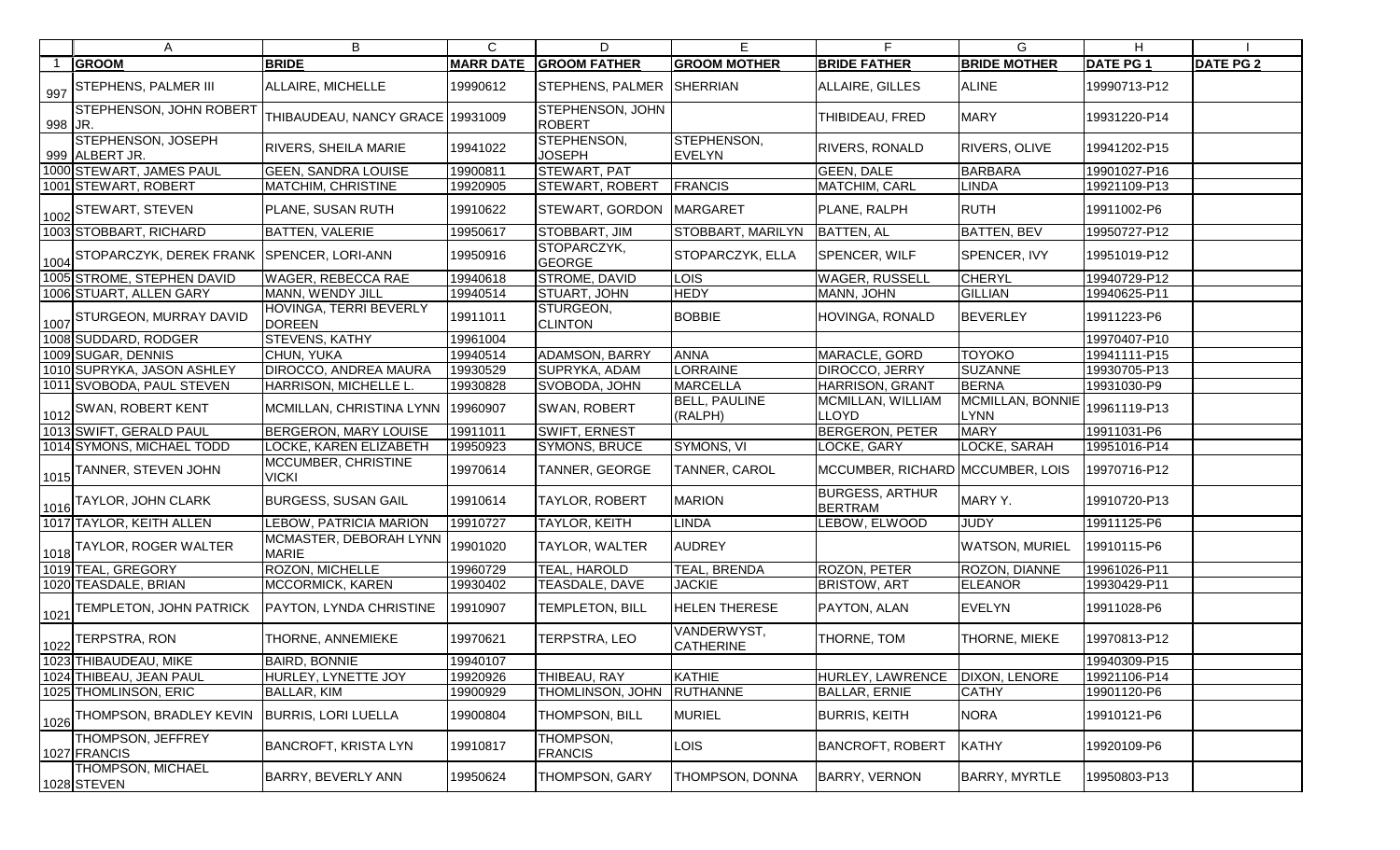|      | A                                                  | B                                    | $\mathsf{C}$     | D                                  | E                               | F                                     | G                              | H                |                  |
|------|----------------------------------------------------|--------------------------------------|------------------|------------------------------------|---------------------------------|---------------------------------------|--------------------------------|------------------|------------------|
|      | <b>GROOM</b>                                       | <b>BRIDE</b>                         | <b>MARR DATE</b> | <b>GROOM FATHER</b>                | <b>GROOM MOTHER</b>             | <b>BRIDE FATHER</b>                   | <b>BRIDE MOTHER</b>            | <b>DATE PG 1</b> | <b>DATE PG 2</b> |
| 1029 | THOMPSON, RANDALL ELDON KELLY, LANA MARIE          |                                      | 19940924         | THOMPSON, ELDON                    | VERNA                           |                                       | ANDERSON,<br><b>DONNA</b>      | 19941028-P13     |                  |
|      | 1030 THOMPSON, STEVE ALLEN                         | <b>CAREY, BRENDAY LEE</b>            | 19920725         | THOMPSON,<br><b>GORDON</b>         |                                 | CAREY, ROBERT                         |                                | 19920924-P12     |                  |
|      | <b>THORBURN, RICHARD</b><br>1031 WILLIAM           | ANDERSON, BONNIE LYNN                | 19900616         | THORBURN, WILLIAM BOUTIN, RUTHANNE |                                 | STORMS, ROBERT                        |                                | 19900712-P6      |                  |
|      | 1032 THORNTON, SCOTT                               | CHASE, JOELLE                        | 19940730         | THORNTON, JACK                     | THORNTON, JUDY                  | MURPHY, LANNY                         | MURPHY, CAROL                  | 19940919-P12     |                  |
|      | THUR, ROBERT DOUGLAS<br>1033 JOHN                  | <b>SCANLAN, SHARON ANN</b>           | 19910525         | THUR, PERCY                        | <b>SHEILA</b>                   | <b>SCANLAN, LOUIS</b>                 | <b>ANN</b>                     | 19910806-P6      |                  |
|      | $\bm{\mathsf{I}}_{1034}$ THURSTON, MARK ALLAN      | MACDONALD, KIMBERLY<br><b>ANNE</b>   | 19960928         | THURSTON, RIK                      | THURSTON, KAREN                 | MACDONALD, WAYNE                      | MACDONALD,<br><b>NANCY</b>     | 19970127-P10     |                  |
|      | 1035 TOBIN, JOHN PATRICK                           | PERRY, MARINA FRANCES                | 19920919         | TOBIN, JOHN                        |                                 | PERRY, HAROLD                         |                                | 19921226-P10     |                  |
|      | 1036 TODD, BRIAN SCOTT                             | <b>BECK, TRISIA JOAN</b>             | 19920919         | TODD, ROY                          |                                 | <b>BLACK, KAREL</b>                   |                                | 19921205-P10     |                  |
|      | TOMPKINS, JOHN FREDERICK<br>1037 BROCK             | SKIPPER, PENELOPE<br><b>MARLYN</b>   | 19940716         | TOMPKINS, FRED                     | TOMPKINS, NAOMI                 | <b>SKIPPER, STAN</b>                  | SKIPPER, CONNIE                | 19941206-P13     |                  |
|      | 1038 TOOF, JACKSON THOMAS                          | HARRISON, SANDRA<br>KATHERINE        | 19910824         | TOOF, DOUGLAS                      |                                 | HARRISON, KEITH DR.                   |                                | 19911020-PC3     |                  |
|      | 1039 TOUGAS, ROBERT                                | MOWATT, WILLIAM                      | 19920403         | MCCANN, MONTY                      | <b>MARION</b>                   | MOWATT, GEOFF                         | <b>MERRILYN</b>                | 19920612-P12     |                  |
|      | 1040 TOWNSEND, LYLE RALPH                          | THOMPSON, PAULA LIN                  | 19900428         | TOWNSEND, RALPH                    | PARKS, GAYLE                    | THOMPSON, RICHARD JACKIE              |                                | 19900627-P6      |                  |
|      | 1041 TRACEY, TODD ROLAND                           | DICESARE, ENZA PATRICIA              | 19950916         | <b>TRACEY, NORMAN</b>              | TRACEY, MRS                     | DICESARE, GUIDO                       | DICESARE, MRS.                 | 19951125-P10     |                  |
|      | TREVERTON, BRADLEY<br>1042 CHARLES                 | HARVEY, KRISTA ANDREA                | 19940827         | TREVERTON, CLARE TREVERTON, ELAINE |                                 | HARVEY, ALLAN                         | HARVEY, DIANE                  | 19941210-P11     |                  |
|      | 1043 TRIMM, ROBERT THOMAS                          | WOOD, SHERRY-LYN                     | 19910706         | TRIMM, TONY                        | <b>DOROTHY</b>                  | WOOD, JIM                             | <b>THEDA</b>                   | 19910823-P6      |                  |
|      | 1044 TSCHANZ, DARREN JOHN                          | SNELL, CHRISTINE LOUISE              | 19920829         | TXCHANZ, RON                       | <b>TINA</b>                     | SNELL, WARREN                         | <b>AILEEN</b>                  | 19921105-P12     |                  |
|      | $\rm{H_{1045} TUFFORD,~RONALD~WAYNE}$              | KUCHYT, KATHLEEN REGINA              | 19930626         | TUFFORD, LEONARD CAROLE            |                                 |                                       | KUCHYT, REGINA                 | 19930813-P15     |                  |
|      | 1046 TUFTS, STUART JOHN                            | SAGRIFF, ALLYSON LYNN                | 19950909         | <b>TUFTS, BILL</b>                 | TUFTS, SHARON                   | <b>SAGRIFF, LEN</b>                   | SAGRIFF, ANNA                  | 19951010-P12     |                  |
|      | 1047 TULLY, GARLAND SCOTT                          | <b>BARR, BRENDA LEE</b>              | 19970125         | TULLY, EUGENE                      | TULLY, CATHERINE                | <b>BARR, DON</b>                      | <b>BARR, SHIRLEY</b>           | 19970616-P13     |                  |
|      | $\rm{H_{1048} TURNEY, \, MARK \, KENNETH_{1048} }$ | <b>BUCKLEY, JUNE ELIZABETH</b>       | 19910622         | TURNEY, DAVID                      |                                 | <b>BUCKLEY, EDWARD</b>                |                                | 19910903-P6      |                  |
|      | 1049 TURTON, WILLIAM EDWARD                        | VAREY, MICHELLE LYN                  | 19940709         | <b>TURTON, GEORGE</b>              | <b>ANTONIA</b>                  | VAREY, BOB                            | <b>PAT</b>                     | 19940830-P13     |                  |
|      | 1050 TWEEDY, LARRY JAMES                           | AKEY, LISA MARIE                     | 19950715         |                                    |                                 | AKEY, GARY                            | AKEY, LYNDA                    | 19950905-P12     |                  |
| 1051 | TWEEDY, LYLE RICHARD                               | GOUR, CHRISTINE BRIGITTE 19940723    |                  | TWEEDY, LYLE                       |                                 | GOUR,<br><b>CHARLEMAGNE</b><br>(LATE) | <b>THERESE</b>                 | 19940813-P10     |                  |
|      | 1052 UDELL, J. GAVIN                               | <b>NORTON, CONNIE ELAINE</b>         | 19900802-        | <b>UDELL, ROGER</b>                | <b>KAYDELL</b>                  | NORTON, BURTON                        | <b>NORMA</b>                   | 19900802-P6      |                  |
|      | 1053 UENS, TIMOTHY                                 | YOME, CHRISTINE                      | 19950610         |                                    |                                 |                                       |                                | 19950719-P10     |                  |
|      | 1054 VADER, MURRAY                                 | MULVIHILL, CYNTHIA                   | 19990813         |                                    |                                 |                                       |                                | 19990824-P10     |                  |
| 1055 | VANBERKEL, K. MITCHELL                             | MARACLE, HOLLY LYNN                  | 19900901         | VANBERKELL, JOHN                   |                                 | MARACLE, ELDON                        | ST. JEAN, FERN                 | 19901114-P8      |                  |
|      | 1056 VANCE, CHRISTOPHER                            | <b>BOULTER, SUSAN LYNN</b>           | 19920822         | VANCE, JOHN                        |                                 | <b>BOULTER, BERNARD</b>               |                                | 19921204-P14     |                  |
|      | VANDERVELDE, DARREN<br>1057 JACOB                  | <b>GREGG, CANDY MARRIE</b>           | 19960323         | VANDERVELDE,<br><b>JACOB</b>       | VANDERVELDE,<br><b>MARGARET</b> | <b>GREGG, CLAYTON</b>                 | <b>GREGG, SHIRLEY</b>          | 19960819-P10     |                  |
| 1058 | VANDERVELDE, JAMIE SCOTT                           | ANDERSON, JUDY KATHLEEN 19900214     |                  | VANDERVELDE,<br><b>JACOB</b>       | MARGARET                        | ANDERSON, WAYNE                       | <b>SANDRA</b>                  | 19900314-P7      |                  |
| 1059 | VANNER, ROBERT ERNEST                              | HARDWICK/HUDDLESTON,<br>BEVERLEY ANN | 19961004         | VANNER, ERNEST                     | VANNER, TRENNA                  | HARDWICK, NORMAN                      | HARDWICK, ANNA<br><b>BELLE</b> | 19961106-P14     |                  |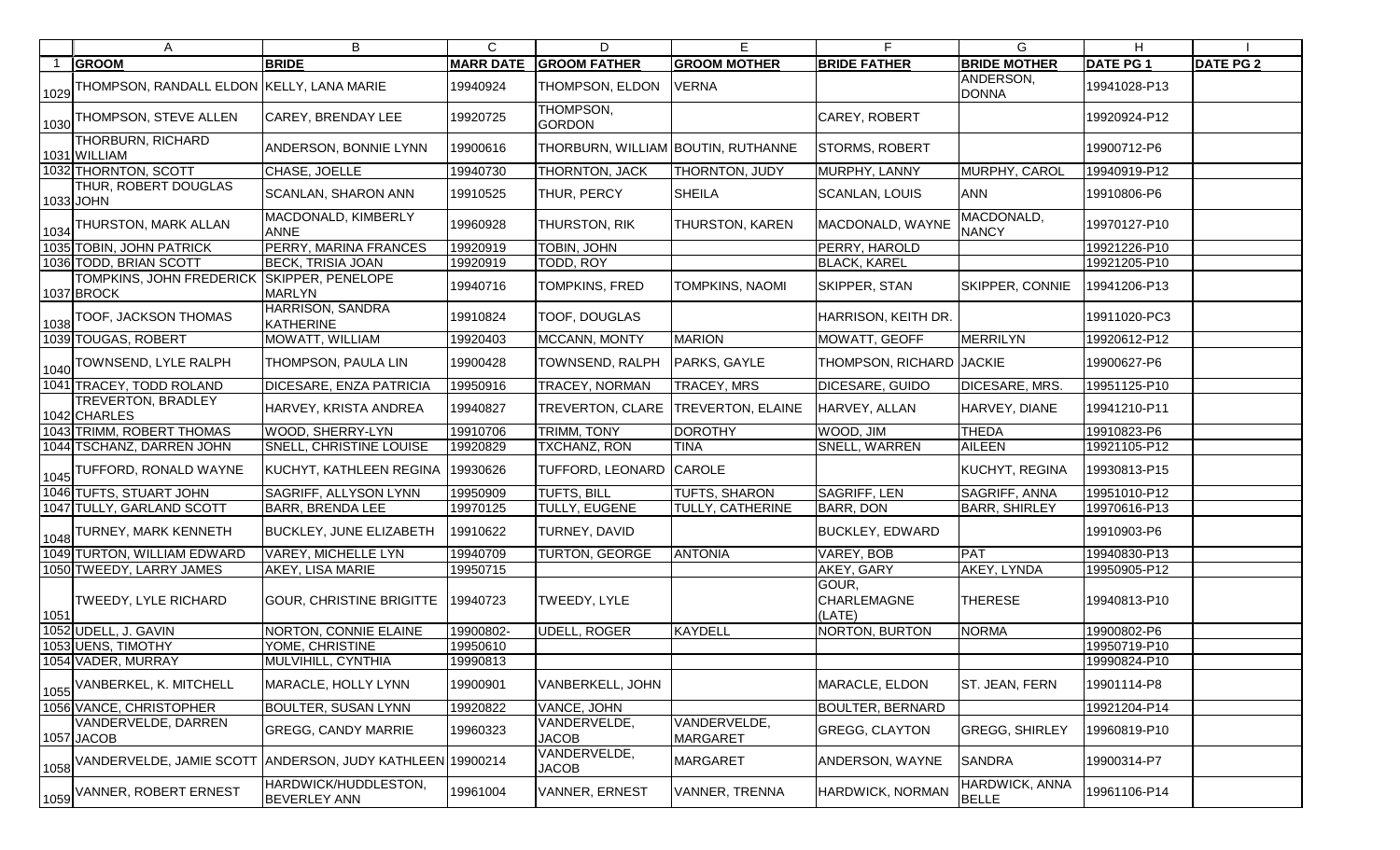|      | A                                         | B                                           | $\mathsf{C}$     | D                              | E                                    | F.                               | G                           | H                |                  |
|------|-------------------------------------------|---------------------------------------------|------------------|--------------------------------|--------------------------------------|----------------------------------|-----------------------------|------------------|------------------|
|      | <b>GROOM</b>                              | <b>BRIDE</b>                                | <b>MARR DATE</b> | <b>GROOM FATHER</b>            | <b>GROOM MOTHER</b>                  | <b>BRIDE FATHER</b>              | <b>BRIDE MOTHER</b>         | <b>DATE PG 1</b> | <b>DATE PG 2</b> |
|      | <b>VANVOLKENBURG, ELTON</b><br>1060 JAMES | SMITH, DEBORAH ANNE                         | 19900922         | VANVOLKENBURG,<br><b>HARRY</b> |                                      | SMITH, CARL                      | <b>LINDA</b>                | 19901112-P6      |                  |
|      | VANVOLKENBURG, HARRY<br>1061 WILLIAM      | WALLBRIDGE, CORA EVELYN 19961019            |                  |                                |                                      |                                  |                             | 19961108-P13     |                  |
|      | 1062 VAUGHAN, BRADLEY                     | TUMMON, BONNIE                              | 19950624         | VAUGHAN, ROBERT                | <b>VAUGHAN, LOIS</b>                 |                                  |                             | 19950918-P12     |                  |
| 1063 | <b>VEENSTRA, MARK HARM</b>                | MCFAUL, MELANIE DEBORAH 19980718            |                  | VEENSTRA, JOHN                 | <b>VEENSTRA, INEKE</b>               | MCFAUL, BRIAN                    | MCFAUL, DONNA<br><b>RAE</b> | 19980930-P15     |                  |
|      | <b>VERHOOG, JOHANNES</b><br>1064 JOROEN   | REIDE, RHONDA MARIE                         | 19900630         | <b>VERHOOG, JACK</b>           | <b>WILMA</b>                         | REIDE, MARVIN                    | <b>MARILYN</b>              | 19901107-P18     |                  |
| 1065 | VERPOORTE, DR. MARC                       | COWLING, CHARLENE ANNE                      | 19940514         | <b>VERPOORTE, JACOB</b><br>DR. |                                      | COWLING, RON (LATE) WILSON, ANNE |                             | 19940713-P12     |                  |
| 1066 | <b>VESTERFELT, BARRY EARL</b>             | PARKS, SHERRY ANN                           | 19960608         | <b>VESTERFELT, CLIFF</b>       | VESTERFELT, ALMA                     | PARKS. KEM                       | <b>SIMPSON, SHIRLEY</b>     | 19960812-P10     |                  |
| 1067 | <b>VICKERS, MICHAEL GORDON</b>            | LONGHURST, JANICE MAY                       | 19930626         | <b>VICKERS, GORDON</b>         | <b>CLARIE</b>                        | LONGHURST, RANDY                 | <b>HELEN</b>                | 19930805-P12     |                  |
|      | 1068 VINK, ANDREW                         | KNEGT, LAURA                                | 19900503         | VINK, J.                       |                                      | KNEGT, H.                        |                             | 19900613-P6      |                  |
|      | 1069 VINKLE, BRADLEY PATRICK              | CASEY, TANYA CATHERINE                      | 19940827         | <b>VINKLE, JOSEPH</b>          | <b>MARYELLEN</b>                     | CASEY, JOHN                      | <b>JEAN</b>                 | 19941007-P13     |                  |
|      | 1070 VIVIAN, ROBERT ROSS                  | HAYES, JENNIFER ALICE                       | 19941015         | <b>VIVIAN, ROSS</b>            | VIVIAN, JACQUELINE                   |                                  | HAYES, DORIS                | 19941209-P13     |                  |
| 1071 | VONHOLWEDE, GARY JAMES                    | WILLIAMS, HEATHER JEAN                      | 19930810         | VONHOLWEDE,<br><b>JAMES</b>    | <b>DOROTHY</b>                       | <b>WILLIAMS, WILLIAM</b>         | <b>AUDREY</b>               | 19931012-P15     |                  |
|      | VOSKAMP, BRYAN<br>1072 CHRISTOPHER        | SINE SHARILYN JUNE                          | 19900203         | VOSKAMP, HARRY                 | <b>SUSANN</b>                        | SINE, GRENVILLE                  | <b>JUNE</b>                 | 19900409-P7      |                  |
|      | 1073 VUCKOVIC, MARKO                      | RIEDEL, JANET LEA                           | 19920516         | <b>VUCKOVIC, ARSEN</b>         |                                      | <b>RIEDEL, ROGER</b>             |                             | 19921005-P13     |                  |
|      | 1074 WADE, DARREN DOUGLAS                 | SMITH, SANDRA ELAINE                        | 19910622         | <b>WADE, BRUCE</b>             | <b>DOLLY</b>                         | SMITH, GORDON                    | <b>LYNDA</b>                | 19911006-PC3     |                  |
|      | 1075 WAGMAN, HOWARD                       | CLAYTON, CAROL ELAINE                       | 19910115         | <b>WAGMAN, WILLIAM</b>         |                                      | <b>CLAYTON, KENNETH</b>          | <b>BRENDA</b>               | 19910301-P6      |                  |
|      | 1076 WAHLIN, BO GERRY                     | HARRISON, JILL ELIZABETH                    | 19930619         | <b>ROSBORG, GORAN</b>          | WHALIN-LINDBERG,<br><b>ANN BRITT</b> | HARRISON, KEITH B.               |                             | 19930809-P12     |                  |
|      | 1077 WAITE, ROSS                          | <b>BRADSHAW, CYNTHIA</b>                    | 19900825         | <b>WAITE, GRANT</b>            | <b>ANNE</b>                          | <b>BRADSHAW, RON</b>             | <b>JOAN</b>                 | 19910121-P6      |                  |
|      | 1078 WAITE, TERRY                         | PLATT, SANDRA                               | 19970214         | <b>WAITE, DOUG</b>             | WAITE, SHIRLEY                       | PLATT, CRAIG                     | <b>PLATT, PAULA</b>         | 19970313-P6      |                  |
|      | 1079 WALES, ANTHONY MORLEY                | RYAN, PAMELA ANN                            | 19920509         |                                | <b>WALES, BERNA</b>                  | RYAN, FRED                       | <b>SANDRA</b>               | 19920713-P12     |                  |
|      | WALKER, ROBERT SCOTT<br>1080 ALEXANDER    | FLINDALL, KORIN GRACE                       | 19900714         | <b>WALKER. GEORGE</b>          |                                      | FLINDALL, GRAYDON                | THOMPSON,<br><b>GRACE</b>   | 19900921-P6      |                  |
|      | WALLACE, ANDREW<br>1081 CHARLES           | <b>ESAGE, TERRY-LYNN</b><br><b>PATRICIA</b> | 19920718         | <b>WALLACE, GEORGE</b>         | <b>VALERIE</b>                       | LESAGE, TERRY                    | <b>DOREEN</b>               | 19921121-P7      |                  |
| 1082 | <b>WALMSLEY, KRISTOPHER</b>               | <b>SVENSSON, CHRISTINA</b>                  | 19900818         | WALMSLEY,<br><b>DOUGLAS</b>    | <b>MARTHA</b>                        | SVENSSON, PER-ERIK INGA-BRITT    |                             | 19901027-P16     |                  |
|      | 1083 WALMSLEY, MARK                       | WINSTANLEY (SILLS),<br>LAURIE               | 19930306         | WALMSELY,<br><b>DOUGLAS</b>    | <b>MARTHA</b>                        | SILLS, DOUGLAS                   | <b>BETTY</b>                | 19930712-P13     |                  |
|      | 1084 WALSH, STEVE                         | <b>ARMSTRONG, LESLIE</b>                    | 19901020         | <b>WALSH, GERALD</b>           | <b>PAULINE</b>                       | ARMSTRONG, ALAN                  | <b>URSULA</b>               | 19910322-P6      |                  |
| 1085 | WALT, MARTIN WILLIAM                      | HUTCHINGS, BARBARA<br><b>MARIE</b>          | 19910816         | <b>WALT, GARY</b>              |                                      | <b>HUTCHINGS, LYN</b>            |                             | 19911005-P8      | 19911020-PC3     |
|      | 1086 WANNAMAKER, CHRIS                    | MCMATH, KATHY MARGARET                      | 19920606         | WANNAMAKER, J.                 | MRS.                                 | MCMATH, J.                       | MRS.                        | 19920713-P13     |                  |
|      | WANNAMAKER, JEFFREY<br>1087 ALLAN         | KORNBLUM, CYNTHIA LYNN                      | 19921017         | WANNAMAKER, LYLE DOLORES       |                                      | KORNBLUM, TED                    | <b>BEV</b>                  | 19921202-P14     |                  |
| 1088 | WANNAMAKER, KARL BRETT                    | GIRARD, KRISTINE BEVERLY                    | 19930717         | WANNAMAKER,<br><b>FRED</b>     | <b>DONNA</b>                         | GIRARD, GENE                     | <b>PAT</b>                  | 19930927-P12     |                  |
|      | 1089 WARD, ROBERT JAMES                   | VOS, PATRICIA LYNNE                         | 19900908         | <b>WARD, ROBERT</b>            | CAROL                                | VOS, HENRY                       | <b>KATHY</b>                | 19910213-P6      |                  |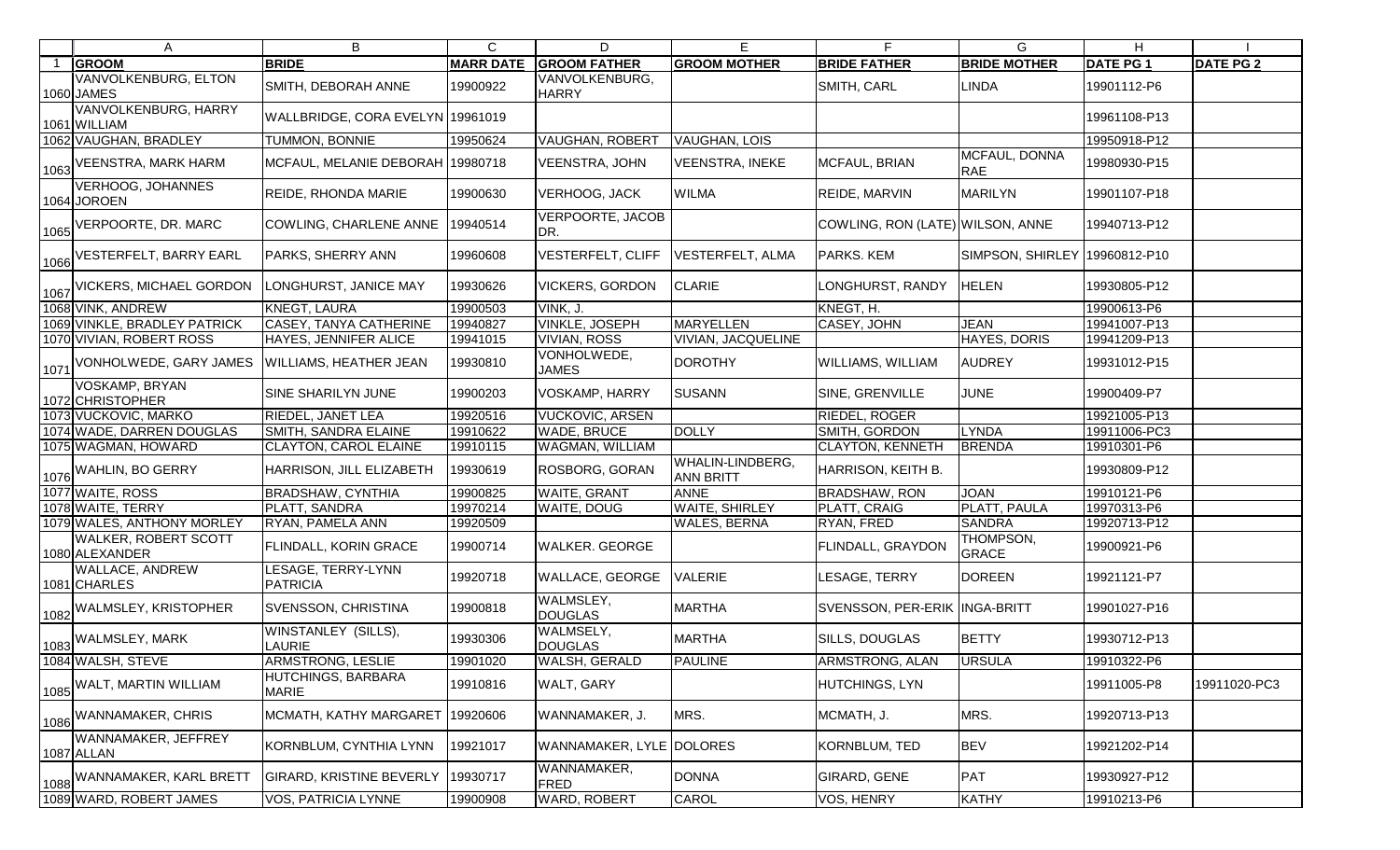| A                                           | B                                         | C                | D                                  | E.                               | F.                                 | G                            | H               |                  |
|---------------------------------------------|-------------------------------------------|------------------|------------------------------------|----------------------------------|------------------------------------|------------------------------|-----------------|------------------|
| <b>GROOM</b>                                | <b>BRIDE</b>                              | <b>MARR DATE</b> | <b>GROOM FATHER</b>                | <b>GROOM MOTHER</b>              | <b>BRIDE FATHER</b>                | <b>BRIDE MOTHER</b>          | <b>DATE PG1</b> | <b>DATE PG 2</b> |
| 1090 WARREN, MARK JOHN                      | <b>RICE, JULIE KATHLEEN</b>               | 19900616         | <b>WARREN, JOHN</b>                | <b>AUDREY</b>                    | RICE, DAVE                         | <b>KATHY</b>                 | 19900810-P6     |                  |
| 1091 WATERHOUSE, SCOTT                      | LEDDY, CANDICE                            | 19980815         | <b>WATERHOUSE, RAY</b>             | WATERHOUSE, JOYCE LEDDY, MICHAEL |                                    | LEDDY, PHYLLIS               | 19980921-P10    |                  |
| 1092 WATSON, CRAIG                          | HOPE, TERRY LEE                           | 19931002         | <b>WATSON, MAC</b>                 |                                  | HOPE, JIM                          | <b>JO</b>                    | 19931218-P11    |                  |
| 1093 WATSON, ROD                            | HILL, MICHELLE                            | 19951021         |                                    | <b>WATSON, SHIRLEY</b>           | HILL, JOHN                         | HILL, FRAN                   | 19960128-P12    |                  |
| 1094 WATTS, PATRICK LORNE                   | <b>IRACI, JOSE</b>                        | 19910831         | <b>WATTS, TERRENCE</b><br>DR.      |                                  | <b>IRACI, ALFIO</b>                |                              | 19910923-P6     |                  |
| 1095 WATTS, STEPHEN WILLIAM                 | <b>JONES, LEANNE MARY</b>                 | 19940514         | <b>WATTS, HUGH</b>                 | <b>NANCY</b>                     | <b>JONES, MANSON</b>               | <b>DONNA</b>                 | 19940704-P12    |                  |
| <b>WEATHERALL, LARID</b><br>1096 ANDREW     | MITCHELL, NONA YVONNE                     | 19920815         | <b>WEARTHERALL,</b><br><b>JOHN</b> |                                  | MITCHELL, DOUGLAS                  |                              | 19921119-P12    |                  |
| 1097 WEAVER, WAYNE                          | TUTTLE, CLARA                             | 19920912         |                                    | <b>WEAVER, BARBARA</b>           |                                    | CONE, ELSIE                  | 19921024-P19    |                  |
| 1098 WEBB, ROBERT JAMES                     | MONTGOMERY, LORI KIM                      | 1991 ? ?         | <b>WEBB, PATRICK</b>               | <b>MARION</b>                    | MONTGOMERY, ALLEN                  |                              | 19911019-P13    |                  |
| <b>WEBBER, MARC ANTHONY</b><br>1099 WILLIAM | MITCHELL, ALICE CHRISTINE   19900929      |                  | <b>WEBBER, ROY</b>                 | <b>BEATRICE</b>                  | MITCHELL, DOUGLAS                  |                              | 19901213-P7     |                  |
| 1100 WEBSTER, MICHAEL ROGER                 | <b>WILLITS, STACEY LYNN</b>               | 19930807         | <b>WEBSTER, HARVEY</b>             |                                  | <b>WILLITS, LLOYD</b>              |                              | 19931009-P10    |                  |
| 1101 WEESE, RICHARD ALLAN                   | <b>BOWERMAN, JENNIFER</b><br><b>MARIE</b> | 19920424         | <b>WEESE, CHARLES</b><br>DARYL     | <b>SEYMOUR, NANCY</b>            | <b>BOWERMAN, WILLIAM</b><br>(RETA) | JUDITH?                      | 19920622-P13    |                  |
| 1102 WEHBY, DAVID WAKHAM                    | PERRON, GISELE MARIE                      | 19901013         | <b>WHEBY, CHARLES</b>              | <b>BARBARA</b>                   |                                    | PERRON, BETTY                | 19910222-P6     |                  |
| 1103 WEINHOLD, WAYNE ARNOLD                 | <b>BURNETT, KIMBERLY JO</b>               | 19930807         | WEINHOLD, ARNOLD ROSE              |                                  | <b>BURNETT, BOB</b>                | <b>FAY</b>                   | 19930903-P12    |                  |
| 1104 WEIR, LESLIE GORDON                    | FEENEY, CAROLINE<br><b>FRANCES</b>        | 1992 ? ?         | <b>WEIR, NORMAN</b>                | <b>DOROTHY</b>                   | FEENEY, FRANCIS                    | HELEN                        | 19921116-P12    |                  |
| 1105 WELLS, DANIEL                          | MACNEIL, TRACEY                           | 19921017         | <b>WELLS, LLOYD</b>                | <b>MARGARET</b>                  | MACNEIL, JAMES                     | <b>JANE</b>                  | 19921202-P14    |                  |
| $\left  \frac{1106}{ } \right $ WELLS, NEIL | THOMPSON, BETTY LOU                       | 19980214         | YULL, BILL                         | YULL, LUCY                       | THOMPSON, CARL                     | THOMPSON, MARY               | 19980312-P12    |                  |
| 1107 WELLS, STEVEN CHARLES                  | ABBOTT, AMANDA GAYLE                      | 19900602         | <b>WELLS, ALLAN</b>                | MRS.                             | ABBOTT, ROBERT                     | MRS.                         | 19901027-P16    |                  |
| 1108 WELLSTOOD, DAVID                       | THIBERT, TAMMY                            | 19950911         | <b>WELLSTOOD, EDWIN</b>            | WELLSTOOD,<br><b>ROSEMARY</b>    | THIBERT, ALBERT                    | THIBERT, JANIE               | 19951129-P14    |                  |
| 1109 WEST, NORMAN ROY                       | <b>SCRIVEN, APRIL LUCINDA</b>             | 19900728         | <b>WEST, NORMAN</b>                | <b>SYBIL</b>                     | <b>SCRIVEN, GARY</b>               | <b>TANNA</b>                 | 19900831-P6     | 19900924-P12     |
| 1110 WESTWELL, CHAD ALAN                    | DONINI, PAULA                             | 19940903         | <b>WESTWELL, LEIGH</b>             | YON, TINA                        | <b>DONINI, FRANCO</b>              | <b>SANTINA</b>               | 19941123-P11    |                  |
| 1111 WHALEN, MARK EDWARD                    | DOWNEY, TERRI LYNN                        | 19950826         | <b>WHALEN, VERN</b>                | <b>WHALEN, CHRIS</b>             | DOWNEY, PAUL                       | DOWNEY, LINDA                | 19951013-P12    |                  |
| 1112 WHALEN, ROBERT KEVIN                   | KENNEDY, CATHERINE ANNE 19960525          |                  | <b>WHALEN, KEVIN</b>               | WHALEN, GERALDINE KENNEDY, PAUL  |                                    | <b>KENNEDY, ANNE</b>         | 19961005-P10    |                  |
| WHITE, CHRISTOPHER<br>1113 MICHAEL          | HULME, LORI ANNE                          | 19910914         |                                    | <b>WHITE, GRACE</b>              | HULME, FED                         | <b>HEATHER</b>               | 19911015-P6     |                  |
| 1114 WHITMORE, NELSON PERRY                 | LANCASTER, ELIZABETH<br><b>LYNN</b>       | 19920214         | <b>WHITMORE, PERRY</b>             |                                  | LANCASTER, JOHN                    |                              | 19920528-P16    |                  |
| 1115 WHITMORE, PETER MITCHELL               | <b>FLOEGEL, ANNE LOUISE</b>               | 19900921         | <b>WHITMORE, PERRY</b>             | <b>EILEEN</b>                    | FLOEGEL, JOACHIM                   | <b>CHRISTEL</b>              | 19901203-P6     |                  |
| 1116 WHYTE, GREGORY ROSS                    | BOYLE, KELLY LYNN                         | 19940827         | <b>WHYTE, ROSS</b>                 | <b>MADELINE</b>                  | <b>BOYLE, LAWRENCE</b>             | <b>EILEEN</b>                | 19941028-P13    |                  |
| <b>WIELEMAKER, ANTHONY</b><br>1117 MARK     | JONES, TINA MARIE                         | 19940820         | <b>WIELEMAKER, TONY</b>            | <b>HILDA</b>                     |                                    | JONES, JEANETTE              | 19941103-P12    |                  |
| 1118 WIGGINS, ALLAN ROBERT                  | ALLAN, JOANNE ELIZABETH                   | 19940820         | <b>WIGGINS, ROBERT</b><br>(LATE)   | HACKING, MARLA                   | ALLAN, ROSS                        | <b>OLGA</b>                  | 19941008-P11    |                  |
| 1119 WILKENS, CRAIG                         | MCGAUGHEY, KIM                            | 19950722         | <b>WILKENS, WES</b>                | <b>WILKENS, JANE</b>             | MCGAUGHEY,<br><b>GORDON</b>        | MCGAUGHEY,<br><b>PHYLLIS</b> | 19950925-P15    |                  |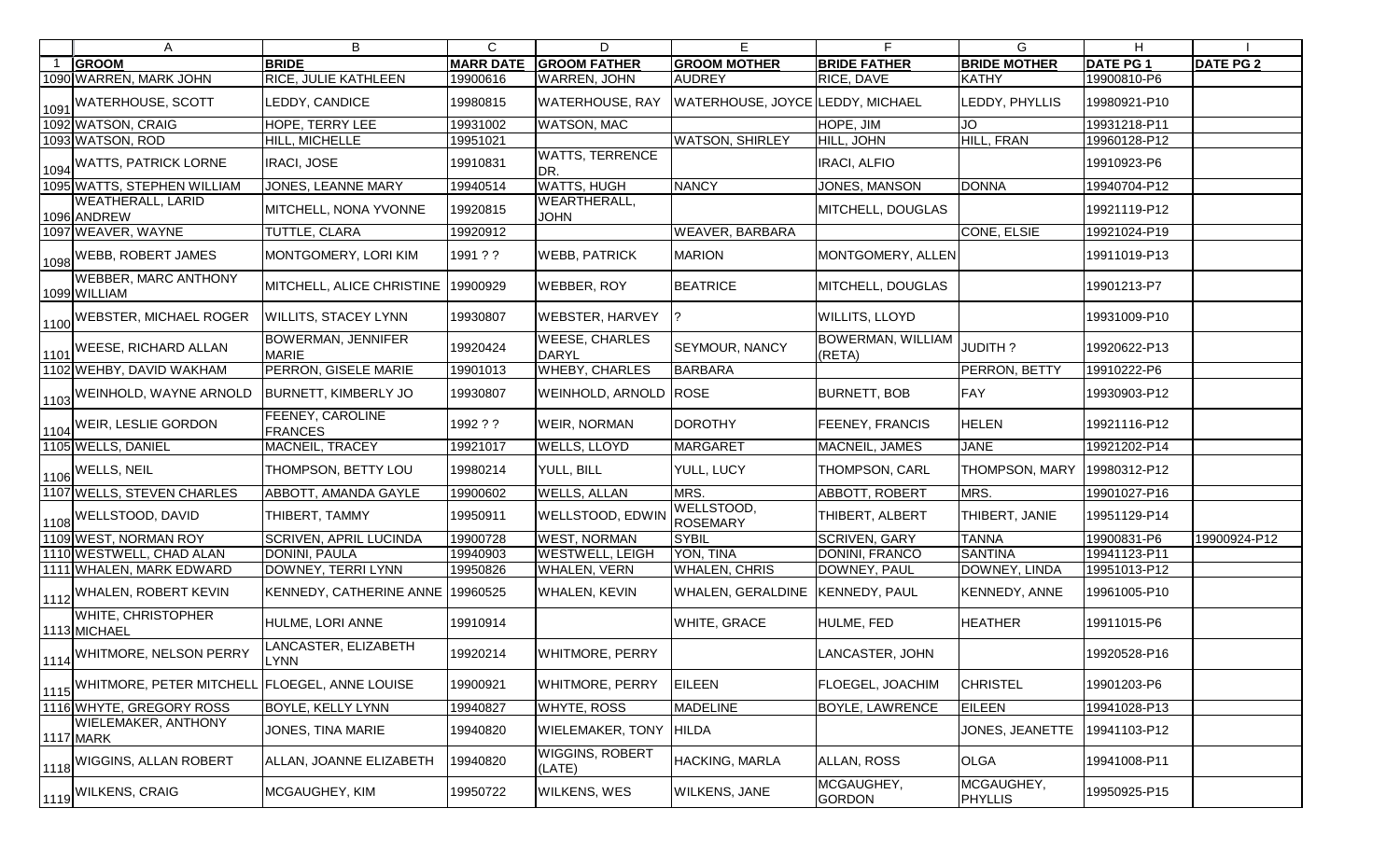|          | A                                                                                         | B                                         | $\mathsf{C}$ | D                                     | E                                   | F.                         | G                               | H.               |                  |
|----------|-------------------------------------------------------------------------------------------|-------------------------------------------|--------------|---------------------------------------|-------------------------------------|----------------------------|---------------------------------|------------------|------------------|
|          | <b>GROOM</b>                                                                              | <b>BRIDE</b>                              |              | <b>MARR DATE GROOM FATHER</b>         | <b>GROOM MOTHER</b>                 | <b>BRIDE FATHER</b>        | <b>BRIDE MOTHER</b>             | <b>DATE PG 1</b> | <b>DATE PG 2</b> |
|          | <b>WILLEMSEN, BRYAN</b><br>1120 ANTHONY                                                   | REEVES, WENDY CAROLYN                     | 19901006     | <b>WILLEMSEN, BILL</b>                |                                     | <b>REEVES, GEORGE</b>      |                                 | 19910107-P6      |                  |
|          | 1121 WILLIAMS, JASON ANDREW                                                               | DIGENOVA, JANA MARIE                      | 19980829     | <b>WILLIAMS, BRIAN</b>                | <b>WILLIAMS, VICKY</b>              | <b>DIGENOVA, ROMANO</b>    | DIGENOVA, ALICE                 | 19981112-P15     |                  |
|          | $\left  \frac{1122}{ } \right $ <sup>WILLIAMS, LES</sup>                                  | HOBSON, MARILYN                           | 19960810     | <b>WILLIAMS, BURDETT</b>              | WILLIAMS-GRIFFITHS<br><b>VIOLET</b> | <b>BRIMLEY, FRANK</b>      | BRIMLEY,<br><b>DOROTHY</b>      | 19961007-P10     |                  |
|          | <b>WILLIAMSON, VINCENT</b><br>1123 RUSSELL                                                | <b>BUXTON, APRIL MARIE</b>                | 19960803     | <b>WILLIAMSON, BILL</b>               | WILLIAMSON, LINDA                   | <b>BUXTON, LLOYD</b>       | <b>BUXTON, BEV</b>              | 19961105-P11     |                  |
|          | 1124 WILLMS, STEPHEN                                                                      | HOWE, JANE                                | 19960803     | <b>WILLMS, KEN</b>                    | <b>WILLMS, MARY</b>                 | HOWE, PETER                | HOWE, DOREEN                    | 19970207-P12     |                  |
|          | $\left  \frac{1125}{1125} \right $ WILSON, BRADLEY CLIFFORD $\left  \right.$ KERRI DENISE |                                           | 19921003     | <b>WILSON, BRADLEY</b>                | <b>KEENE</b>                        | KEENE, ROBERT              | <b>LYNN</b>                     | 19930114-P19     |                  |
|          | <b>WILSON, BRENT MICHAEL</b><br>1126 DEAN                                                 | <b>CLEMENTS, EVELYN</b><br><b>MARLENE</b> | 19900804     | <b>WILSON, GARY</b>                   | CAROL                               | <b>CLEMENTS, SAMUEL</b>    | <b>MARLENE</b>                  | 19910307-P6      |                  |
| 1127 DR. | <b>WILSON, DAVID CHARLES</b>                                                              | CASEY, MICHELLE LYNN                      | 19990619     | WILSON,<br><b>WILLOUGHBY</b>          |                                     | CASEY, BRIAN               |                                 | 19990804-P12     |                  |
|          | 1128 WILSON, DONALD CHARLES                                                               | <b>BENNETT, VICTORIA ANN</b>              | 19910824     | <b>WILSON, NORM</b>                   | CAROL                               | <b>BENNETT, PHIL</b>       | <b>JOAN</b>                     | 19911011-P6      |                  |
|          | 1129 WILSON, MARK                                                                         | FRAY, KIM                                 | 19900210     | <b>WILSON, LYNN</b>                   | <b>KATHRYN</b>                      | FRAY, JOHN                 | NURSE, JUNE                     | 19900608-P6      |                  |
|          | 1130 WILSON, MARK                                                                         | THORNE, TINNEKE                           | 19940910     | <b>WILSON, CLARK</b>                  | <b>SHAREN</b>                       | THORNE, TOM                | <b>MIEKE</b>                    | 19941022-P10     |                  |
|          | 1131 WILSON, MICHAEL JASON                                                                | CAMPBELL, CATHERINE<br><b>ANNE</b>        | 19981205     | <b>WILSON, CARL</b>                   | JUDY                                | <b>CAMPBELL, BILL</b>      | <b>BETH</b>                     | 19990604-P14     |                  |
|          | 1132 WILSON, PHILLIP BRENT                                                                | CARSCADDEN, LYNDA LEE                     | 19940910     | <b>WILSON, ELVIN</b>                  | <b>BABIN, MARILYN</b>               | CARSCADDEN, ERIC           | CARSCADDEN,<br><b>ELAINE</b>    | 19941223-P14     |                  |
|          | 1133 WING, DAVID JOHN                                                                     | WILLIAMS, HOLLY JOAN                      | 19900810     | WING, JAMES                           | <b>MARLENE</b>                      | <b>WILLIAMS, WILLIAM</b>   | <b>AUDREY</b>                   | 19901103-P9      |                  |
|          | <b>WITTEKOEK, WILLIAM</b><br>1134 EDWARD                                                  | <b>BIEMAN, CATHERINE</b><br>MARGARET JANE | 19901027     | <b>WITTEKOEK, DIM</b>                 | <b>ELISE</b>                        | <b>BIEMAN, LOWELL</b>      | <b>MARGARET</b>                 | 19910115-P6      |                  |
|          | 1135 WITVOET, MICHAEL JOHN                                                                | TAMMEL, DIANA JOHANNA                     | 19900127     | <b>WITVOET, GEORGE</b>                | <b>HENNY</b>                        | <b>TAMMEL, GERRIT</b>      | WILHELMINA                      | 19900309-P7      |                  |
|          | 1136 WOOD, DEREK                                                                          | POND, LISA                                | 19940604     | <b>WOOD, JACK</b>                     | WOOD, LOIS                          | POND, BOB                  | POND, ANNE                      | 19950314-P12     |                  |
|          | 1137 WOOD, GARY EDWARD                                                                    | LEMAIN, LORI-ANN                          | 19920411     | <b>WOOD, HAROLD</b>                   | LYNDA                               |                            | LEMAIN, SHIRLEY                 | 19920605-P13     |                  |
|          | 1 <sub>1138</sub> WOOD, JEFFREY WILLIAM                                                   | <b>TAYLOR, KAREN GAYE</b>                 | 19900505     | <b>WOOD, WILLIAM</b><br><b>ARTHUR</b> | <b>JUNE</b>                         | <b>TAYLOR, BRADLEY</b>     | <b>ARDYTH</b>                   | 19900705-P6      |                  |
|          | 1139 WOOD, PETER ALLAN                                                                    | <b>GILBERT, KIMBERLY ANN</b>              | 19910228     | WOOD, DONALD E.                       |                                     | <b>GILBERT, WILLIAM E.</b> |                                 | 19920806-P12     |                  |
|          | 1140 WOOD, RONALD                                                                         | <b>WOOLLEY, CHRISTINE</b>                 | 19920814     | <b>WOOD, STANLEY</b>                  | <b>MARGARET</b>                     | <b>WOOLLEY, HAROLD</b>     | HAWLEY, ERMA                    | 19921120-P14     |                  |
|          | 1141 WOODLEY, RICHARD                                                                     | <b>WISHART, MARIAN</b>                    | 19950923     | WOODLEY, RUSSELL WOODLEY, ISOBEL      |                                     | <b>WISHART, GERALD</b>     | <b>WISHART, SHEILA</b>          | 19951030-P15     |                  |
|          | 1142 WOODS, BROCK WAYNE                                                                   | FATO, CARI ANTONETTE                      | 19970705     | <b>WOODS, WAYNE</b>                   | <b>HAGGARTY, LINDA</b>              | <b>FATO, THOMAS</b>        | <b>FATO, GINGER</b>             | 19971222-P13     |                  |
|          | 1143 WOODS, THOMAS CLIFFORD                                                               | HIGGINS, COREY ELIZABETH 19940709         |              | <b>WOODS, TIMOTHY</b>                 | WOODS, KATHLEEN                     | <b>HIGGINS, RUSSELL</b>    | HIGGINS, MARILYN   19941124-P12 |                  |                  |
|          | 1144 WORMINGTON, RANDY                                                                    | <b>NELSON, TRICIA</b>                     | 19930807     | <b>WORMINGTON, JOHN JACKIE</b>        |                                     | NELSON, IVAN               | <b>GLORIA</b>                   | 19931025-P12     |                  |
|          | 1145 WREN, BERNARD LAURENCE                                                               | CHAPMAN, GAIL ELAINE                      | 19960518     |                                       |                                     |                            |                                 | 19961026-P11     |                  |
|          | 1146 WRIGHT, JAMES ANTHONY                                                                | <b>BRANDT, VALERIE ANNE</b>               | 19910706     | <b>WRIGHT, ALLAN</b>                  | <b>MARIE</b>                        | <b>BRANDT, FRED</b>        | <b>DORIS</b>                    | 19910815-P6      |                  |
|          | 1147 WRIGHT, JEFFREY PHILIP                                                               | <b>BABCOCK, LIANE RUTH</b>                | 19940423     | <b>WRIGHT, DR. BARRY</b>              |                                     | <b>BABCOCK, BUD</b>        |                                 | 19940601-P15     |                  |
|          | 1148 WRIGHT, RICKY ANDREW                                                                 | SILVER, CHERYL ANNE                       | 19930904     | <b>WRIGHT, ALLEN</b>                  | <b>MARIE</b>                        | MIRACLE, ALFRED            |                                 | 19931023-P11     |                  |
|          | 1149 WRIGHT, WAYNE EDWARD                                                                 | <b>MARTIN, TINA MAURICA</b>               | 19920829     | <b>WRIGHT, ALLAN</b>                  | <b>MARIE</b>                        | MARTIN, WAYNE              | <b>BARBARA</b>                  | 19921211-P16     |                  |
|          | 1150 YANDT, DAVID                                                                         | LUSHER, DEBORAH                           | 19940806     | YANDT, MURRAY                         | <b>THELMA</b>                       | LUSHER, JOHN<br>(HEATHER)  | SPANTON, NANCY<br>(BILL)        | 19941022-P10     |                  |
|          | 1151 YETTER, ROY                                                                          | HURLEY, RHONDA                            | 19920801     | YETTER, MERVIN                        |                                     | HURLEY, GORDON             |                                 | 19921107-P11     |                  |